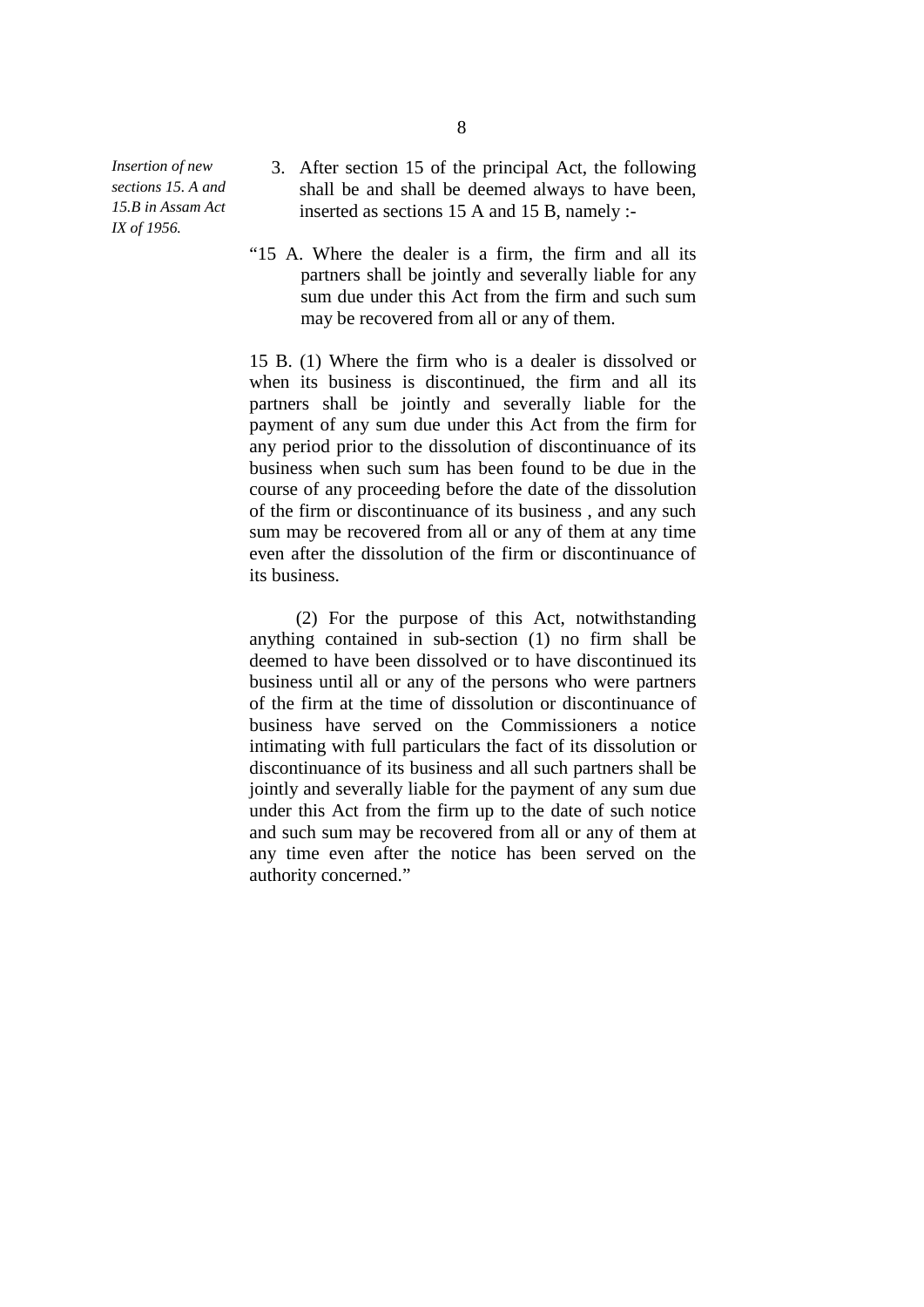# **MEGHALAYA ACT 4 OF 1973**

# THE MEGHALAYA PASSENGERS AND GOODS TAXATION (AMENDMENT) ACT, 1972

# **(As passed by the Assembly)**

(Received the assent of the President on the Ninth January, 1973)

[Published in the *Gazette of Meghalaya*, Extra-ordinary, dated the 13<sup>th</sup> January, 1973.]

#### **An**

# **Act**

# **further to amend the Assam passengers and Goods Taxation Act,1962 (Assam Act 16 of 1962) in its application to Meghalaya and the Meghalaya Passengers and Goods Taxation Act.**

Be it enacted by the Legislature of Meghalaya in the Twenty-third Year of the Republic of India as follows:-

| Short title,<br>and Commenc--<br>ement.                      | 1. $(1)$ T his A ct m ay b e cal led the M eghalaya<br>Passengers and Goods T axation (Amendment) A ct,<br>1972.                                                                                                                                                                                                                              |
|--------------------------------------------------------------|-----------------------------------------------------------------------------------------------------------------------------------------------------------------------------------------------------------------------------------------------------------------------------------------------------------------------------------------------|
|                                                              | (2) It shall be deemed to have come into force on $4th$<br>December, 1971.                                                                                                                                                                                                                                                                    |
| Insertion of new<br>Section 3A<br>In Assam<br>Act 16 of 1962 | 2. After Section 3 of the Assam Passengers and Goods<br>Taxation Act, 1962 and the Meghalaya P assengers<br>and G oods T axation A ct, t he f ollowing s hall be<br>inserted as section 3A, namely:-                                                                                                                                          |
| "Surcharge<br>on passengers<br>and goods.                    | 3. $A(1)$ There shall be levied, charged and paid to the<br>State G overnment, besides an y due s p ayable un der<br>any law for the time being in force including section<br>8 and 4 of this Act as surcharge, hereinafter referred<br>to as Passengers Surcharge, on all fares in respect of<br>all passenger carried in a taxable vehicle. |
|                                                              | $(2)$ T he r ate of P assenger S urcharge on a ny<br>passenger shall be five per centum of the rupee value<br>of the fare in respect of the passengers, the amount<br>of the s urcharge in case of each passenger be ing<br>rounded to the next higher multiple of ten paise :                                                                |
|                                                              | Provided no S urcharge s hall be pa yable i n<br>respect of any passenger if the fare is less than one<br>rupee.                                                                                                                                                                                                                              |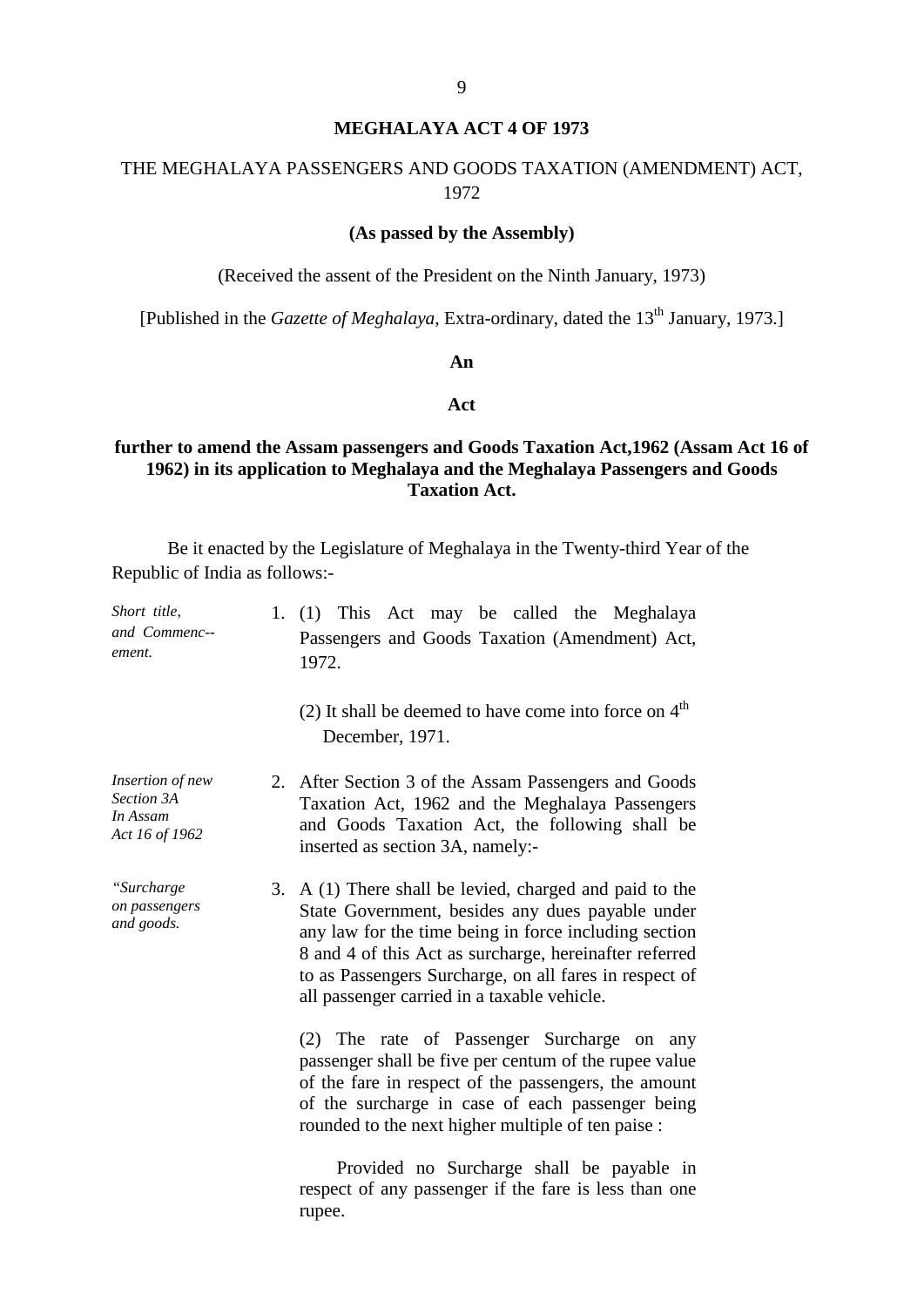1. (3) The Prisoners Surcharge shall be payable as if it were a tax under section 3 a nd of this Act, and the provision of this Act including the rules thereunder but not including the proviso to section 4 of this Act shall a ccordingly a pply; and the a uthorities for the time be ing e mpowered t o c ollect a nd e nforce payment of the said tax under section 3 shall , unless otherwise pr ovide f or b y or unde r t his A ct, w ithin the r espective j urisdiction f or t he pur poses of t he said tax accordingly collect and enforce payment of the Passengers Surcharge :

 Provided t hat t he S tate G overnment m ay, for facilitating impl ementation, by not ification, direct that in any case or class of c ases the provisions of this A ct inc luding th e r ules the reunder s hall a pply subject to such indications not inconsistent with the provisions of this section and as may be specified in such notification.

(4) N otwithstanding anything c ontained i n s ubsection (3), the S tate G overnment m ay m ake rules generally for securing the payment of the Passengers Surcharge and c arrying i nto effect t he p rovision of sub-section (1) and (2) and in particular for ensuring the proper maintenance and rendering of accounts of the Passengers Surcharge."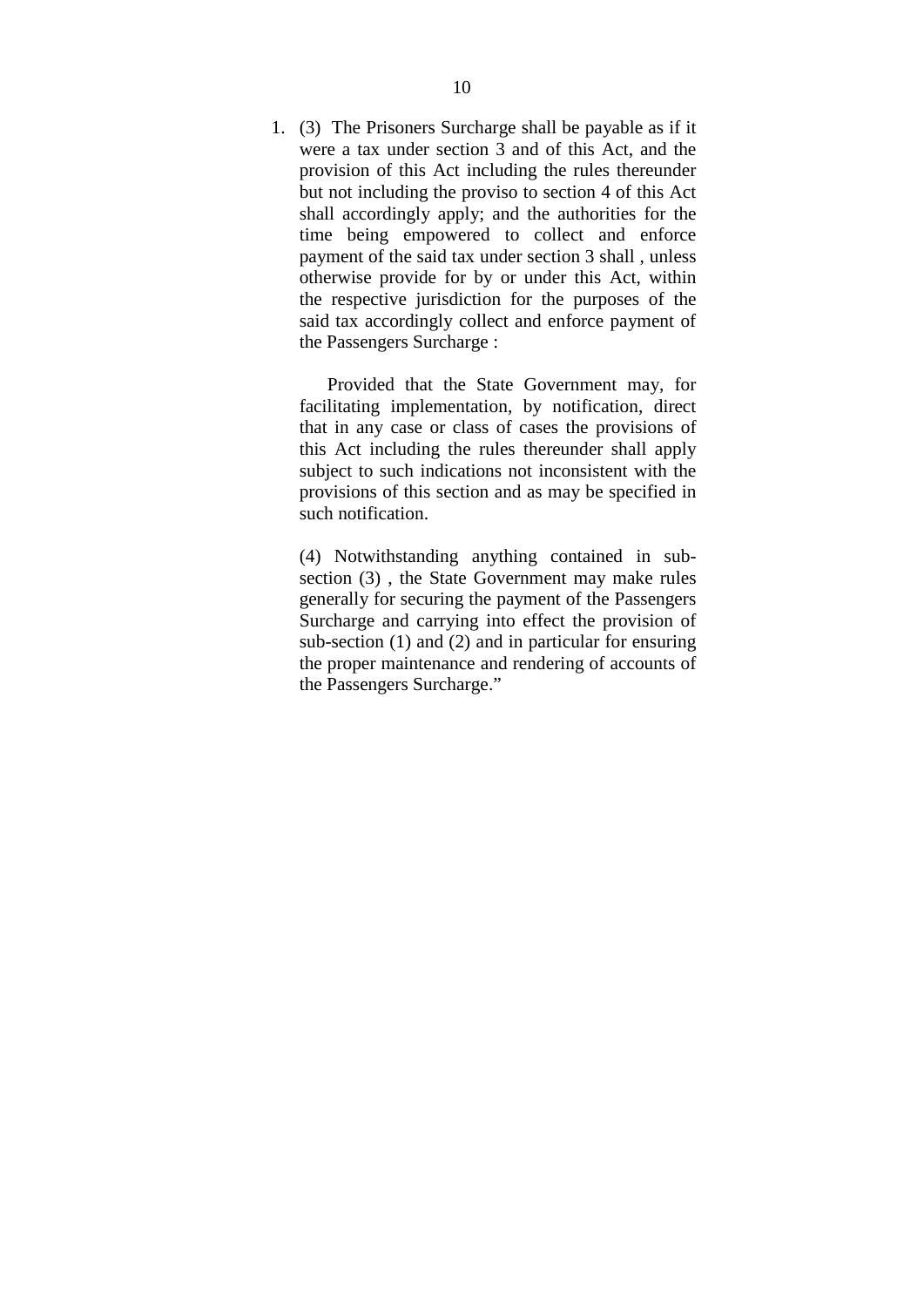# **MEGHALAYA ACT 5 OF 1973**

# THE COURT FEES (MEGHALAYA SECOND AMENDMENT) ACT,1972

# **(As passed by the Assembly)**

(Received the assent of the Governor on the Twenty-second January, 1973)

[Published in the *Gazette of Meghalaya*, Extra-ordinary, dated the 25<sup>th</sup> January, 1973.]

#### **An**

### **Act**

# **further to amend the Court Fees Act, 1870 in its application to Meghalaya**

|                                                                                                                                 |    | It is hereby enacted in the Twenty-third<br>Year of the Republic of India as follows:-                                                                                                                                       |                                        |
|---------------------------------------------------------------------------------------------------------------------------------|----|------------------------------------------------------------------------------------------------------------------------------------------------------------------------------------------------------------------------------|----------------------------------------|
| Short title, extent<br>and commenc--<br>ement.                                                                                  |    | 1. (1) T his A ct m ay b e called the C ourt F ees<br>(Meghalaya Second Amendment) Act, 1972.                                                                                                                                |                                        |
|                                                                                                                                 |    | (2) It extends to Meghalaya with such exceptions or<br>modifications as are in force.<br>(3) It shall come into force on such date as the State<br>Government m ay, b y notification i n t he of ficial<br>Gazette, appoint. |                                        |
| Amendment of<br>Schedule I of Act<br>VII of 1870.                                                                               | 2. | In schedule I to t he C ourt F ees A ct, $1870$<br>(hereinafter called the principal Act),<br>$(1)$ for Article 1, the following shall be substituted,<br>namely:-                                                           |                                        |
| Number<br>(1)                                                                                                                   |    | (2)                                                                                                                                                                                                                          | Proper fee<br>(3)                      |
| "1Plaint, written<br>Statement pleading<br>a set-off or<br>counter-claim or<br>memorandum<br>appeal (not other-                 |    | When the amount or value of the subject matter in<br>dispute doe s not e xceed one hundr ed r upees, f or<br>every five rupees, or part there of such amount or<br>value;                                                    | Fifty-five<br>paise.                   |
| wise provided in                                                                                                                |    | and                                                                                                                                                                                                                          |                                        |
| this Act) or for<br>cross-objection<br>presented to any<br>Civil or Revenue<br>Court except those<br>mentioned in<br>section 3. |    | When s uch a mount or va lue e xceeds one hund red<br>rupees, for every ten rupees or part thereof five in<br>excess of one hundr ed r upees upt o one hundr ed<br>rupees and fifty rupees.                                  | One rupee<br>and ninety<br>five paise. |

11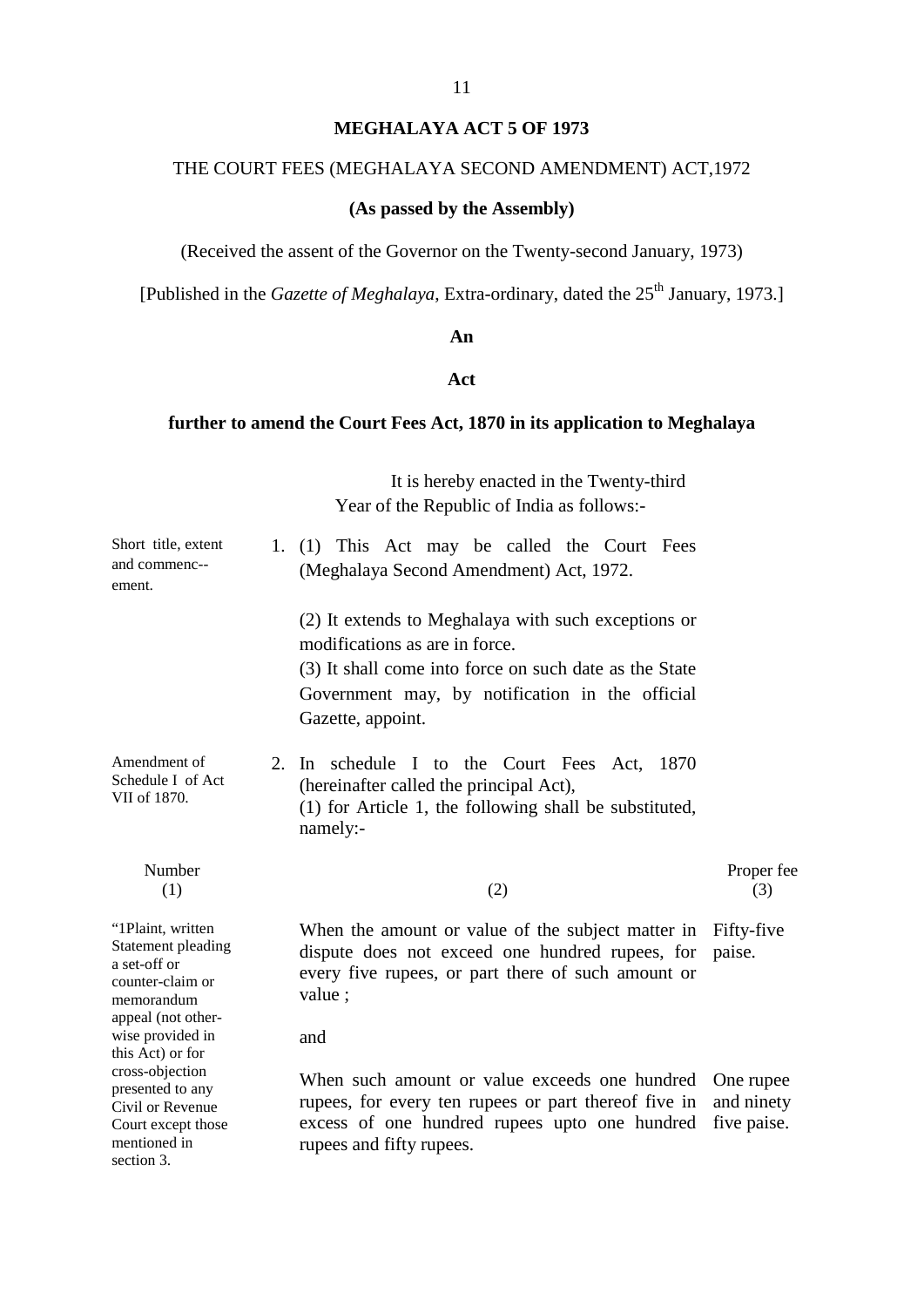| Number<br>(1) | (2)                                                                                                                                                                                                              | Proper fee<br>(3)                                           |
|---------------|------------------------------------------------------------------------------------------------------------------------------------------------------------------------------------------------------------------|-------------------------------------------------------------|
|               | and                                                                                                                                                                                                              |                                                             |
|               | When such amount or value exceeds one hundred and<br>fifty rupees for every ten rupees or part thereof upto one<br>thousand rupees;                                                                              | One rupees<br>and forty<br>paise                            |
|               | and                                                                                                                                                                                                              |                                                             |
|               | When such amount or value exceeds one thousand<br>rupees, for every one hundred rupees, or part thereof in<br>excess of one thousand rupees upto seven thousand five<br>hundred rupees;                          | Eight rupees<br>and twenty<br>five paise.                   |
|               | and                                                                                                                                                                                                              |                                                             |
|               | When such amount or value exceeds seven thousand five<br>hundred rupees for every two hundred and fifty rupees, or<br>part thereof, in excess of seven thousand five hundred<br>rupees upto ten thousand rupees; | Sixteen<br>rupees and<br>fifty paise.                       |
|               | and                                                                                                                                                                                                              |                                                             |
|               | When such amount or value exceeds ten thousand rupees,<br>for every five hundred rupees, or part thereof, in excess<br>of ten thousand rupees upto twenty thousand rupees;                                       | Twenty $-$ four<br>rupees and<br>$seventy - five$<br>paise. |
|               | and                                                                                                                                                                                                              |                                                             |
|               | When such amount or value exceeds twenty thousand<br>rupees, for every one thousand rupees, or part thereof, in<br>excess of twenty thousand rupees upto fifty thousand<br>rupees;                               | Thirty-three<br>rupees.                                     |
|               | and                                                                                                                                                                                                              |                                                             |
|               | When such amount or value exceeds fifty thousand<br>rupees, for every five thousand rupees, or part thereof in<br>excess of fifty thousand rupees :                                                              | Forty-one<br>rupees and<br>twenty-five<br>paise.            |
|               | Provided that maximum fee leviable on a plaint or<br>memorandum of appeal shall not exceed eleven thousand<br>rupees."                                                                                           |                                                             |
|               | $(2)$ for articles 6,7,8 and 9 the following shall be<br>substituted, namely :-                                                                                                                                  |                                                             |

12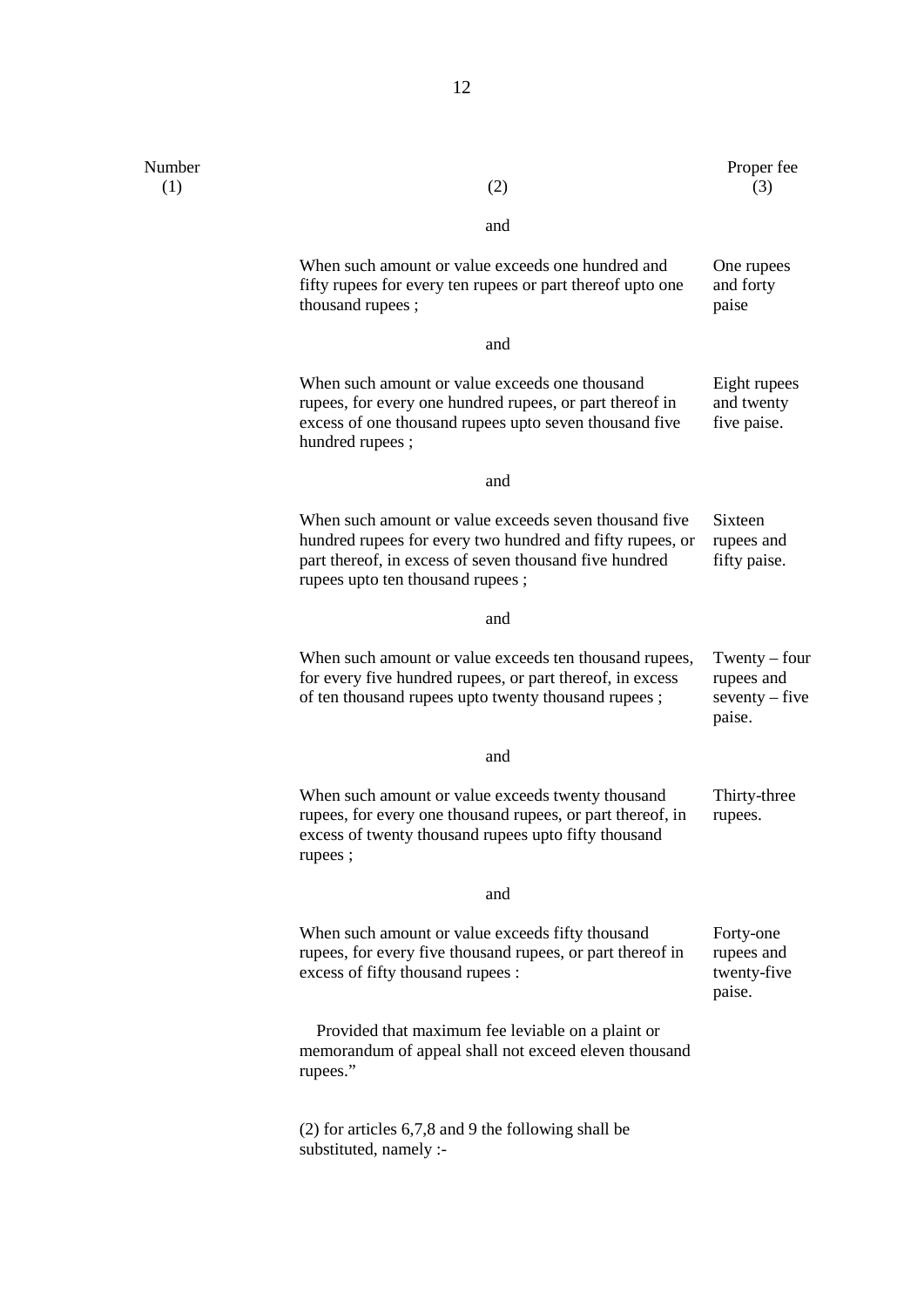| Number                                                                                                                                                               |                                                                                                                                                                                                        | Proper fee                                                     |                    |
|----------------------------------------------------------------------------------------------------------------------------------------------------------------------|--------------------------------------------------------------------------------------------------------------------------------------------------------------------------------------------------------|----------------------------------------------------------------|--------------------|
| (1)                                                                                                                                                                  | (2)                                                                                                                                                                                                    | (3)                                                            |                    |
| "6, Copy of<br>translation of a<br>judgement or<br>order not being<br>or having the<br>force of a decree                                                             | When such judgement or order is passed by<br>any Civil Court other than High Court, or by the<br>Presiding Officer of any Revenue Court or Office<br>or by any other Judicial or Executive Authority:- |                                                                |                    |
|                                                                                                                                                                      | (a) if the amount or value of the subject<br>matter is fifty or less than fifty rupees.                                                                                                                | One rupees<br>and ten<br>paise.                                |                    |
|                                                                                                                                                                      | (b) if such amount or value exceeds fifty<br>rupees.                                                                                                                                                   | Two rupees<br>and twenty<br>paise.                             |                    |
|                                                                                                                                                                      | When such judgement or order is passed<br>by a High Court.                                                                                                                                             | Four rupees<br>and forty<br>paise.                             |                    |
| 7. Copy of a<br>decree or order<br>having the force<br>of a decree.                                                                                                  | When such decree or order is made by<br>any Civil Court other than a High Court,<br>or by any Revenue Court:-                                                                                          |                                                                |                    |
|                                                                                                                                                                      | (a) if the amount or value of the subject<br>matter of the suit wherein such decree<br>or order is made is fifty or less than<br>fifty rupees.                                                         | Two rupees<br>and<br>twenty<br>paise.                          |                    |
|                                                                                                                                                                      | (b) if such amount or value exceeds fifty<br>rupees.                                                                                                                                                   | Three rupees<br>and thirty<br>paise.                           |                    |
|                                                                                                                                                                      | When such decree or order is<br>made by High Court.                                                                                                                                                    | Eight rupees<br>and twenty<br>five<br>paise.                   |                    |
| 8. Copy of any<br>document liable<br>to Stamp-duty<br>under the Indian<br>Stamp Act, 1899<br>when left by any<br>party to a suit or<br>proceeding in<br>place of the | (a) When the Stamp-duty chargeable<br>on the original does not exceed<br>one rupee.                                                                                                                    | The amount<br>of the duty<br>chargeable<br>on the<br>original. | Act II of<br>1899. |

original withdrawn. 13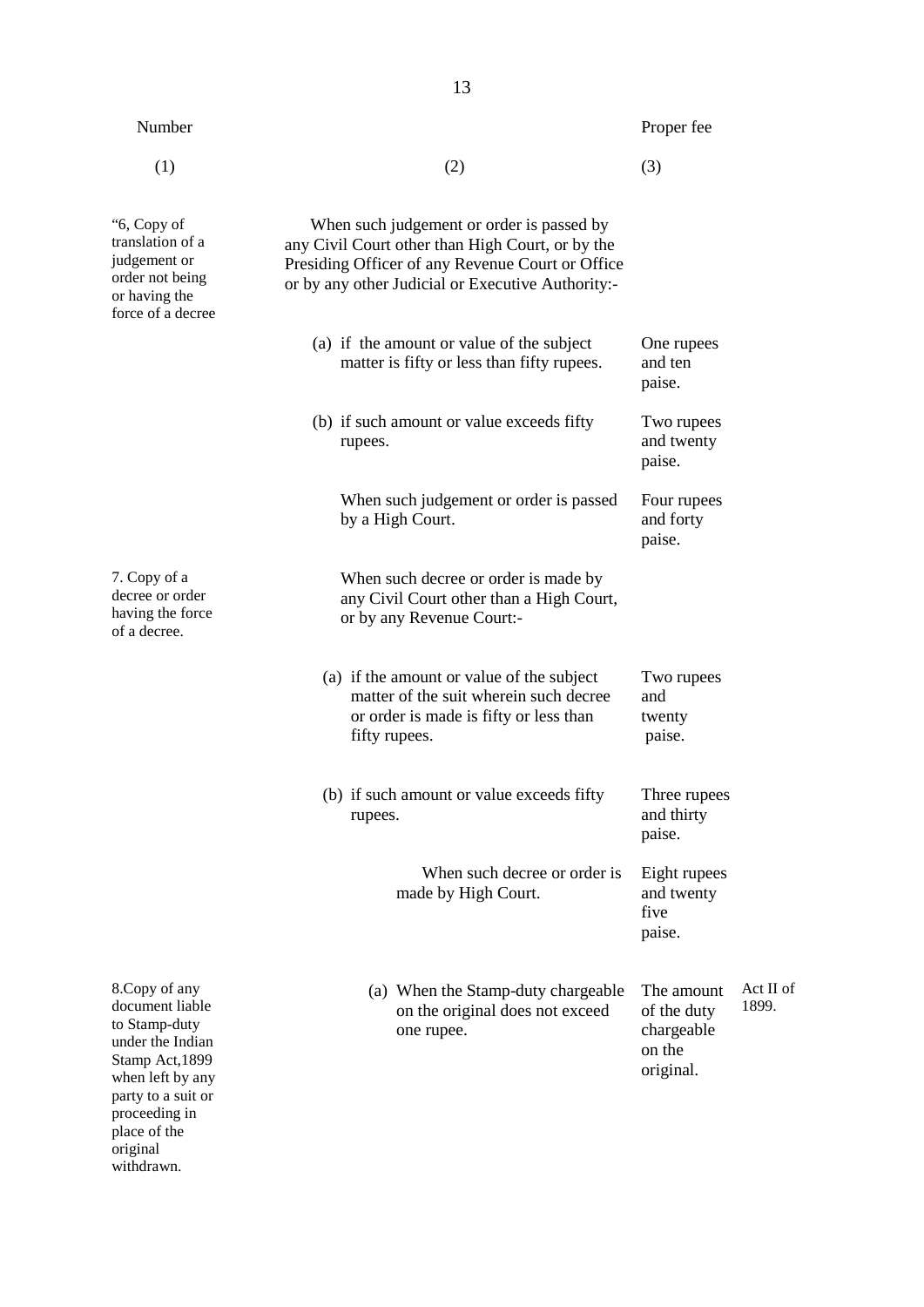Number Proper fee (1) (2) (3) (1)  $(2)$   $(3)$ 

(b) In any other case. One rupee

For every three hundred sixty words and or fraction of three hundred and sixty words.

and twenty paise."

One rupee and twenty paise.

9. Copy any Revenue or judicial proceeding or order not otherwise provided for by this Act, or copy of any account, statement, report or the like, taken out of any Civil or Criminal or Revenue Court or office or from the office of any Chief Officer charged with the executive administration of Division.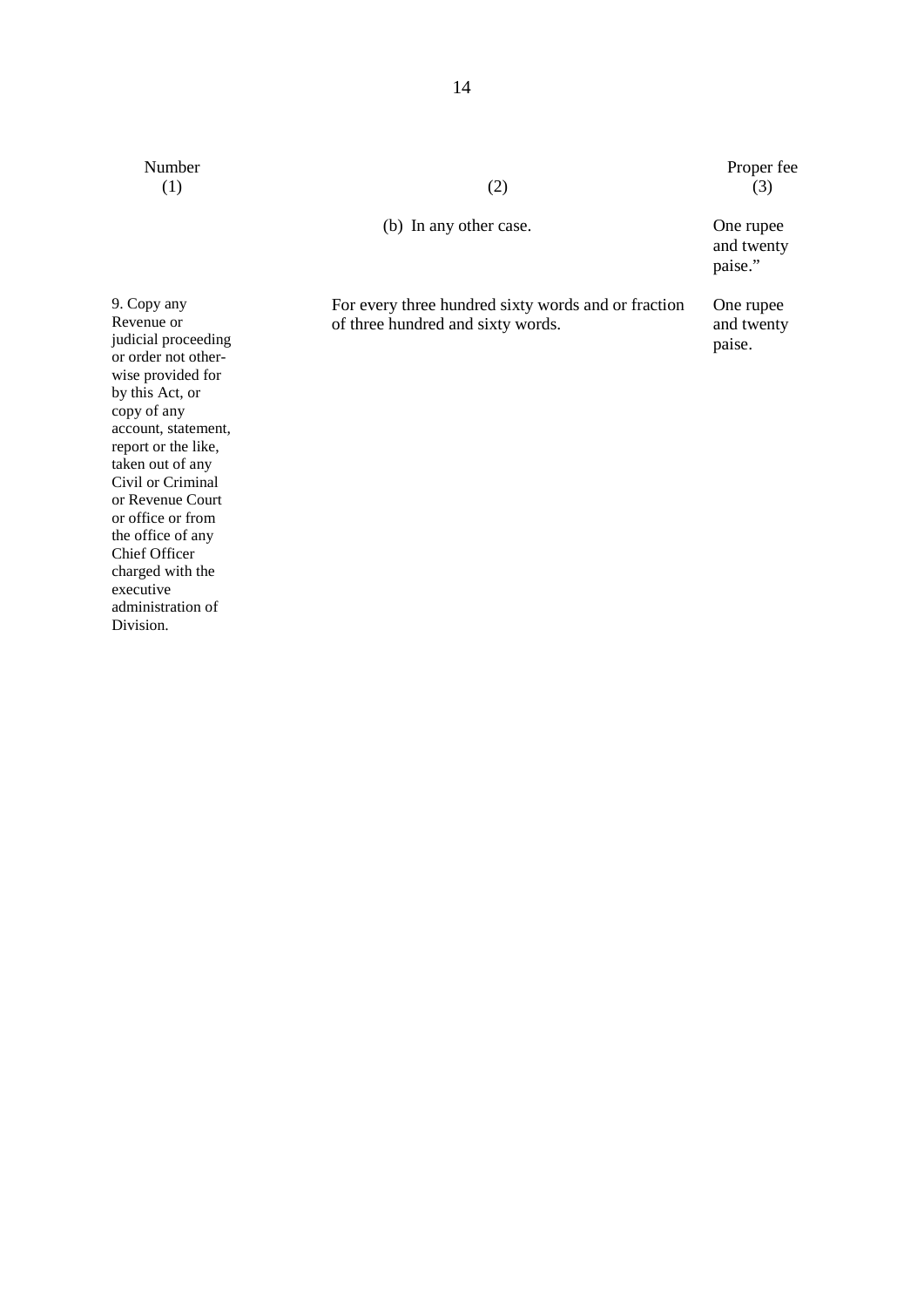(3) the table of rates of *Ad volorem fees* leviable on the institution or suits at; the end shall be substituted by the following:-

#### **THE SCHEDULE**

#### **Table of Rates of** *Ad valore* **Fees Leviable on the Institution of Suits**

| When the amount<br>or value of the subject<br>matter exceeds | But does not exceed | <b>Proper fee</b> |
|--------------------------------------------------------------|---------------------|-------------------|
|                                                              |                     |                   |
| (1)                                                          | (2)                 | (3)               |
| Rs.                                                          | Rs.                 | Rs.               |
| $\cdots$                                                     | 5                   | $0 - 55$          |
| 5                                                            | 10                  | $1 - 10$          |
| 10                                                           | 15                  | $1 - 65$          |
| 15                                                           | 20                  | $2 - 20$          |
| 20                                                           | 25                  | $2 - 75$          |
| 25                                                           | 30                  | $3 - 30$          |
| 30                                                           | 35                  | $3 - 85$          |
| 35                                                           | 40                  | $4 - 40$          |
| 40                                                           | 45                  | 4-95              |
| 45                                                           | 50                  | $5 - 50$          |
| 50                                                           | 55                  | $6 - 05$          |
| 55                                                           | 60                  | $6 - 60$          |
| 60                                                           | 65                  | $7 - 15$          |
| 65                                                           | 70                  | $7 - 70$          |
| 70                                                           | 75                  | $8 - 25$          |
| 75                                                           | 80                  | $8 - 80$          |
| 80                                                           | 85                  | $9 - 35$          |
| 85                                                           | 90                  | $9 - 90$          |
| 90                                                           | 95                  | 10-45             |
| 95                                                           | <b>100</b>          | $11 - 00$         |
| <b>100</b>                                                   | <b>110</b>          | 12-95             |
| 110                                                          | 120                 | 14-85             |
| 120                                                          | 130                 | 16-80             |
| 130                                                          | 140                 | 18-70             |
| 140                                                          | 150                 | 20-65             |
| 150                                                          | 160                 | 21-95             |
| 160                                                          | 170                 | 23-30             |
| 170                                                          | 180                 | 24-60             |
| <b>190</b>                                                   | 200                 | 27-25             |
| 200                                                          | 210                 | 28-55             |
| 210                                                          | 220                 | 29-90             |
| 220                                                          | 230                 | $31 - 20$         |
| 230                                                          | 240                 | 32-50             |
| 240                                                          | 250                 | 33-85             |
| 250                                                          | 260                 | $35 - 15$         |
| 260                                                          | 270                 | 36-50             |
| 270                                                          | 280                 | 37-80             |
|                                                              |                     |                   |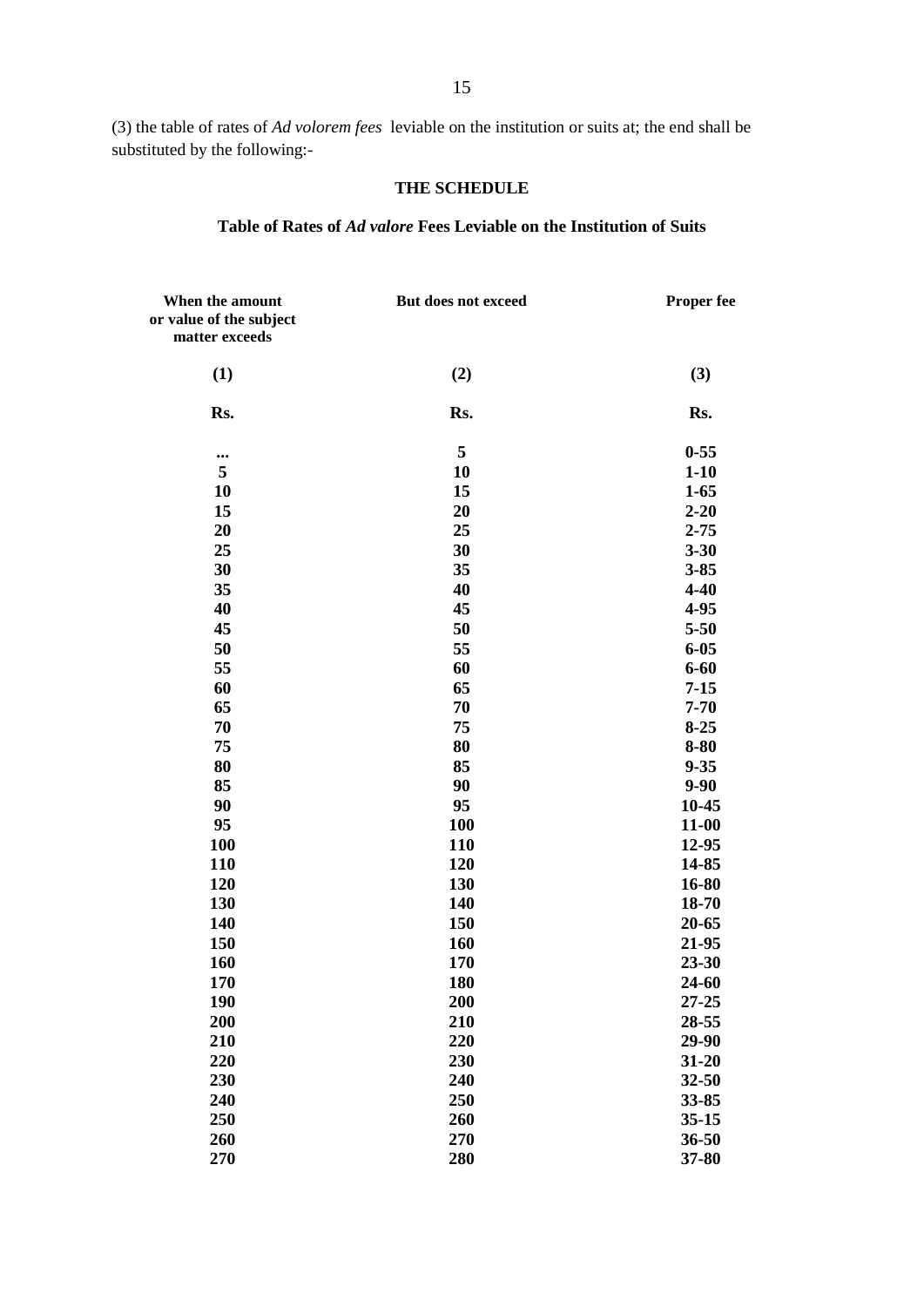| When the amount         | But does not exceed | Proper fee |
|-------------------------|---------------------|------------|
| or value of the subject |                     |            |
| matter exceeds          |                     |            |
|                         |                     |            |
| (1)                     | (2)                 | (3)        |
| Rs.                     | Rs.                 | Rs.        |
| 280                     | 290                 | $39-15$    |
| 290                     | 300                 | 40-45      |
| 300                     | 310                 | 41-75      |
| 310                     | 320                 | 43-10      |
| 320                     | 330                 | 44-40      |
| 330                     | 340                 | 45-75      |
| 340                     | 350                 | 47-05      |
| 350                     | 360                 | 48-35      |
| 360                     | 370                 | 49-70      |
| 370                     | 280                 | 51-00      |
| 380                     | 390                 | 52-35      |
| 390                     | 400                 | 53-65      |
| 400                     | 410                 | 54-95      |
| 410                     | 420                 | 56-30      |
| 420                     | 430                 | 57-60      |
| 430                     | 440                 | 58-95      |
| 440                     | 450                 | 60-25      |
| 450                     | 460                 | 61-55      |
| 460                     | 470                 | 62-90      |
| 470                     | 480                 | 64-20      |
| 480                     | 490                 | 65-55      |
| 490                     | 500                 | 66-85      |
| 500                     | 510                 | 68-15      |
| 510                     | 520                 | 69-50      |
| 520                     | 030                 | 70-80      |
| 530                     | 540                 | 72-15      |
| 540                     | 550                 | 73-45      |
| 550                     | 560                 | 74-75      |
| 560                     | 570                 | 76-10      |
| 570                     | 580                 | 77-40      |
| 580                     | 590                 | 78-75      |
| 590                     | 600                 | 80-05      |
| 600                     | 610                 | 81-35      |
| 610                     | 620                 | 82-70      |
| 620                     | 630                 | 84-00      |
| 630                     | 640                 | 85-35      |
| 650                     | 660                 | 87-95      |
| 660                     | 670                 | 89-30      |
| 670                     | 680                 | 90-60      |
| 680                     | 690                 | 91-95      |
| 690                     | 700                 | 93-25      |
| 700                     | 710                 | 94-55      |
| 710                     | 720                 | 95-90      |
| 720                     | 730                 | $97 - 20$  |
| 730                     | 740                 | 98-55      |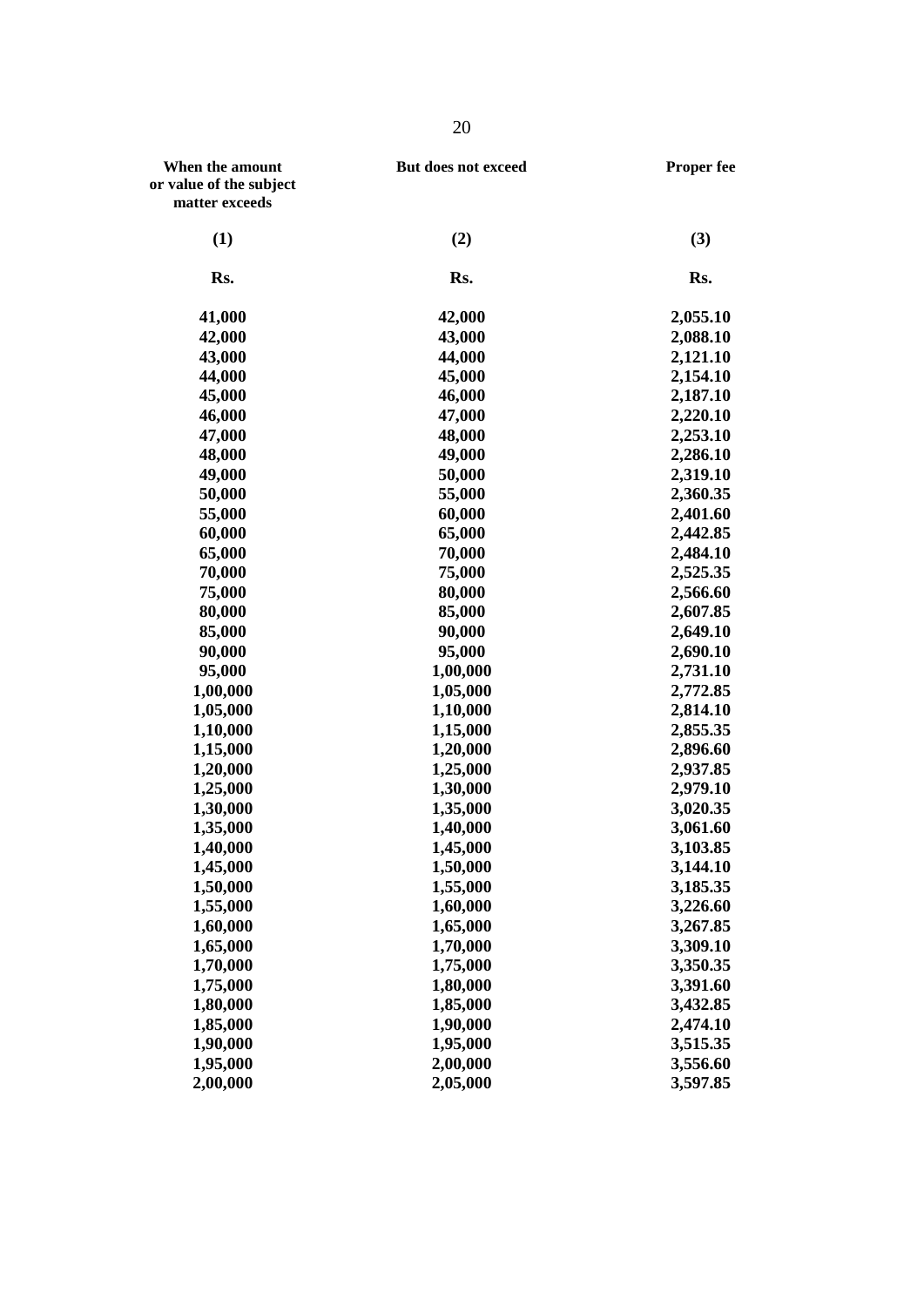and the fee increases as the rate of forty-one rupees and twenty-five paise for every five thousand r upees, or part t hereof, upt o a m aximum f ee of e leven t housand r upees, f or example:-

Rs.

Rs.

Rs.

| 3,00,000  | 4,381,60  |
|-----------|-----------|
| 4,00,000  | 5,206.60  |
| 5,00,000  | 6,031.60  |
| 6,00,000  | 6,856.60  |
| 7,00,000  | 7,681.60  |
| 8,00,000  | 8,506.60  |
| 9,00,000  | 9,331.60  |
| 10,00,000 | 10,156.60 |
| 11,00,000 | 10,981.60 |
| 11,05,000 | 11,022.85 |
|           |           |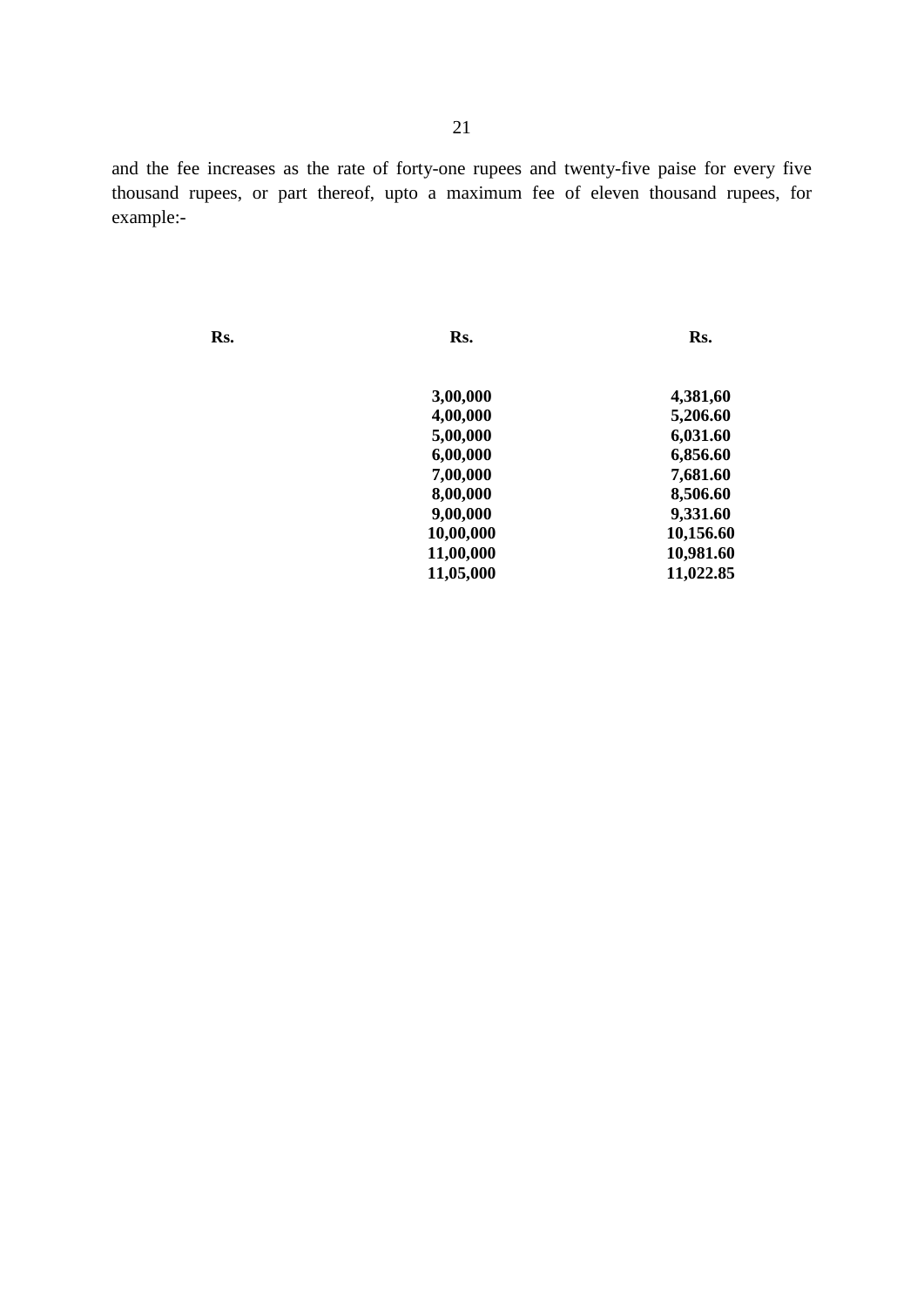3. F or Schedule II t o t he pr incipal Act, t he following s hall be substituted, namely:-

"(Schedule II – Fixed fee)

#### SCHEDULE II

**Number Fixed fees Proper fee**

# **(1) (2) (3)**

Fifty-five paise,

1.Application or Petition

Amendment of Schedule II of Act VII of 1870.

> (a) When presented to any officer of the Customs or Excise Department or to any Magistrate by any person having dealings with the Government, and when the subject matter of such application relates exclusively to those dealings ; or

 When presented to any Municipal Board or others local authority constituted under any Act for the time being in force for the conservancy or improvement of any place, if the application or petition relates solely to such conservancy or improvement of any place if the application or petition relates solely to such conservancy or improvement ; or

 When presented to any Civil Court other than a principal Civil Court of original jurisdiction or to any Court of Small Causes constituted under Act No. XI of 1865 or under Act No. XVI of 1868 section 20 or to a collector or other officer of revenue in relation to any suit or case in which the amount or value of the subject-matter is less than fifty rupees ; or

 When presented to any Civil, Criminal or Revenue Court, or to any Board or Executive officer for the purpose of obtaining a copy or translation of any judgement, decrees or order passed by such Court, Board or Officer, or of any other document on record in such Court of Office,

(b) When presented to a Regional Transport Authority or State Transport Authority containing a prayer for permits for Contract Carriage, State Carriage, Private carrier or Public Carrier or for any other purpose.

Eight rupees and twenty five paise.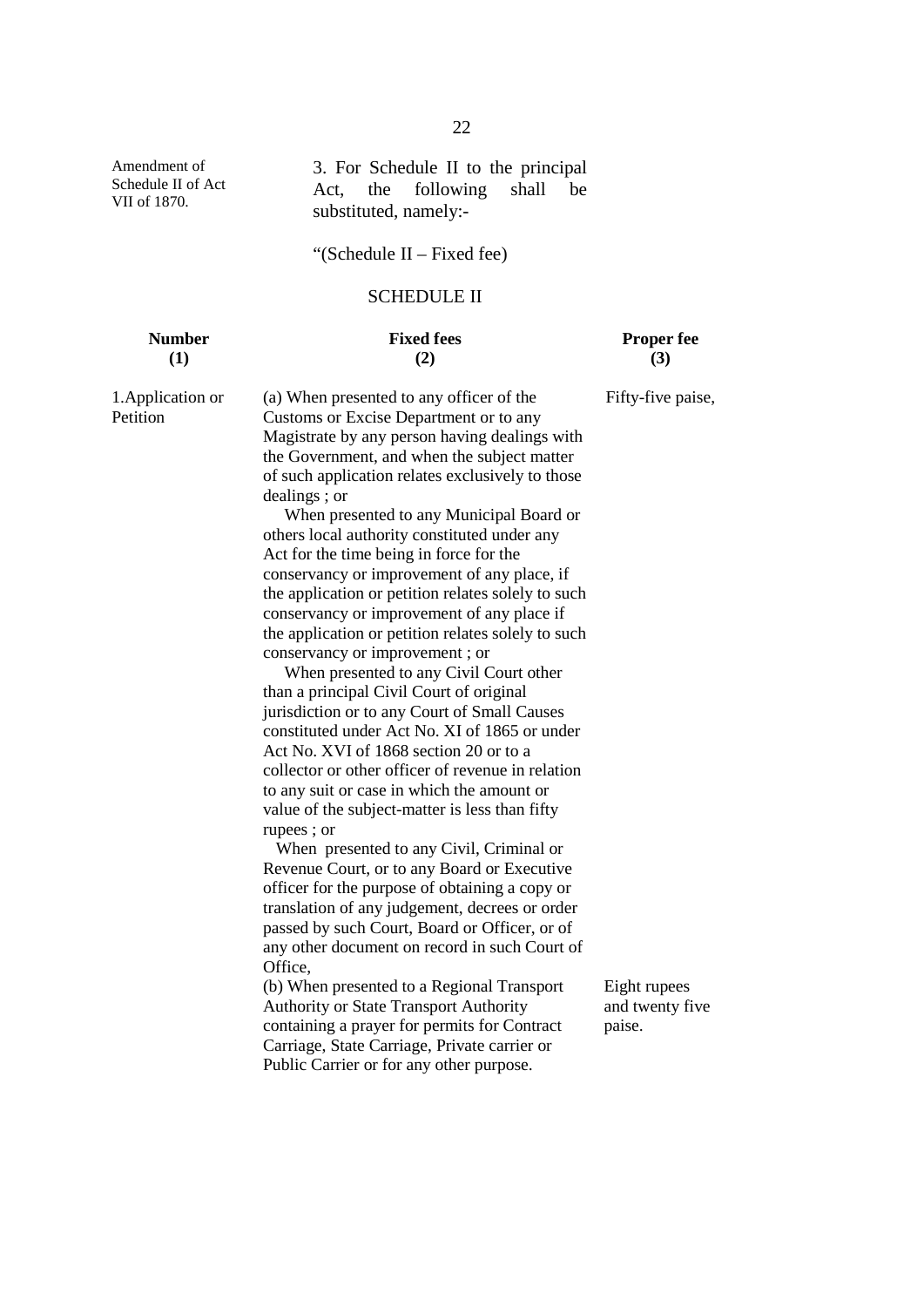#### **Number Fixed fees Proper fee**

**(1) (2) (3)**

(c) When containing complaint or charge of any offence other than an offence for which police officers may, under the Criminal Procedure Code, arrest without warrant and presented to any Criminal Court ; or

 When presented to a Civil, Criminal or Revenue Court, or to a Collector , or any Revenue Officer having jurisdiction equal or subordinate to a Collector, or to any Magistrate in his executive capacity, and not otherwise provided for by this Act; or to deposit in Court revenue or rent; or for determination by a Court of the amount of compensation to be paid by a land lord to his tenant ; or

In the case of a complaint or charge of an offence prese- -ented to a Criminal Court or in the case of an application or petition presented to any officer of land revenue by any person holding temporarily settled land under direct engagement with Government, and when subject – matter or the application or petition relates exclusively to such engagement one rupee and sixty five paise and in other cases, one rupee and ten paise.

 When presented to a collector or other officer making a settlement of land revenue, or to a Board of Revenue, relating to matters connected with the assessment of land or the ascertainment of rights thereto or interest therein if presented previous to the final confirmation of such settlements ; or

 When presented to any officer of land revenue by any person holding temporarily settled land under direct engagement with Government and when the subject matter of the application or petition relates exclusively to such engagement.

One rupee and ten paisa.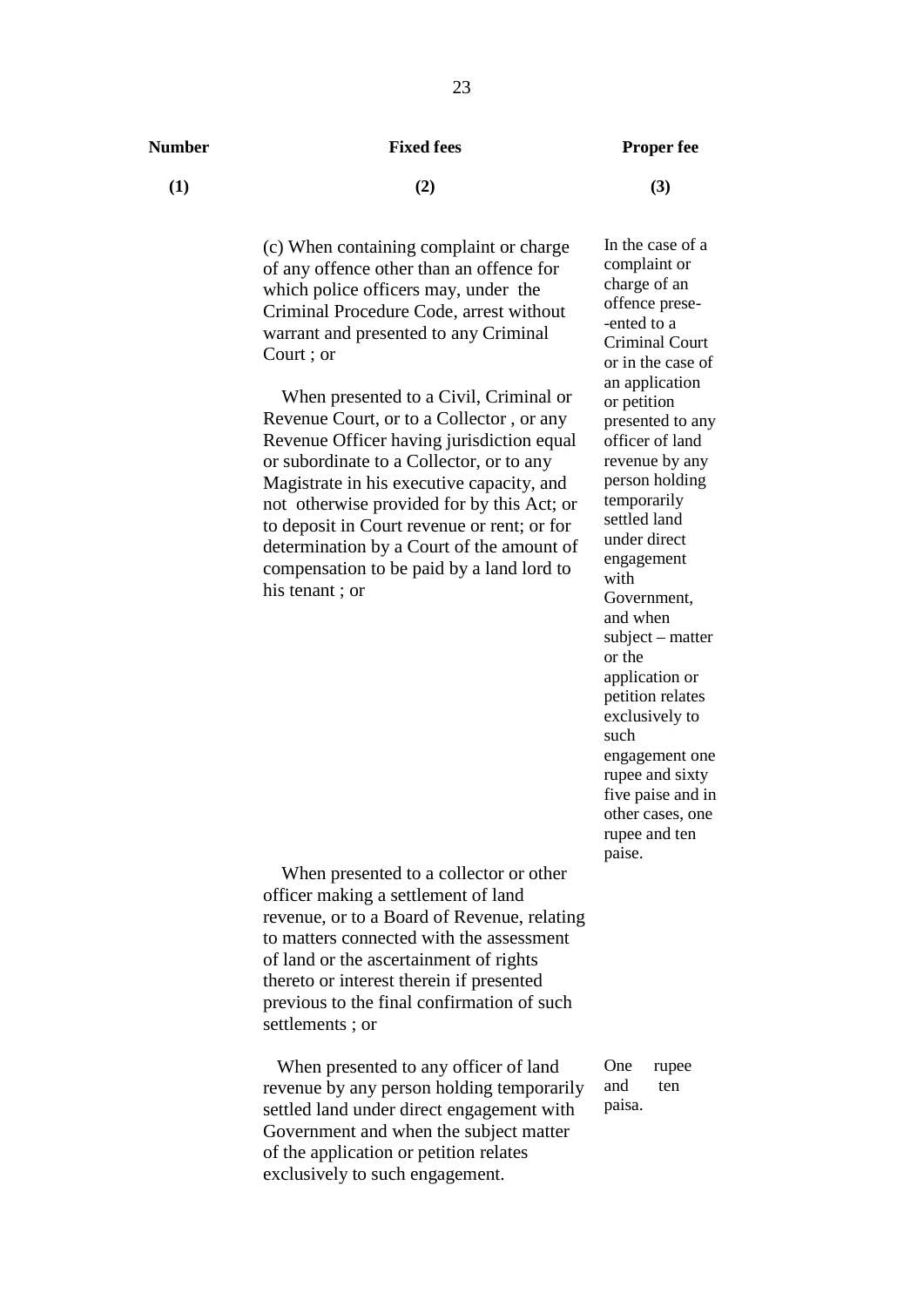| <b>Number</b><br>(1) | <b>Fixed fees</b><br>(2)                                                                                                                                                                                                                                                                        | <b>Proper fee</b><br>(3)                    |  |
|----------------------|-------------------------------------------------------------------------------------------------------------------------------------------------------------------------------------------------------------------------------------------------------------------------------------------------|---------------------------------------------|--|
|                      | When presented to any officer of land<br>revenue by any person the kabuliyat<br>application for settlement of land under<br>direct engagement with Government.                                                                                                                                  | Two rupees.                                 |  |
|                      | (d) When presented to a Chief<br>Commissioner or other Chief Controlling<br>Revenue or Executive Authority or to a<br>Commissioner of Revenue or Circuit, or to<br>any Chief Officer charged with the<br>executive administration of a Division and<br>not otherwise provided for by this Act.  | Three<br>rupees<br>and thirty<br>paise.     |  |
|                      | (e) When presented to a High Court.                                                                                                                                                                                                                                                             |                                             |  |
|                      | Under Article 226 of the<br>i.<br>Constitution.                                                                                                                                                                                                                                                 | Fifty<br>rupees                             |  |
|                      | ii.<br>In all other matters                                                                                                                                                                                                                                                                     | Ten<br>rupees                               |  |
|                      | (f) When presented to any officer<br>containing prayer for settlement of fishery,<br>ferry, forest, mahals, elephant mahals or<br>an offer giving terms for acceptance of<br>Government for any construction or an<br>application for a permit or license to deal<br>in controlled commodities. | Eight<br>rupees<br>And twenty<br>Five paise |  |
|                      | When presented to an appropriate<br>(g)<br>Revenue Authority for demarcation of<br>land.                                                                                                                                                                                                        |                                             |  |
|                      | $i$ .<br>When the area of such land does<br>not exceed one hectare;                                                                                                                                                                                                                             | Two<br>rupees<br>and twenty<br>paise.       |  |
|                      | ii.<br>for each subsequent area of one<br>hectare or part thereof.                                                                                                                                                                                                                              | One rupee and<br>ten paise.                 |  |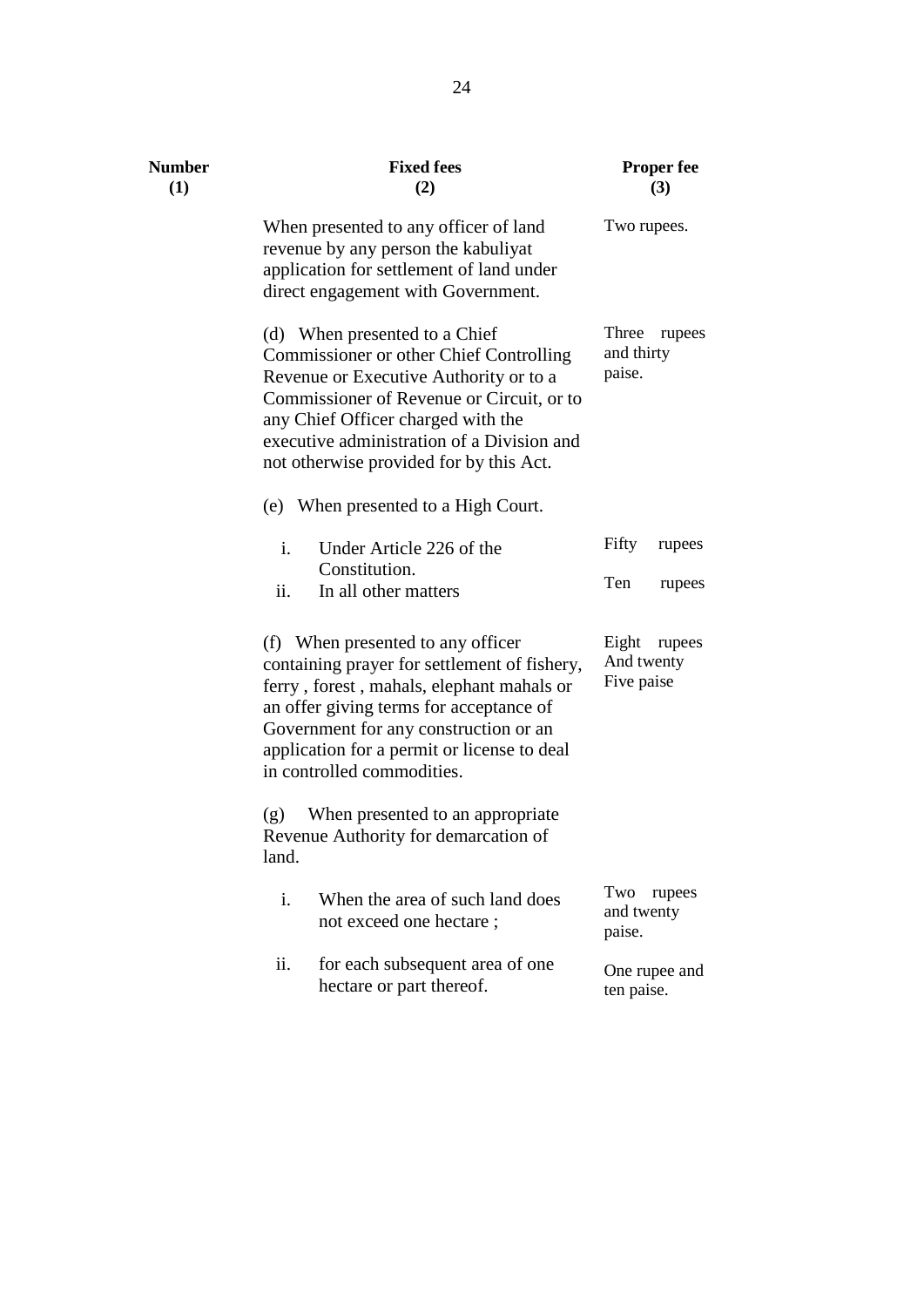| <b>Number</b><br>(1)                                                                                                                                                                                                                                                                                                                                                                            | <b>Fixed fees</b><br>(2)                                                                                                             | <b>Proper fee</b><br>(3)                                                                                                                                                       |                                  |
|-------------------------------------------------------------------------------------------------------------------------------------------------------------------------------------------------------------------------------------------------------------------------------------------------------------------------------------------------------------------------------------------------|--------------------------------------------------------------------------------------------------------------------------------------|--------------------------------------------------------------------------------------------------------------------------------------------------------------------------------|----------------------------------|
| 1. A. Application<br>to any Civil Court<br>that records may be<br>called for from<br>another Court.                                                                                                                                                                                                                                                                                             | When the Court grants the<br>application and is of opinion that the<br>transmission of such records involves<br>the use of the post. | One rupee and sexty<br>five paise in addition<br>to any fee levied on<br>the application under<br>clause (a), clause (c)<br>pr clause (e) of<br>Article I of this<br>Schedule. |                                  |
| 2. Application for<br>leave to sue as a<br>pauper.                                                                                                                                                                                                                                                                                                                                              |                                                                                                                                      | One<br>rupee<br>and ten paise                                                                                                                                                  |                                  |
| 3. Application for<br>leave to appeal as a<br>pauper.                                                                                                                                                                                                                                                                                                                                           | (a) When presented to District Court.                                                                                                | Two<br>rupees<br>And twenty<br>paise.                                                                                                                                          |                                  |
| 5. Plaint or<br>memorandum of<br>appeal in a suit to<br>establish or<br>disprove a right of<br>occupancy.<br>6. Bail-bond or<br>other instrument of<br>obligation given in<br>pursuance of an<br>order made by a<br>Court or<br>Magistrate under<br>any section of the<br>Code of Criminal<br>Procedure, 1898 or<br>the Code of Civil<br>Procedure 1038<br>and not otherwise<br>provided for by | (b) When presented to a Commissioner<br>or a High Court.                                                                             | Three rupees<br>and thirty<br>paise.<br>One rupee and ten<br>paise.                                                                                                            | Act V of 1988,<br>Act V of 1908, |
| this Act.<br>7. Understanding<br>under section 49 of<br>the Indian Divorce<br>Act, 1869.                                                                                                                                                                                                                                                                                                        |                                                                                                                                      |                                                                                                                                                                                | Act V of 1869.                   |
|                                                                                                                                                                                                                                                                                                                                                                                                 |                                                                                                                                      |                                                                                                                                                                                |                                  |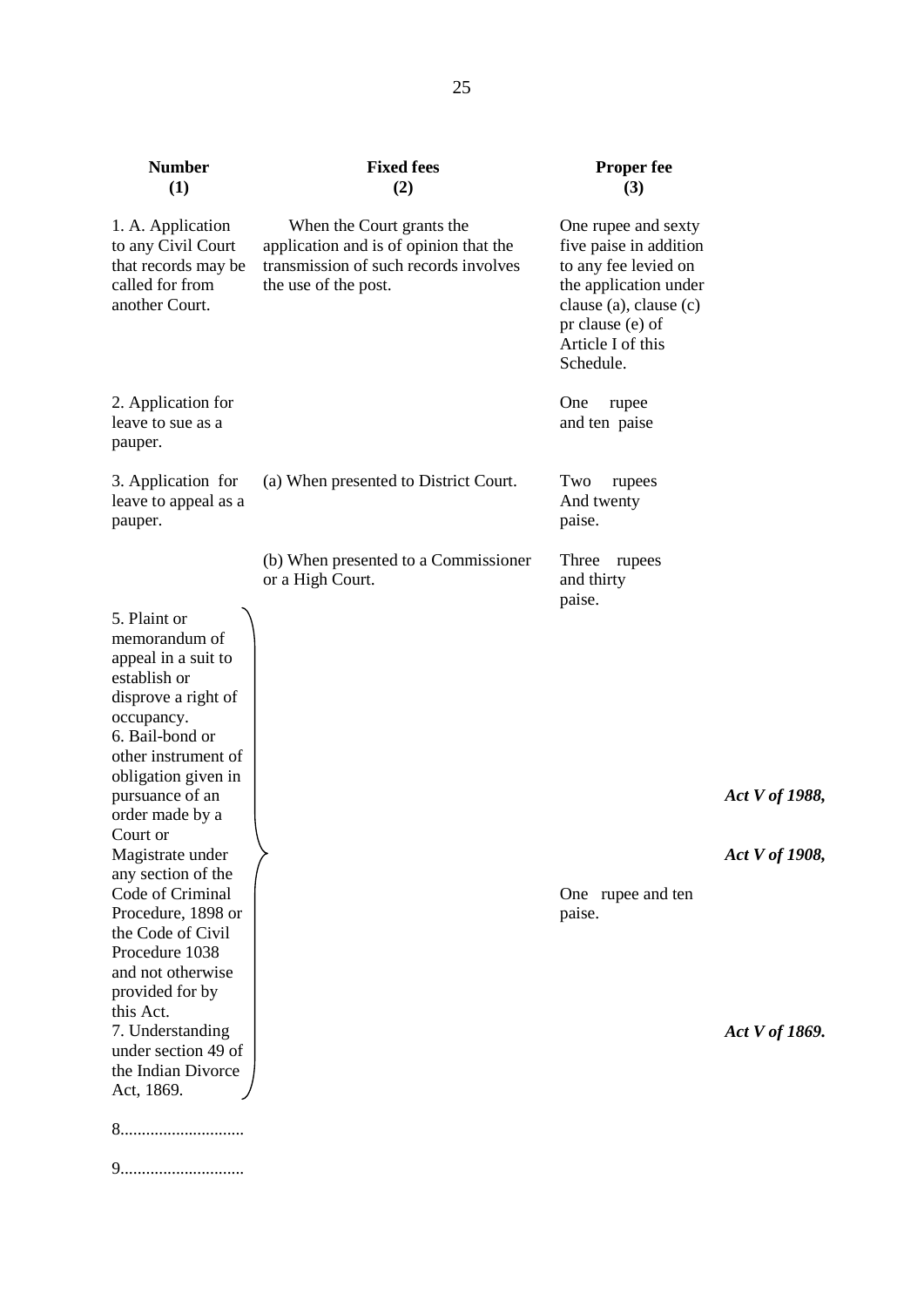| <b>Number</b><br>(1)                                                                                                                       | <b>Fixed fees</b><br>(2)                                                                                                                                                                                                                                                                                                         | <b>Proper fee</b><br>(3)                |                       |
|--------------------------------------------------------------------------------------------------------------------------------------------|----------------------------------------------------------------------------------------------------------------------------------------------------------------------------------------------------------------------------------------------------------------------------------------------------------------------------------|-----------------------------------------|-----------------------|
| 10. Mukhtarama or<br>Vakalatnama.                                                                                                          | When presented for the conduct of any<br>one case -<br>(a) To any Civil or Criminal Court<br>other than a High Court, or to any<br>Revenue Court, or to any Collector<br>or Magistrate, or other Executive                                                                                                                       | One rupee and<br>ten paise.             |                       |
|                                                                                                                                            | Officer except such as are<br>mentioned in clauses (b) and<br>(c) of this Number;<br>(b) to a Commissioner of Revenue,<br>Circuit or Custom or to any officer<br>charged with the Executive<br>Administration of a Division, not<br>being the Chief Revenue or                                                                   | Two rupees and<br>Seventy-five<br>Paise | <b>Act IV of 1939</b> |
|                                                                                                                                            | Executive Authority;<br>(c) to a High Court, Chief<br>Commissioner, Board of Revenue,<br>or other Chief of Controlling<br>Revenue or Executive Authority,<br>or an Appellate Authority<br>prescribed under the Motor<br>Vehicles Act, 1939 or to an<br>Appellate Authority prescribed<br>under the Assam Sales Tax Act,<br>1947. | Five rupees and<br>Fifty paise          | Act IV of 1908        |
| 11. Memorandum<br>of appeal when the<br>appeal is not from<br>decree or an order<br>having the force of<br>a decree, and is<br>prescribed. | (a) To any Civil Court other than a<br>High Court, or to any Revenue<br>Court or Executive officer other<br>than the High Court or Chief<br>Controlling Revenue or Executive<br>Authority except an authority<br>specified in clause $(b)$ ;                                                                                     | Three rupees<br>and thirty<br>paise.    |                       |
|                                                                                                                                            | (b) to an Excise Appellate Authority<br>under Rules 340 of the Assam<br>Excise Rules;                                                                                                                                                                                                                                            | Sixty rupees<br>and fifty paise.        |                       |
|                                                                                                                                            | (c) to a High Court or Chief<br>Commissioner or other Chief<br>Controlling Executive of Revenue<br>Authority except an authority<br>prescribed in clause (b);                                                                                                                                                                    | Eleven rupees.                          |                       |
|                                                                                                                                            | (d) to an Excise Appellate Authority<br>under Rule 341 of the Assam<br>Excise Rule;                                                                                                                                                                                                                                              | Fifty-five rupees.                      |                       |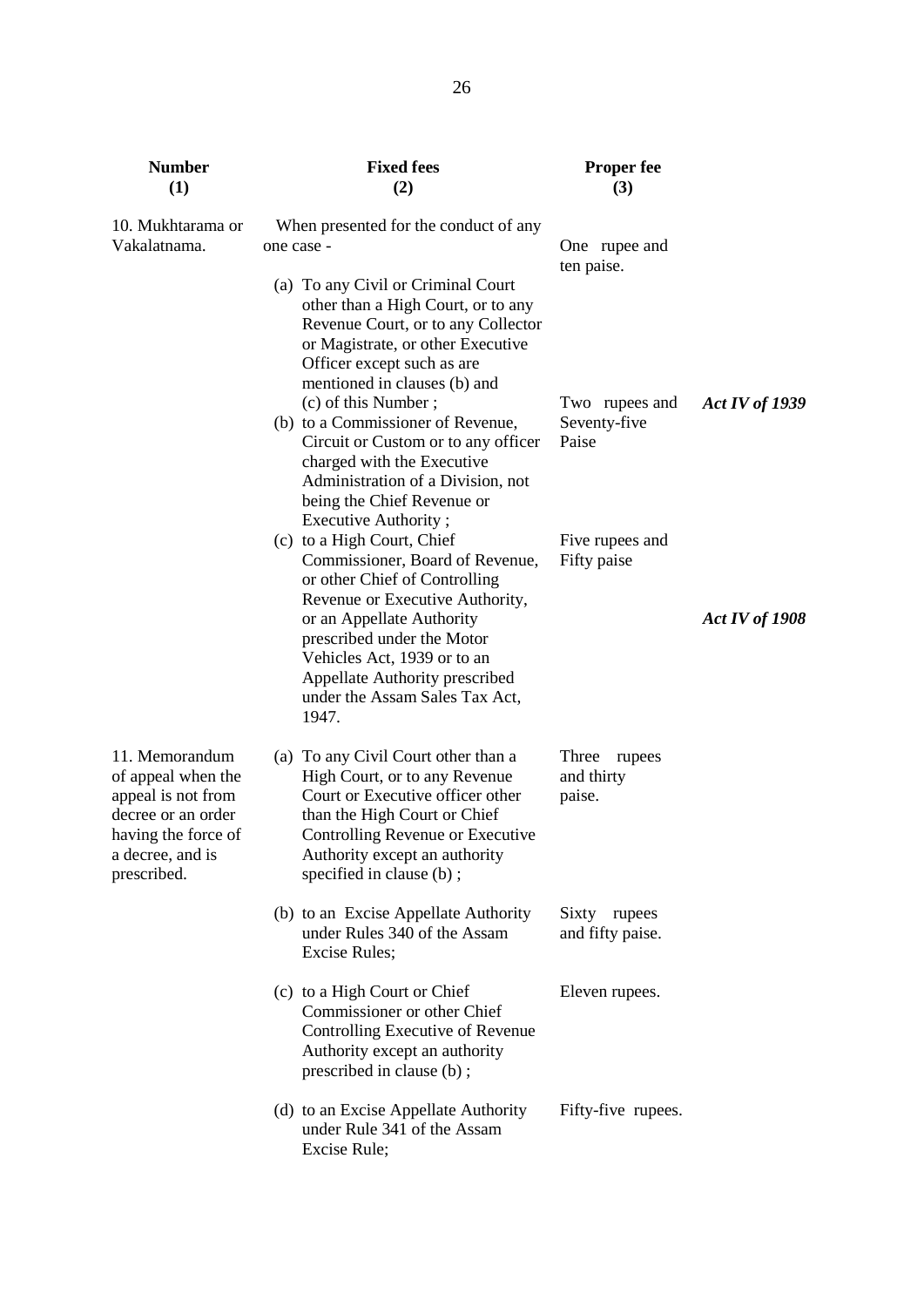| <b>Number</b>                                                                                                                                           |      | <b>Fixed fees</b>                                                                                                                                                                                                                                                               | <b>Proper fee</b>                          |
|---------------------------------------------------------------------------------------------------------------------------------------------------------|------|---------------------------------------------------------------------------------------------------------------------------------------------------------------------------------------------------------------------------------------------------------------------------------|--------------------------------------------|
| (1)                                                                                                                                                     |      | (2)                                                                                                                                                                                                                                                                             | (3)                                        |
|                                                                                                                                                         |      | (c) to a High Court in<br>miscellaneous revenue<br>matter except (f) below<br>or to an Appellate<br>Authority prescribed<br>under the Motor<br>Vehicles Act, 1939;<br>and<br>(d) to a High Court in<br>appeal and revision<br>matters arising out of<br>settlement of fishery - | Sixteen rupees<br>and fifty paise.         |
|                                                                                                                                                         | i.   | When the bid money is<br>below ten thousand                                                                                                                                                                                                                                     | Sixteen rupees<br>and fifty paise.         |
|                                                                                                                                                         | ii.  | rupees;<br>When the bid money is<br>above ten thousand rupees<br>but below twenty thousand                                                                                                                                                                                      | Twenty-seven<br>rupees and fifty<br>paise. |
|                                                                                                                                                         | 111. | rupee;<br>When the bid money is<br>above twenty thousand<br>rupees.                                                                                                                                                                                                             | Thirty-three<br>rupees.                    |
| 12. Caveat                                                                                                                                              |      |                                                                                                                                                                                                                                                                                 | Eleven rupees                              |
| 13. Application<br>under Act No.10 of<br>1859, section 26 of<br>Bengal Act No.6 of<br>$1862$ , section 9, of<br>Bengal Act No.8 of<br>1869, section 37. |      |                                                                                                                                                                                                                                                                                 | Five rupees<br>and fifty paise.            |
| 14. Petition in a<br>suit under the<br><b>Native Converts</b><br>Marriage<br>Dissolution Act,<br>1866.                                                  |      |                                                                                                                                                                                                                                                                                 | Five rupees<br>and fifty paise.            |
| 17. Plaint or<br>memorandum of<br>appeal in each of<br>the following<br>suits:-                                                                         |      |                                                                                                                                                                                                                                                                                 |                                            |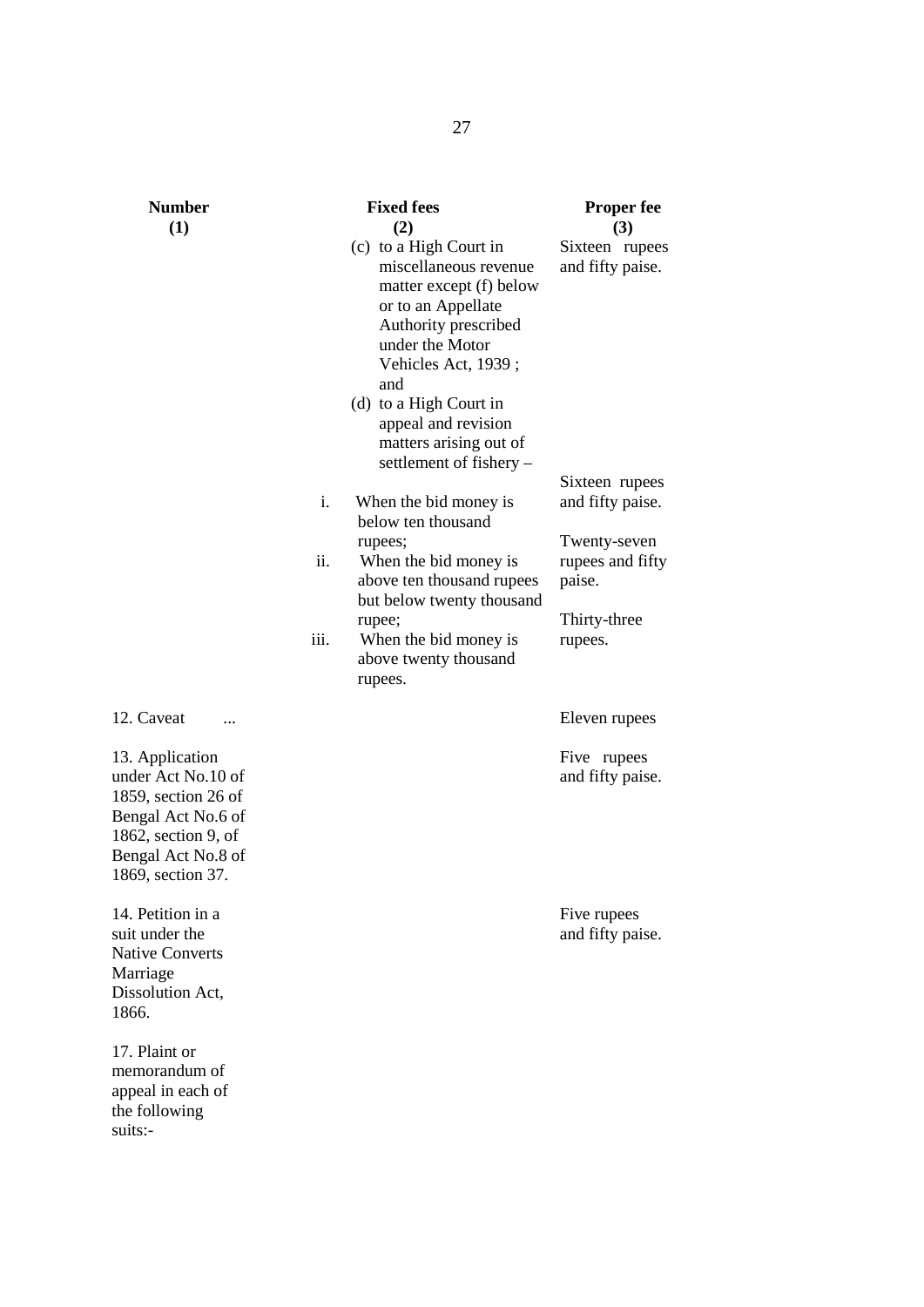| <b>Number</b>                                                                                                                                                              | <b>Fixed fees</b>                                                                                                                                                               | <b>Proper fee</b>                     |                      |
|----------------------------------------------------------------------------------------------------------------------------------------------------------------------------|---------------------------------------------------------------------------------------------------------------------------------------------------------------------------------|---------------------------------------|----------------------|
| (1)                                                                                                                                                                        | (2)<br>$\mathbf{i}$ .<br>to alter or set aside a<br>summary decision or order<br>of any of the Civil Courts<br>not established by Letters<br>Patent or of any Revenue<br>Court. | (3)                                   |                      |
|                                                                                                                                                                            | ii.<br>to alter or cancel any entry<br>in a register of the names<br>of proprietors of revenue-<br>paying estates;                                                              | Sixteen rupees<br>And fifty paise     |                      |
|                                                                                                                                                                            | $\dddot{\mathbf{m}}$ .<br>to obtain a declaration<br>decree where no<br>consequential relief is                                                                                 | Twenty-two<br>rupees.                 |                      |
|                                                                                                                                                                            | prayed;<br>iv. to set aside award;                                                                                                                                              | Sixteen rupees<br>and fifty paise.    |                      |
|                                                                                                                                                                            | v. to set aside and adoption;                                                                                                                                                   | Twenty-two<br>rupees.                 |                      |
|                                                                                                                                                                            | vi. Every other suit where it is<br>not possible to estimate at a<br>money-value the subject<br>matter in dispute, and which<br>is not other wise provided<br>for by this Act.  | Sixteen rupees<br>and fifty paise.    |                      |
| 18. Application<br>under section 14 or<br>section 20 of the<br>Indian Arbitration<br>Act, 1940, for a<br>direction for filing<br>an award or for an<br>order for filing an | When presented to a Munsiff's<br>Court.                                                                                                                                         | Sixteen rupees<br>and fifty paise.    |                      |
| Agreement.                                                                                                                                                                 | When presented to any other Court.                                                                                                                                              | Fifty-five rupees                     | <b>Act X of 1940</b> |
| 19, Agreement in<br>writing stating a<br>question for the<br>opinion of the<br>Court under the<br>Code of Civil<br>procedure, 1908.                                        |                                                                                                                                                                                 | Sixteen rupees<br>And fifty<br>Paise. | <b>Act V of 1908</b> |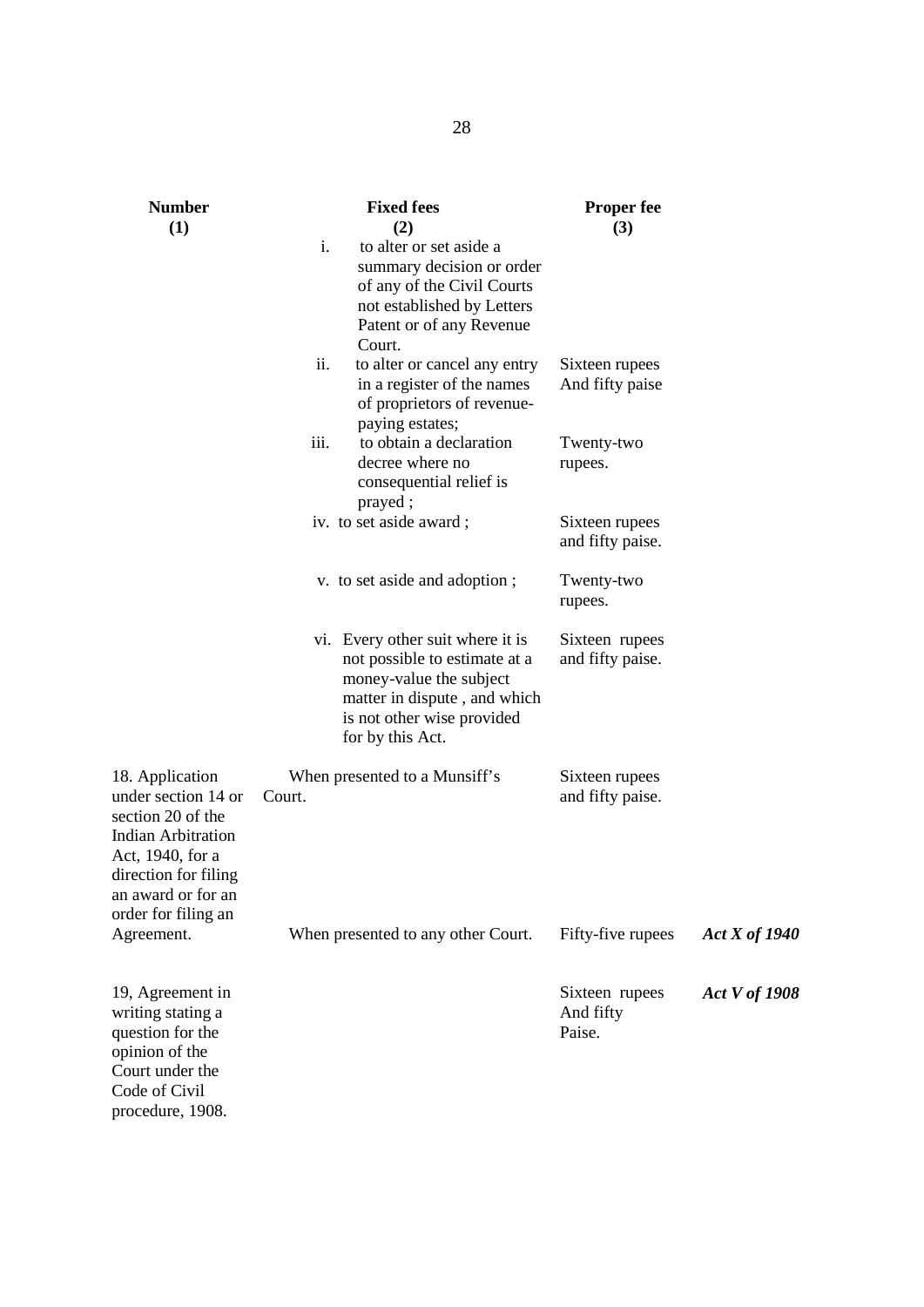| <b>Number</b>                                                                                                                                                  | <b>Fixed fees</b> | <b>Proper fee</b>     |                       |
|----------------------------------------------------------------------------------------------------------------------------------------------------------------|-------------------|-----------------------|-----------------------|
| (1)                                                                                                                                                            | (2)               | (3)                   |                       |
| 20. Every petition<br>under the Indian                                                                                                                         |                   | Twenty-two<br>rupees. | Act IV of $1869$      |
| Divorce Act, 1869,<br>except petitions<br>under section 44 of<br>the same Act, and<br>every<br>memorandum of<br>appeal under<br>section 35 of the<br>same Act. |                   |                       |                       |
| 21. Plain or<br>memorandum of<br>appeal under the<br>Parsi Marriage and<br>Divorce Act, 1965.                                                                  |                   | Twenty-two<br>rupees. | <b>Act XV</b> of 1865 |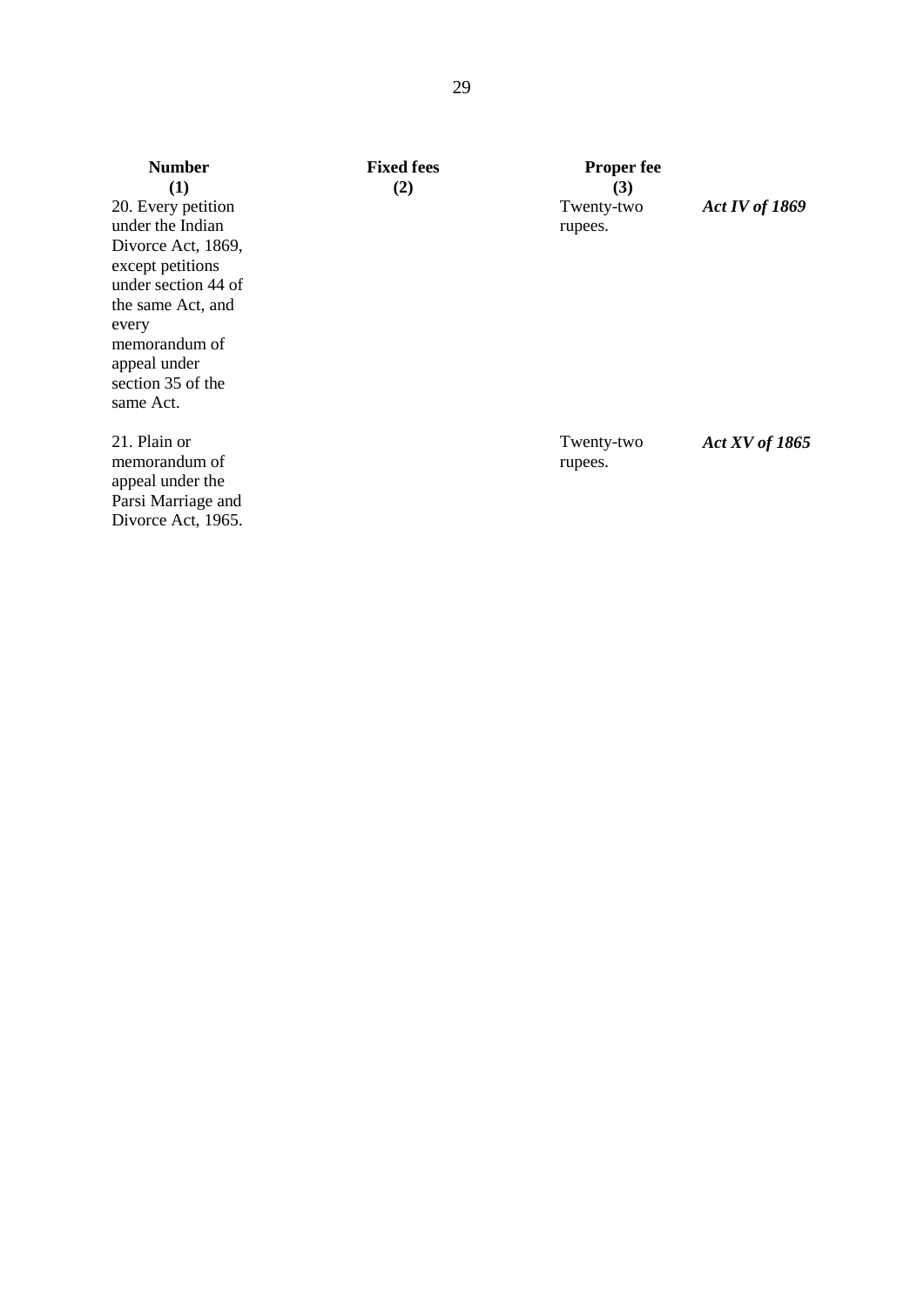# **MEGHALAYA ACT 6 OF 1973**

# THE INDIAN STAMP (MEGHALAYA SECOND AMENDMENT) ACT, 1972

#### **(As passed by the Assembly)**

(Received the assent of President on the  $17<sup>th</sup>$  March, 1973)

[Published in the *Gazette of Meghalaya*, Extra-ordinary, dated the 24<sup>th</sup> March, 1973.]

#### **An**

#### *Act*

### *further to amend the Indian Stamp Act, 1899 in its application to Meghalaya*

Be it enacted by the Legislature of Meghalaya in the Twenty-third Year of the Republic of India as follows:-

| Short title                                                        | 1. $(1)$ T his A ct ma y b e c alled the Indian S tamp<br>(Meghalaya Second Amendment) Act, 1972.                                                                                                                                                                                                                                                                                                                                                                                                                                                                                                                                                                                                                                                                                                                                                                                                                                                                                                                                                                                                                                                                                                                                                                                                                                                                                                                                                                                                                            |
|--------------------------------------------------------------------|------------------------------------------------------------------------------------------------------------------------------------------------------------------------------------------------------------------------------------------------------------------------------------------------------------------------------------------------------------------------------------------------------------------------------------------------------------------------------------------------------------------------------------------------------------------------------------------------------------------------------------------------------------------------------------------------------------------------------------------------------------------------------------------------------------------------------------------------------------------------------------------------------------------------------------------------------------------------------------------------------------------------------------------------------------------------------------------------------------------------------------------------------------------------------------------------------------------------------------------------------------------------------------------------------------------------------------------------------------------------------------------------------------------------------------------------------------------------------------------------------------------------------|
| <b>Amendment of</b><br>Section 10 of<br>Central Act 2 of<br>1899.- | 2. In the Indian Stamp A ct, 1899 a fter s ection 10 the<br>following new section shall be inserted as section<br>13A, namely:-<br>"10A. N otwithstanding a nything c ontained i n<br>section 10 where,<br>(a) (i) The State Government, in relation to any area<br>in the State; or<br>(ii) the Deputy Commissioner, in relation to any<br>area in District under his charge,<br>is satisfied that on account of temporary, shortage of<br>stamps i n a ny area, d uty c annot be p aid,<br>and<br>payment of duty cannot be indicated on instruments,<br>by means of Stamps, the State Government, or as the<br>case m ay be, t he D eputy C ommissioner m ay, b y<br>notification, in the O fficial G azette, direct that in<br>such area and for such period as maybe specified in<br>such not ification, the du ty m ay be paid in cash in<br>Treasury or S ub-Treasury and<br>shall on<br>any<br>production of a c hallan e videncing pa yments of<br>stamp dut y i n t he G overnment t reasury c ertify<br>endorsement on the instrument in respect of which<br>the stamp duty is paid, that the duty has been paid,<br>and state in the said endorsement the amount of the<br>duty so paid.<br>(b) An endorsement made on a ny instrument under<br>clause (a) shall have the same effect as if the duty of<br>an a mount equal t o t he a mount s tated i n the<br>endorsement had be en paid in respect of, and such<br>payment has be en indicated on, s uch instrument by<br>means of stamps, under section 10." |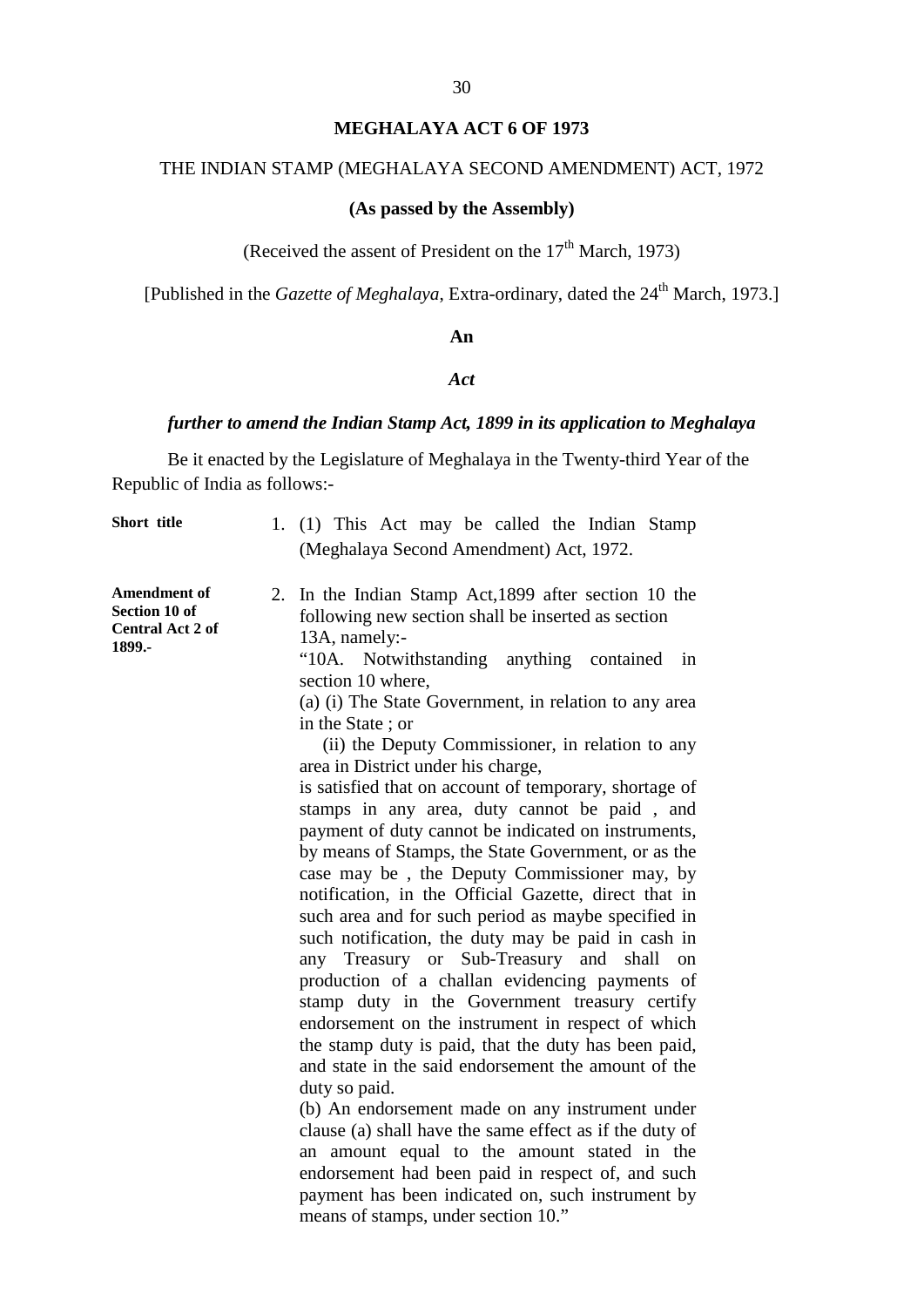### **MEGHALAYA ACT 7 OF 1973**

#### THE MEGHALAYA APPROPRIATION (No. I) ACT, 1973

#### **(As passed by the Assembly)**

(Received the assent of President on the  $23<sup>rd</sup>$  March, 1973)

[Published in the *Gazette of Meghalaya*, Extra-ordinary, dated the 24<sup>th</sup> March, 1973]

#### **An**

#### *Act*

#### **to authorise payment and appropriation of certain further sums from and out of Consolidated Fund of Meghalaya for the services of the financial year.**

Be it enacted by the Legislature of Meghalaya in the Twentythird Year of the Republic of India as follows:-

- Short title **1.** (1) T his A ct m ay b e cal led the M eghalaya Appropriation (No. I) Act, 1973.
- **Withdrawal of Rs,27,54,180 from and on of Consolidated Fund of Meghalaya (or financial year 1972-73)** 2. From a nd out of t he C onsolidated F und of Meghalaya t here m ay be pa id applied sums not exceeding t hose s pecified i n c olumn ( 3) of the Schedule amounting in t he a ggregate to the sum of twenty seven lakhs, fifty-four thousand one hundred and eighty r upees t owards de fraying t he s everal charges w hich will co me i n course of pa yment during the financial year 1972-73 in respect of the services specified in column (2) of the Schedule.
- **Appropriation** 3. The sums authorised to be paid and applied from and out of the Consolidated Fund of Meghalaya b y t his Act shall be appropriated for the service and purpose expressed in the Schedule in relation to the said year.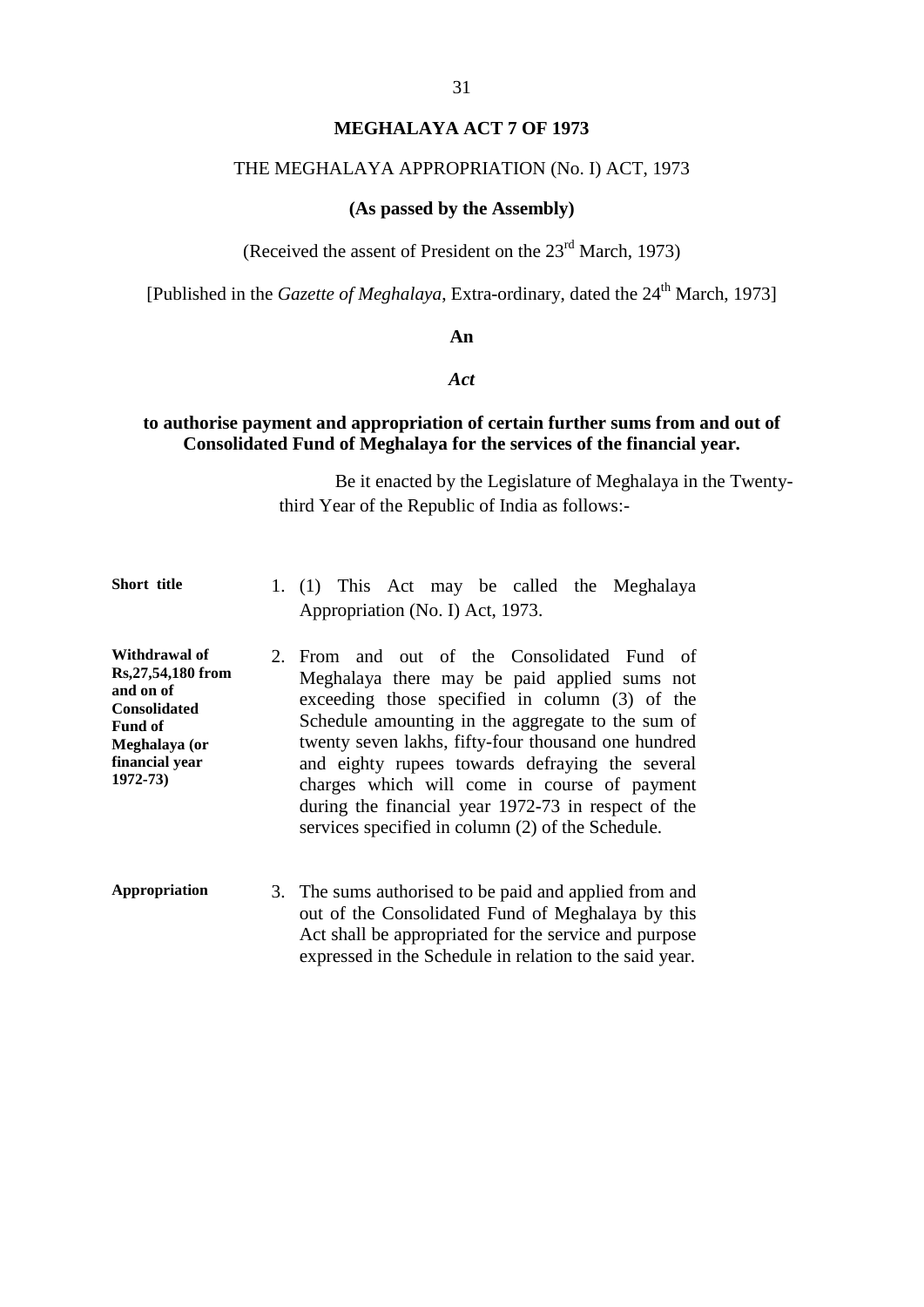# **SCHEDULED**

# **(***See* **sections 2 and 3)**

| (1)          | (2)                                                                                                                        | (3)                      |                                |              |  |
|--------------|----------------------------------------------------------------------------------------------------------------------------|--------------------------|--------------------------------|--------------|--|
|              |                                                                                                                            | sums not exceeding       |                                |              |  |
| Grant<br>No. | <b>Services and purposes</b><br>(Major Heads)                                                                              | Voted by<br>the Assembly | Charged on the<br>consolidated | <b>Total</b> |  |
|              |                                                                                                                            | Rs.                      | Rs.                            | Rs.          |  |
| 10           | General Administration -<br>I-Heads of State and<br>Ministers,                                                             |                          | 4,850                          | 4,850        |  |
| 31           | Rural Development                                                                                                          | 5,00,000                 |                                | 5,00,000     |  |
| 46           | Miscellaneous, Social and<br>Developmental<br>Organisation - IV-<br>Directorate of<br>Advertising and Visual<br>Publicity. | 1,880                    |                                | 1,880        |  |
| 50           | Miscellaneous, Social<br>and Developmental<br>Organisation VIII -<br>Town and Country                                      | 1,06,650                 |                                | 1,06,650     |  |
| 58           | Planning Organisation.<br>Famine Relief                                                                                    | 8,00,000                 |                                | 8,00,000     |  |
| 66           | $Miscellaneous - IV -$<br>Expenditure on issue of<br>Free Ration and Rice<br>concession, etc.                              | 3,00,000                 |                                | 3,00,000     |  |
| 70           | Miscellaneous - VIII -<br>Civil Defence                                                                                    | 40,800                   |                                | 40,000       |  |
| 84           | Loans and Advance by<br>the State Government -<br>$III$ – Loans to<br><b>Autonomous District</b><br>Councils.              | 10,00,000                |                                | 10,00,000    |  |
|              | <b>Total</b>                                                                                                               | 27,49,330                | 4,850                          | 27,54,180    |  |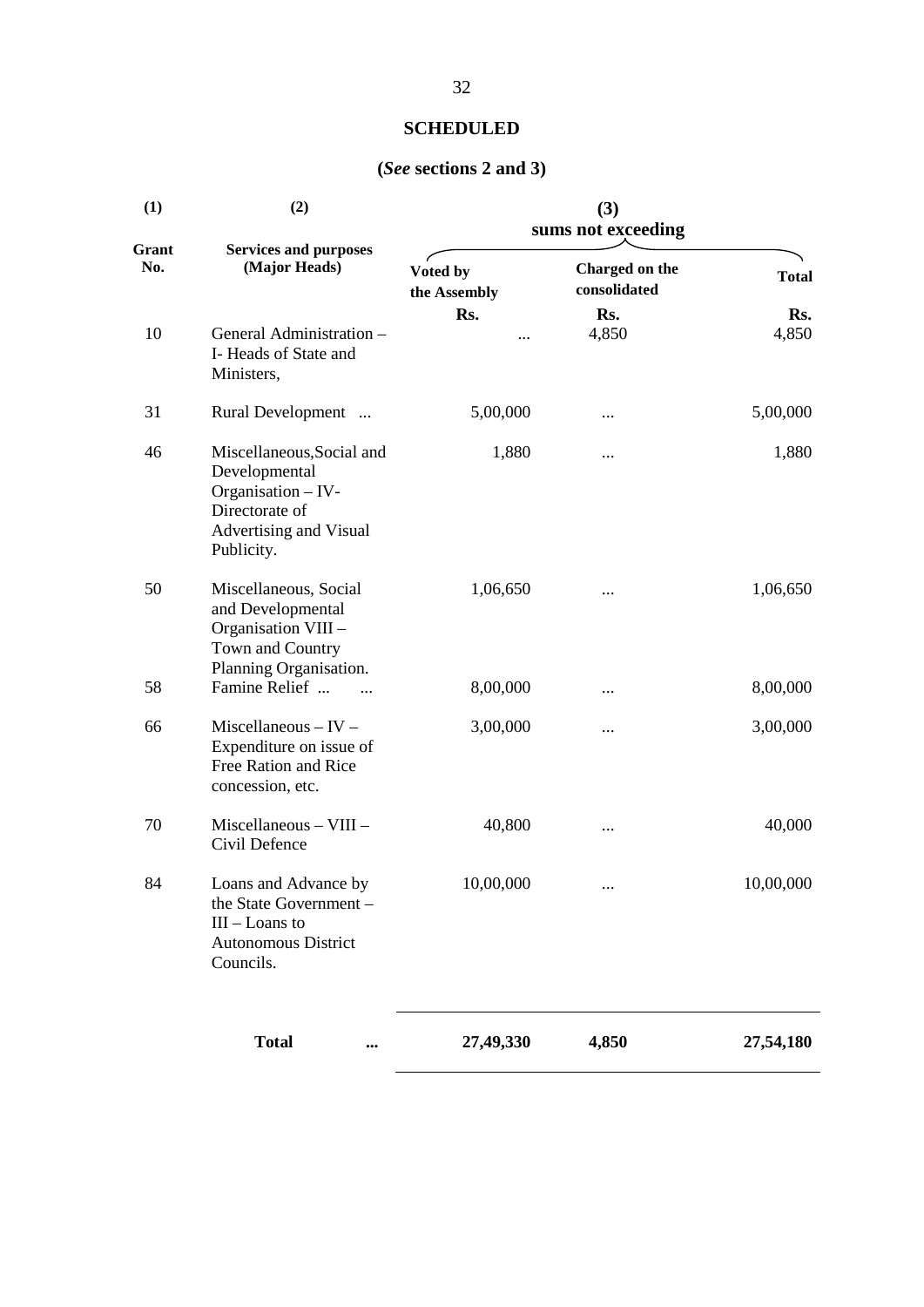### **MEGHALAYA ACT 8 OF 1973**

#### THE MEGHALAYA APPROPRIATION (No. II) ACT, 1973

#### **(As passed by the Assembly)**

(Received the assent of the Governor on the  $30<sup>th</sup>$  March, 1973)

[Published in the *Gazette of Meghalaya*, Extra-ordinary, dated the 31<sup>st</sup> March, 1973]

#### **An**

#### *Act*

### **to authorise payment and appropriation of certain sums from and out of the Consolidated Fund of Meghalaya for the services of the financial year ending on the thirty-first day of March, 1974.**

Be it enacted by the Legislature of Meghalaya in the Twentythird Year of the Republic of India as follows:-

| Short title and |  |                                   |  |  | 1. (1) T his A ct m ay b e called the M eghalaya |
|-----------------|--|-----------------------------------|--|--|--------------------------------------------------|
| commencement.   |  | Appropriation (No. II) Act, 1973. |  |  |                                                  |

**Withdrawal of Rs.35, 72, 73,500 from and out of the consolidated Fund of Meghalaya for financial year 1973-74.** 2. From a nd out of t he C onsolidated F und of Meghalaya there may be paid and applied sums not exceeding t hose s pecified i n c olumn ( 3) of the Schedule amounting in the a ggregate to the sum of thirty-five c rores, s eventy-two l akhs, s eventy-three thousand a nd fiver hundred r upees t owards defraying the s everal c harges w hich w ill c ome in course of p ayment during the financial year ending on t he t hirty-first da y of M arch, 1974 i n r espect of the services specified in column (2) of the Schedule.

**Appropriation.** 3. The sums authorised to be withdrawn from and out of the Consolidated Fund of Meghalaya by this Act shall be a ppropriated for the s ervices and purposes expressed in the Schedule in relation to the said year.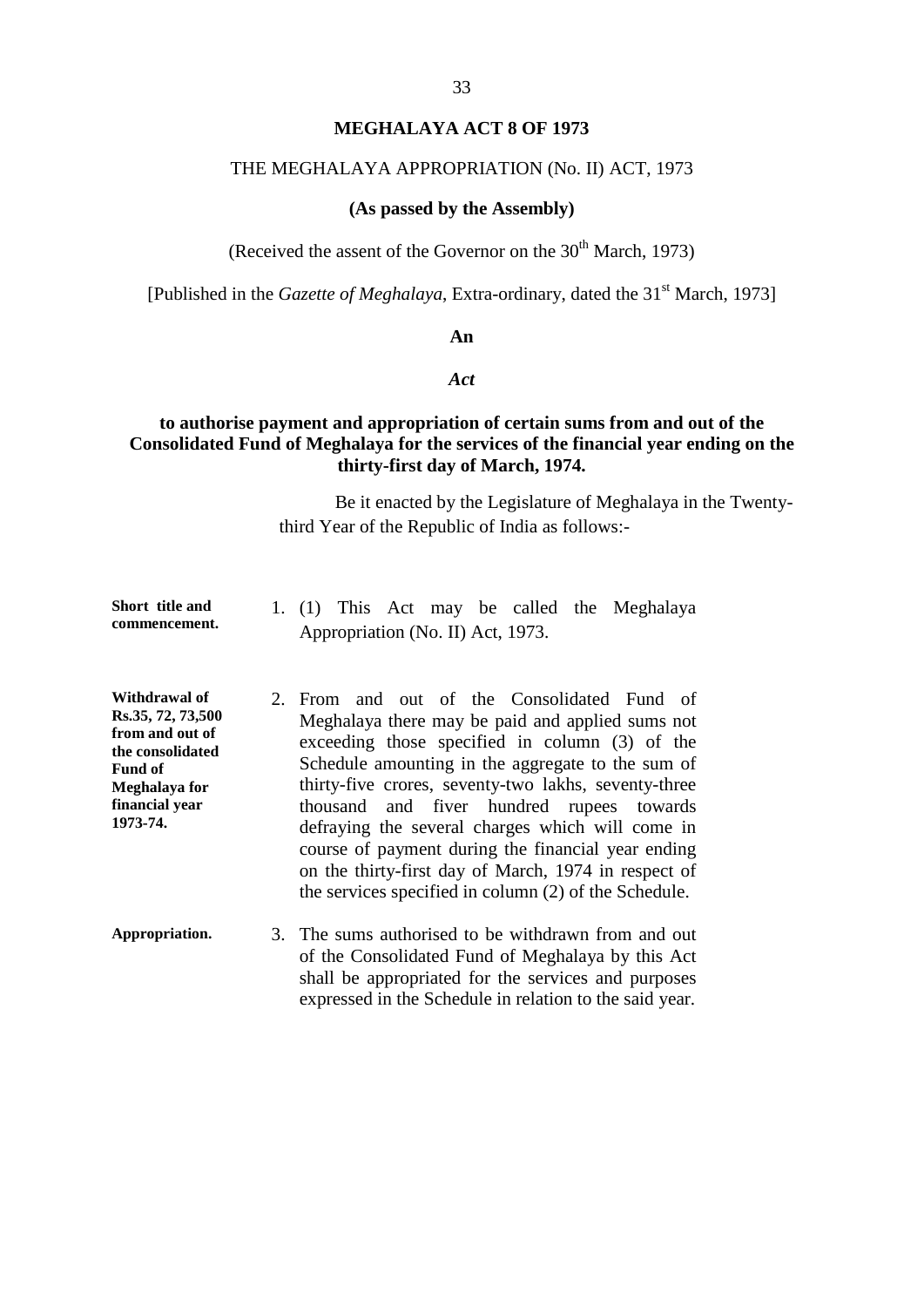| (1)              | (2)                                                                                                                        |                          | (3)<br>sums not exceeding      |              |
|------------------|----------------------------------------------------------------------------------------------------------------------------|--------------------------|--------------------------------|--------------|
| Grant<br>No.     | <b>Services and purposes</b><br>(Major Heads)                                                                              | Voted by<br>the Assembly | Charged on the<br>consolidated | <b>Total</b> |
|                  |                                                                                                                            | Rs.                      | Rs.                            | Rs.          |
| $\mathbf{1}$     | Taxeson Income other than<br>Corporation Tax.                                                                              |                          |                                |              |
| $\overline{2}$   | Land Revenue                                                                                                               | 3.69,000                 |                                | 3,69,000     |
| 3                | <b>State Excise Duties</b><br>                                                                                             | 2,86,400                 |                                | 2,86,400     |
| 4                | Taxes on Vehicles<br>.                                                                                                     | 4,64,000                 |                                | 4,64,000     |
| 5                | Sales Tax and Other Taxes and<br>Duties.                                                                                   | 3,48,000                 |                                | 3,48,000     |
| 6                | <b>Stamps</b>                                                                                                              | 12,000                   |                                | 12,000       |
| 7                | <b>Registration Fees</b>                                                                                                   | 17,000                   |                                | 17,000       |
|                  | Interest on Debt and other                                                                                                 |                          | 2,03,81,000                    | 2,03,81,000  |
| $8\,$            | obligations.<br>Appropriation for Reduction or<br>Avoidance of Debt.<br>Parliament, State/Union<br>Territory Legislature - |                          | 13,50,000                      | 13,50,000    |
|                  | <b>B-</b> State Legislature                                                                                                | 10,59,000                | 61,000                         | 11,20,000    |
| $\boldsymbol{9}$ | -Do- C- Elections                                                                                                          | 3,78,700                 | $\cdots$                       | 3,78,700     |
| 10               | General Administration-I-                                                                                                  | 8,00,400                 | 6,33,600                       | 14,34,000    |
| 11               | Heads of States and Ministers.<br>-Do- III- Secretariat and<br>attached offices.                                           | 28,43,000                | 1,67,000                       | 30,10,000    |
| 12               | -Do- III – Commissioners and                                                                                               | 18,01,500                |                                | 18,01,500    |
| 13               | District Administration.<br>-Do- IV – Director of Land                                                                     | 47,000                   |                                | 47,000       |
| 14               | Records.<br>-Do- V- Local Funds, Audit<br><b>Establishment and Accounts</b><br>Offices.                                    | 2,29,000                 |                                | 2,29,000     |
| 15               | Administration of Justice                                                                                                  | 5,43,400                 | 10,000                         | 5,53,400     |
| 16               | Jails                                                                                                                      | 5,53,000                 |                                | 5,53,000     |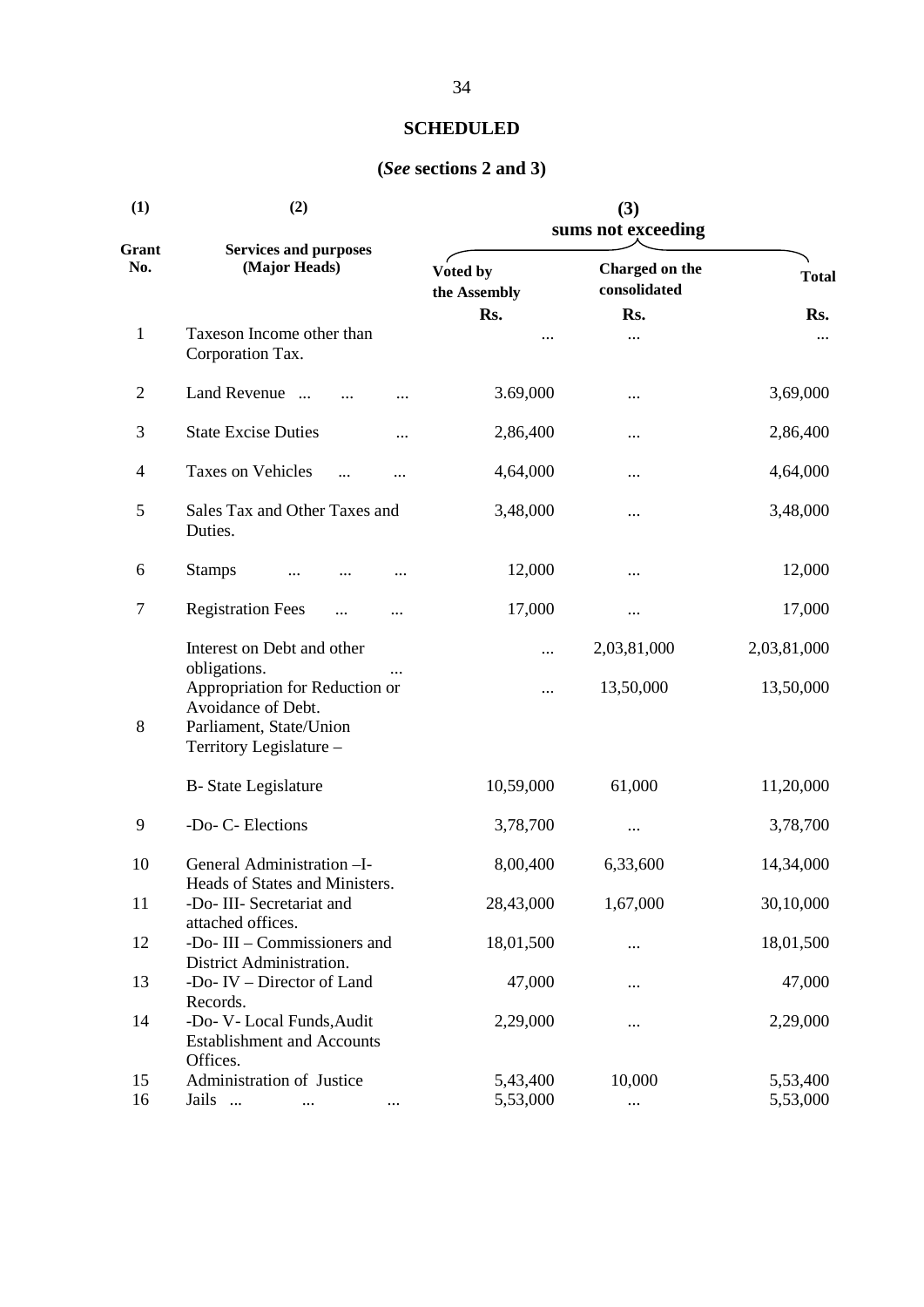| (1)          | (2)                                                                                        | (3)                      |                                |              |  |
|--------------|--------------------------------------------------------------------------------------------|--------------------------|--------------------------------|--------------|--|
|              |                                                                                            | sums not exceeding       |                                |              |  |
| Grant<br>No. | <b>Services and purposes</b><br>(Major Heads)                                              | Voted by<br>the Assembly | Charged on the<br>consolidated | <b>Total</b> |  |
|              |                                                                                            | Rs.                      | Rs.                            | Rs.          |  |
| 17           | Police                                                                                     | 2,06,30,000              | $\cdots$                       | 2,06,30,000  |  |
| 18           | Miscellaneous Departments-I-<br>National Savings Organisations.                            | 63,500                   |                                | 63,500       |  |
| 19           | -Do- II- Trade Commissioners                                                               | 15,000                   |                                | 15,000       |  |
| 20           | -Do-III $-$ Weights and                                                                    | 3,06,000                 |                                | 3,06,000     |  |
| 21           | Measures<br>-Do- IV - Municipal<br>Administration.                                         |                          |                                |              |  |
| 22           | -Do- $V - Civil$ Supplies                                                                  | 6,46,000                 |                                | 6,46,000     |  |
| 23           | Department.<br><b>Science Departments</b>                                                  | 10,00,000                |                                | 10,00,000    |  |
| 24           | <br>Education (General)                                                                    |                          |                                |              |  |
| 25           |                                                                                            | 3,54,89,000              |                                | 3,54,89,000  |  |
|              | Education (Technical)<br><br>Medical                                                       | 5,48,000                 |                                | 5,48,000     |  |
| 26           | $\dddotsc$                                                                                 | 79,37,000                |                                | 79,37,000    |  |
| 27           | Public Health - I- Public Health.                                                          | 45,76,500                |                                | 45,76,500    |  |
| 28           | -Do-II-Public Health<br>Engineering.                                                       | 2,26,75,500              |                                | 2,26,75,500  |  |
| 28A          | <b>Family Planning</b><br>$\cdots$                                                         | 17,26,000                |                                | 17,26,000    |  |
| 29           | Agriculture<br>                                                                            | 1,45,18,800              |                                | 1,45,18,800  |  |
| 30           | -Do- $II$ – Fisheries<br>                                                                  | 9,35,000                 |                                | 9,35,000     |  |
| 31           | Rural Development<br>                                                                      | 20,33,600                |                                | 20,33,600    |  |
| 32           | Animal Husbandary                                                                          | 47,06,800                |                                | 47,06,800    |  |
| 33           | $\cdots$<br>Co-operation<br>$\dddotsc$                                                     | 22,21,000                |                                | 22,21,000    |  |
| 34           | $\ddotsc$<br>Industries - I- Sericulture and                                               |                          |                                | 23,38,200    |  |
|              | Weaving                                                                                    | 23,38,200                | $\cdots$                       |              |  |
| 35           | -Do- $II$ – Cottage Industries                                                             | 34,67,000                |                                | 34,67,000    |  |
| 36           | -Do-III $-$ Major Industries                                                               | 6,40,000                 |                                | 6,40,000     |  |
| 37           | <b>Community Develpment</b>                                                                | 1,43,79,000              | $\cdots$                       | 1,43,79,000  |  |
|              | Projects.                                                                                  |                          |                                |              |  |
| 38           | Local Development Works                                                                    |                          |                                |              |  |
| 39           | Labour and Employment-I-                                                                   | 1,13,000                 |                                | 1,13,000     |  |
| 40           | Labour.<br>-Do-II – Inspectorate of                                                        | 78,000                   |                                | 78,000       |  |
|              | Electricity                                                                                |                          |                                |              |  |
| 41           | -Do-III- Inspectorate of                                                                   | 67,000                   |                                | 67,000       |  |
|              | Factories and Steam Boilers.                                                               |                          |                                |              |  |
| 42           | -Do- $IV$ – Employment and                                                                 | 7,32,200                 |                                | 7,32,200     |  |
|              | Training.                                                                                  |                          |                                |              |  |
| 43           | Miscellaneous, Social and<br>Developmental Organisation<br>- I - Directorate of Statistics | 6,66,800                 |                                | 6,66,800     |  |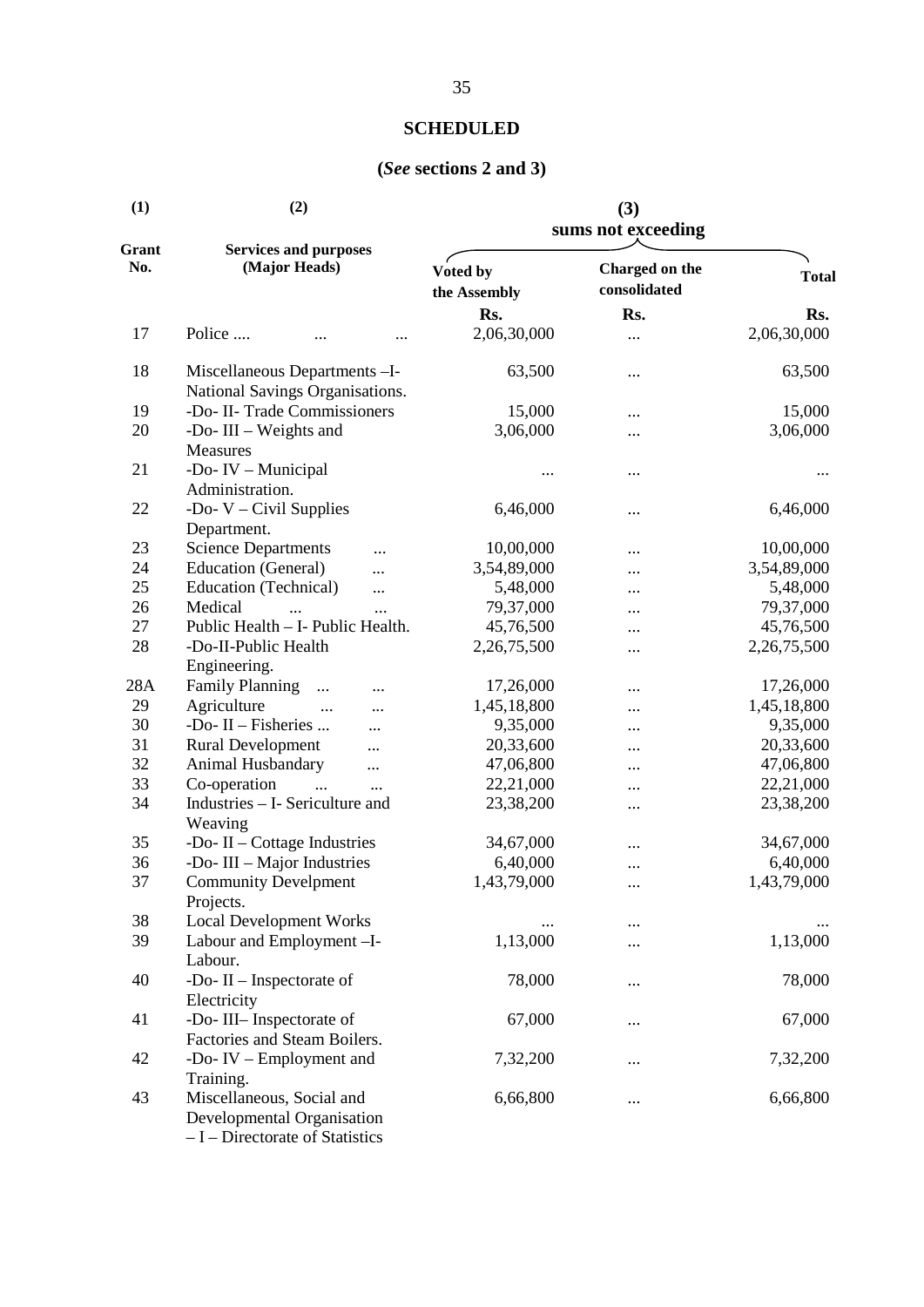| (1)          | (2)                                                        | (3)<br>sums not exceeding |                                |              |  |
|--------------|------------------------------------------------------------|---------------------------|--------------------------------|--------------|--|
| Grant<br>No. | <b>Services and purposes</b><br>(Major Heads)              | Voted by<br>the Assembly  | Charged on the<br>consolidated | <b>Total</b> |  |
|              |                                                            | Rs.                       | Rs.                            | Rs.          |  |
| 44           | -Do- II – Vital Statistics,                                | 2,000                     |                                | 2,000        |  |
|              | Raingauge, etc.                                            |                           |                                |              |  |
| 45           | -Do-III $-$ Planning                                       | 71,28,000                 |                                | 71,28,000    |  |
|              | Organisation.                                              |                           |                                |              |  |
| 46           | -Do- IV $-$ Directorate of                                 | 7,09,000                  |                                | 7,09,000     |  |
|              | Advertising and Visual<br>Publicity.                       |                           |                                |              |  |
| 47           | -Do- $V$ – Directorate of Housing                          | 1,00,000                  |                                | 1,00,000     |  |
| 48           | -Do- VI – Directorate of Social                            | 31,74,000                 |                                | 31,74,000    |  |
|              | Welfare                                                    |                           |                                |              |  |
| 49           | -Do- VII - Soldiers', Sailors'                             | 39,400                    |                                | 39,400       |  |
|              | and Airmen's Board.                                        |                           |                                |              |  |
| 50           | -Do- VIII - Town and Country                               | 14,00,000                 |                                | 14,00,000    |  |
|              | Planning Organisation.                                     |                           |                                |              |  |
| 51           | -Do- IX $-$ Tourist Organisation.                          | 10,79,000                 |                                | 10,79,000    |  |
| 52           | -Do- X- Preservation and                                   | 13,000                    | .                              | 13,000       |  |
|              | <b>Translation of Ancient</b>                              |                           |                                |              |  |
|              | Manuscripts.                                               |                           |                                |              |  |
| 53           | -Do-XI - Pooled Transport                                  | 2,19,000                  | $\cdot \cdot \cdot$            | 2,19,000     |  |
| 54           | -Do- XII - Dairy Development                               | 21,41,000                 |                                | 21,41,000    |  |
| 55           | Irrigation N.E.D. Works, etc.                              | 10,00,000                 |                                | 10,00,000    |  |
| 55A          | <b>Electricity Schemes</b>                                 |                           |                                |              |  |
| 56           | Public Works (excluding<br>Establishment and Tools and     | 3,61,78,600               | .                              | 3,61,78,600  |  |
|              | Plants, etc.)                                              |                           |                                |              |  |
| 57           | Public Works, Establishment<br>and Tools Plant.            | 71,89,300                 |                                | 71,89,300    |  |
| 57A          | Road and Water Transport<br>Schemes $- A - Road Transport$ | 7,00,000                  |                                | 7,00,000     |  |
| 58           | Famine Relief                                              | 23,55,000                 |                                | 23,55,000    |  |
| 59           | Pension and other Retirement                               | 26,56,700                 |                                | 26,56,700    |  |
|              | Benefits.                                                  |                           |                                |              |  |
|              | <b>Superrannuation Allowances</b><br>and pensions          |                           | 9,300                          | 9,300        |  |
| 60           | <b>Stationary and Printing</b>                             | 40,45,200                 |                                | 40,45,200    |  |
| 61           | Forests<br>$\cdots$<br>$\cdots$                            | 72,01,000                 |                                | 72,01,000    |  |
|              |                                                            |                           |                                |              |  |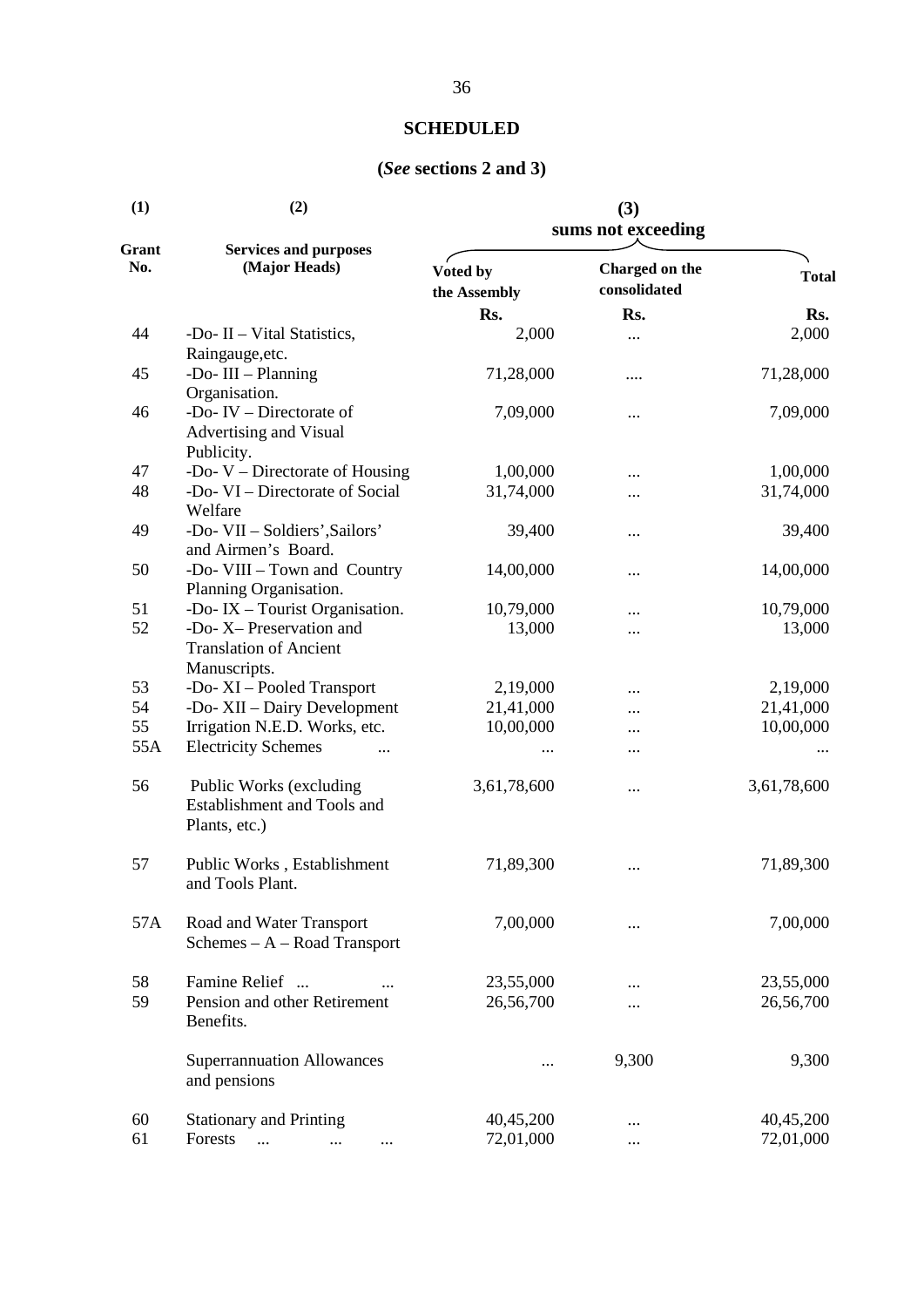| (1)          | (2)                                                                                                           | (3)<br>sums not exceeding |                                |              |  |
|--------------|---------------------------------------------------------------------------------------------------------------|---------------------------|--------------------------------|--------------|--|
| Grant<br>No. | <b>Services and purposes</b><br>(Major Heads)                                                                 | Voted by<br>the Assembly  | Charged on the<br>consolidated | <b>Total</b> |  |
|              |                                                                                                               | Rs.                       | Rs.                            | Rs.          |  |
| 62           | $Forest - II - Soil Conservation.$                                                                            | 54,94,000                 |                                | 54,94,000    |  |
| 63           | Miscellaneous - I- Expenditure<br>on account of State Prisoners<br>and detenus, etc.                          | 1,63,000                  |                                | 1,63,000     |  |
| 64           | $-Do - II - Donations for$<br>charitable purposes, etc.                                                       | 6,22,000                  |                                | 6,22,000     |  |
| 65           | -Do-III - Grant-in-aid,<br>Contributions, etc.                                                                | 2,25,000                  |                                | 2,25,000     |  |
| 66           | -Do- IV-Expenditure on Issue<br>of Free Ration and Rice<br>Concession.                                        | 8,90,000                  |                                | 8,90,000     |  |
| 67           | -Do- $V -$ Expenditure on<br>Displaced Persons.                                                               | 17,06,800                 |                                | 17,06,800    |  |
| 68           | -Do- VI - Advanced Technical<br>Training and Scholarships.                                                    | 2,00,000                  | .                              | 2,00,000     |  |
| 69           | -Do- VII - Miscellaneous and<br>Unforeseen Charges.                                                           | 35,000                    |                                | 35,000       |  |
| 70           | -Do- VIII – Civil Defence                                                                                     | 5,10,000                  |                                | 5,10,000     |  |
| 71           | Other Miscellaneous and<br>Compensation and Assignments.                                                      |                           |                                |              |  |
| 72           | <b>Extraordinary Charges</b><br>$\ddotsc$                                                                     |                           |                                |              |  |
| 73           | <b>Pre-partition Payments</b><br>$\cdots$                                                                     |                           |                                |              |  |
| 74           | Payment of Compensation to<br>Land holders, etc.<br>Capital Outlay on Industrial and<br>Economic Development- |                           |                                |              |  |
| 75           | -Do- $I$ – Investment in other<br>Commercial and Industrial<br>undertakings.                                  | 48,00,000                 |                                | 48,00,000    |  |
| 76           | -Do- $II$ – Investment in Co-<br>operative Societies.                                                         | 26,30,000                 |                                | 26,30,000    |  |
| 77           | -Do- III - Other Miscellaneous<br>undertakings.                                                               | 4,54,000                  |                                | 4,54,000     |  |
| 78           | Capital Outlay on Public Works<br>outside the Revenue Accouts.                                                | 3,46,23,000               |                                | 3,46,23,000  |  |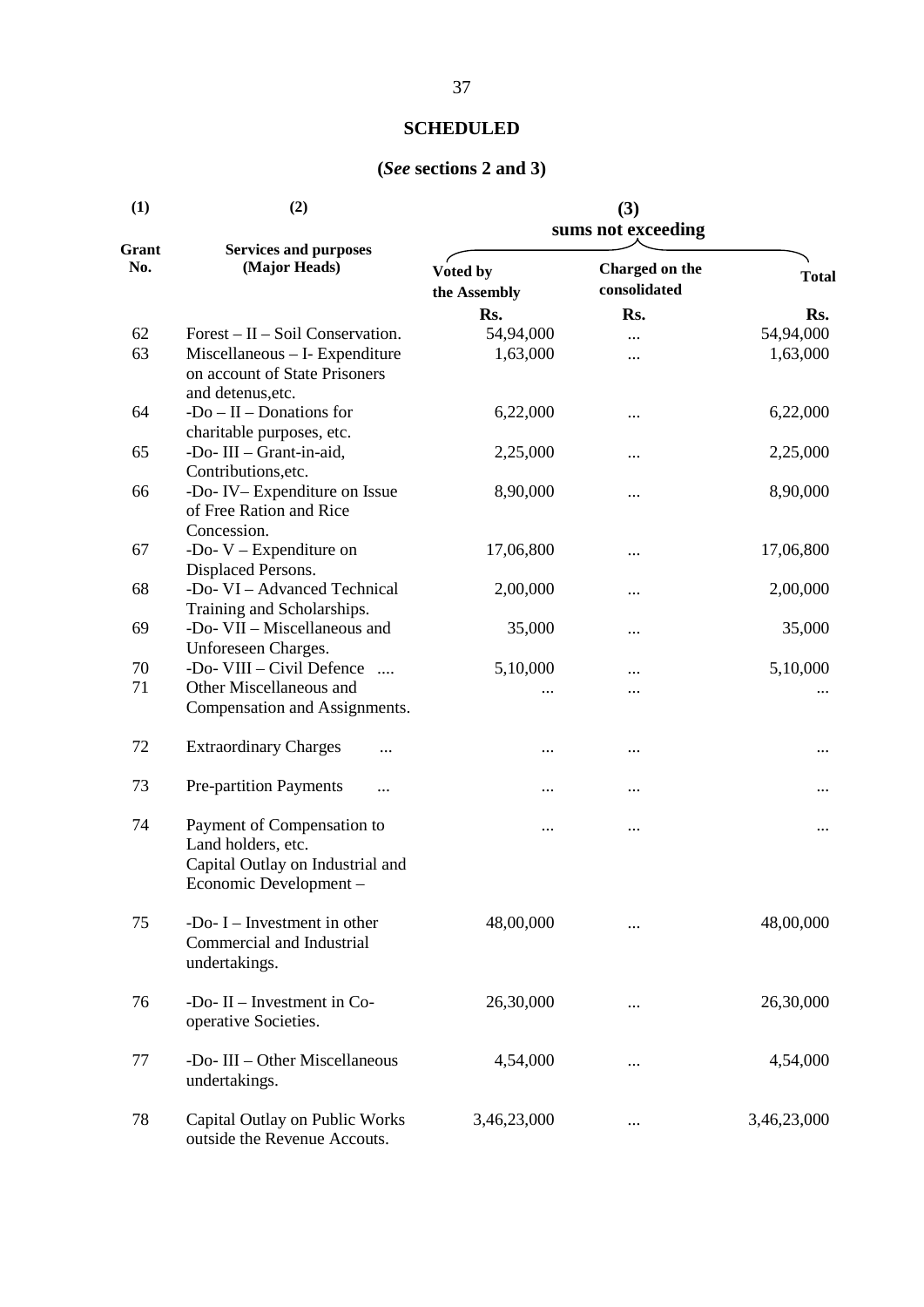| (1)          | (2)                                                                                      | (3)<br>sums not exceeding |                                |                         |  |
|--------------|------------------------------------------------------------------------------------------|---------------------------|--------------------------------|-------------------------|--|
| Grant<br>No. | <b>Services and purposes</b><br>(Major Heads)                                            | Voted by<br>the Assembly  | Charged on the<br>consolidated | <b>Total</b>            |  |
| 79           | Capital Outlay on other Works.                                                           | Rs.<br>                   | Rs.<br>$\cdots$                | Rs.<br>$\cdots$         |  |
| 79 A         | Capital Outlay on Roads and<br>Water Transport Schemes - A-<br>Road Transport.           | 14,00,000                 |                                | 14,00,000               |  |
| 80           | Capital Outlay on Schemes of<br>Government Trading.                                      | 10,03,800                 |                                | 10,03,000               |  |
| 81           | Appropriation to Contingency<br>Fund.                                                    |                           |                                |                         |  |
| 82           | Repayment of Debt<br>$\cdots$<br>I-Loans to Municipal<br>Corporation and Municipalities. | 2,00,000                  | 4,56,35,500<br>                | 4,56,35,500<br>2,00,000 |  |
| 83           | II - Agricultural Loans, etc.                                                            |                           |                                |                         |  |
| 84           | III - Loans to Autonomous<br><b>District Councils</b>                                    | 2,50,000                  |                                | 2,50,000                |  |
| 85           | IV - Loans under Community<br>Projects.                                                  |                           |                                |                         |  |
| 86           | $V$ – Loans to Co-operative<br>Societies.                                                | 7,83,000                  |                                | 7,83,000                |  |
| 87           | VI - Industrial Loans                                                                    | 3,15,000                  |                                | 3,15,000                |  |
| 88           | VII - Loans to Displaced                                                                 | 1,000                     |                                | 1,000                   |  |
|              | Persons.                                                                                 |                           |                                |                         |  |
| 89           | VIII - Educational Loans                                                                 | 20,000                    |                                | 20,000                  |  |
| 90           | IX - Tea Garden Land                                                                     |                           |                                |                         |  |
|              | Utilisation Loans, etc.                                                                  |                           |                                |                         |  |
| 91           | $X$ – Housing Loans<br>$\cdots$                                                          | 8,00,000                  |                                | 8,00,000                |  |
| 92           | XI – Loans to Major Industries.                                                          |                           |                                |                         |  |
| 93           | XII - Loans to Electricity<br>Board.                                                     | 15.00,000                 |                                | 15,00,000               |  |
| 94           | XIII - Advances to Government<br>Servants, etc.                                          | 8,05,000                  |                                | 8,05,000                |  |
| 95           | XIV - Loans to Panchayati Raj<br>Institutions.                                           |                           |                                |                         |  |
| 96           | XV - Loans for Development                                                               |                           |                                |                         |  |
| 97           | XVI - Miscellaneous Loans and<br>Advances.                                               | 5,000                     |                                | 5,000                   |  |
|              | <b>Total</b><br>$\cdots$                                                                 | 28,90,26,100              | 6,82,47,400                    | 35,72,73,500            |  |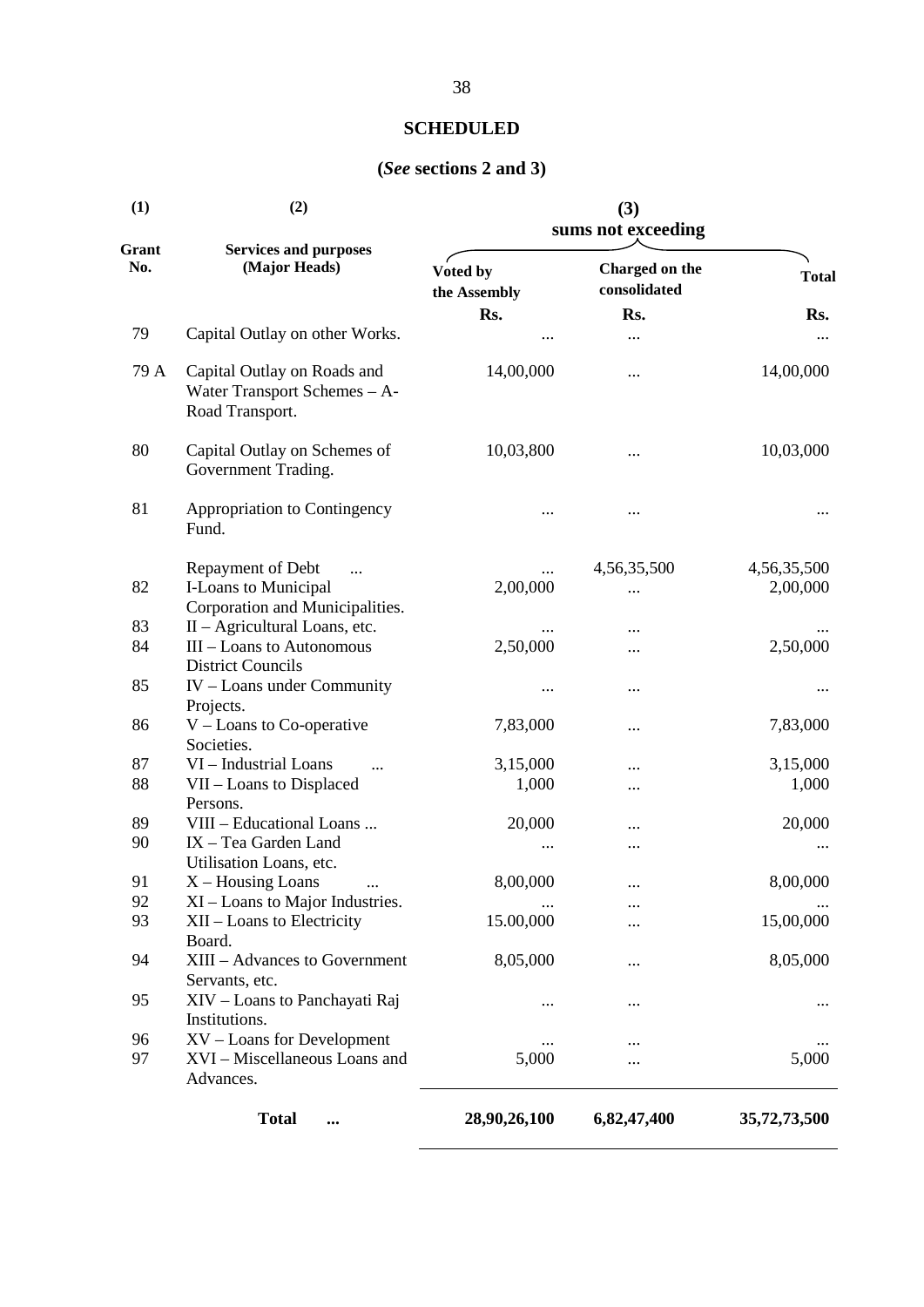### **MEGHALAYA ACT 9 OF 1973**

## **THE MEGHALAYA FOREST REGULATION (APPLICATION AND AMENDMENT) ACT, 1973**

#### **(As passed by the Assembly)**

(Received the assent of the Governor on the Seventeenth April, 1973)

[Published in the *Gazette of Meghalaya*, Extra-ordinary, dated the 21<sup>st</sup> April, 1973]

**An** 

#### *Act*

## **to provide for the extension and application of, and to amend the Assam Forest Regulation,1891 (Regulation 7 of 1891) and the Meghalaya Forest Regulation and for matters connected therewith or incidental thereto**

Be it enacted by the Legislature of Meghalaya in the Twenty-third Year of the Republic of India as follows:-

**Short title and commencement.** 1. (1) T his A ct ma y be called the M eghalaya Forest Regulation ( Application a nd A mendment) Act, 1973.

(2) It shall extend to the State of Meghalaya.

(3) It shall come into force at once.

**Application and extent of the Regulations.** 2. As from the  $21<sup>st</sup>$  day of J anuary, 1972, the A ssam Forest R egulation, 1891 a nd t he M eghalaya Forest Regulation, t he r ules f ramed t hereunder, w ith t he amendments t o w hich t hey ha ve be en s ubjected before the said day and which are for the time being applicable t o Meghalaya or any pa rt t hereof, shall have effect, subject to the amendments, adaptation or modifications hereinafter appearing.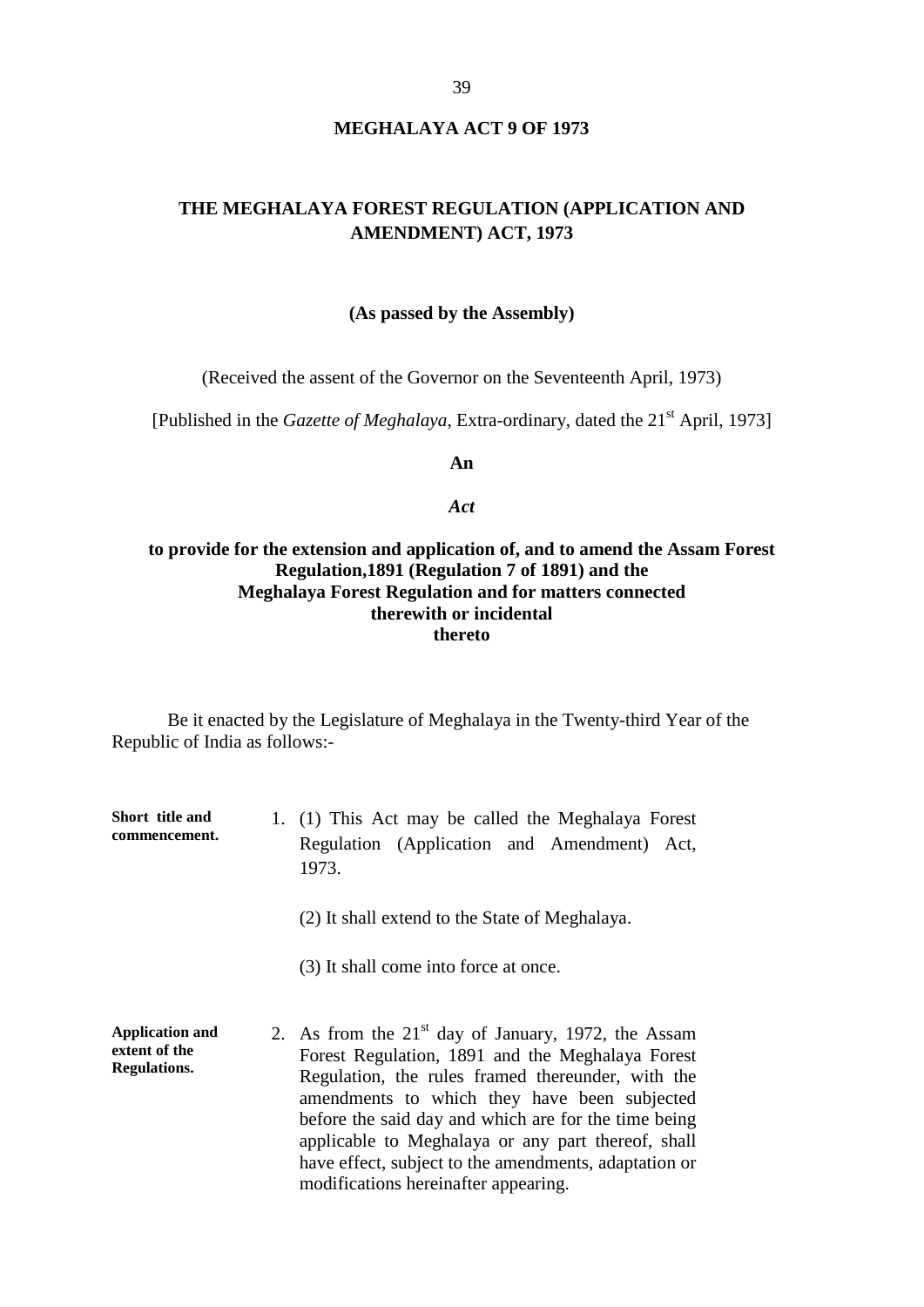- **General amendments of the Regulations.** 3. In the Assam Forest Regulation; 1891 – (1) f or t he w ord "Assam" w herever i t oc curs t he word "Meghalaya" s hall be s ubstituted and f or the words "State Government", "Assam Government" or "State Government of Assam" wherever they occur, the w ords " Government" of M eghalaya" s hall be substituted.
- **Amendment of section 1 of the Regulations.** 4. For sub-sections  $(1),(2),(3)$  and  $(4)$  of section of the Assam F orest R egulation, a nd f or s ub-sections (1) and ( 2) of s ection q of t he M eghalaya Forest Regulation t he f ollowing s ub-section s hall be substituted, namely :-

1. (1) This Regulation may be called the Meghalaya Forest Regulation.

(2) It extends to the whole of Meghalaya; Provided that t he G overnment of M eghalaya m ay, b y notification, except any place from the operation of the w hole or a ny part t hereof, and w ithdraw s uch exemption.

(3) It shall come into force at once in areas where it is not in f orce i mmediately be fore the 21 $\mathrm{^{st}}$  day of January, 1972."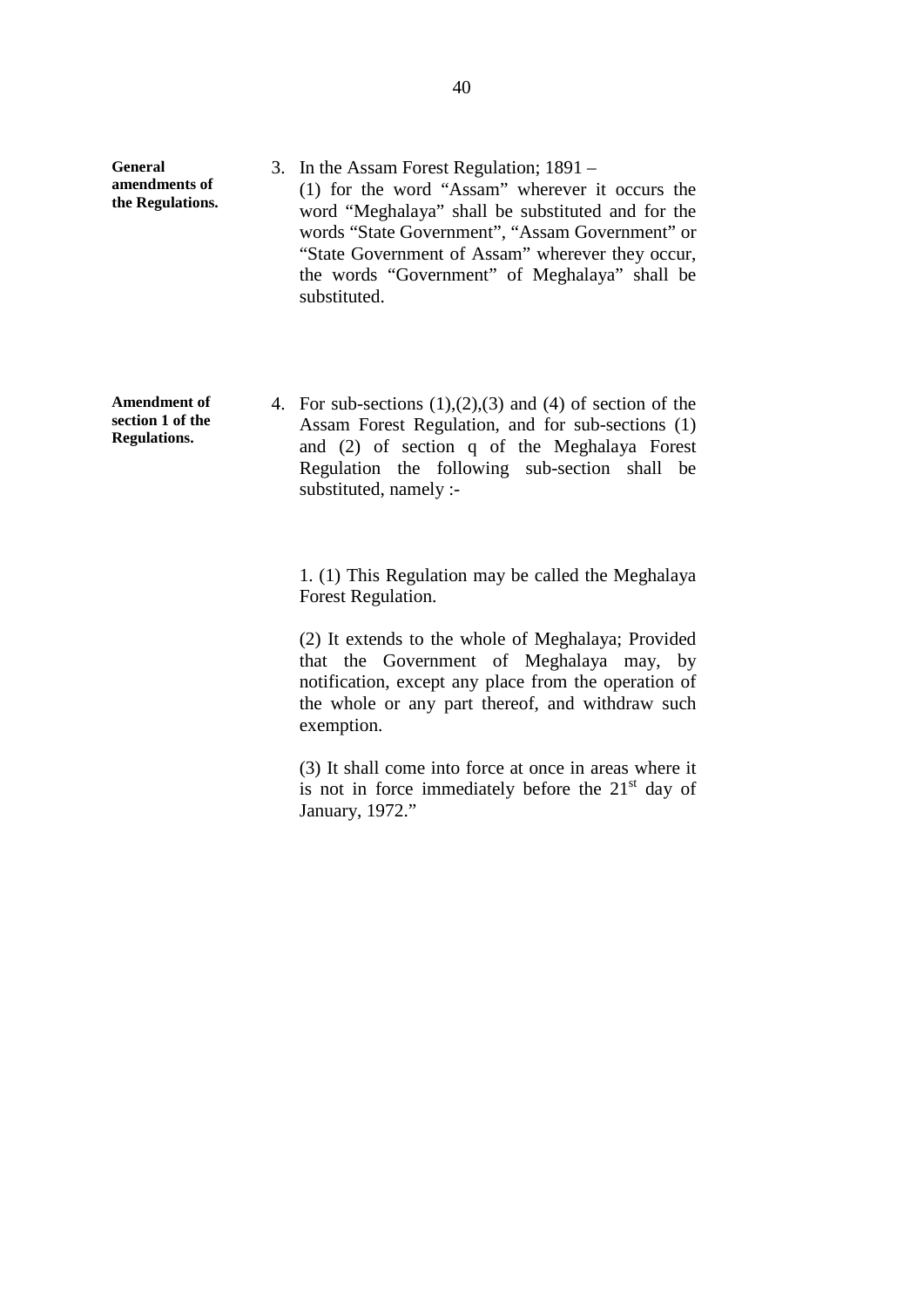## **MEGHALAYA ACT 10 OF 1973**

## **THE MEGHALAYA BORAD OF SCHOOL EDUCATION ACT, 1973.**

#### Arrangement of Sections

### **Sections:**

- 1. Short title, extent and commencement.
- 2. Definitions.
- 3. Incorporation of the Board.
- 4. Constitution of the Board.
- 5. Publication of names of members of the Board.
- 6. Term of office of members.
- 7. Disqualification for membership.
- 8. Resignation of members and casual vacancy, etc.
- 9. Meetings of the Board.
- 10. Quorom: proceedings not invalidated by reason of vacancies.
- 11. Officers of the Board.
- 12. Powers and duties of the Board.
- 13. Powers of the State Government.
- 14. Constitution of a Fund.
- 15. Custody and investment of the Fund.
- 16. Application of the Fund.
- 17. Audit of the Accounts of the Board.
- 18. Powers and duties of Chairman.
- 19. Powers and duties of the Secretary.
- 20. Powers and duties of other Officers.
- 21. Committees of the Board.
- 22. Exercise of powers delegated by the Board to Committees.
- 23. Powers of the Board to make regulations.
- 24. Board to furnish reports, returns, etc., to the State Government.
- 25. Powers of the State Government to reconstitute the Board.
- 26. Vesting of powers till the reconstitution of the Board.
- 27. Powers of the State Government to make rules.
- 28. Repeal of Assam Act 25 of 1961 and the Meghalaya Secondary Education Act.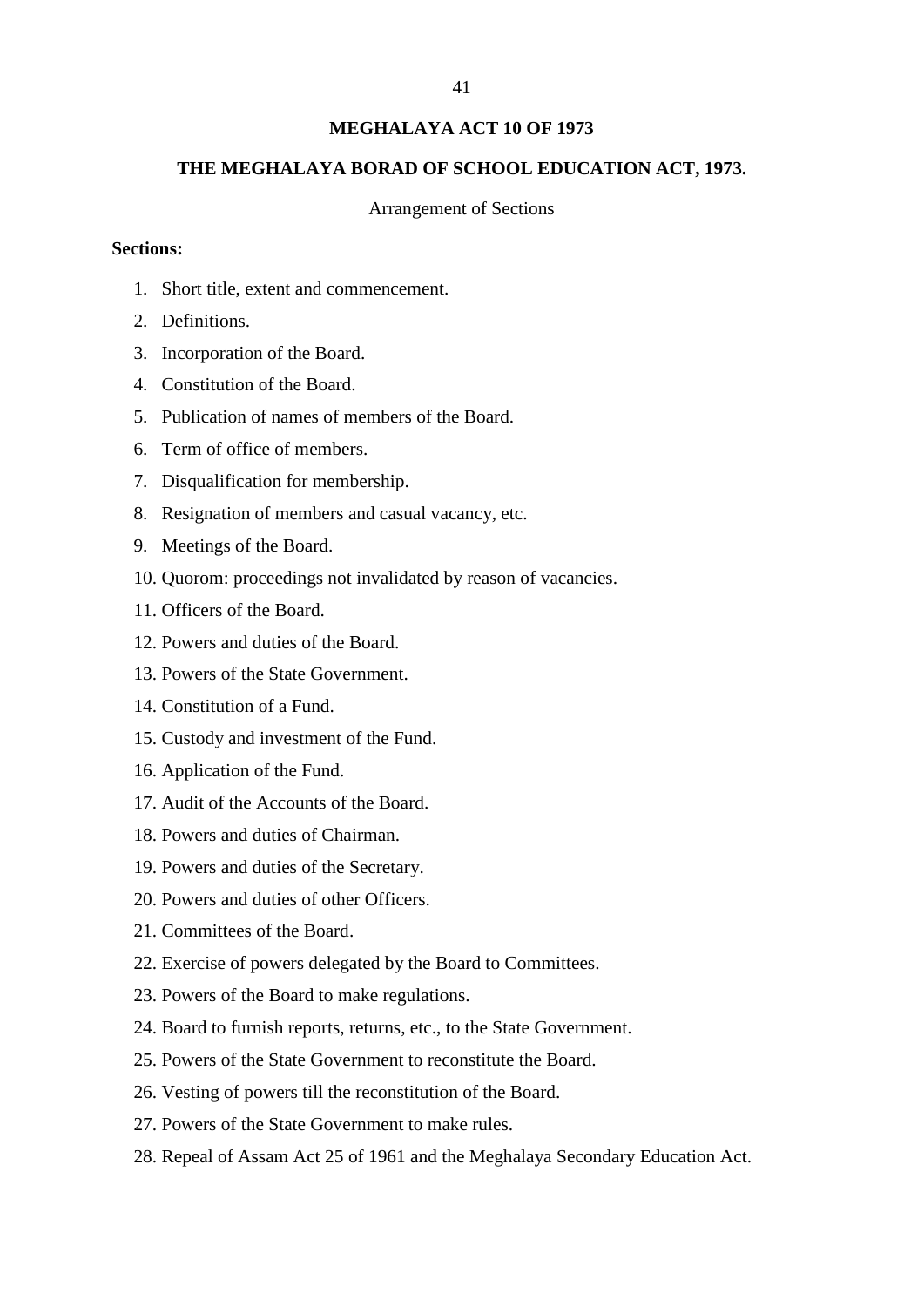## **MEGHALAYA ACT 10 OF 1973**

### **THE MEGHALAYA BORAD OF SCHOOL EDUCATION ACT, 1973.**

### **(As passed by the Assembly)**

(Received the assent of the Governor on the Seventeenth April, 1973) [Published in the *Gazette of Meghalaya*, Extra-ordinary, dated the  $21<sup>st</sup>$  April, 1973]

**An** 

## *Act*

## **to provide for the establishment of a Board of School Education to regulate, supervise and develop School Education in Meghalaya.**

|                                  | Be it enacted by the Legislature of Meghalaya in the<br>Twenty-third Year of the Republic of India as follows:-                                                                                                                                                                                                       |
|----------------------------------|-----------------------------------------------------------------------------------------------------------------------------------------------------------------------------------------------------------------------------------------------------------------------------------------------------------------------|
| Short title and<br>commencement. | 1. (1) This Act may be called the Meghalaya Board of<br>School of Education Act, 1973.                                                                                                                                                                                                                                |
|                                  | (2) It extends to the whole of Meghalaya.                                                                                                                                                                                                                                                                             |
|                                  | (3) It shall come into force on such date as the State<br>Government m ay, b y notification i n t he Official<br>Gazette, appoint.                                                                                                                                                                                    |
|                                  | $(4)$ F rom t he da te on which t his A ct c omes i nto<br>force, the Board of S econdary E ducation, A ssam,<br>exercise its jur isdiction over the<br>shall c ease to<br>educational institutions in the State of Meghalaya;                                                                                        |
|                                  | Provided t hat t he B oard of S econdary<br>Education Assam, shall continue to have the same<br>jurisdiction as now exercised by it in the S tate of<br>Meghalaya ove r t he H igh and Higher S econdary<br>Schools till such time as the State Government by a<br>notification in the Official Gazette, may appoint. |
| Definitions.                     | 2. In this Act, unless there is anything repugnant in the<br>subject or context, -<br>(a) "Board" means the Meghalaya Board of School<br>Education established under this Act;                                                                                                                                        |
|                                  | (b) "Chairman" means the Chairman of the Board;                                                                                                                                                                                                                                                                       |
|                                  | (c) " College" me ans any college or ins titution<br>situated in Meghalaya and maintained or admitted to<br>the privileges by the University;                                                                                                                                                                         |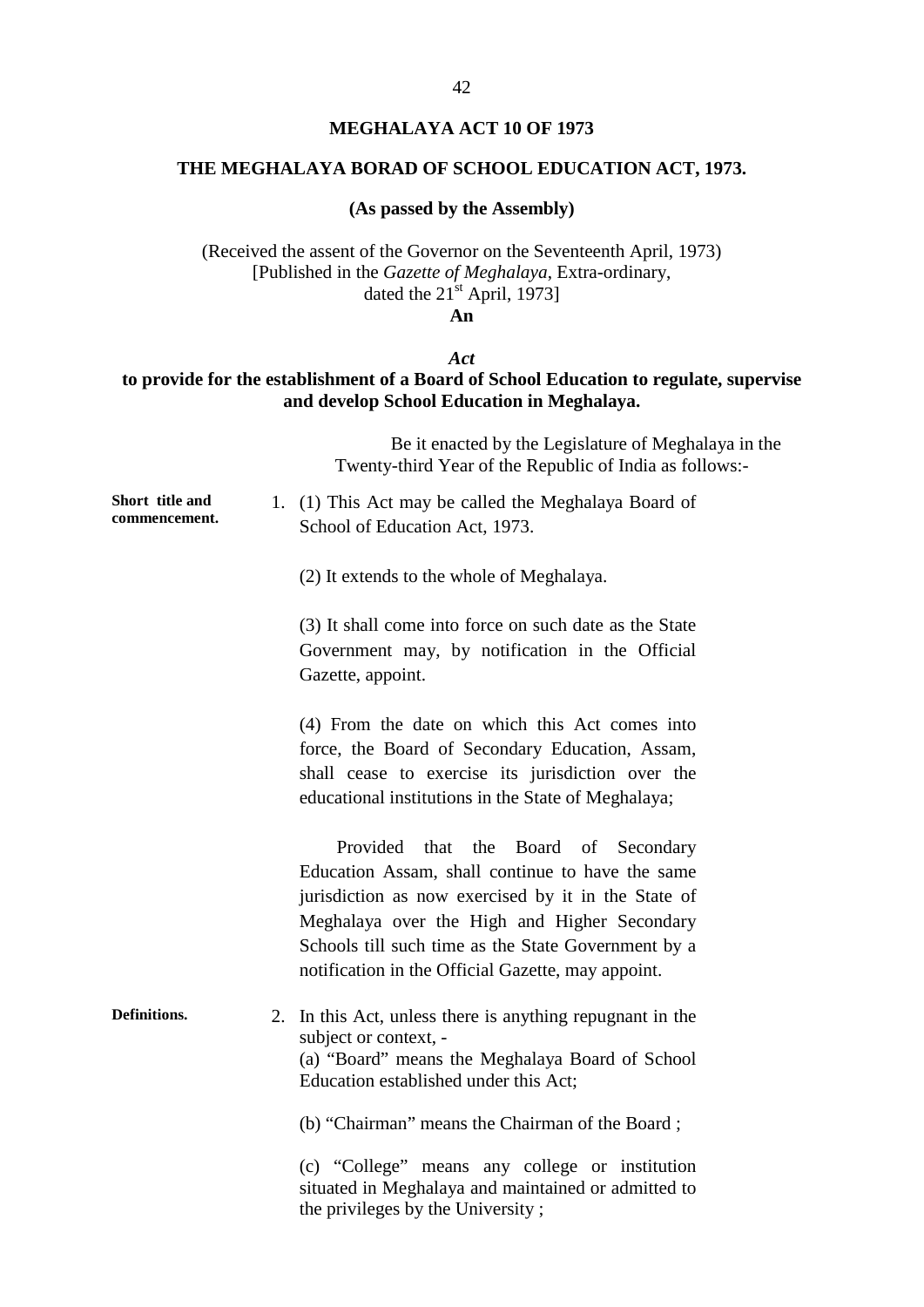(d) "E ducation Department" m eans t he D epartment of Education of the Government of Meghalaya ;

(e) " Fund" m eans t he Meghalaya Board of S chool Education Fund constituted under this Act;

(f) "High School" means a school or department of a school g iving i nstruction i n S chool E ducation a nd preparing s tudents f or the M atriculation or H igh School Leaving Certificate Examination ;

(g) "H igher S econdary School" m eans a s chool or department of a school giving instruction in School Education a nd pr eparing s tudents for H igher Secondary School Leaving Certificate Examination ;

(h) " Primary E ducation" m eans e ducation i mparted in a Primary or Junior Basic School or its equivalent;

(i) " Professional a nd V ocational S chools" m eans a school or i nstitution i mparting t echnical e ducation and vocational instruction upto the diploma level ;

(j) "recognised" means recognised by the Board for the pur pose of a dmission t o t he pr ivileges of t he Board or, prior to recognition by the Board or, prior to r ecognition b y t he Board, b y any U niversity established by l aw i n India o r b y any Board recognised by the State Government;

(k) "r egulation" m eans a r egulation made b y t he Board under this Act ;

(l) "r ule" m eans a r ule m ade b y t he S tate Government under this Act ;

(m) "School Education" means such Education as is designed to meet the needs of the stage of Primary Education and precedes i mmediately the s tage of Degree E ducation ( including P re-University) controlled b y any U niversity e stablished b y l aw i n India, or by a Board constituted by Government for this purpose and it includes technical education and vocational i nstruction u pto t he di ploma l evel and Education in Higher Secondary Schools ;

(n) "Secretary" means Secretary of the Board ;

(o) "U niversity" m eans t he U niversity exercising "jurisdiction" in Meghalaya.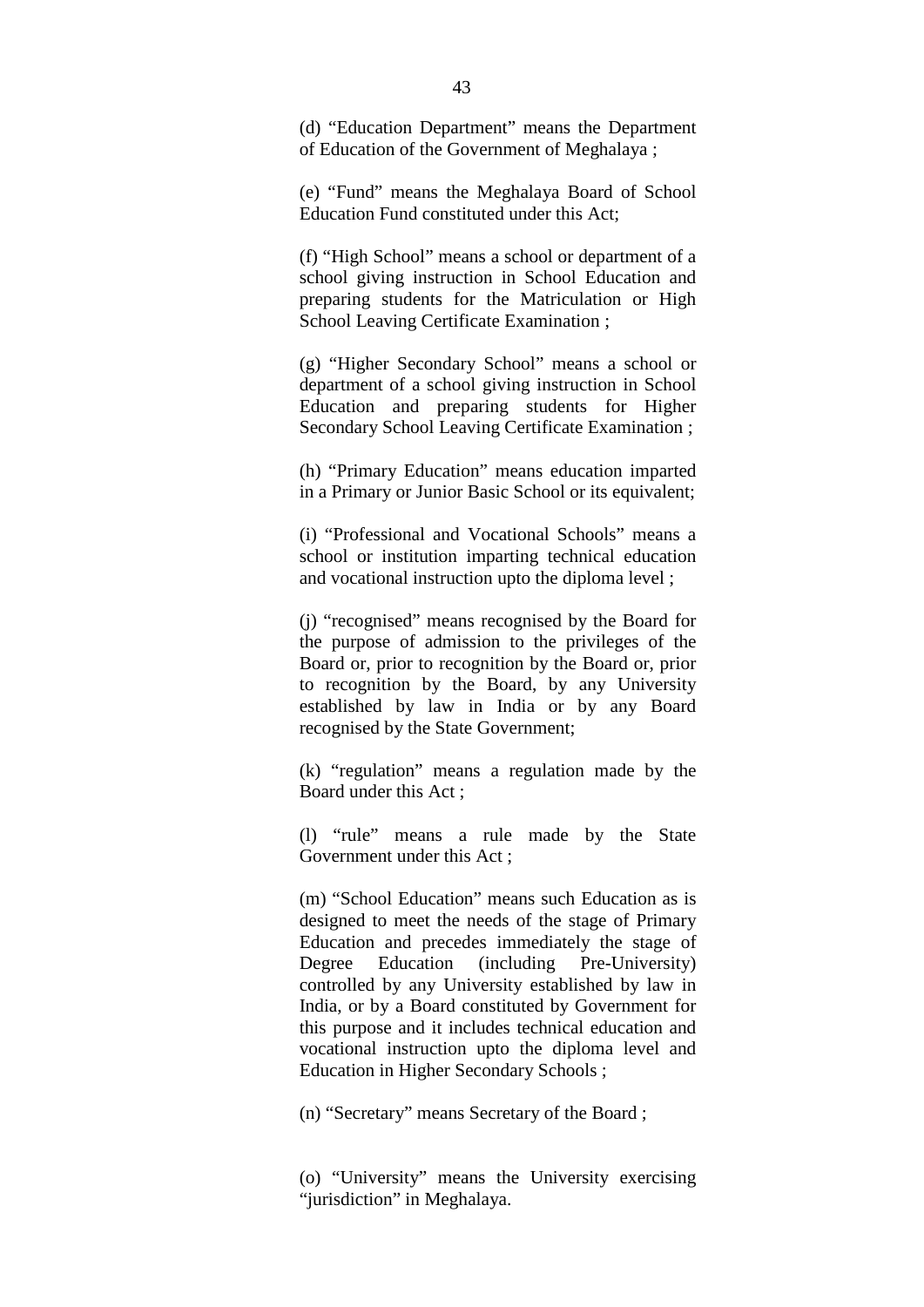| <b>Incorporation of</b><br>the Board. | 3. (1) The State Government shall, as soon as may<br>be after the commencement of this Act, establish by<br>notification, B oard f or r egulation, s upervision a nd<br>development of S chool E ducation i n a ccordance<br>with the provisions of this Act.<br>(2) The Board shall, by the name of Meghalaya<br>Board of School Education be a body corporate with<br>perpetual succession and a common seal, and shall<br>have the power to acquire and hold any property, to<br>transfer any property held by it, to enter into any<br>contract and to do all other things necessary for the<br>purpose of carrying out its duties and functions, and<br>shall by the said name sued or be sued. |
|---------------------------------------|------------------------------------------------------------------------------------------------------------------------------------------------------------------------------------------------------------------------------------------------------------------------------------------------------------------------------------------------------------------------------------------------------------------------------------------------------------------------------------------------------------------------------------------------------------------------------------------------------------------------------------------------------------------------------------------------------|
| <b>Constitution of</b><br>the Board.  | 4. The Board shall consists of the following members,<br>namely:-                                                                                                                                                                                                                                                                                                                                                                                                                                                                                                                                                                                                                                    |
|                                       | $Ex-Officio$ Members –                                                                                                                                                                                                                                                                                                                                                                                                                                                                                                                                                                                                                                                                               |
|                                       | i.<br>Director o fP ublic Instruction, M eghalaya<br>Chairman.<br>Director of Industries, Meghalaya.<br>11.<br>Director of Agriculture, Meghalaya.<br>iii.<br>iv.<br>Director of Health Services, Meghalaya.<br>All Inspectors of Schools.<br>V.<br>Members to be nominated by Government:-<br>vi.                                                                                                                                                                                                                                                                                                                                                                                                   |
|                                       | (a) Five teachers of whom at least 2 are women<br>and at least one is a Primary Teacher and one is<br>a College Teacher.                                                                                                                                                                                                                                                                                                                                                                                                                                                                                                                                                                             |
|                                       | Two teachers f rom P rofessional and<br>(b)<br>Vocational Schools.                                                                                                                                                                                                                                                                                                                                                                                                                                                                                                                                                                                                                                   |
|                                       | (c) One Representative from the University.                                                                                                                                                                                                                                                                                                                                                                                                                                                                                                                                                                                                                                                          |
|                                       | (d) One Representative from each of the District<br>Councils of the State.                                                                                                                                                                                                                                                                                                                                                                                                                                                                                                                                                                                                                           |
|                                       | vii. The S ecretary of the Board to be appointed by<br>the Government.                                                                                                                                                                                                                                                                                                                                                                                                                                                                                                                                                                                                                               |
|                                       | Co-opted Members:-                                                                                                                                                                                                                                                                                                                                                                                                                                                                                                                                                                                                                                                                                   |
|                                       | viii. The B oard s hall ha ve t he pow er t o c o-opt not<br>more t han t wo m embers f rom a mong<br>distinguished educationists.                                                                                                                                                                                                                                                                                                                                                                                                                                                                                                                                                                   |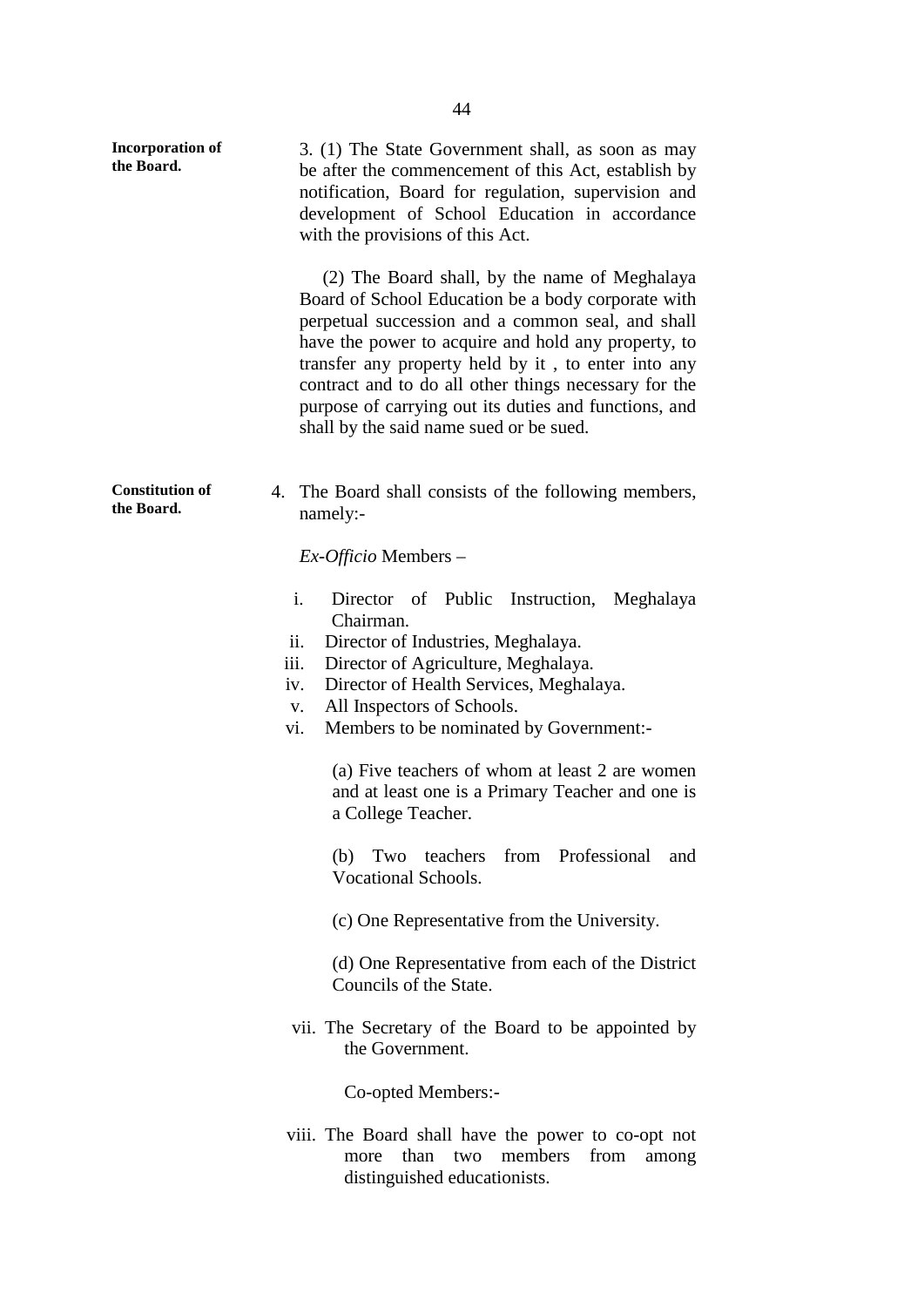| <b>Publication of</b><br>names of<br>members of the<br>Board. | 5. The names of the persons nominated or co-opted as<br>members of the B oard s hall be published by<br>notification by the State Government.                                                                                                                                  |
|---------------------------------------------------------------|--------------------------------------------------------------------------------------------------------------------------------------------------------------------------------------------------------------------------------------------------------------------------------|
| Term of office of<br>members                                  | 6. Term of office of member:-                                                                                                                                                                                                                                                  |
|                                                               | $\mathbf{i}$ .<br>Nominated members shall hold office for a<br>term of three years from the date of the<br>notification published under section 5 and the<br>term of office of the co-opted members shall<br>terminate on the s ame date as that of the<br>nominated members : |
|                                                               | Provided that the State Government may,<br>by not ification, extend the term of office of<br>all such members by a p eriod not exceeding<br>one year.                                                                                                                          |
|                                                               | ii.<br>Notwithstanding the e xpiry of the term of<br>three years specified in clause (i), the term of<br>office of t he out going m embers s hall be<br>deemed to extend to the date on w hich the<br>names of the newly nominated members are<br>published under section 5.   |
| <b>Disqualification</b><br>for membership.                    | 7. (1) A person shall not be eligible for nomination or<br>co-option a s a m ember of the B oard o r of the<br>Committees formed by it, if he $-$                                                                                                                              |
|                                                               | (a) has been adjudged by a court of law to be<br>of unsound mind;                                                                                                                                                                                                              |
|                                                               | (b) has been convicted by a court of law for<br>an offence which is declared by the State<br>Government t o be a n of fence i nvolving<br>moral turpitude as provided in the rules.                                                                                            |
|                                                               | $(2)$ If a nom inated or c o-opted m ember of the<br>Board or of any Committee formed by it becomes<br>subject to any of the disqualifications specified in<br>sub-section (1) his m embership s hall thereupon<br>cease.                                                      |
|                                                               | $(3)$ All disputes relating to the eligibility of any<br>person f or nom ination or c o-option s hall be<br>referred to the State Government whose decision<br>on such matters shall be final.                                                                                 |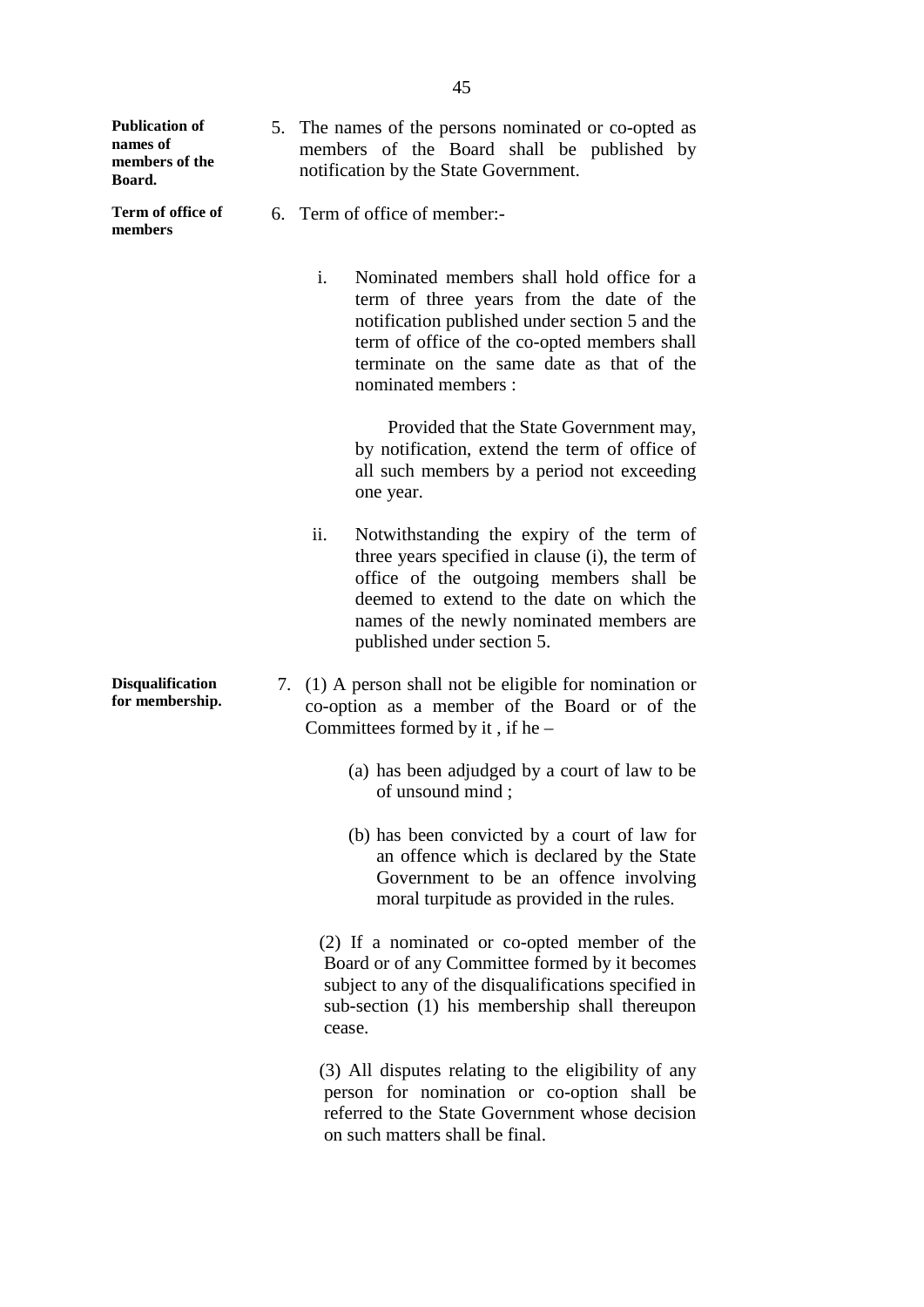| <b>Resignation of</b><br>members and<br>casual vacancy<br>etc.          | 8. (1) A m ember of the B oard, other than a n ex-<br><i>officio</i> member, may resign his seat by giving notice<br>thereof in writing to the Chairman, and such member<br>shall be deemed to have vacated his seat from the<br>date of ac ceptance of hi s r esignation by the<br>Chairman.                                                   |
|-------------------------------------------------------------------------|-------------------------------------------------------------------------------------------------------------------------------------------------------------------------------------------------------------------------------------------------------------------------------------------------------------------------------------------------|
|                                                                         | $(2)$ T he S tate G overnment m ay, b y not ification,<br>remove any nom inated or co-opted m ember who<br>remains abs ent from three consecutive meetings of<br>the Board without the leave of the Board.                                                                                                                                      |
|                                                                         | (3) In the e vent of a casual va cancy oc curring by<br>resignation, r emoval, death or di squalification of a<br>member, such vacancy shall be filled by nomination<br>or co-option, as the c ase m ay b e, i n the m anner<br>provided in section 4.                                                                                          |
|                                                                         | (4) Any person nominated or co-opted to till a casual<br>vacancy shall hold of fice for the une xpired portion<br>of the term of office of the member in whose place<br>he is nominated or co-opted.                                                                                                                                            |
|                                                                         |                                                                                                                                                                                                                                                                                                                                                 |
| <b>Meetings of the</b><br>Board.                                        | 9. (1) (i) Ordinar Meetings : - The Board shall meet<br>not less than four times a year but 3 months shall<br>not intervene between two successive meetings.                                                                                                                                                                                    |
|                                                                         |                                                                                                                                                                                                                                                                                                                                                 |
|                                                                         | (ii) Special Meetings: The Chairman or the<br>Secretary m ay, at a ny t ime, a nd s hall upon t he<br>requisition made by not less than one-third members<br>of the Board other than the ex-officio members, and<br>on a date not more than twenty-ne days or the receipt<br>of s uch requisition, c all a s pecial m eeting o f t he<br>Board. |
|                                                                         | $(2)$ T wenty-one da ys' notice s hall be given for<br>ordinary m eetings o f t he B oard and seven d ays'<br>notice for special meetings.                                                                                                                                                                                                      |
| Quorum:<br>proceedings not<br>invalidated by<br>reason of<br>vacancies. | 10. (1) The quorum for every meeting of the Board<br>shall be seven.                                                                                                                                                                                                                                                                            |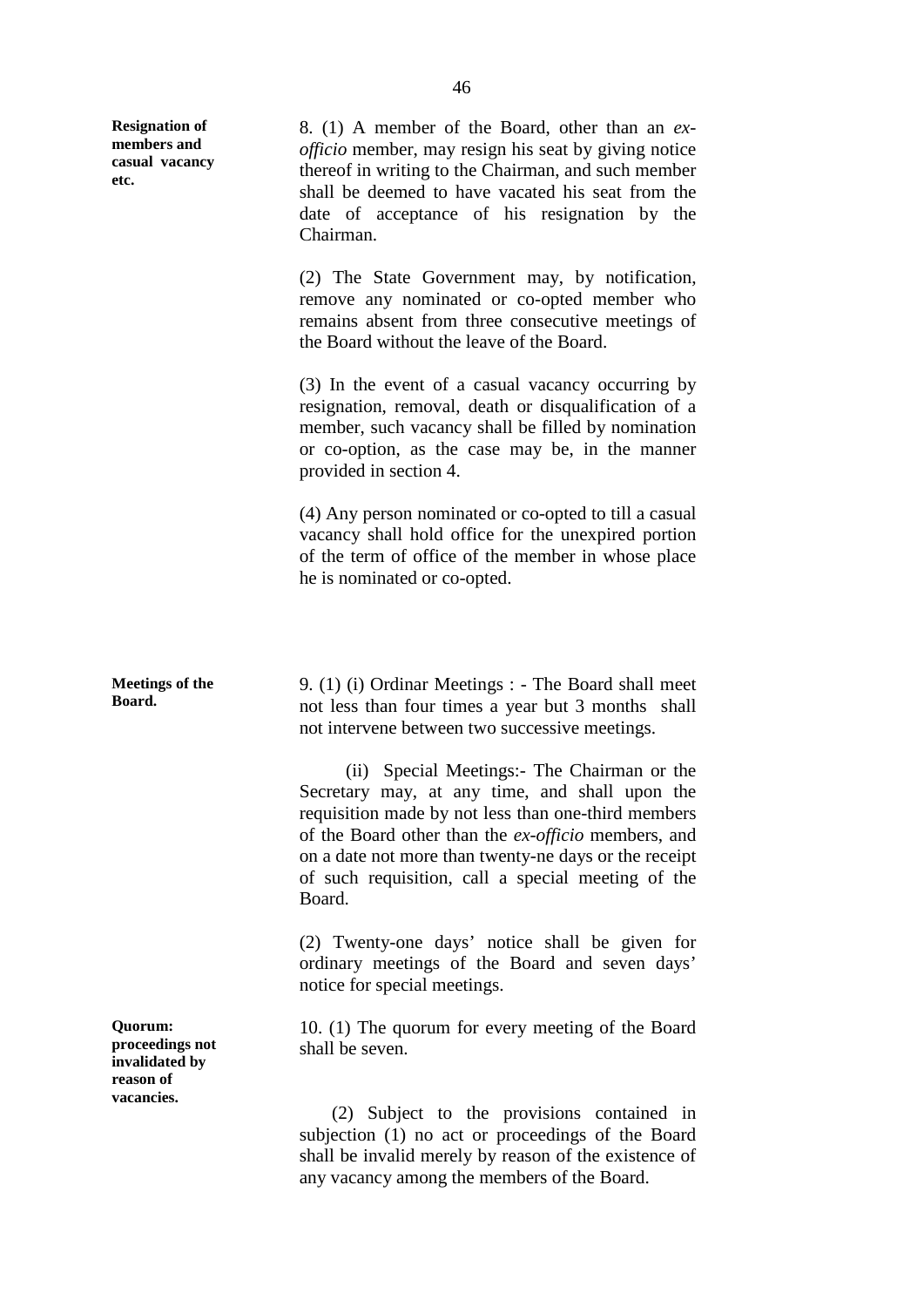| Officer of the<br><b>Board</b>                     | 11. $(1)$ T he f ollowing s hall be t he of ficers of t he<br>Board, namely:-                                                                                                                                                                                                                                           |
|----------------------------------------------------|-------------------------------------------------------------------------------------------------------------------------------------------------------------------------------------------------------------------------------------------------------------------------------------------------------------------------|
|                                                    | (i) the Chairman, and                                                                                                                                                                                                                                                                                                   |
|                                                    | (ii) the Secretary.                                                                                                                                                                                                                                                                                                     |
|                                                    | $(2)$ T he B oard m ay appoint s uch ot her of ficers<br>and employees as it considers necessary for efficient<br>discharge of i ts f unctions under this A ct on s uch<br>terms a nd c onditions a s m ay b e de termined by<br>regulations.                                                                           |
| <b>Powers and</b><br>duties of the<br><b>Board</b> | 12. Subject to any general or special or der of the<br>State G overnment, the pr ovisions of this A ct, and<br>any rules m ade t hereunder, t he Board s hall ha ve<br>generally t he pow er t o regulate, supervise and<br>control S chool E ducation, a nd i n pa rticular the<br>powers and duties mentioned below:- |
|                                                    | (i) to prescribe courses of instruction for P rimary,<br>High a nd Higher S econdary<br>Schools a<br>nd<br>Professional or Vocational Schools;                                                                                                                                                                          |
|                                                    | (ii) to conduct and supervise examinations based on<br>such courses or to cause to conduct and supervise<br>such examination;                                                                                                                                                                                           |
|                                                    | (iii) to admit to its examinations on conditions, that<br>may be pr escribed b y r egulations, c andidates w ho<br>have pur sued the pr escribed c ourses of i nstruction<br>and a lso t o t ake s uch disciplinary action a gainst<br>candidates as may be prescribed by regulations;                                  |
|                                                    | (iv) t o de mand a nd r eceive s uch f ees as m ay be<br>prescribed by regulations;                                                                                                                                                                                                                                     |
|                                                    | (v) to publish the results of its examinations:-                                                                                                                                                                                                                                                                        |
|                                                    | (vi) to grant c ertificates to students pa ssing t he<br>examinations;                                                                                                                                                                                                                                                  |
|                                                    | (vii) to institute and award scholarships prizes, etc.;                                                                                                                                                                                                                                                                 |
|                                                    | (viii) to pr epare, publ ish a nd s elect t ext book a nd<br>supplementary books or to cause to prepare publish<br>and select such books;                                                                                                                                                                               |
|                                                    |                                                                                                                                                                                                                                                                                                                         |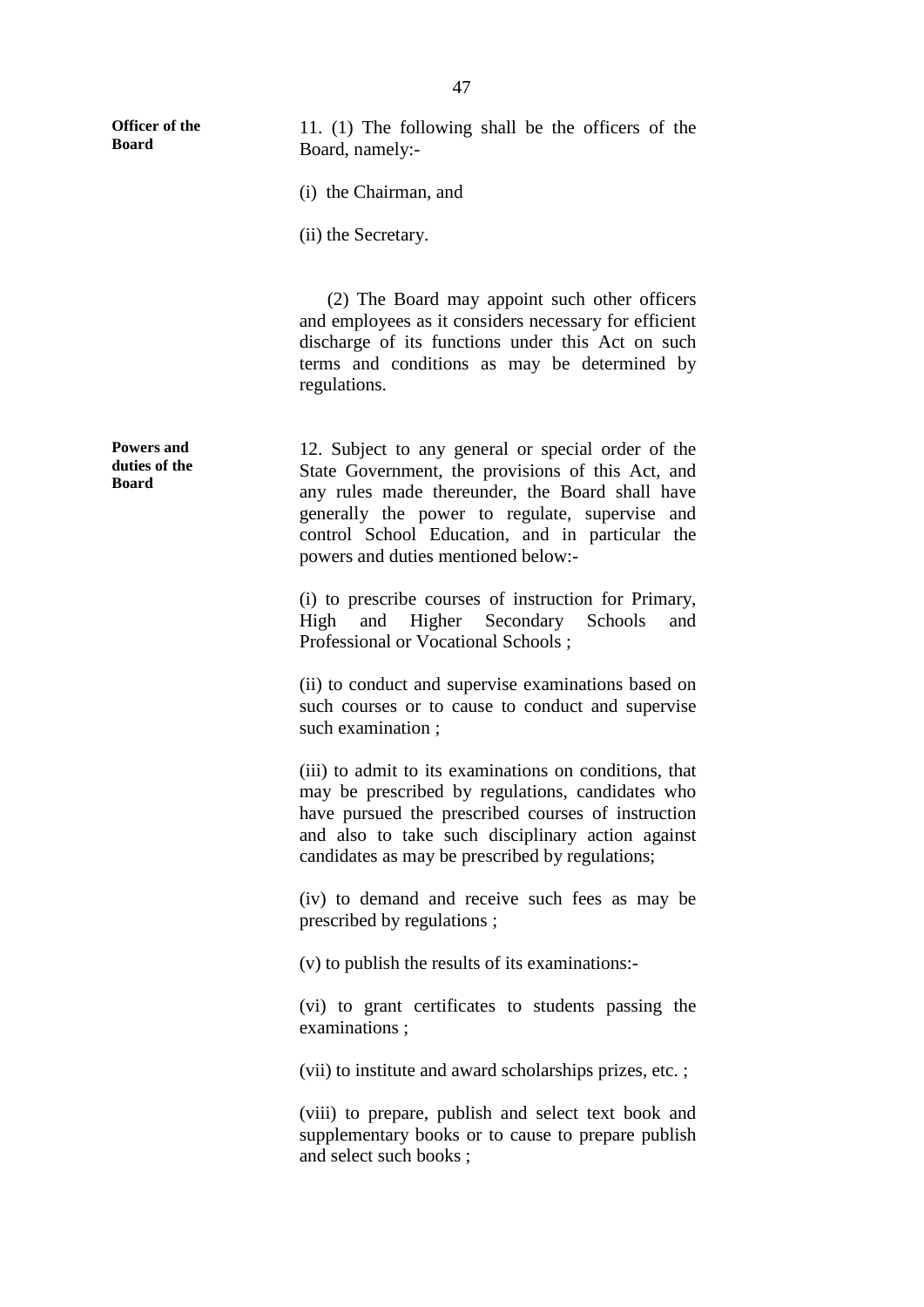$(ix)$  to l ay down c onditions of recognition of High Schools a nd ot her s chools pr eparing c andidates for High School courses and other courses prescribed by the Board ;

(x) to recognise High and Higher Secondary Schools and P rofessional a nd Vocational S chools a nd t o withdraw such recognition ;

(xi) to take s uch disciplinary action as it thi nks f it against institutions as prescribed by regulations ;

(xii) to adopt measures for study and examination of problems in the field of School Education ;

(xiii) to a dvise G overnment on ph ysical, m oral a nd social w elfare of s tudents in recognised institutions and t o pr escribe c onditions f or t heir r esidence a nd discipline ;

(xiv) to pr escribe ne cessary qualifications of teachers in recognised schools ;

(xv) t o or ganise s eminars a nd p rovide "in-service" Training Courses ;

(xvi) t o r eceive grants f rom G overnment and donations f rom pr ivate individuals or A ssociations for specific or general purposes ;

(xvii) to call for reports from the Director of Public Instruction on t he c onditions of r ecognised Institutions or of Institutions a pplying for recognition ;

(xviii) to advise Government on r e-organisation and development of School Education;

(xix) to advise r elating to any m atter within the provisions of this Act on which the Government may consult the Board ;

(xx) to appoint officers and other employees of the Board and to prescribe, by regulations, the terms and conditions of their service ;

(xxi) to institute by regulations for the benefits of its officers and other employees such pension, gratuity and pr ovident fund a s i t m ay deem f it i n s uch manner, and subject to such conditions, as , may be prescribed by regulations ;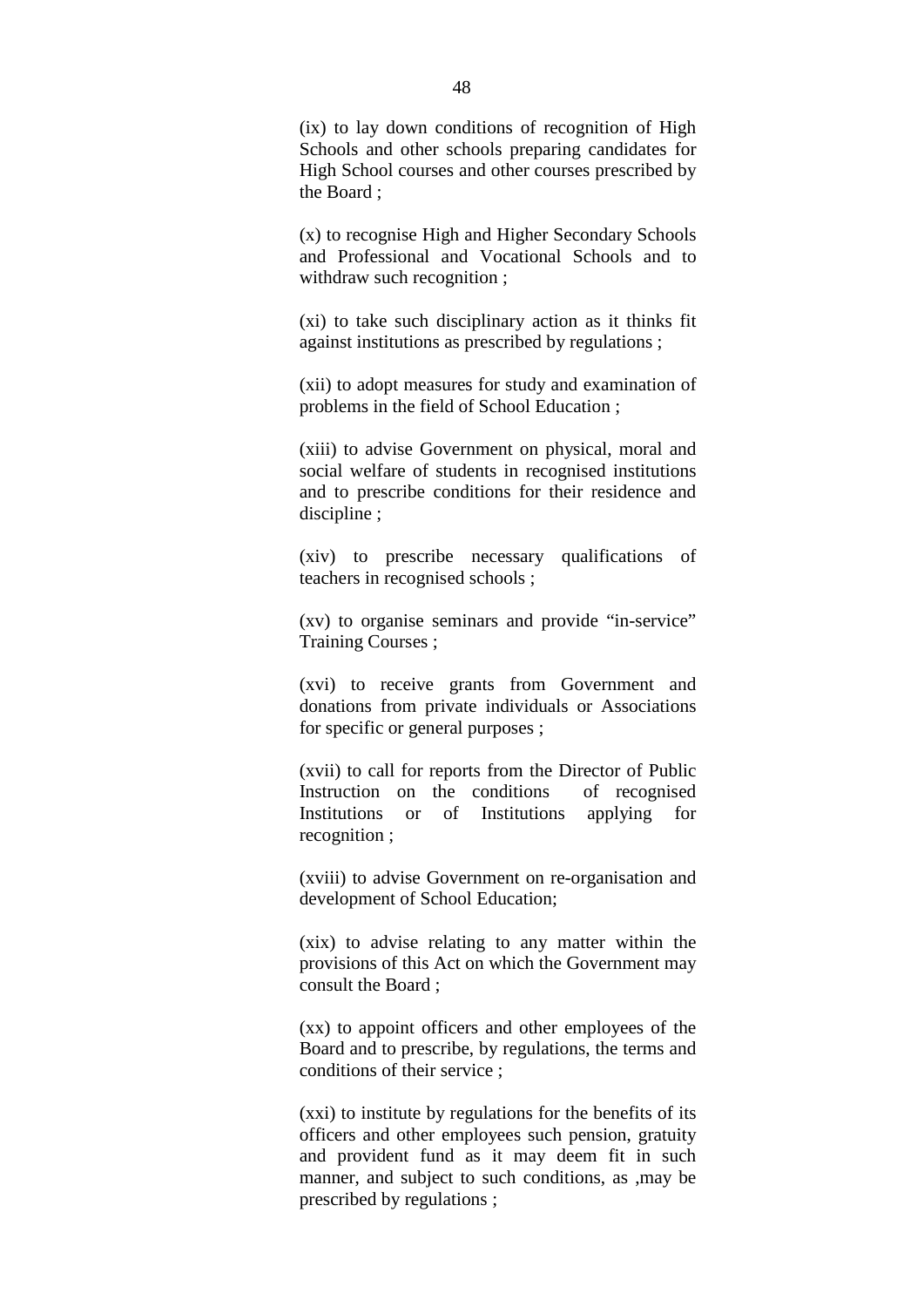(xxii) to delegate a ny of its pow ers to any Committee constituted under this Act ;

(xxiii) to administer the Meghalaya Board of School Education Fund ;

(xxiv) top receive, pu rchase and hold any property, movable or i mmovable, w hich m ay be come ve sted in it, and to di spose of all or any of the p roperty, movable or immovable belonging to it, and also do all other acts incidental or appertaining thereto ;

(xv) to do s uch acts and things as may be necessary to carry out the purposes of this Act ;

 Provisions that the power of the Board shall not extend t o t he P rimary S chools established, constructed or m anaged b y t he D istrict C ouncils, unless the State Government, after consultation with the D istrict C ouncil c oncerned b y not ification empowers t he B oard t o exercise t he pow ers aforesaid in respect of the P rimary S chools mentioned above.

13. N otwithstanding a nything contained in this  $Act -$ 

(1) T he S tate Government s hall ha ve t he r ight t o address t he B oard with reference t o anything conducted or done by the Board and to communicate its vi ews on any ma tter w ith which the boa rd is concerned.

(2) The Board shall report to the State Government such action, if any, as it proposes to take or has taken upon the communication of the State Government.

(3) T he S tate Government m ay, after c onsultation with the Board, issue such directions consistent with the provisions of this Act, as it may think fir, and the Board shall comply with such directions.

(4) The State Government may, by order in writing specifying the reasons thereof, suspend the execution of any resolution or order of the Board, and prohibit the doing of an act ordered to be done by the Board, if the State G overnment is of the opinion that such resolution, or der or act i s i n e xcess of t he po wer conferred upon the Board by or under this Act.

**Powers of the State Government.**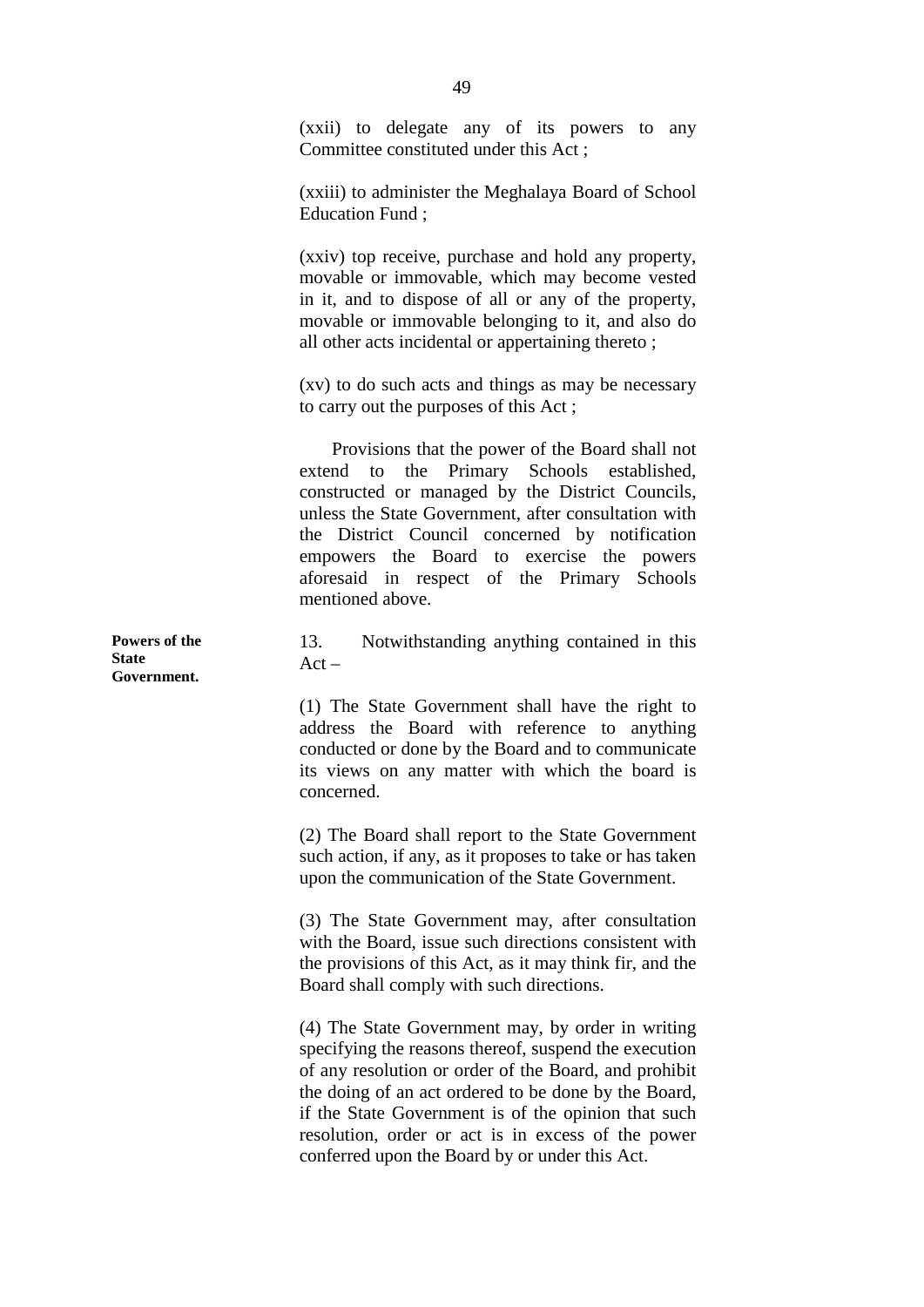|                                                                                    | $(5)$ T he S tate Government m ay, after consultation with<br>Board, suspend or remove a member whose continuance<br>as a m ember of the B oard i s c onsidered<br>t o be<br>detrimental to the interests of the Board.                                                                                                                                                                                                                                                                                                                           |
|------------------------------------------------------------------------------------|---------------------------------------------------------------------------------------------------------------------------------------------------------------------------------------------------------------------------------------------------------------------------------------------------------------------------------------------------------------------------------------------------------------------------------------------------------------------------------------------------------------------------------------------------|
| <b>Constitution of a</b><br>Fund.                                                  | 14. A fund to be called the Meghalaya Board School<br>Education Fund, shall be constituted and sums received<br>by, or on be half of, the B oard under this A ct shall be<br>placed to the credit thereof.                                                                                                                                                                                                                                                                                                                                        |
| <b>Custody</b> and<br>investment of the<br>Fund.                                   | 15. All moneys at the credit of the Fund shall be kept in<br>the G overnment T reasury or the Bank of India or the<br>Meghalaya C o-operative B ank, Ltd., a s the Board m ay<br>determine.                                                                                                                                                                                                                                                                                                                                                       |
| <b>Application of the</b><br>Fund.                                                 | 16. Subject to the provisions of this Act, the Fund shall<br>be a pplicable only to the payment of the charges and<br>expenses incidental to matters specified in this Act.                                                                                                                                                                                                                                                                                                                                                                       |
| <b>Audit of the</b><br><b>Account of the</b><br>Board.                             | 17. The accounts of the Board shall be audited only by<br>such agency as m ay be s pecified by t he S tate<br>Government and a copy of the audited accounts shall be<br>submitted by the Board to the State Government by such<br>date each year as the State Government may specify.                                                                                                                                                                                                                                                             |
| <b>Powers and duties</b><br>of Chairman                                            | 18. (1) It shall be the duty of the Chairman to see that the<br>provision of this A ct and the regulations made under it<br>are faithfully observed, and the de cisions of the Board<br>are dul y i mplemented a nd he s hall ha ve a ll pow ers<br>necessary for this purpose.<br>(2) The Chairman shall have power to convene meetings<br>of the Board.<br>(3) W hen a ny e mergency a rising out of a dministrative<br>business of the B oard r equires i n the opi nion of the<br>Chairman, t hat i mmediate a ction s hould b e t aken, t he |
|                                                                                    | Chairman shall take such action as he deems ne cessary<br>and report his action to the Board at its next meeting.<br>$(4)$ T he C hairman shall ex ercise s uch ot her po wers as<br>may be prescribed by regulations.                                                                                                                                                                                                                                                                                                                            |
| <b>Powers and duties</b><br>of the Secretary.                                      | 19. The S ecretary of the Board shall be the p rincipal<br>administrative, officer and shall, subject to the control of<br>the Chairman, perform such duties as may be prescribed<br>by regulations.                                                                                                                                                                                                                                                                                                                                              |
| <b>Powers and duties</b><br>of other officer.<br><b>Committee of the</b><br>Board. | 20. O ther o fficers will have such powers and duties as<br>may e prescribed by regulations.<br>$21.(1)$ The Board may, for the purposes of carrying out<br>its duties and functions imposed under this Act, appoint<br>the following Committees, namely:-<br>(i) Curriculum and Syllabus Committee,<br>(ii) Examination Committee,                                                                                                                                                                                                               |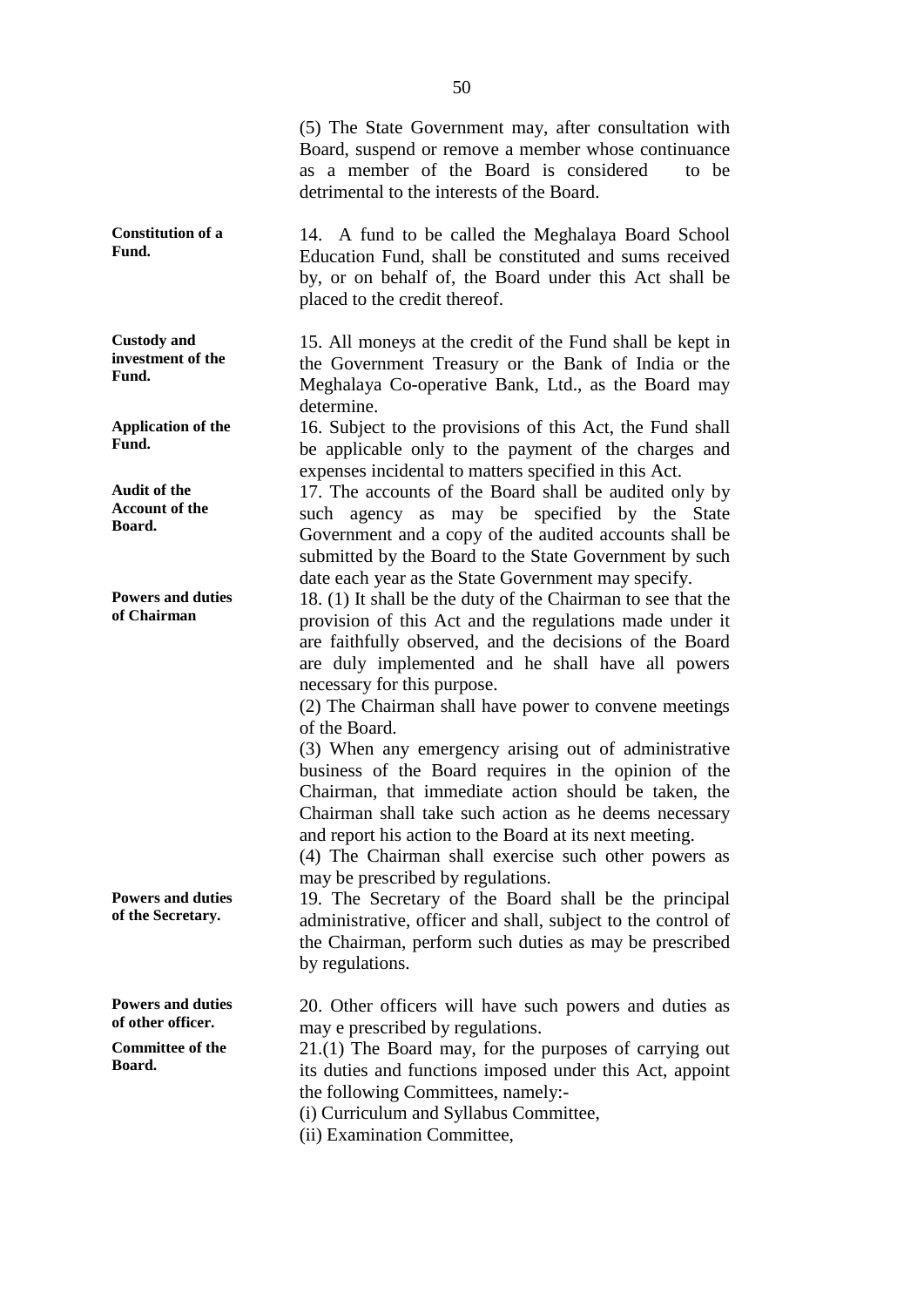(iii) General Education Committee,

(iv) Professional and Vocational Education Committee, and (v) such other Committee as may be found necessary.

 (2) Every such Committee shall consist of such members of t he B oard a nd of s uch ot her pe rsons as t he B oard m ay appoint.

 (3) E very s uch Committee, except the E xamination Committee, may co-opt persons to be members to the extent of one-third of the members appointed to it.

 (4) M embers of s uch C ommittees s hall hol d of fice for such time as the Board may determine.

 (5) S ubject t o t he pr ovisions of t his A ct a nd t hree r ules made t hereunder t he dut ies a nd f unctions of t he C ommittees shall be determined by regulations.

22. A ll m atters r elating to e xercise of pow ers c onferred upon the Board by this Act which are by regulations delegated to any Committee a ppointed un der s ection 21 s hall s tand r eferred t o that Committee, and the Board before exercising such powers shall receive and consider the report or recommendation of the Committee with respect to the matter in question.

23. ( 1) T he Board m ay m ake r egulations f or t he pur pose of carrying out the provisions of this Act.

 (2) In particular and without prejudice to the generality of the f oregoing po wers t he B oard m ay m ake r egulations providing for all or any of the following matters, namely:-

- i. The c onstitution, pow ers a nd dut ies o f Committees appointed under section 21 ;
- ii. courses of s tudy t o be l aid dow n f or di fferent examinations;
- iii. marks required for passing in any subject and the examination a s a w hole, a nd f or c redit a nd distinction in any subject ;
- iv. qualifications, a ppointment a nd r emuneration of examiners, paper-setters and others;
- v. conducting examinations a nd publ ishing t he results ;
- vi. conditions of recognition of Schools ;
- vii. conditions unde r w hich c andidates s hall be admitted to the examinations of the Board;
- viii. disciplinary m easures f or m alpractices i n examinations ;
	- ix. fixing of fees and charges i n respect of examinations ;
	- x. provident f und, e tc., f or t he be nefit of t he employees of the Board ;
	- xi. rate of travelling and daily allowances to the nonofficial members of the Board or Committees ;

**Exercise of Powers delegated by the Board to Committees**

**Power of the Board to make regulations.**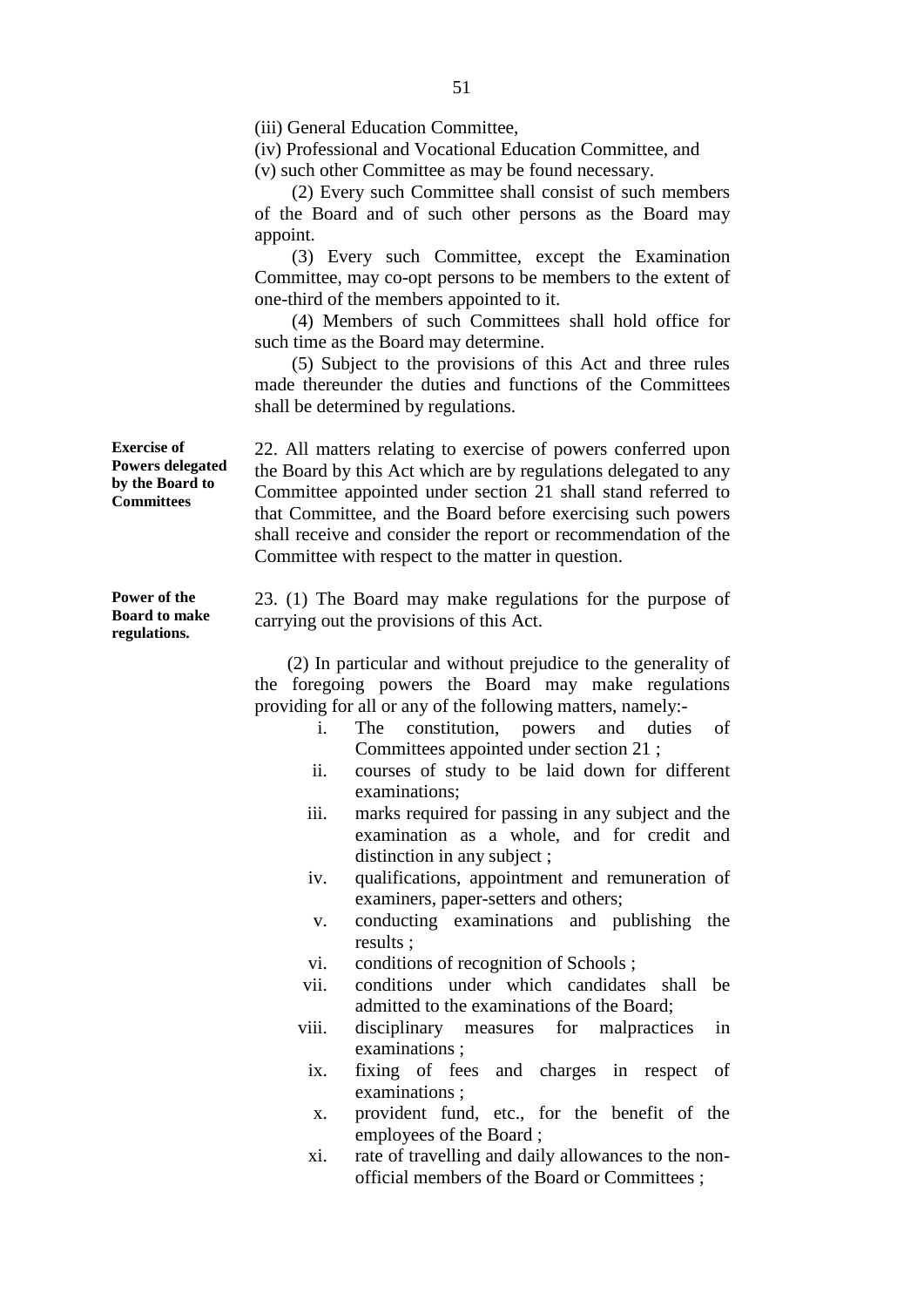|                                                                                                               | xii.                      | delegation of pow ers or a ssignments of<br>functions to C ommittees f ormed under this<br>Act, and                                                                                                                                                                                                                                                                                                                                                                                                                                                                                                                                                                                                                                                                                                                                                                                                                                                                                                                                                                                                                      |
|---------------------------------------------------------------------------------------------------------------|---------------------------|--------------------------------------------------------------------------------------------------------------------------------------------------------------------------------------------------------------------------------------------------------------------------------------------------------------------------------------------------------------------------------------------------------------------------------------------------------------------------------------------------------------------------------------------------------------------------------------------------------------------------------------------------------------------------------------------------------------------------------------------------------------------------------------------------------------------------------------------------------------------------------------------------------------------------------------------------------------------------------------------------------------------------------------------------------------------------------------------------------------------------|
|                                                                                                               | xiii.                     | all matters which, by this A ct, are to be or<br>may be provided for by regulations;<br>Provided that all regulations, alterations and<br>revocations thereof shall be subject to<br>approval by the State Government and shall<br>be published in the Official Gazette.                                                                                                                                                                                                                                                                                                                                                                                                                                                                                                                                                                                                                                                                                                                                                                                                                                                 |
| <b>Board to furnish</b><br>reports, returns<br>, etc., to the State<br>Government.                            |                           | 24. The Board shall further to the State Government such<br>reports, returns and statements and such other information<br>relating to any matter under the control of the board as the<br>State Government may require.                                                                                                                                                                                                                                                                                                                                                                                                                                                                                                                                                                                                                                                                                                                                                                                                                                                                                                  |
| Powers of the<br><b>State Government</b><br>to reconstitute the<br>Boards.                                    |                           | 25. If in the opinion of the State Government, the Board<br>has s hown i ts i ncompetence t o pe rform, or persistently<br>made default in the performance of the duties imposed, or<br>exceeded or abuse the powers conferred upon it by or under<br>this A ct; the State G overnment shall formulate in writing<br>specific ch arges a gainst t he B oard in respect of t hose<br>matters and shall forward a copy of such charges to the<br>Board w ith direction to<br>submit a ny comments or<br>explanations in respect thereof to the S tate Government<br>within such period as may be specified in this behalf. After<br>the consideration of the comments or explanations of the<br>Board, t he S tate G overnment m ay, i f i t t hinks f it, b y<br>notification supersede the Board and thereafter reconstitute<br>the B oard in a ccordance with the provision in section 4<br>and in every such case, the State Government shall, as soon<br>as may be, lay be fore the State Legislature a copy of the<br>said notification together with the statement of the reasons<br>which led such reconstitution. |
| <b>Vesting of powers</b><br>till the<br>reconstitution of<br>the Board.                                       |                           | 26. Until the Board is reconstituted after supersession under<br>section 25, t he dut ies a nd pow ers of the Board shall be<br>performed and exercised by, and the property of the Board<br>shall ve st i n, s uch pe rson or a uthority as t he S tate<br>Government may specify by notification.                                                                                                                                                                                                                                                                                                                                                                                                                                                                                                                                                                                                                                                                                                                                                                                                                      |
| <b>Powers of State</b><br><b>Government to</b><br>make rules.                                                 | the purposes of this Act. | 27. The State Government may make rules for carrying out                                                                                                                                                                                                                                                                                                                                                                                                                                                                                                                                                                                                                                                                                                                                                                                                                                                                                                                                                                                                                                                                 |
| <b>Repeal of Assam</b><br>Act 25 of 1961<br>and the<br>Meghalaya<br><b>Secondary</b><br><b>Education Act.</b> |                           | 28. As on the date on which this Act comes into force the<br>Assam Secondary Education Act, 1961 in its application to<br>the S tate of M eghalaya and the M eghalaya Secondary<br>Education Act shall stand repealed.                                                                                                                                                                                                                                                                                                                                                                                                                                                                                                                                                                                                                                                                                                                                                                                                                                                                                                   |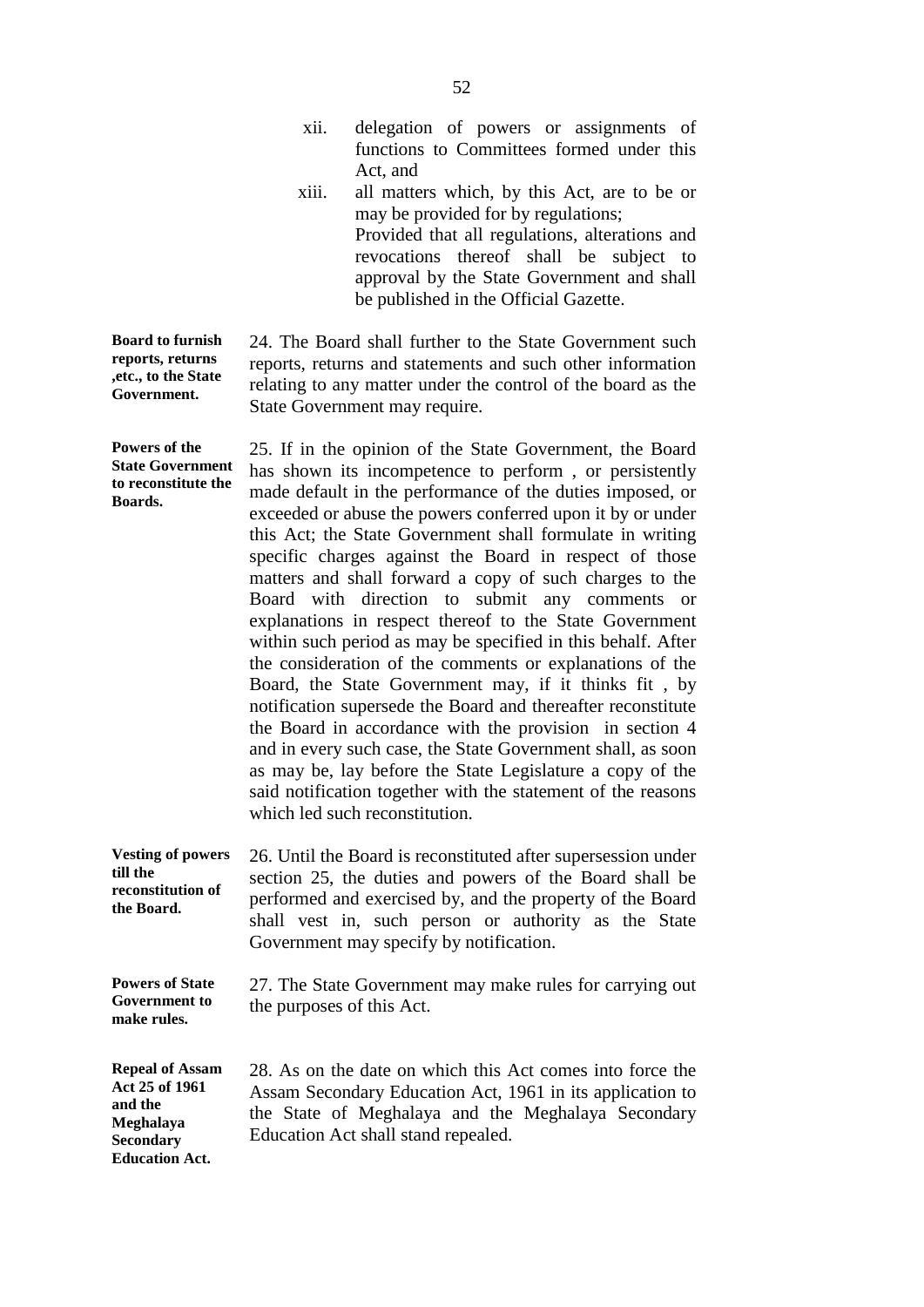## **MEGHALAYA ACT 11 OF 1973**

## **THE MEGHALAYA AMUSEMENTS AND BETTING TAX (FIRST AMENDMENT) ACT, 1973.**

(As passed by the Assembly)

## **(Received the assent of the Governor on the 6<sup>th</sup> May, 1973)**

[Published in the *Gazette of Meghalaya*, Extraordinary, dated 9<sup>th</sup> May, 1973]

## **An**

#### *Act*

## **further to a amend the Assam Amusements and Betting Tax Act, 1939 (Act 6 of 1939) in its application to Meghalaya and the Meghalaya Amusements and Betting Tax Act.**

| Short title, extent<br>and commen-<br>cement.                                       | 1. (1) This Act may be called the Meghalaya Amusements<br>and Betting Tax (First Amendment) Act, 1973.                                                                                                                    |
|-------------------------------------------------------------------------------------|---------------------------------------------------------------------------------------------------------------------------------------------------------------------------------------------------------------------------|
|                                                                                     | (2) It s hall extend to t he w hole of t he S tate of<br>Meghalaya.                                                                                                                                                       |
|                                                                                     | (3) It shall come into force on such date as the State<br>Government may, by not ification in the O fficial<br>Gazette, appoint.                                                                                          |
| <b>Insertion of new</b><br>section 5A in the<br>Assam Act 6 of<br>1939, etc.        | 2. After section 5 of the Assam Amusements and Betting<br>Tax A ct, 1939 a nd t he M eghalaya A musements a nd<br>Betting Tax A ct, the f ollowing new s ection shall be<br>inserted as section 5A, namely:-              |
| "Prohibition<br>against resale of<br>tickets for profits<br>and penalty<br>thereof. | 5A. (1) Notwithstanding anything contained in any law<br>for the time being in force, a ticket for admission to an<br>entertainment shall not be resold for profit by the holder<br>thereof.                              |
|                                                                                     | (2) W hoever re-sells a ny tic ket f or a dmission in<br>contravention of provisions of sub-section (1) shall, on<br>conviction be fore a M agistrate be 1 iable t o pa y fine<br>which may extend to two hundred rupees. |
|                                                                                     | (3) N otwithstanding anything contained in section<br>13 of the Act, the offence punishable under this shall be<br>cognizable and bailable."                                                                              |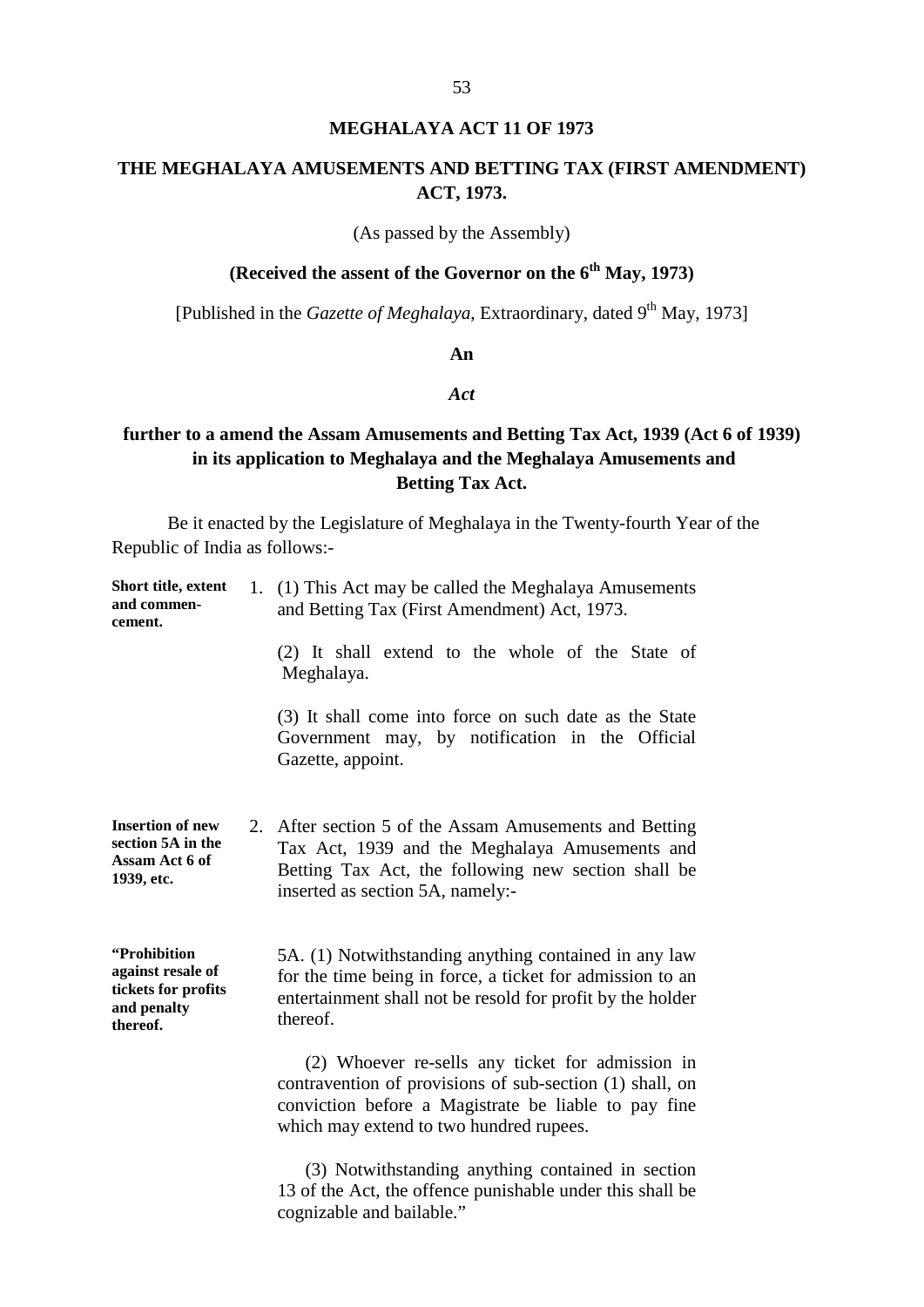# **MEGHALAYA ACT 12 OF 1973**

#### **THE MEGHALAYA MUNICIPAL (AMENDMENT) ACT, 1973**

### **(As passed by the Assembly)**

## (Received the assent of the Governor on the 6<sup>th</sup> May, 1973)

[Published in the *Gazette of Meghalaya*, Extraordinary, dated 9<sup>th</sup> May, 1973]

#### **An**

#### *Act*

## **further to amend the Assam Municipal Act, 1956 (Assam Act XV of 1957), in its application to the State of Meghalaya, and the Meghalaya Municipal Act.**

| <b>Short title and</b><br>commen<br>-cement.                                    | 1. (1) T his A ct m ay b e cal led the M eghalaya<br>Municipal (Amendment) Act, 1973.                                                                                                                                                                                                                                                                                                                                                                                                                                                                                      |
|---------------------------------------------------------------------------------|----------------------------------------------------------------------------------------------------------------------------------------------------------------------------------------------------------------------------------------------------------------------------------------------------------------------------------------------------------------------------------------------------------------------------------------------------------------------------------------------------------------------------------------------------------------------------|
|                                                                                 | (2) It shall come into force at once.                                                                                                                                                                                                                                                                                                                                                                                                                                                                                                                                      |
| <b>Amendment of</b><br>section 177 of the<br>Assam Act XV of<br>1957 and of the | 2. In section 177 of the Assam Municipal Act, 1956 and<br>the Meghalaya Municipal Act:-                                                                                                                                                                                                                                                                                                                                                                                                                                                                                    |
| Meghalaya<br><b>Municipal Act.</b>                                              | (i) f or t he w ords " fifty rupees" a nd " ten r upees"<br>occurring in s ub-section (2) the w ords "five hu ndred<br>rupees" and "fifty r upees" r espectively, shall be<br>substituted.                                                                                                                                                                                                                                                                                                                                                                                 |
|                                                                                 | (ii) the "full stop" after the word "requisition" occurring<br>at the end of $sub-section(2)$ shall be substituted by a<br>"colon' and the following proviso shall be added at the<br>end namely:-                                                                                                                                                                                                                                                                                                                                                                         |
|                                                                                 | "Provided where such person continues to defaults or<br>fails t o m ake s uch a Iteration or de molition of t he<br>building after the imposition of the fine, the Magistrate<br>may, on a n a pplication to be m ade in w riting by the<br>Board, order the alteration or demolition of the building<br>within a period of 30 days and on non-compliance of<br>such or der, m ay authorise t he B oard t o t ake a ll<br>necessary steps to alter or demolish such building and<br>realise the expense thereby incurred from the owners or<br>occupiers of the building." |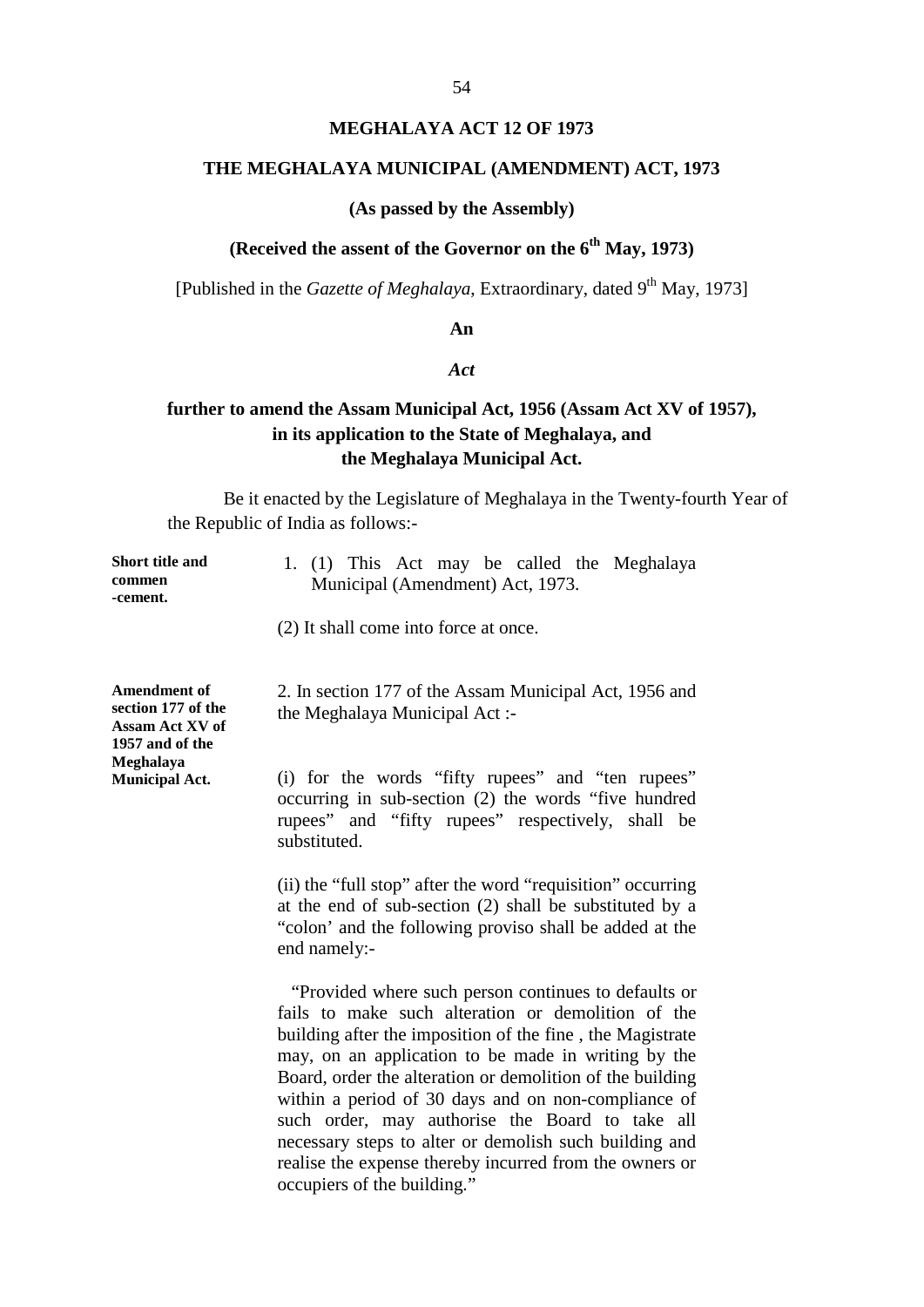### **MEGHALAYA ACT 13 OF 1973**

#### **THE MEGHALAYA FINANCE ACT, 1973**

#### **(As passed by the Assembly)**

## **(Received the assent of the Governor on the 6<sup>th</sup> May, 1973)**

[Published in the *Gazette of Meghalaya*, Extraordinary, dated 9<sup>th</sup> May, 1973]

#### **An**

#### *Act*

## **to fix the rates at which the Meghalaya Agricultural Income-tax and the Meghalaya Purchase Tax shall be levied and charged for the financial years 1972-73 and 1973-74.**

| <b>Short title and</b><br>commen<br>-cement.   | 1973.                                            | 1. (1) This Act may be called the Meghalaya Financial Act,                                                                                                                                                                                               |
|------------------------------------------------|--------------------------------------------------|----------------------------------------------------------------------------------------------------------------------------------------------------------------------------------------------------------------------------------------------------------|
|                                                |                                                  | (2) It extends to the whole of the State of Meghalaya.                                                                                                                                                                                                   |
|                                                | $1st$ day of April, 1972.                        | (3) It shall be deemed to the have come into force on the                                                                                                                                                                                                |
| Rates of<br><b>Agricultural</b><br>Income-tax. | Income-tax Act, be the rates given below :-      | 2. The r ates of A gricultural Income-tax f or t he year<br>beginning on t he 1 <sup>st</sup> day of A pril, 1972 s hall, for the<br>purpose of sections 3 a nd 6 of the Assam A gricultural<br>Income-tax A ct, 1939 a nd t he M eghalaya A gricultural |
|                                                |                                                  | A. In the case of every individual, Hindu undivided<br>or Joint Family, Firm and other Association of<br>persons (other than companies).                                                                                                                 |
|                                                |                                                  | Rates                                                                                                                                                                                                                                                    |
|                                                | (a) On the first $Rs.1,000$<br>of total income.  | Nil                                                                                                                                                                                                                                                      |
|                                                | (b) On the next R s.2, $500$<br>of total income. | Five paise in the rupee.                                                                                                                                                                                                                                 |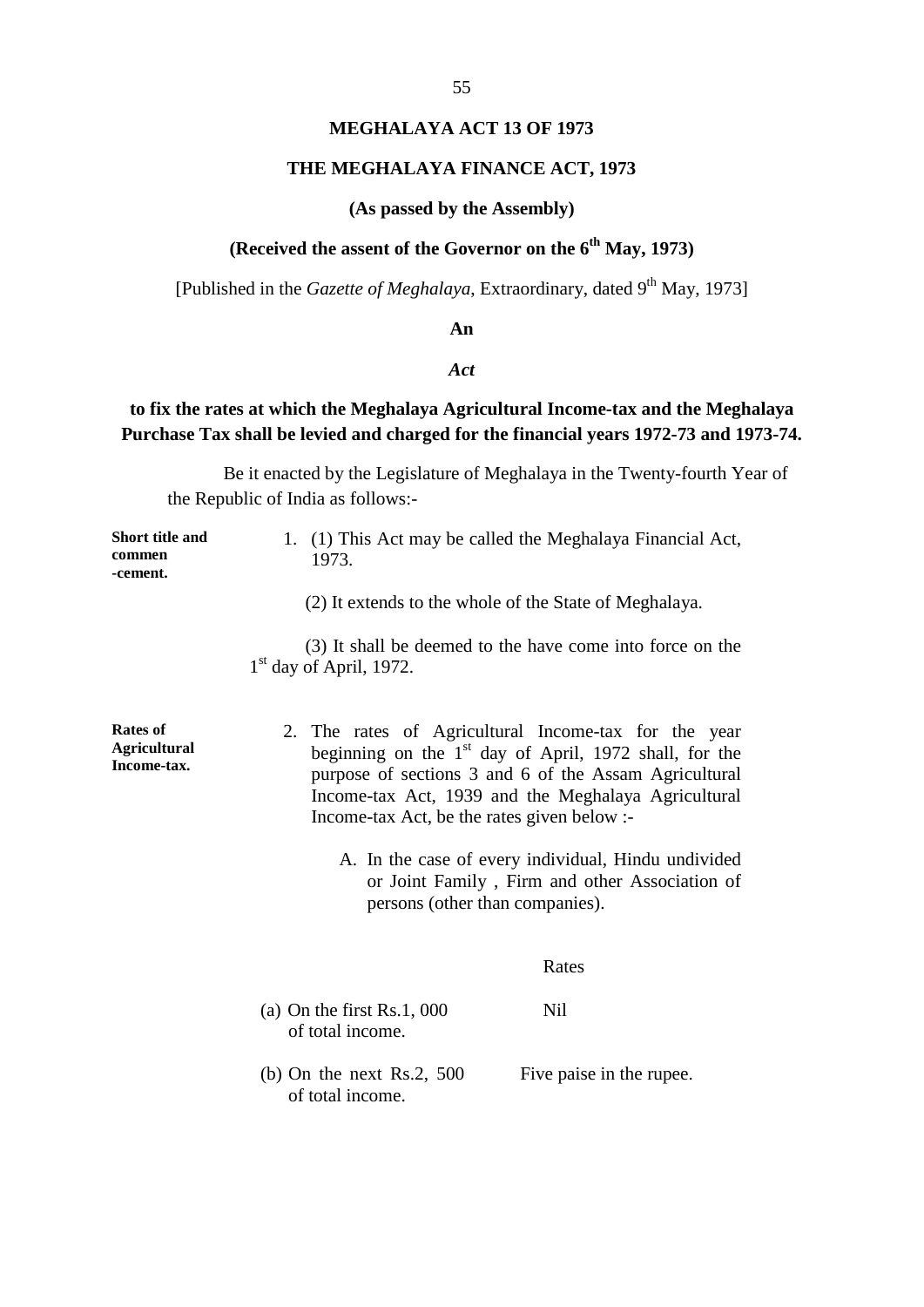| (c) On the next Rs.2, 500 of total<br>income.                                              | Nine paise in the rupee             |
|--------------------------------------------------------------------------------------------|-------------------------------------|
| (d) On the next Rs.2, 500 of total                                                         | Fourteen paise i n the              |
| income.                                                                                    | rupee.                              |
| (e) On the next Rs.2, 500 of total                                                         | Seventeen paise i n the             |
| income.                                                                                    | rupee.                              |
| (f) On the next Rs. $2,500$ of total                                                       | Twenty-one p aise in the            |
| income.                                                                                    | rupee.                              |
| $(g)$ On the next Rs.5, 000 of total                                                       | Twenty-nine paise in the            |
| income.                                                                                    | rupee.                              |
| (h) On the next Rs. 30,000 of total                                                        | Thirty-nine pa ise i n t he         |
| income.                                                                                    | rupee                               |
| (i) On the next Rs. $50,000$ of total                                                      | Forty-seven paise in the            |
| income.                                                                                    | rupee.                              |
| (j) On the next Rs. $1,00,000$ of total                                                    | Fifty-nine paise i n t he           |
| income.                                                                                    | rupee.                              |
| $(k)$ On the balance of total income.                                                      | Sixty-two pa ise i n t he<br>rupee. |
| B. In the case of every Company,-                                                          |                                     |
| (a) Total income of which does not<br>exceed Rs.1, 00,000.                                 |                                     |
| On the whole of total income                                                               | Forty-seven paise in the<br>rupee.  |
| (b) The total income of which exceeds<br>Rs.1, 00,000 but does not exceed<br>Rs.2, 00,000. |                                     |
| On the whole of total income                                                               | Fifty-nine pa ise i n t he          |
| $\cdots$                                                                                   | rupee.                              |
| (c) The total income of which exceeds<br>Rs.2, 00,000.                                     |                                     |
| On the whole of the total income                                                           | Sixty-two pa ise i n t he<br>rupee. |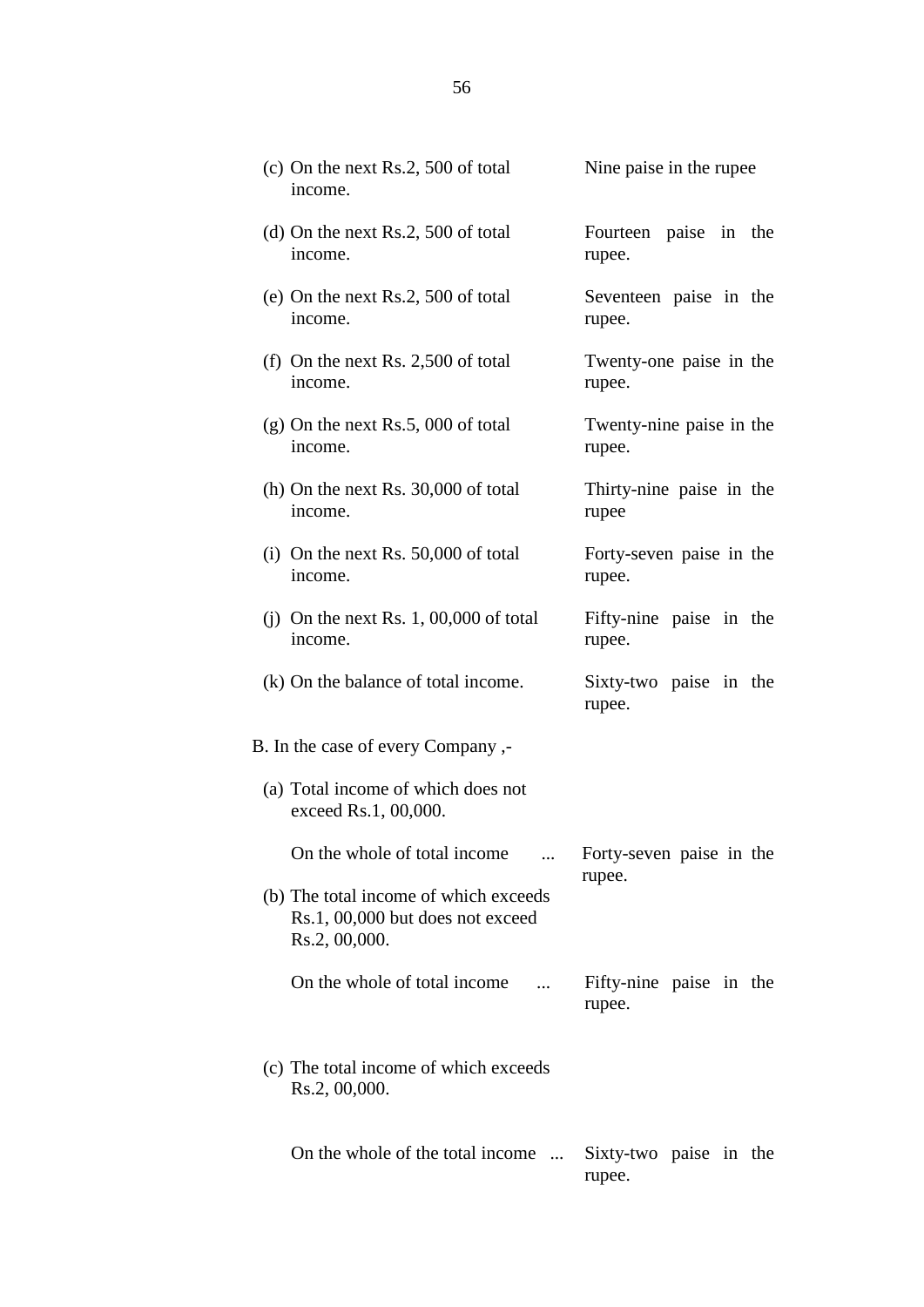Provided always that ,-

- i. no Agricultural Income-tax shall be payable on a total Agricultural Income which does not exceed Rs.5,000;
- ii. in respect of paragraph A, the Agricultural Income-tax payable s hall not e xceed half t he a mount b y w hich total Agricultural Income and the following limits:
	- a) Rupees f ifty-five t housand i ncreased b y one per cent of the ex cess of the total Agricultural Income over Rs.1,00,000 in the case of every Company the total A gricultural Income of w hich exceeds Rs.1,00,000 but doe s not e xceed R s.2,00,000.
	- b) Rupees E ighty-sex t housand i ncreased b y t wo and half pe rcent of the ex cess of the total A gricultural Income ov er R  $s.2,00,000$  i n t he c ase o f e very Company t he t otal A gricultural Income of w hich exceeds Rs.2,00,000.

Rates of Meghalaya Purchase tax.

3. The rates at which the tax shall be levied and collected on t he pur chase of t he items of t he S chedule unde r t he Meghalaya Purchase Tax Act, for the year beginning on the 1<sup>st</sup> day of April, 1972, shall be as follows:-

| in respect of items<br>$1,2$ and $3 -$ | Three pa ise p er r upee v alue<br>of the price a twhich the<br>taxable goods are purchased. |
|----------------------------------------|----------------------------------------------------------------------------------------------|
| in respect of item 4 -                 | Two paise per rupee value of<br>the price at which the taxable<br>goods are purchased.       |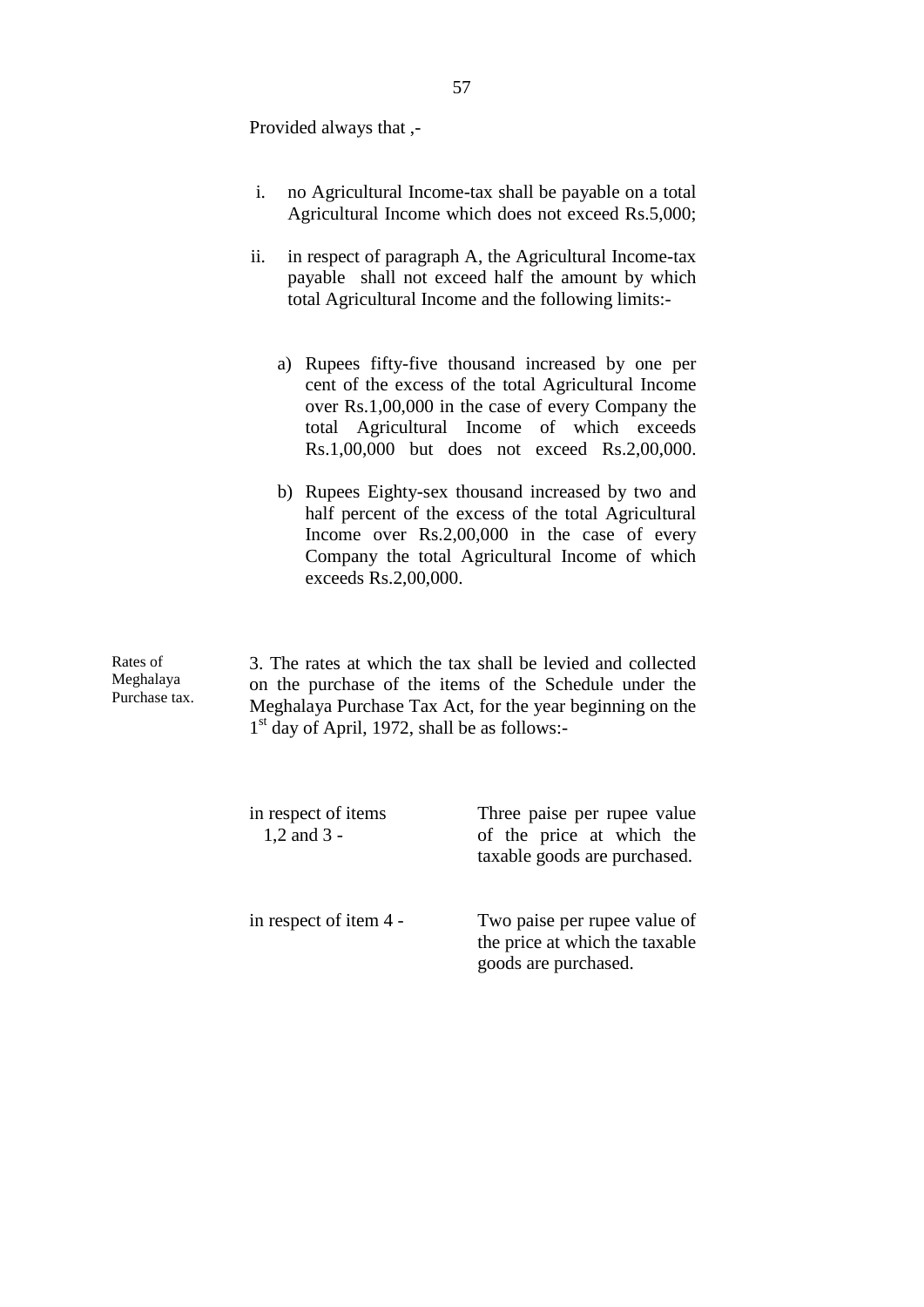### **MEGHALAYA ACT, 14 OF 1973**

#### **THE MEGHALAYA REPEALING ACT, 1973**

#### **(As passed by the Assembly)**

## **(Received the assent of the Governor on the 8<sup>th</sup> May, 1973)**

[Published in the *Gazette of Meghalaya*, Extraordinary, dated 30<sup>th</sup> June, 1973]

#### **An**

#### *Act*

#### **to repeal certain enactments**

Be it enacted by the Legislature of Meghalaya in the Twenty-fourth Year of the Republic of India as follows:-

**Short title, extent and commen -cement.** 1. (1) T his A ct m ay b e c alled the M eghalaya Repealing Act, 1973. (2) It extends to the whole of the State of Meghalaya. (3) It shall be deemed to the have come into force on t he  $1<sup>st</sup>$  day of April, 1973. 2. The ena ctments s pecified in the S chedule ar e he reby repealed t o t he e xtent m entioned i n the f ourth c olumn thereof. **Savings** 3. Unless a di fferent i ntention a ppears, t he r epeal b y t his Act shall not – (a) Affect the previous operation of any enactment so repealed or a nything duly done or s uffered thereunder ; or (b) Affect any right, privilege, obligation, or liability acquired, accrued or incurred under any enactment to repealed ; or (c) Affect a ny p enalty, f orfeiture or puni shment incurred i n respect of a ny of fence c ommitted against any enactments so repealed ; or (d) Affect a ny inv estigation, legal proceeding or remedy in r espect o f a ny s uch right, pr ivilege, obligation, liability, penalty, f orfeiture o r punishment as aforesaid ; And any such investigation, legal proceeding or remedy may be initiated, instituted, continued or enforced, and any such penalty,

forfeiture or punishment may b e imposed as if this Act had not

been passed.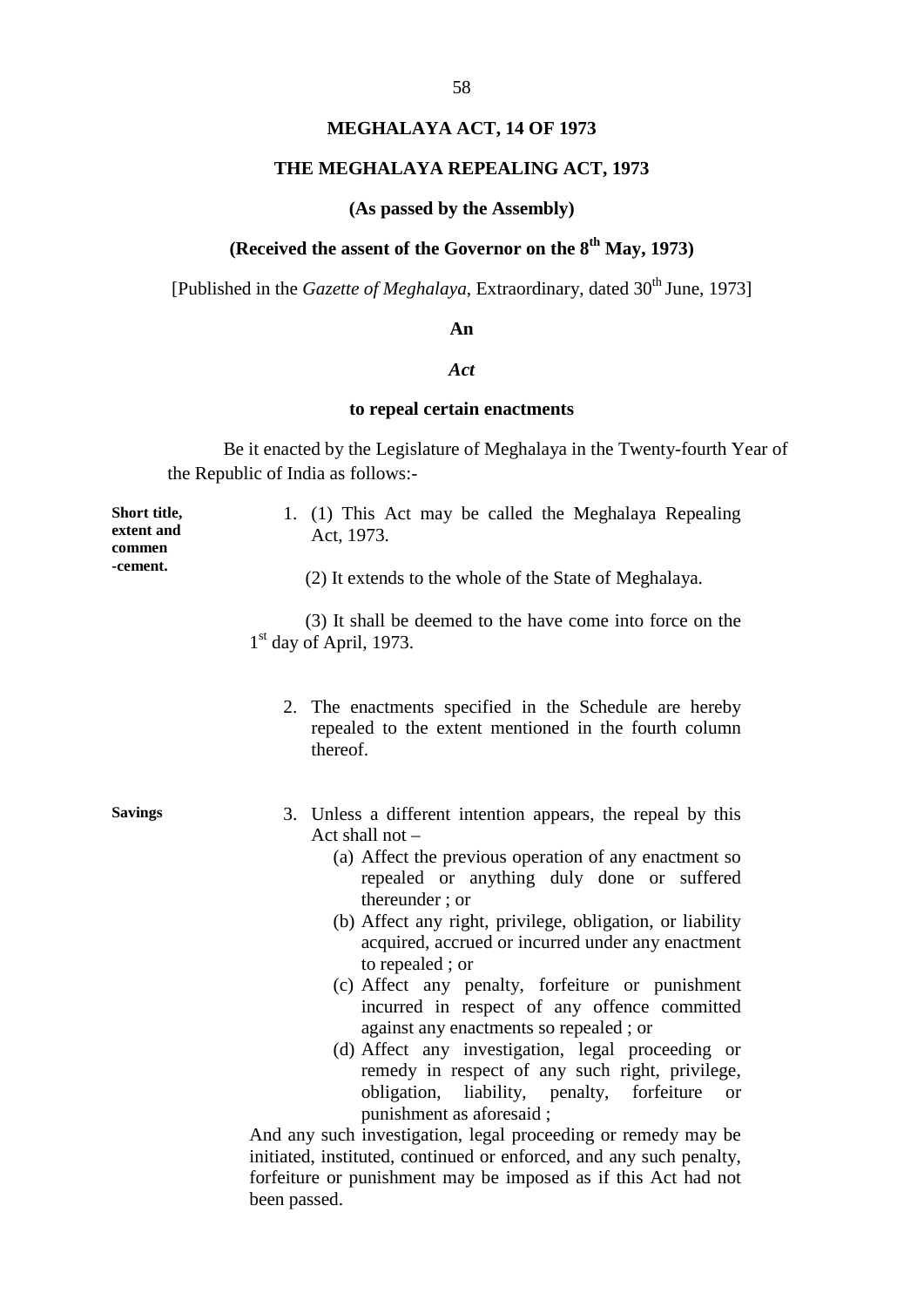# **(***See* **sections 2)**

| Year | N <sub>0</sub> | <b>Short title</b>                                                                                                   | <b>Extent of repeal</b> |
|------|----------------|----------------------------------------------------------------------------------------------------------------------|-------------------------|
| (1)  | (2)            | (3)                                                                                                                  | (4)                     |
| 1899 | $\overline{2}$ | The Indian Stamp Act, 1899                                                                                           | Section 3A              |
|      |                | The Meghalaya Motor Vehicles Taxation<br>Act.                                                                        | Section 4A              |
| 1939 | 6              | The Assam Amusement and Betting Tax Act,<br>1939 and the Meghalaya Amusements and<br>Betting Tax Act.                | Section 3B              |
|      |                | The Meghalaya Sales Tax Act                                                                                          | Section 3A              |
|      |                | The Meghalaya (Sales of Petroleum and<br>Petroleum Products, including Motor Spirit and<br>Lubricants) Taxation Act. | Section 3A              |
|      |                | The Meghalaya Finance (Sales Tax) Act                                                                                | Section 3A              |
| 1962 | 16             | The Assam Passengers and Goods Taxation<br>Act, 1962 and the Meghalaya Passengers and<br>Goods Taxation Act.         | Section 3A              |
|      |                | The Meghalaya Purchase Tax Act<br>                                                                                   | Section 3A              |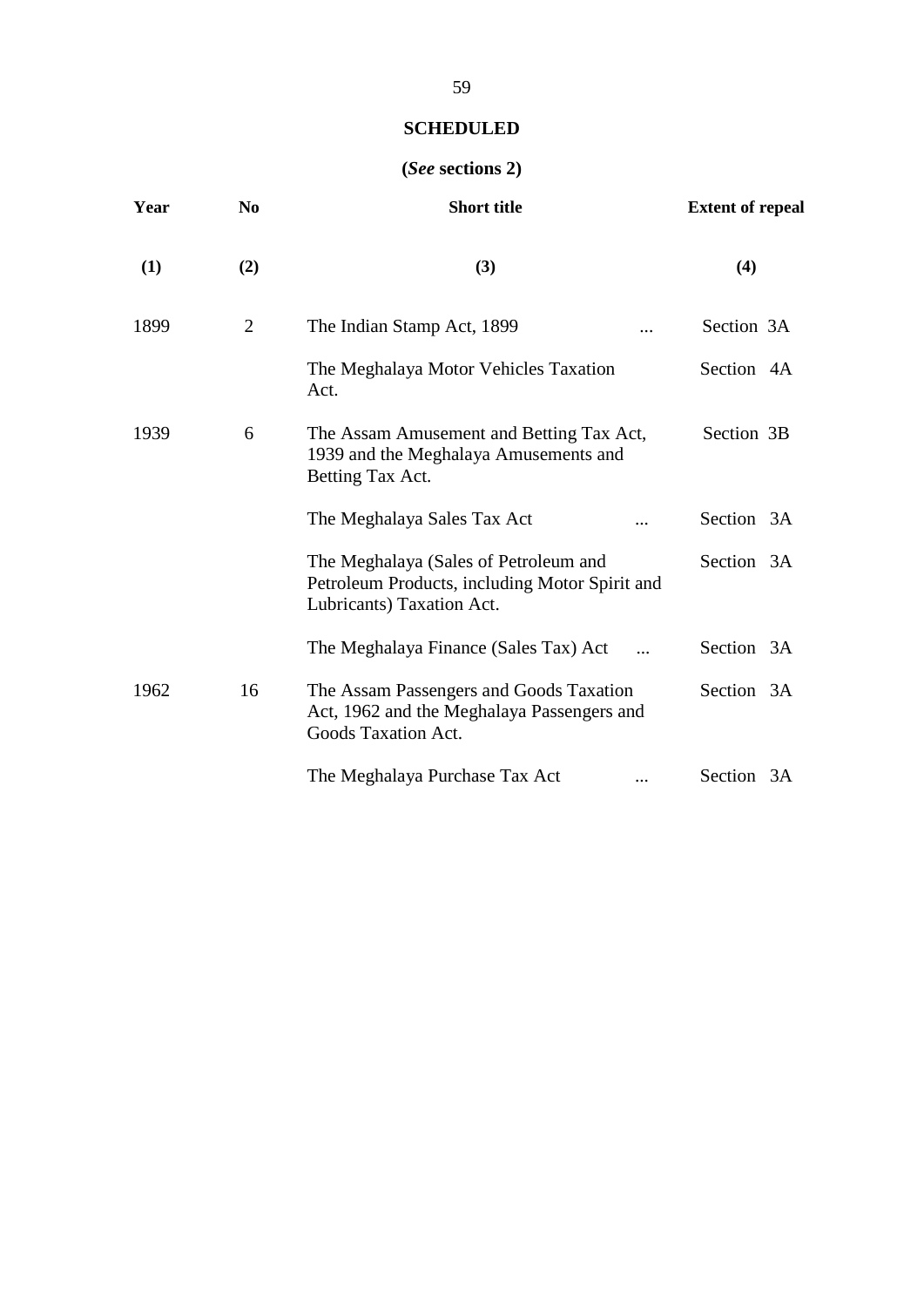### **MEGHALAYA ACT 15 OF 1973**

## **THE INDIAN STAMP (MEGHALAYA AMENDMENT) ACT, 1973**

### **(As passed by the Assembly)**

## (Received the assent of the Governor on the 8<sup>th</sup> May, 1973)

[Published in the *Gazette of Meghalaya*, Extraordinary, dated  $30^{\text{th}}$  June, 1973]

### **An**

#### *Act*

## **Further to amend the Indian Stamp Act, 1899 (Act II of 1899), in its application to Meghalaya.**

| Short title,<br>extent and<br>commen<br>-cement.                             | 1. (1) This Act may be called the Indian Stamp (Meghalaya<br>Amendment) Act, 1973.<br>(2) It shall be deemed to the have come into force on the<br>$1st$ day of April, 1973.                                                                                                                                                                                   |
|------------------------------------------------------------------------------|----------------------------------------------------------------------------------------------------------------------------------------------------------------------------------------------------------------------------------------------------------------------------------------------------------------------------------------------------------------|
| <b>Insertion of a new</b><br>section in<br><b>Certain Act II of</b><br>1899. | 2. After s ection 3 of the Indian S tamp A ct, 1 899 the<br>following shall be inserted as section 3A, namely :-                                                                                                                                                                                                                                               |
| "Surcharge on<br><b>Stamp Duty.</b>                                          | 3. A. (1) T here s hall be c harged, l evied a nd pa id t o t he<br>Government o f M eghalaya, b esides du e pa yable unde r<br>any law for the time being in force including section 3 of<br>this A ct, a Surcharge, hereinafter referred to as Stamp<br>Surcharge on the instruments mentioned in the following<br>items of Schedule I to this Act, namely:- |
|                                                                              | os.1-10,12,15-20,22-26,28,29,31-36,38-<br>Item N<br>46, 48, 50, 51, 54 - 61 and 63 - 65;                                                                                                                                                                                                                                                                       |
|                                                                              | Provided that, the surcharge shall not be payable<br>in respect of instruments, exempted by section 3.                                                                                                                                                                                                                                                         |
|                                                                              | (2) The rate of Tamps Surcharge shall be twenty-five<br>paise per instrument.                                                                                                                                                                                                                                                                                  |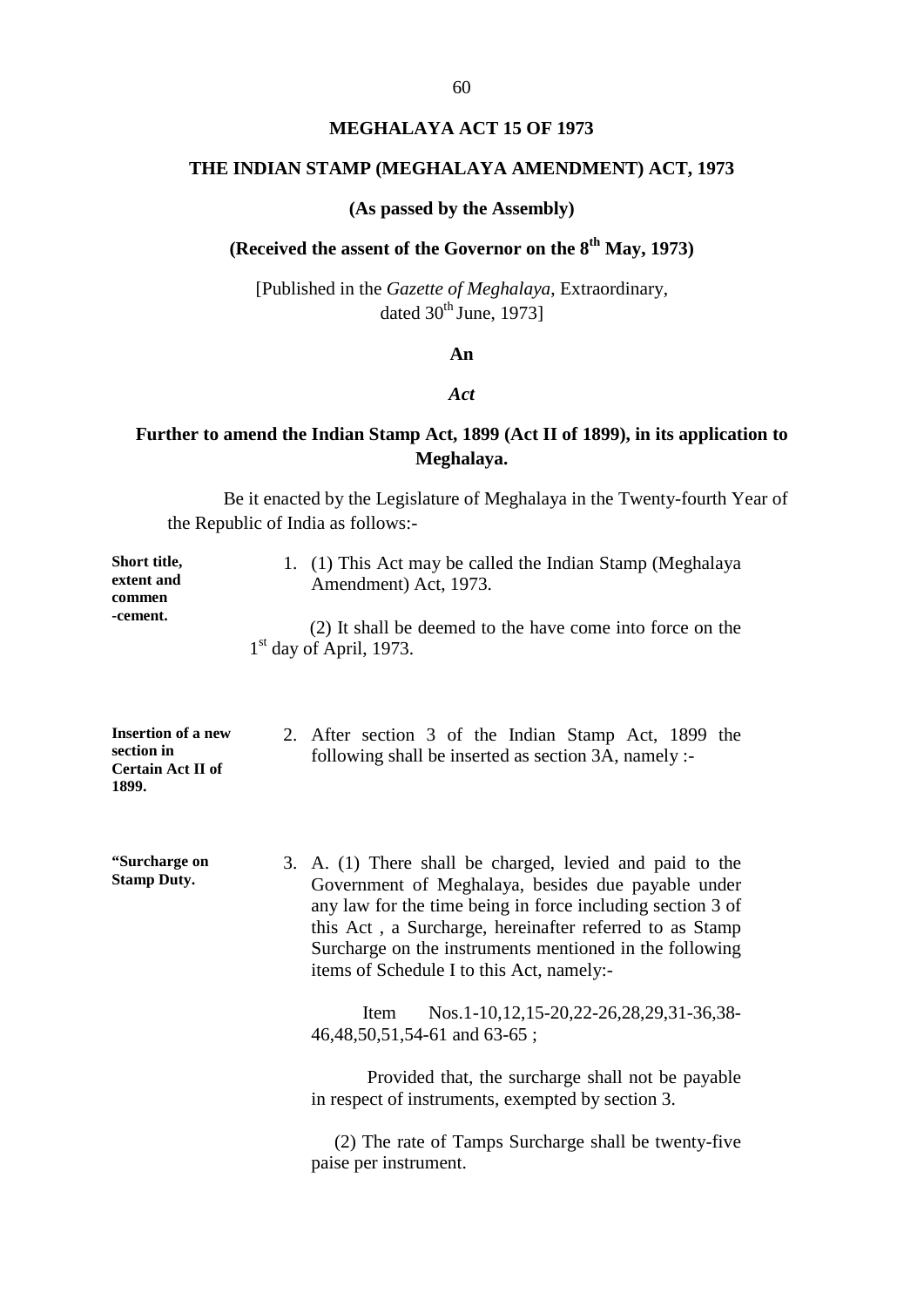(3) The S tamp S urcharge, s hall be payable as if it were a dut y und er s ection 3 a nd t he pr ovisions of t his A ct, including the rules thereunder shall accordingly apply; and the authorities for the time being empowered to collect and enforce payment of stamp duty shall , unless otherwise provided for by or under the Act, within their respective jurisdiction for purpose of stamp duty accordingly collect and enforce pa yment of S tamp Surcharge:

Provided that the Government of M eghalaya m ay, for facilitating impl ementation, by not ification, direct tha t in any case o r c lass o f c ases t he pr ovisions of t his A ct i ncluding t he rules t hereunder s hall apply s ubject t o s uch indications not inconsistent w ith t he pr ovisions of t he s ection a nd a s m ay be specified in such notification.

 (4) Notwithstanding anything contained in sub-section (3), the Government of Meghalaya may make rules generally for securing the pa yment o f the Stamp Surcharge and carrying into effect the provisions of sub-sections (1) and (2) and in particular for ensuring the proper maintenance and rendering of accounts or the Stamp Surcharge."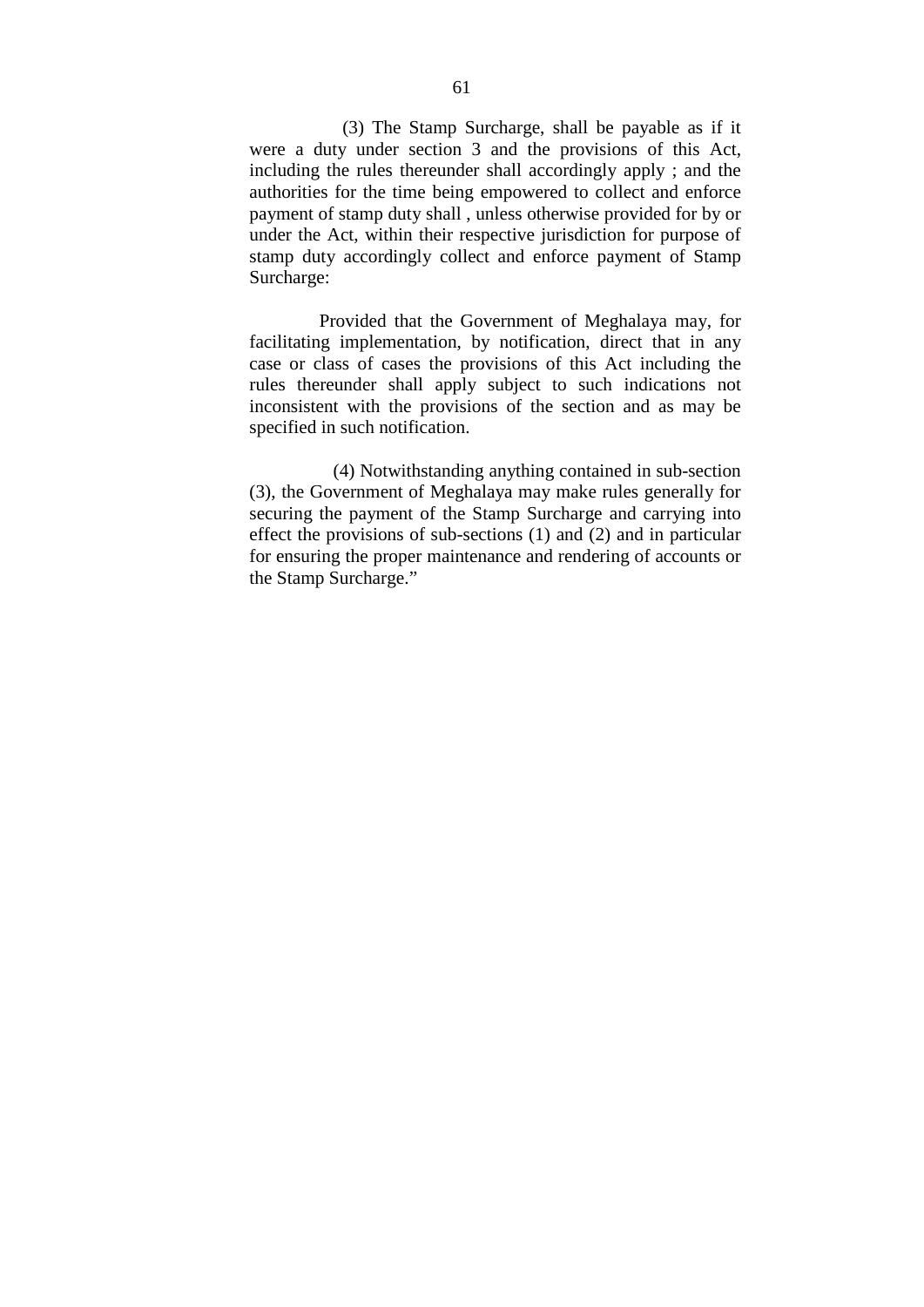## **MEGHALAYA ACT 16 OF 1973**

## **THE MEGHALAYA MOTOR VEHICLES TAXATION (AMENDMENT) ACT, 1973**

## **(As passed by the Assembly)**

## (Received the assent of the Governor on the 8<sup>th</sup> May, 1973)

[Published in the *Gazette of Meghalaya*, Extraordinary, dated 30<sup>th</sup> June, 1973]

#### **An**

#### *Act*

## **further to amend the Meghalaya Motor Vehicles Taxation Act**

|                                               | Be it enacted by the Legislature of Meghalaya in the Twenty-<br>fourth Year of the Republic of India as follows:-                                                                                                                                                                                                                                                            |
|-----------------------------------------------|------------------------------------------------------------------------------------------------------------------------------------------------------------------------------------------------------------------------------------------------------------------------------------------------------------------------------------------------------------------------------|
| Short title and<br>commen<br>-cement.         | 1. (1) T his A ct m ay be called the M eghalaya Motor<br>Vehicles Taxation (Amendment) Act, 1973.                                                                                                                                                                                                                                                                            |
|                                               | (2) It shall deemed to have come into force on the $1st$<br>day of April, 1973.                                                                                                                                                                                                                                                                                              |
| <b>Insertion of new</b><br><b>Section 4A.</b> | 2. After S ection 4 of the M eghalaya M otor V ehicles<br>Taxation Act, the f ollowing n ew s ection shall be<br>inserted as section 4A, namely :-                                                                                                                                                                                                                           |
|                                               | 4A. (1) There shall be charged, levied and paid to the<br>State G overnment besides t he t ax pa yable u nder<br>section 4, s urcharge, he reinafter referred to as Motor<br>Vehicles Surcharge, on all Motor Vehicles de scribed<br>in Articles I,II and III of Part A of the first Schedule<br>to this Act.                                                                |
|                                               | (2) The rate of Motor Vehicles Surcharge on any<br>Motor Vehicle shall be ten percent of the tax for such<br>a Motor Vehicle under section 4:                                                                                                                                                                                                                                |
|                                               | Provided t hat t he a mount of M otor V ehicles<br>Surcharge pa yable und er s ub-section (1) s hall be<br>rounded off to the nearest rupee.                                                                                                                                                                                                                                 |
|                                               | $(3)$ T he m otor Vehicles S urcharge s hall be<br>payable as if it were a tax under section 4 and the<br>provisions of this A ct including the rules thereunder<br>shall a ccordingly apply; and the of ficers a ppointed<br>under c lause $(1)$ of s ection 2 s hall, w ithin their<br>respective jurisdiction enforce and collect payment of<br>Motor Vehicles Surcharge; |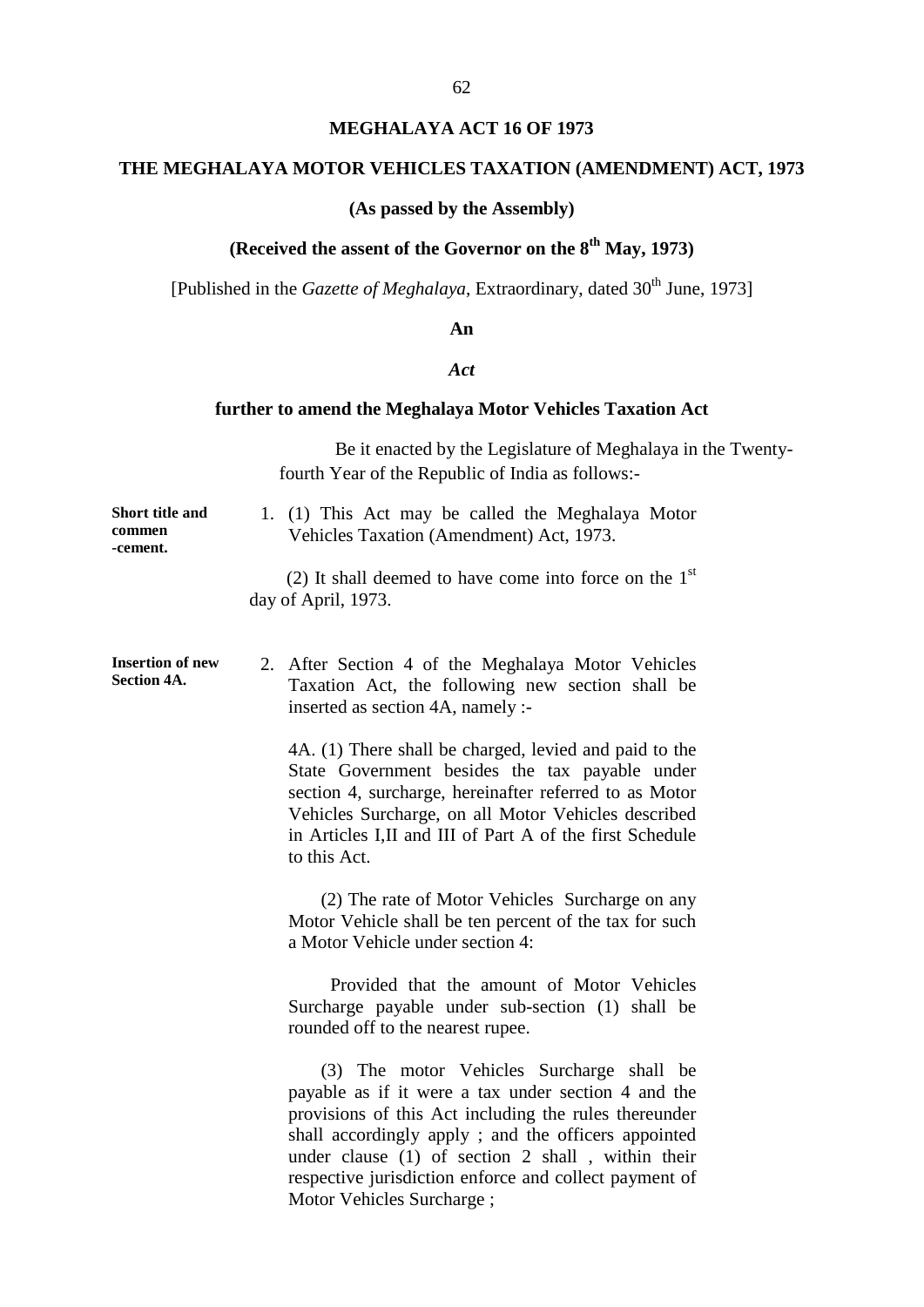Provided that the S tate G overnment may, for facilitating implementation, by notification, direct tha t in any case or case or class of cases the provisions of this Act including the rules thereunder shall apply subject to such indications not i nconsistent w ith t he pr ovisions of t his section and as may be specified in such notification.

 (4) N otwithstanding a nything c ontained i n s ubsection  $(3)$ , t he S tate G overnment m ay, s ubject, t o condition of previous publication, make rules generally for carrying into effect the purposes of sub-sections (1) and (2) and in particular for ensuring the proper maintenance and rendering of accounts of the Motor Vehicles Surcharge."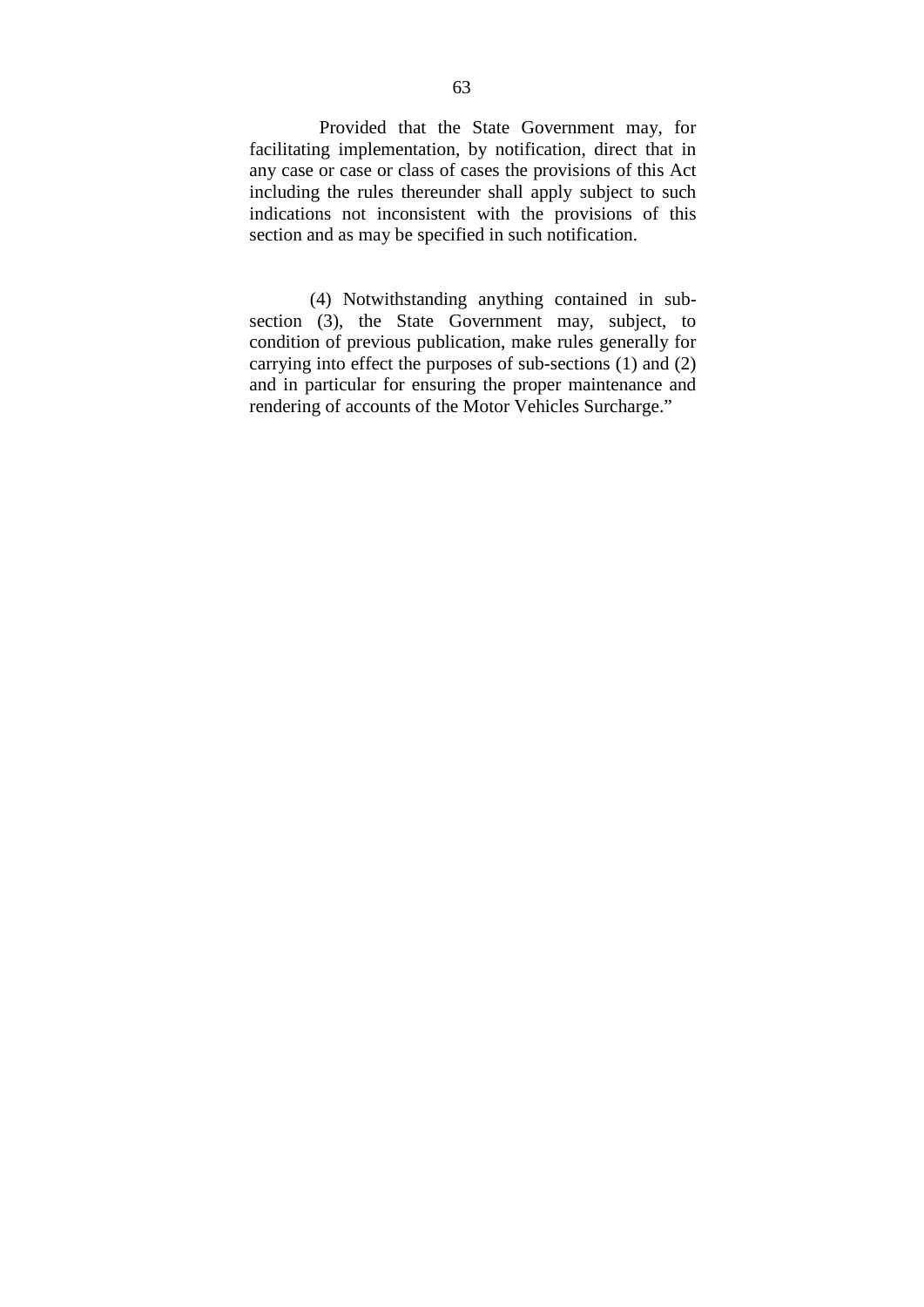## **MEGHALAYA ACT 17 OF 1973**

## **THE MEGHALAYA PURCHASE TAX (AMENDMENT) ACT, 1973**

### **(As passed by the Assembly)**

## **(Received the assent of the Governor on the 24<sup>th</sup> June, 1973)**

[Published in the *Gazette of Meghalaya*, Extraordinary, dated 30<sup>th</sup> June, 1973]

#### **An**

#### *Act*

## **further to amend the Meghalaya Purchase Tax Act**

| Short title and<br>commen<br>-cement.     | 1. (1) This Act may be called the Meghalaya Purchase Tax<br>(Amendment) Act, 1973.                                                                                                                                                                                                                                       |                           |
|-------------------------------------------|--------------------------------------------------------------------------------------------------------------------------------------------------------------------------------------------------------------------------------------------------------------------------------------------------------------------------|---------------------------|
|                                           | (2) It shall deemed to have come into force on the $1st$ day<br>of April, 1973.                                                                                                                                                                                                                                          |                           |
| <b>Insertion of</b><br>new section<br>3A. | 2. After section 3 of the Meghalaya Purchase T ax A ct, the<br>following shall be inserted as section 3A namely:-                                                                                                                                                                                                        | $=$                       |
| "Surcharge on<br>purchase.                | 3. A. (1) S ubject t o t he provisions of t his s ection e very<br>dealer shall be 1 iable t o pa y i n addition t o t ax unde r<br>section 3 and any other dues payable under any law for the<br>time being in force, a surcharge, hereinafter referred to as<br>Purchase Surcharge, on his purchases of taxable goods. |                           |
|                                           | (2) The rate of Purchase Surcharge on a ny purchase<br>shall be one per c entum of the amount of tax pa yable<br>under this Act in respect of the said purchase;                                                                                                                                                         |                           |
|                                           | Provided that this Surcharge shall not apply in respect<br>of goods d eclared t o be of s pecial i mportance und er<br>section 14 of the C entral S ales T ax A ct, 1956, i f the<br>ceiling r ates as pr escribed under s ection $15(A)$ of the<br>aforesaid Act has been reached:                                      | Central Act<br>74 of 1954 |
|                                           | Provided f urther t hat t he a mount of<br>Purchase<br>Surcharge p ayable b y a de aler f or an y r eturn period as<br>prescribed und er s ub-section (1) of s ection 7<br>shall be<br>rounded off to the nearest rupee.                                                                                                 |                           |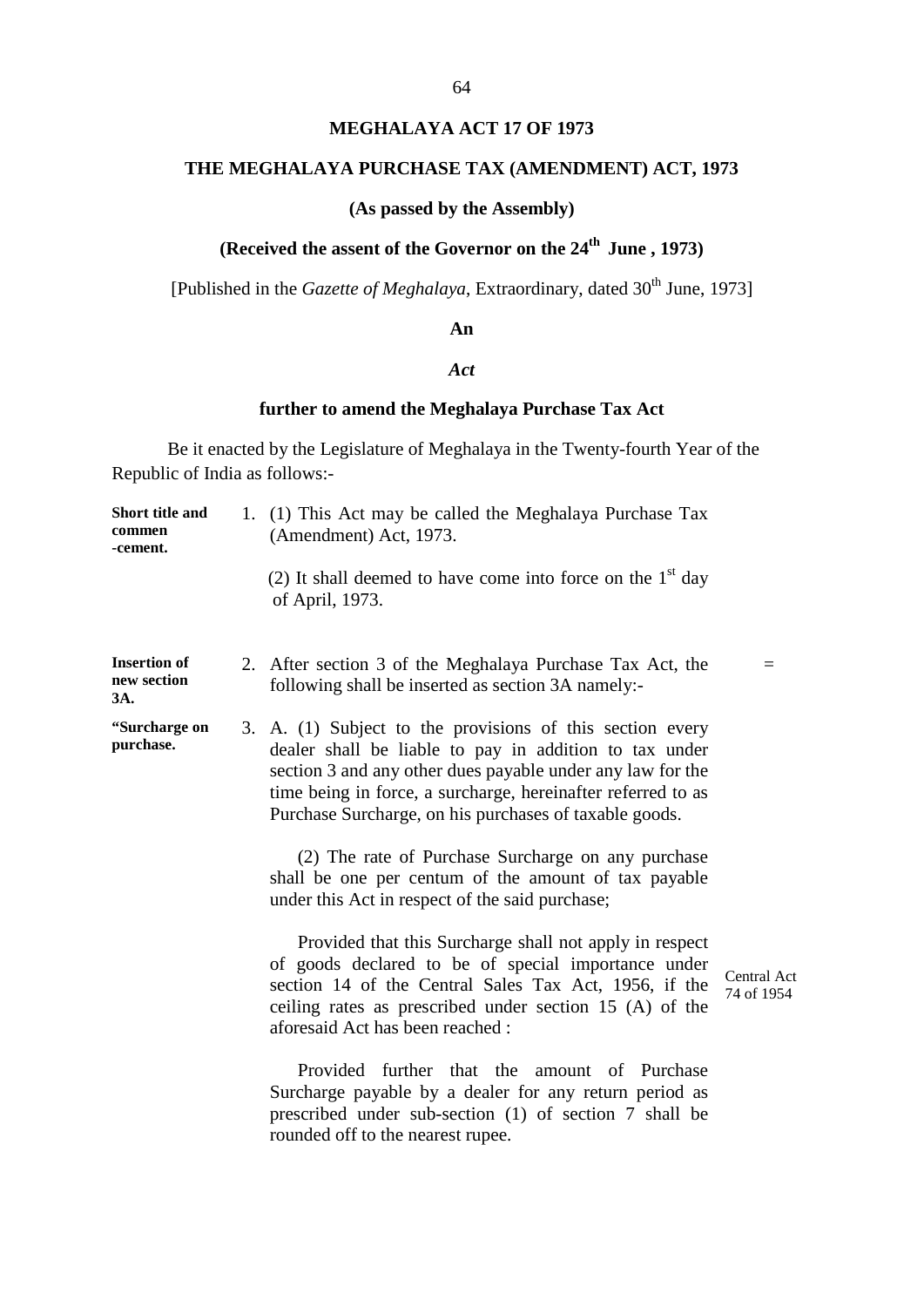**.** (3) T he P urchase S urcharge s hall be p ayable as i f i t were a t ax unde r s ection 3, a nd t he pr ovisions of t his A ct including t he rules t hereunder but not i ncluding t he s econd proviso to sub-section (1) of section 3 shall accordingly apply ; and the authorities for the time being empowered to collect and enforce pa yment of the said tax, under section 3 shall, unless otherwise pr ovided f or b y or unde r t his A ct w ithin t heir respective j urisdiction f or t he pur pose of t he s aid t ax accordingly col lect and enf orce p ayment of the P urchase Surcharge :

 Provided t hat t he S tate G overnment may, f or facilitating implementation, by notification, direct tha t in any case or cl ass o f c ases t he pr ovisions of t his A ct including the rules thereunder shall apply subject to such indications not i nconsistent with t he pr ovisions of t his section and as may be specified such notification.

 (4) N otwithstanding a nything c ontained i n s ubsection  $(3)$ , t he S tate G overnment m ay m ake r ules generally f or s ecuring the pa yment of t he P urchase Surcharge and ca rrying into e ffect t he pr ovisions of s ubsections (1) and (2) and in particular for ensuring the proper maintenance a nd r endering o f a ccounts o f t he P urchase Surcharge."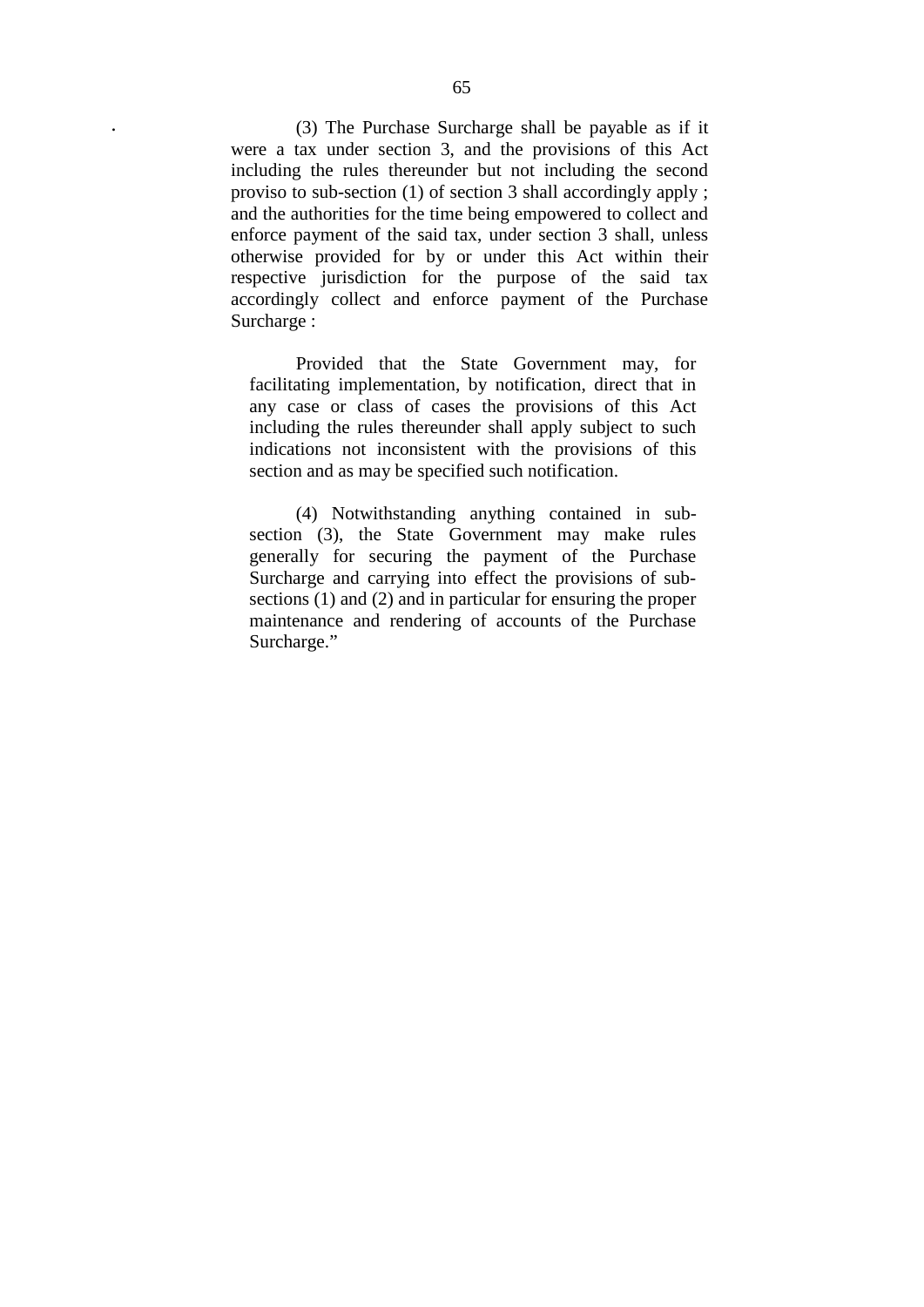### **MEGHALAYA ACT 18 OF 1973**

## **THE MEGHALAYA SALES TAX (AMENDMENT) ACT, 1973**

### **(As passed by the Assembly)**

## **(Received the assent of the Governor on the 24<sup>th</sup> June, 1973)**

[Published in the *Gazette of Meghalaya*, Extraordinary, dated 30<sup>th</sup> June, 1973]

#### **An**

### *Act*

## **further to amend the Meghalaya Sales Tax Act**

Be it enacted by the Legislature of Meghalaya in the Twenty-fourth Year of the Republic of India as follows:-

| Short title and<br>commen<br>-cement.     | 1. (1) This Act may be called the Meghalaya Purchase Tax<br>(Amendment) Act, 1973.                                                                                                                                                                                                                                                                                                                                                                         |
|-------------------------------------------|------------------------------------------------------------------------------------------------------------------------------------------------------------------------------------------------------------------------------------------------------------------------------------------------------------------------------------------------------------------------------------------------------------------------------------------------------------|
|                                           | (2) It shall deemed to have come into force on the $1st$ day<br>of April, 1973.                                                                                                                                                                                                                                                                                                                                                                            |
| <b>Insertion of</b><br>new Section<br>3A. | 2. After s ection 3 of t he M eghalaya S ales T ax A ct, the<br>following shall be inserted as section $-3A$ , namely:-                                                                                                                                                                                                                                                                                                                                    |
| "Surcharge on<br>sales.                   | 3. A. (1) Subject t o t he pr ovisions of t his s ection, e very<br>dealer, liable to pay tax under section 3, shall be liable to<br>pay, in a ddition to such tax and any other due s pa yable<br>under l aw f or t he t ime be ing i n force, a s urcharge,<br>hereinafter referred to as Sales Surcharge, on his sales.                                                                                                                                 |
|                                           | (2) The rate of Sales Surcharge on a ny sale shall be<br>one per centum of the amount of tax payable under this<br>Act in respect of the said sale :<br>Provided t hat t his S urcharge s hall not<br>apply i n<br>Ce<br>respect of goods de clared t o be of s pecial i mportance<br>74<br>under section 14 of the Central Sales Tax Act, 1956, , if<br>the ceiling rates as prescribed under section 15 $(A)$ of the<br>aforesaid Act has been reached : |
|                                           | Provided further that the a mount of Sales Surcharge<br>payable by a dealer for any returns period as prescribed<br>under sub-section (1) of section 16 shall be rounded off to<br>the nearest rupee.                                                                                                                                                                                                                                                      |

 $\text{mtral A} \quad \text{ct}$ of 1956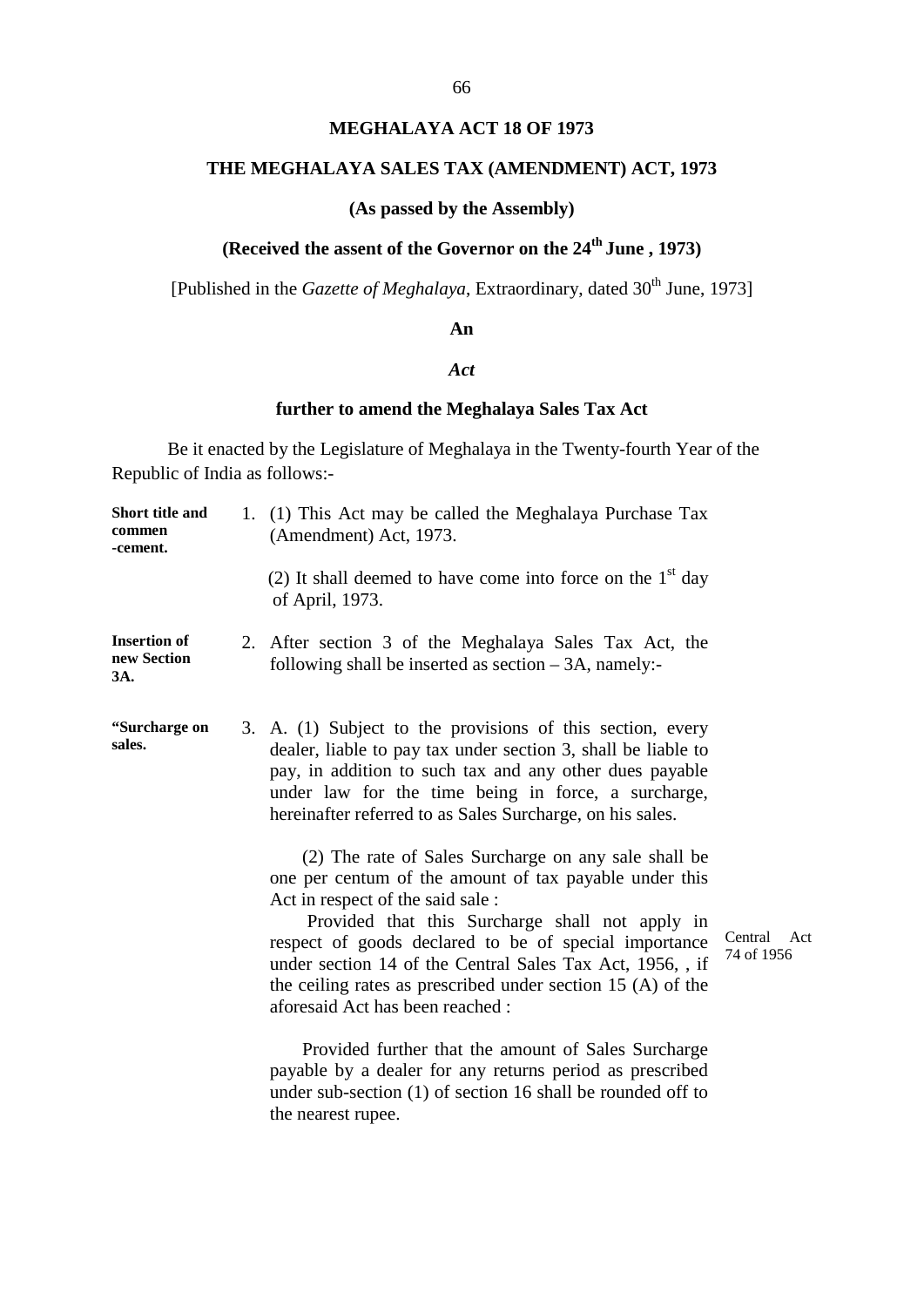(3) The Sales Surcharge shall be payable as if it were a t ax unde r s ection 3 and t he pr ovisions of t his A ct including the rule thereunder but not including the proviso to s ub-section  $(1)$  of s ection 4 a nd s ub-section  $(2)$  o f section 37A of this A ct shall a ccordingly a pply; and the authorities for the time being empowered to c ollect and enforce pa yment of t he s aid t ax unde r s ection 3 s hall , unless otherwise provided for by or under this Act, within there respective jurisdiction for the purpose of the said tax accordingly col lect and enf orce pa yment of t he S ales Surcharge;

 Provided t hat t he S tate G overnment m ay, f or facilitating impl ementation, by not ification, direct that in any c ase or c lass of c ases t he pr ovisions of this A ct including the rules thereunder shall apply subject to such indications not i nconsistent w ith t he pr ovisions of t his section and as may be specified in such notification.

 (4) N otwithstanding a nything c ontained i n s ubsection (3), t he S tate G overnment m ay m ake r ules generally for securing the payment of the Sales Surcharge and carrying into effect the provisions of sub-sections (1) and  $(2)$  a nd i n pa rticular for e nsuring t he pr oper maintenance a nd r endering of a ccounts of t he S ales Surcharge."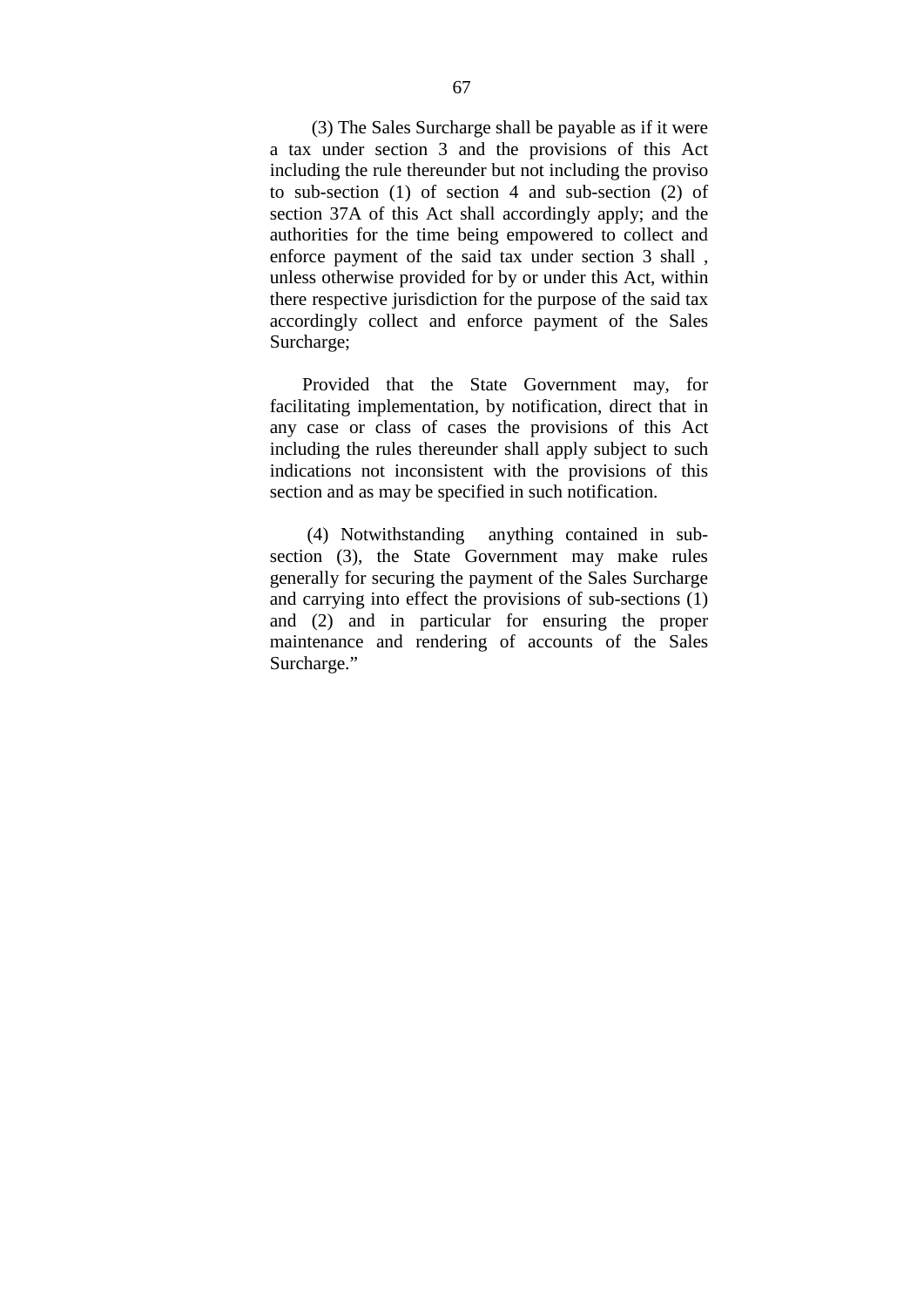### **MEGHALAYA ACT 19 OF 1973**

### **THE MEGHALAYA FINANCE (SALES TAX) (AMENDMENT) ACT, 1973**

## **(As passed by the Assembly)**

# (Received the assent of the Governor on the 24<sup>th</sup> June, 1973)

[Published in the *Gazette of Meghalaya*, Extraordinary, dated 30<sup>th</sup> June, 1973]

### **An**

### *Act*

## **further to amend the Meghalaya Finance (Sales Tax)Act.**

| Short title and<br>commen<br>-cement.                                                              | 1. (1) This Act may be called the Meghalaya Finance (Sales<br>Tax) (Amendment) Act, 1973.                                                                                                                                                                                                                              |
|----------------------------------------------------------------------------------------------------|------------------------------------------------------------------------------------------------------------------------------------------------------------------------------------------------------------------------------------------------------------------------------------------------------------------------|
|                                                                                                    | (2) It shall be deemed to have come into force on the $1st$<br>April, 1973.                                                                                                                                                                                                                                            |
| <b>Insertion of</b><br>new section 3A<br>in the<br>Meghalaya<br><b>Finance (Sales</b><br>Tax) Act. | 2. After section 3 of the M eghalaya Finance (Sales T ax)<br>Act, t he f ollowing s hall be i nserted a s S ection 3A,<br>namely:-                                                                                                                                                                                     |
| "Surcharge on<br>sales                                                                             | 3. A. (1) S ubject t o t he pr ovisions of t his s ection, e very<br>dealer s hall be 1 iable t o pa y, i n a ddition t o t ax unde r<br>section 3 and any other dues payable under any law for the<br>time being in force, a surcharge, hereinafter referred to as<br>Sales Surcharge, on his sales of taxable goods. |
|                                                                                                    | (2) The rate of Sales Surcharge on any sale shall be<br>one per centum of the amount of tax payable under this<br>Act in respect of the said sale;                                                                                                                                                                     |
|                                                                                                    | Provided that this surcharge shall not apply in respect<br>of goods d eclared to be of s pecial i mportance under<br>section 14 of the Central Sales Tax Act, 1956 if the ceiling<br>rates as prescribed under section 15 $(A)$ of the aforesaid<br>Act has been reached:                                              |
|                                                                                                    | Provided f urther t hat t he a mount of Sale S urcharge<br>payable by a dealer for an y return pe riod as p rescribed<br>under sub-section $(1)$ of section 8 shall be rounded off to<br>the nearest rupee.                                                                                                            |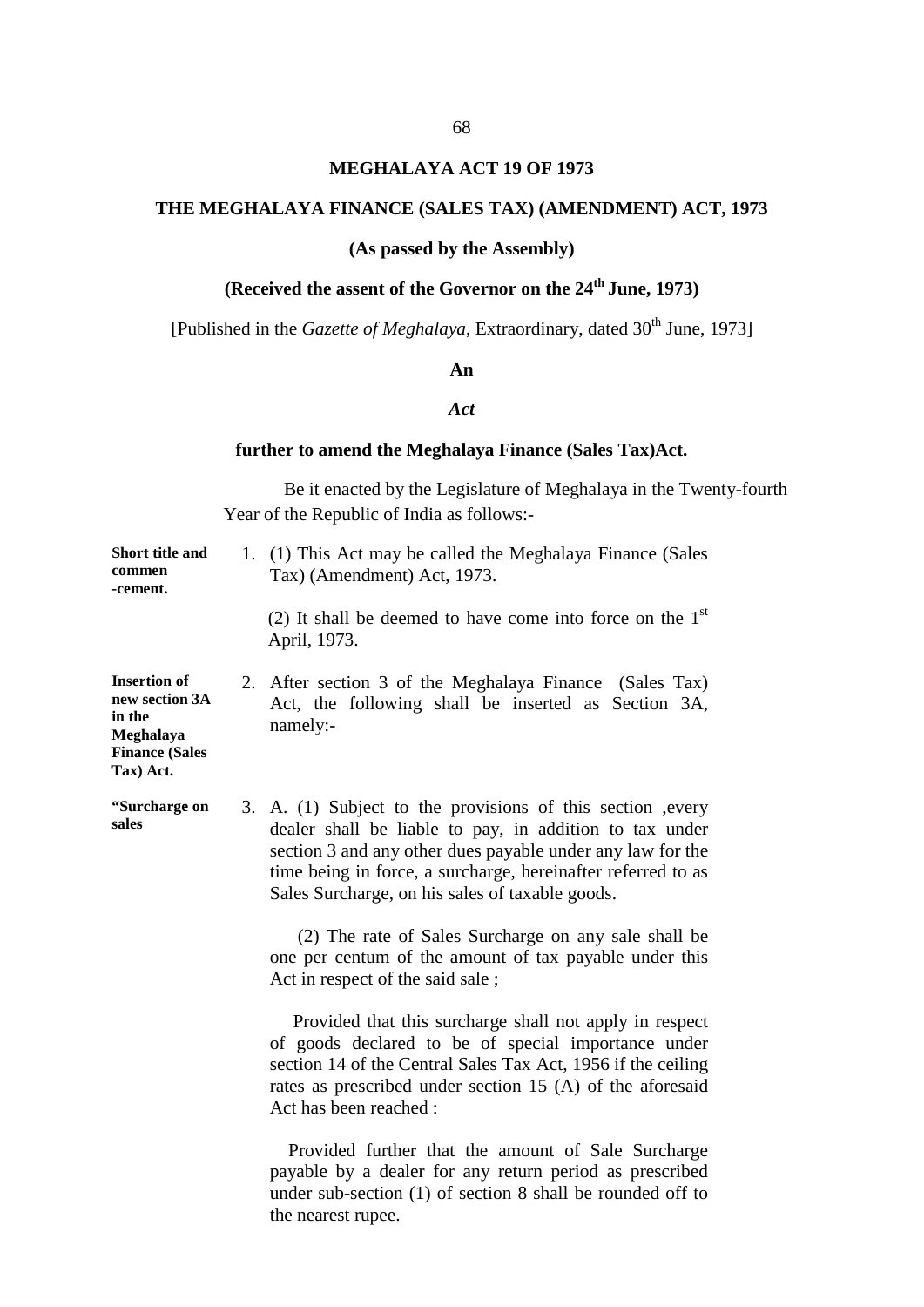(3) The Sales Surcharge shall be payable as if it were a t ax unde r s ection 3 and t he pr ovisions of t his A ct including the rule thereunder but not including the proviso to section 3 of and sub-section (2) of section 24A of this Act s hall accor dingly a pply; a nd t he a uthorities f or t he time being empowered to collect and enforce payment of the s aid t ax unde r s ection 3 s hall ,unl ess ot herwise provided for by or under this Act, within there respective jurisdiction f or t he pur pose of t he s aid t ax a ccordingly collect and enforce payment of the Sales Surcharge;

 Provided t hat t he S tate G overnment m ay, f or facilitating impl ementation, by not ification, direct that in any c ase or c lass of c ases t he pr ovisions of this A ct including the rules thereunder shall apply subject to such indications not i nconsistent w ith t he pr ovisions of t his section and as may be specified in such notification.

 (4) N otwithstanding a nything c ontained i n s ubsection  $(3)$ , t he S tate G overnment m ay m ake r ules generally for securing the payment of the Sales Surcharge and carrying into effect the provisions of sub-sections (1) and ( 2) a nd i n pa rticular f or e nsuring t he pr oper maintenance a nd r endering of a ccounts of t he S ales Surcharge."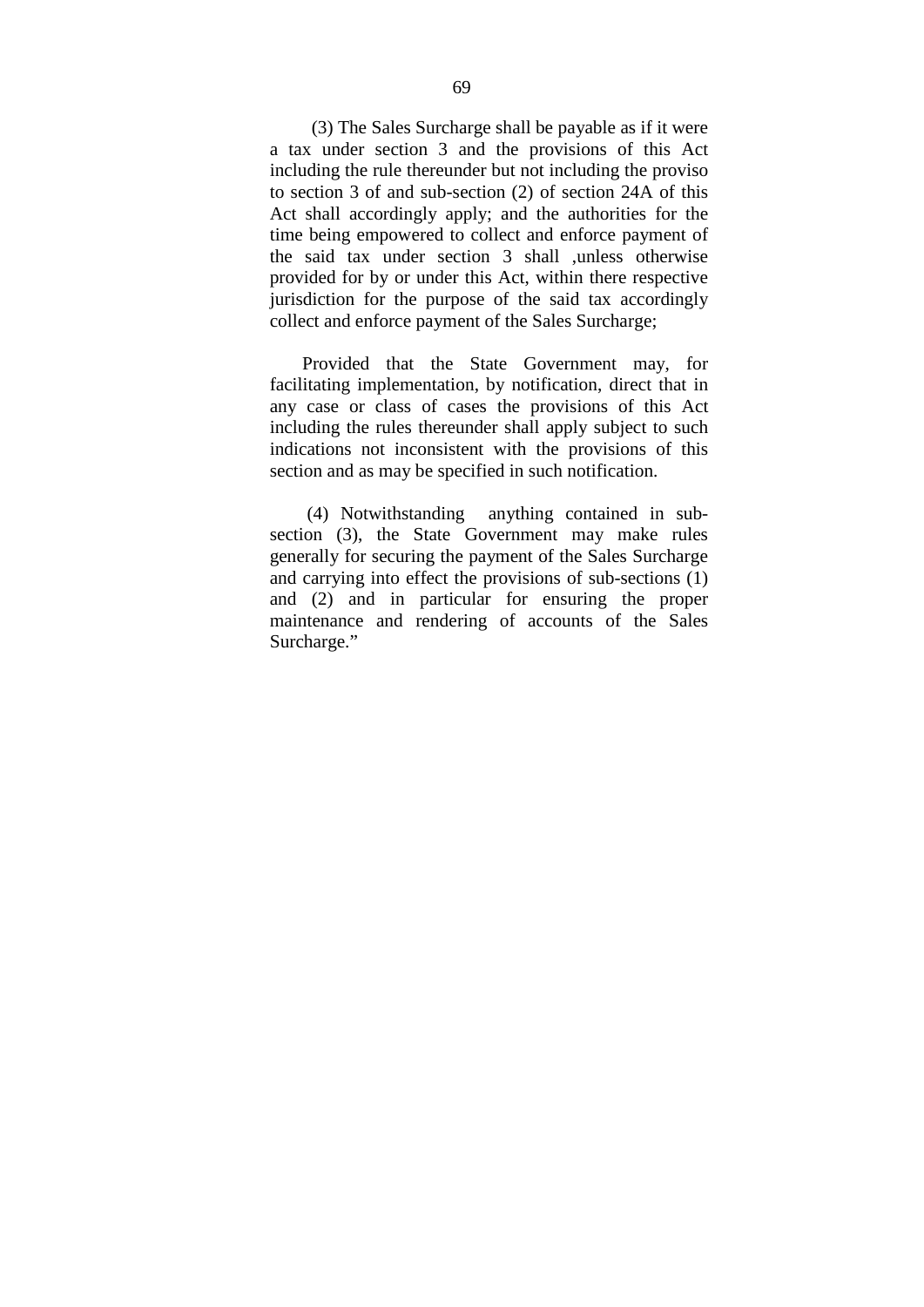# **MEGHALAYA ACT 20 OF 1973**

# **THE MEGHALAYA AMUSEMENT AND BETTING TAX (SECOND AMENDMENT) ACT, 1973**

# **(As passed by the Assembly)**

# **(Received the assent of the Governor on the 24<sup>th</sup> June, 1973)**

[Published in the *Gazette of Meghalaya*, Extraordinary, dated 30<sup>th</sup> June, 1973]

# **An**

#### *Act*

# **further to amend the Assam Amusement and Betting Tax Act, 1939 (Assam Act 6 of 1939) in its application to the Meghalaya and Meghalaya Amusement and Betting Tax Act.**

Be it enacted by the Legislature of Meghalaya in the Twenty-fourth Year of the Republic of India as follows:-

| Short title and<br>commen<br>-cement.     | 1. (1) This A ct may be called the Meghalaya A musement<br>and Betting Tax (Second Amendment) Act, 1973.                                                                                                                                                                                                                                                                                                                                                                                                                                                                                                                                                                                  |                        |  |  |
|-------------------------------------------|-------------------------------------------------------------------------------------------------------------------------------------------------------------------------------------------------------------------------------------------------------------------------------------------------------------------------------------------------------------------------------------------------------------------------------------------------------------------------------------------------------------------------------------------------------------------------------------------------------------------------------------------------------------------------------------------|------------------------|--|--|
|                                           | (2) It shall be deemed to have come into force on the $1st$<br>April, 1973.                                                                                                                                                                                                                                                                                                                                                                                                                                                                                                                                                                                                               |                        |  |  |
| <b>Insertion of</b><br>new Section<br>ЗΒ. | 2. After section 3A of the Assam Amusements and Betting<br>Tax A ct, 1939, and the M eghalaya Amusements and<br>Betting Tax Act, the following shall be inserted as Section<br>3B, namely:-                                                                                                                                                                                                                                                                                                                                                                                                                                                                                               |                        |  |  |
| "Surcharge on<br>sales.                   | 3. B. (1) There shall be charged, levied and paid to the<br>Government of M eghalaya, be sides due s pa yable unde r<br>any law for the time being in force including sections 3<br>and 3A of this Act, a surcharge, hereinafter referred to as<br>Entertainments Surcharge, on all entertainments payments<br>for admission to which are subject to entertainments tax.                                                                                                                                                                                                                                                                                                                  |                        |  |  |
|                                           | (2) T he r ate of Entertainments Surcharge on a ny<br>entertainments shall be $10$ (ten) pa ise pe r i ndividual<br>admitted to the entertainment.<br>(3) The Entertainments Surcharge shall be payable as<br>if it were a tax under section 3 and the provisions of this<br>Act including the rules thereunder shall accordingly apply;<br>and the authorities f or the time b eing empowered to<br>collect and enforce pa yment of ent ertainments tax s hall<br>unless otherwise provided for, by or under this Act, within<br>their respective jurisdiction for purposes of entertainments<br>tax a coordingly c ollect a nd e nforce pa yment of<br><b>Entertainments Surcharge;</b> | Cer<br>74 <sub>0</sub> |  |  |

ntral A ct of 1975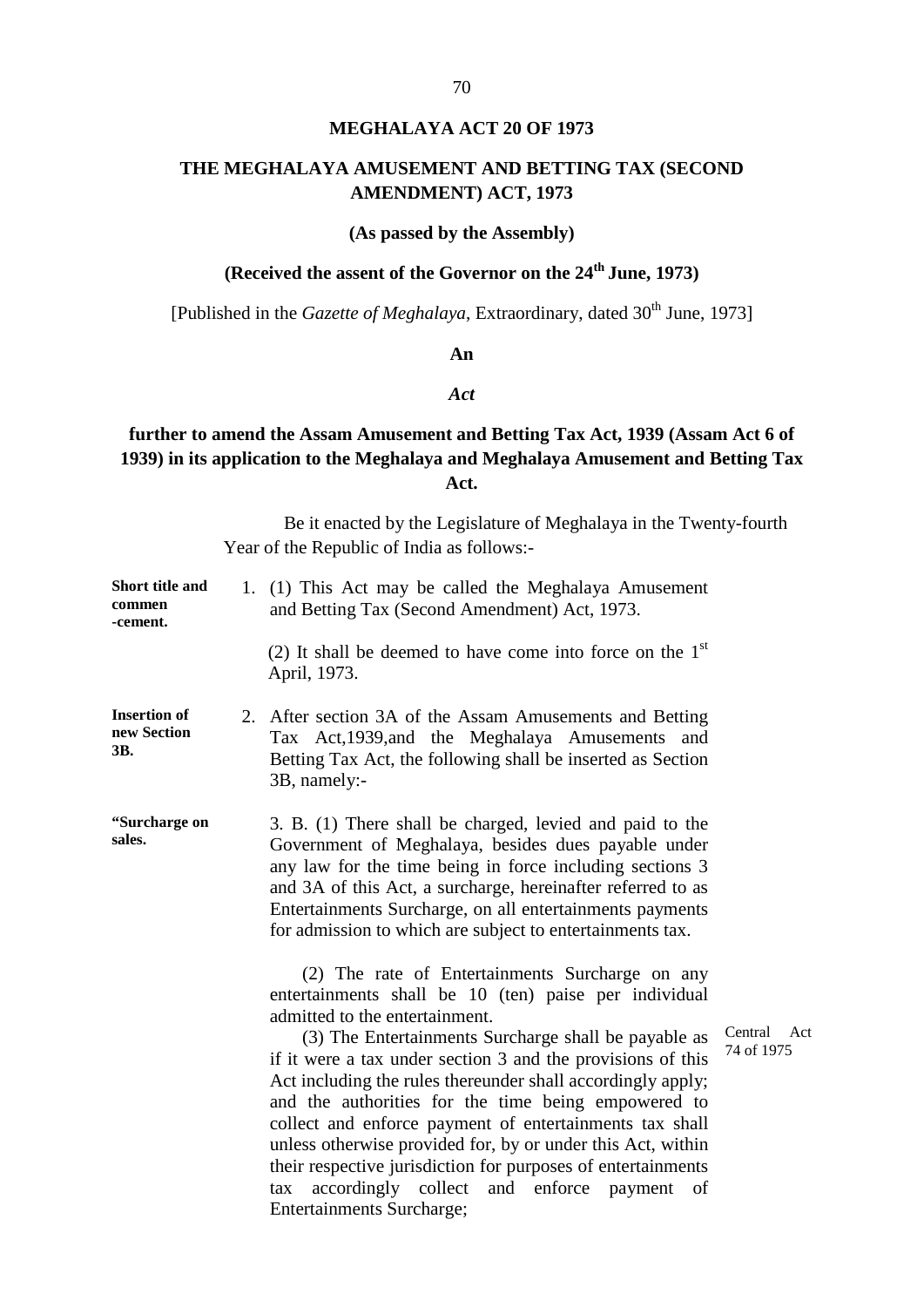Provided that the Government of Meghalaya may, for facilitating impl ementation, by not ification, direct that in any c ase or c lass of c ases t he pr ovisions of this A ct including the rules thereunder shall apply subject to such indications not i nconsistent w ith t he pr ovisions of t his section and as may be specified in such notification.

 (4) N otwithstanding a nything c ontained i n s ubsection ( 3), t he Government of M eghalaya may m ake rules generally for s ecuring t he pa yment of t he Entertainments Surcharge and carrying into effect t he provisions of sub-sections (1) and (2) and in particular for ensuring t he pr oper maintenance a nd r endering of accounts of the Entertainments Surcharge."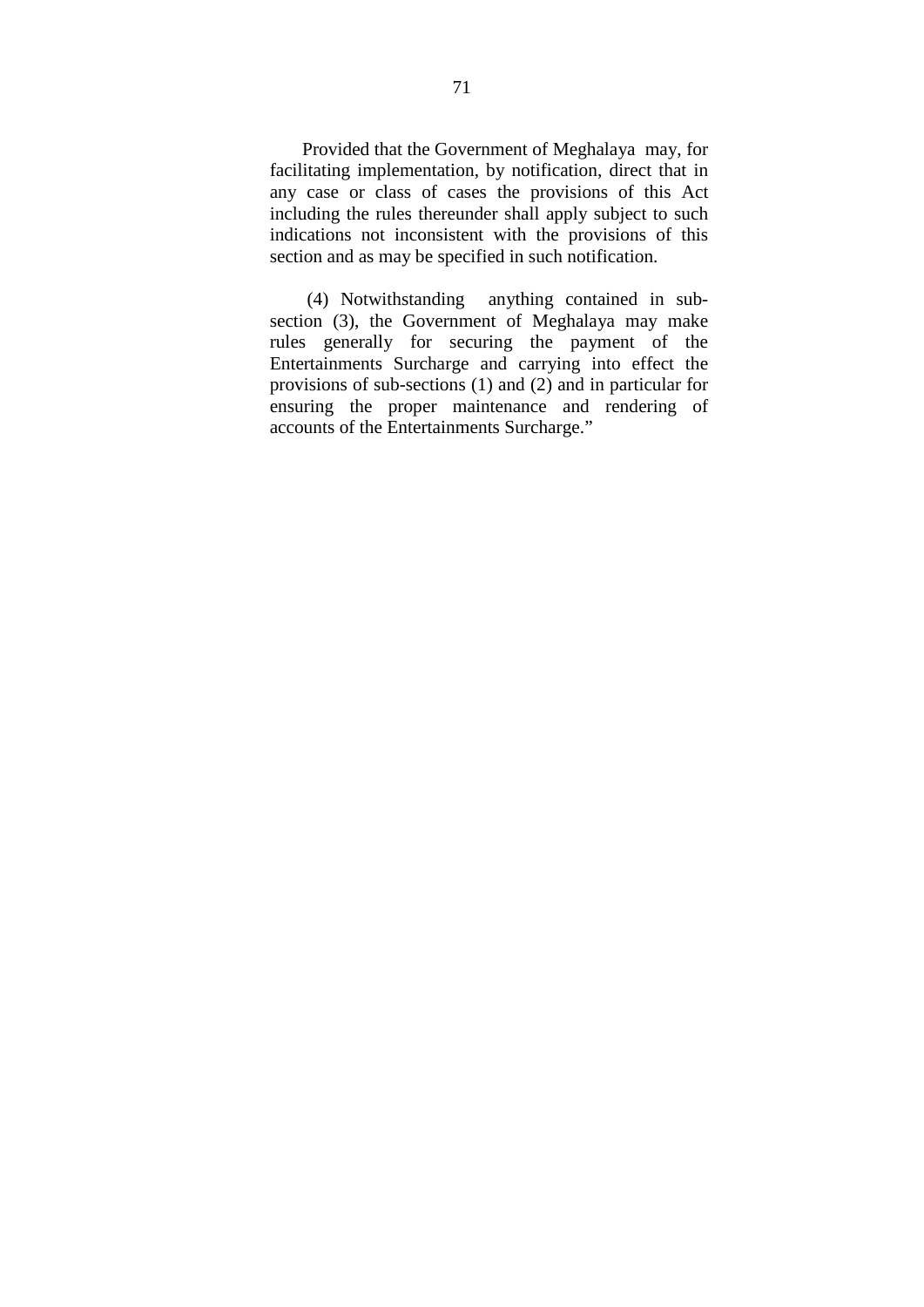# **MEGHALAYA ACT 21 OF 1973**

# **THE MEGHALAYA PASSENGERS AND GOODS TAXATION (AMENDMENT) ACT, 1973**

#### **(As passed by the Assembly)**

# **(Received the assent of the Governor on the 24<sup>th</sup> June, 1973)**

[Published in the *Gazette of Meghalaya*, Extraordinary, dated 30<sup>th</sup> June, 1973]

# **An**

#### *Act*

# **further to amend the Assam Passengers and Goods Taxation Act, 1962 (Assam Act 16 of 1962), in its application to Meghalaya and the Meghalaya Passengers and Goods Taxation Act.**

Be it enacted by the Legislature of Meghalaya in the Twenty-fourth Year of the Republic of India as follows:-

| <b>Short title and</b><br>commen<br>-cement. | 1. (1) This A ct may be called the Meghalaya A musement<br>and Betting Tax (Second Amendment) Act, 1973.                                                                                                                                                                                                                                                     |
|----------------------------------------------|--------------------------------------------------------------------------------------------------------------------------------------------------------------------------------------------------------------------------------------------------------------------------------------------------------------------------------------------------------------|
|                                              | (2) It shall be deemed to have come into force on the $1st$<br>April, 1973.                                                                                                                                                                                                                                                                                  |
| <b>Insertion of</b><br>new<br>section 3A.    | 2. After section 3 of Assam Passengers and Goods Taxation<br>Act, and the Meghalaya Passengers and Goods Taxation<br>Act, the following shall be inserted as Section 3A,<br>namely:-                                                                                                                                                                         |
| "Surcharge on<br>sales.                      | 3. A. (1 There shall be levied, c harged and paid to the<br>State G overnment, be sides a ny dues p ayable u nder any<br>law for the time being in force including sections 3 and 4<br>of this A ct, a s urcharge, he reinafter r eferred to as<br>Passengers Surcharge, on all fares payments in respect of<br>all passengers carried in a taxable vehicle. |
|                                              | $(2)$ T he ra te o f Passengers S urcharge on a ny<br>Passenger shall be five per centum of the rupee value of<br>the fair in of the passenger, the amount of the Surcharge in<br>case of e ach pa ssenger be ing r ounded of f t o t he ne xt<br>higher multiple of ten paise:                                                                              |

 Provided t hat no Surcharge s hall be pa yable i n respect of any passenger if the fare is less than one rupee.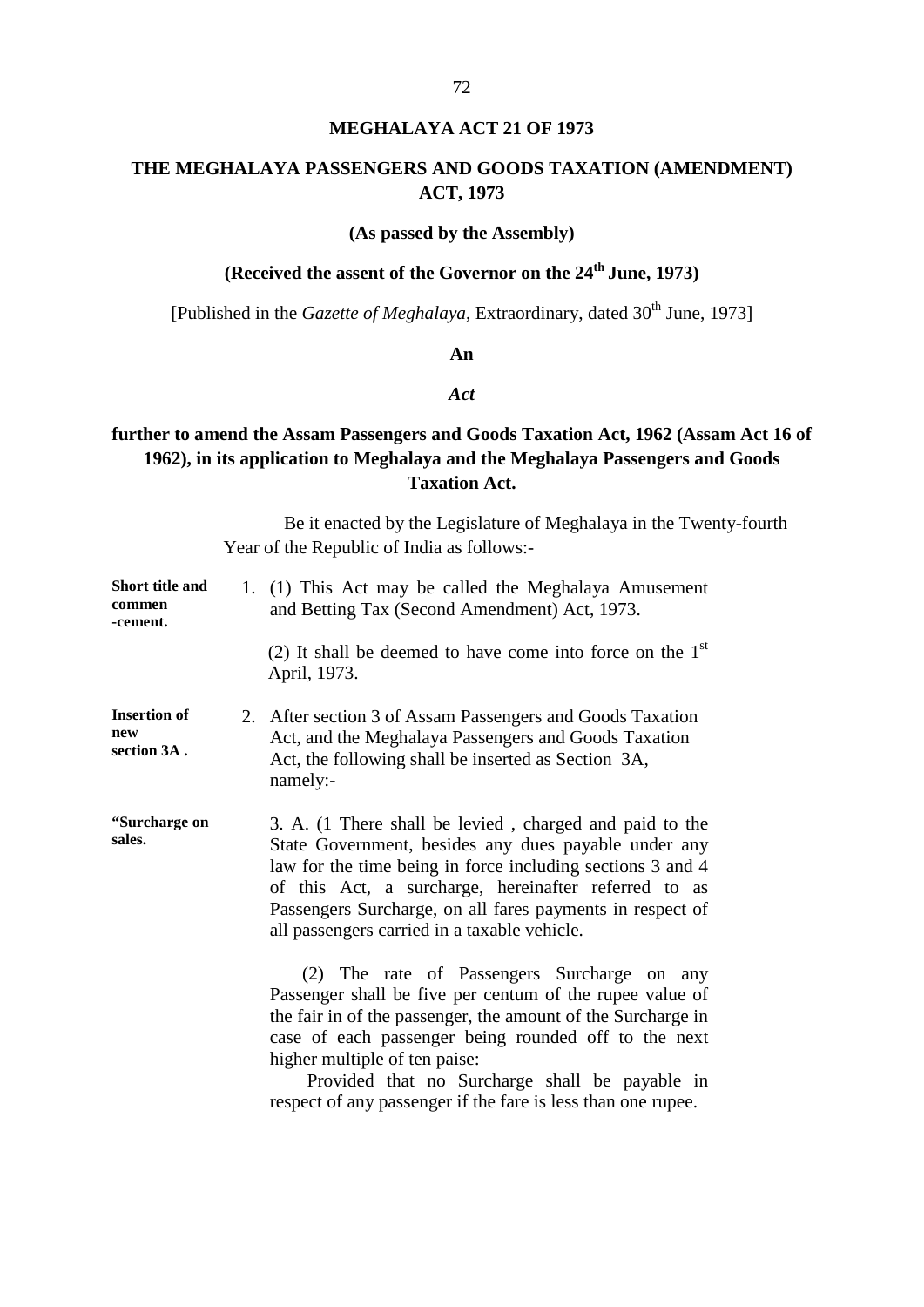(3) The Passengers Surcharge shall be payable as if it w ere a t ax unde r s ection 3 of t his A ct, and t he provisions of t his A ct including t he r ules t hereunder but not i ncluding t he pr oviso t o s ection 4 of thi s Act s hall accordingly a pply; and the authorities for the time being empowered to collect and enforce payment of the said tax under section 3 shall , unless otherwise provided for by or under this Act, within there respective jurisdiction for the purposes of t he s aid tax accor dingly col lect and e nforce payment of the **Passengers Surcharge**:

 Provided t hat t he S tate G overnment m ay, f or facilitating impl ementation, by not ification, direct that in any c ase or c lass of c ases t he pr ovisions of this A ct including the rules thereunder shall apply subject to such indications not i nconsistent w ith t he pr ovisions of t his section and as may be specified in such notification.

 (4) N otwithstanding a nything c ontained i n s ubsection  $(3)$ , t he S tate G overnment m ay m ake r ules generally f or s ecuring t he pa yment of t he Passengers Surcharge and carrying into effect the provisions of subsections  $(1)$  a nd  $(2)$  and i n pa rticular f or e nsuring t he proper m aintenance a nd r endering of a ccounts of t he Passengers Surcharge."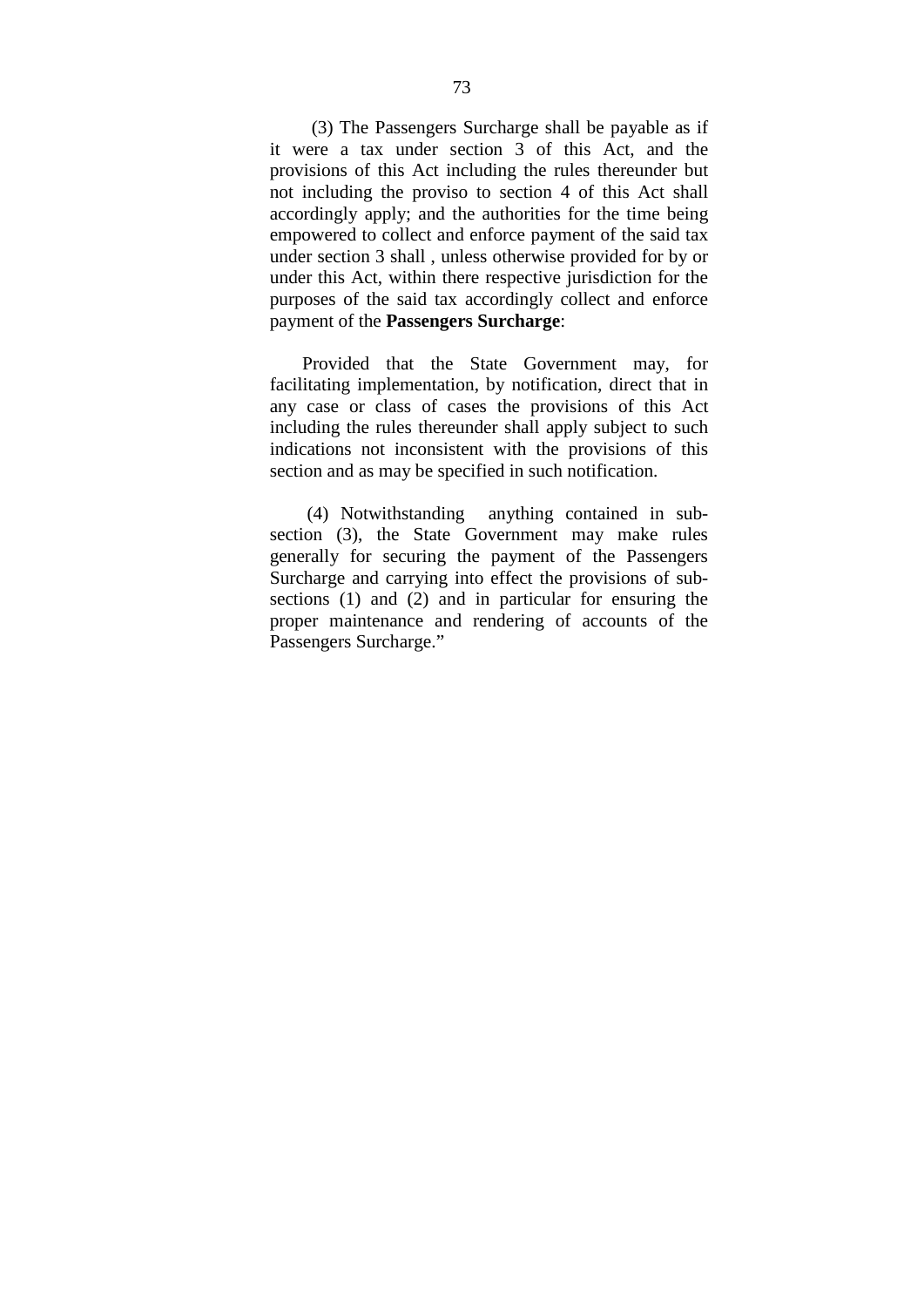### **MEGHALAYA ACT 22 OF 1973**

# **THE MEGHALAYA (SALES OF PETROLEUM AND PETROLEUM PRODUCTS INCLUDING MOTOR SPIRIT AND LUBRICANTS) TAXATION (AMENDMENT) ACT, 1973**

#### **(As passed by the Assembly)**

# **(Received the assent of the Governor on the 24<sup>th</sup> June, 1973)**

[Published in the *Gazette of Meghalaya*, Extraordinary, dated 30<sup>th</sup> June, 1973]

#### **An**

#### *Act*

# *further to amend the Meghalaya (Sales of Petroleum and Petroleum Products, including Motor spirit and Lubricants) Taxation Act.*

Be it enacted by the Legislature of Meghalaya in the Twenty-fourth Year of the Republic of India as follows:-

| Short title and<br>commen<br>-cement.     | 1. (1) T his A ct ma y be called the Meghalaya (Sales of<br>Petroleum and Petroleum Products, including Motor Spirit<br>and Lubricants) Taxation (Amendment) Act, 1973.                                                                                                                                |       |  |
|-------------------------------------------|--------------------------------------------------------------------------------------------------------------------------------------------------------------------------------------------------------------------------------------------------------------------------------------------------------|-------|--|
|                                           | (2) It shall be deemed to have come into force on the $1st$<br>April, 1973.                                                                                                                                                                                                                            |       |  |
| <b>Insertion of</b><br>new<br>section 3A. | 2. After section 3 of the Meghalaya (Sales of Petroleum and<br>Petroleum and Petroleum Products, including Motor Spirit<br>and Lubricants) Taxation Act, the following shall be<br>inserted as section 3A, namely:-                                                                                    |       |  |
| "Surcharge on<br>sales.                   | 3A. (1) Subject to the provisions, of this section every dealer<br>shall be liable to pay, in addition to tax under section 3 and any<br>other dues payable under any law for the time being in force, a<br>surcharge, hereinafter referred to as S ales S urcharge, on his<br>sales of taxable goods. |       |  |
|                                           | (2) The rate of Sales Surcharge on a ny sale shall be one<br>per centum of the rupee of the amount of the tax payable under<br>this Act in respect of the said sale:                                                                                                                                   |       |  |
|                                           | Provided t hat this s urcharge s hall not a pplying i n<br>request of $\cos \theta$ declared to be of special importance under $\frac{14}{4}$ of                                                                                                                                                       | Centr |  |

respect of goods declared to be of s pecial i mportance unde r *74 of 1956.*section 14 of the C entral S ales T ax A ct, 1956, if the c eiling rates as prescribed under section 15 A, of the aforesaid Act has been reached;

*Central Act*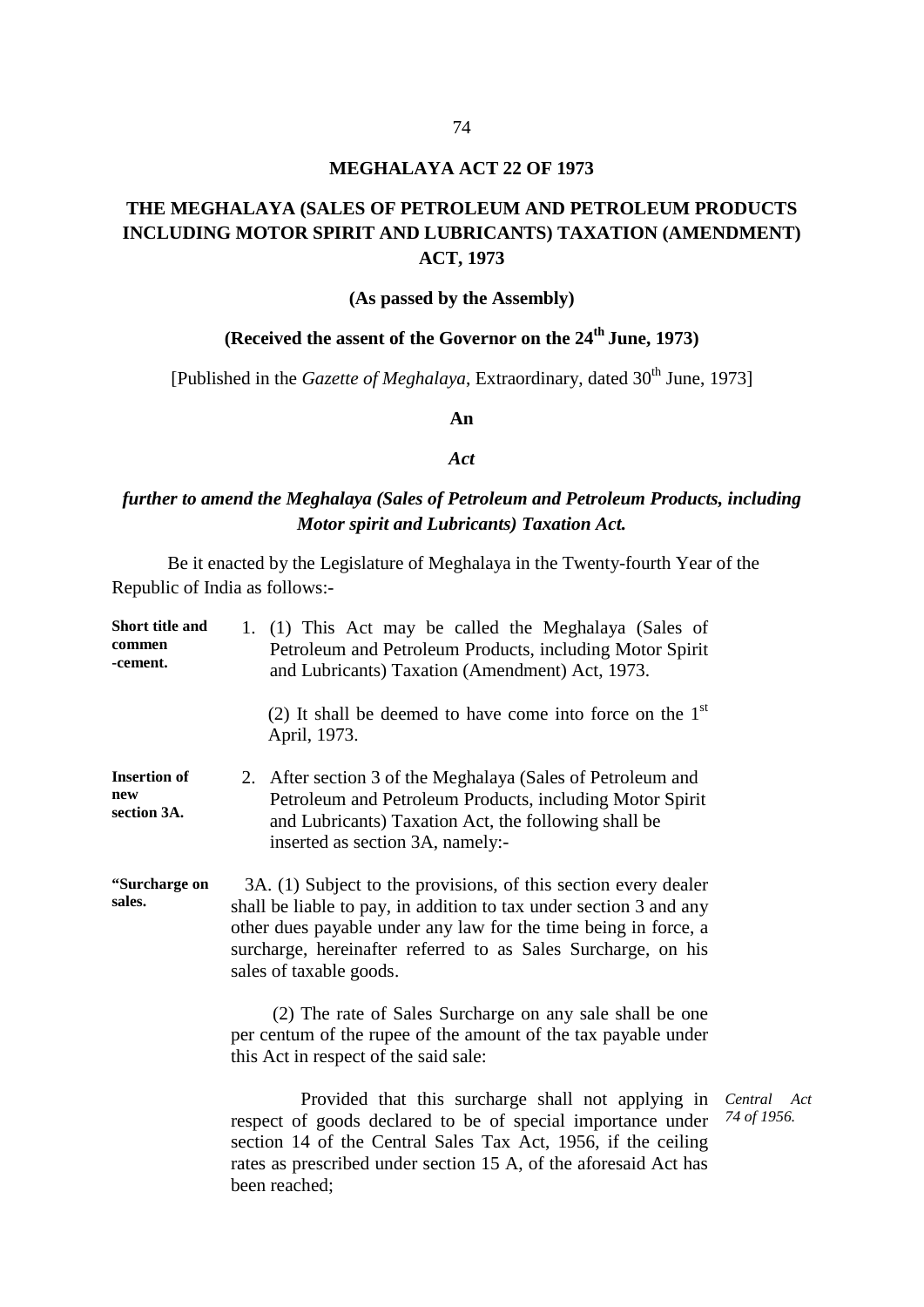Provided that the amount of Sales Surcharge pa yable by a dealer for any return period as prescribed under this Act shall be rounded off to the nearest rupee.

(3) The Sales Surcharge shall be payable as if it were a tax under section 3 of this Act, and the provisions of this Act including the rules thereunder shall accordingly apply; and the a uthorities f or th e time be ing e mpowered to collect and enforce payment of the said tax under section 3 shall , unless otherwise provided for by or under this Act, within their respective jurisdiction for the purpose of the said tax accordingly col lect and enf orce pa yment of t he Sales Surcharge:

Provided t hat t he S tate G overnment m ay, f or facilitating impl ementation, by not ification, direct that in any c ase or c lass of c ases t he pr ovisions of this A ct including the rules thereunder shall apply subject to such indications not i nconsistent w ith t he pr ovisions of t his section and as may be specified in such notification.

 (4) N otwithstanding a nything c ontained i n s ubsection ( 3), t he S tate G overnment m ay m ake r ules generally for securing the payment of the Sales Surcharge and carrying into effect the provisions of sub-sections (1) and ( 2) a nd i n pa rticular f or e nsuring t he pr oper maintenance a nd r endering of a ccounts of t he Sales Surcharge."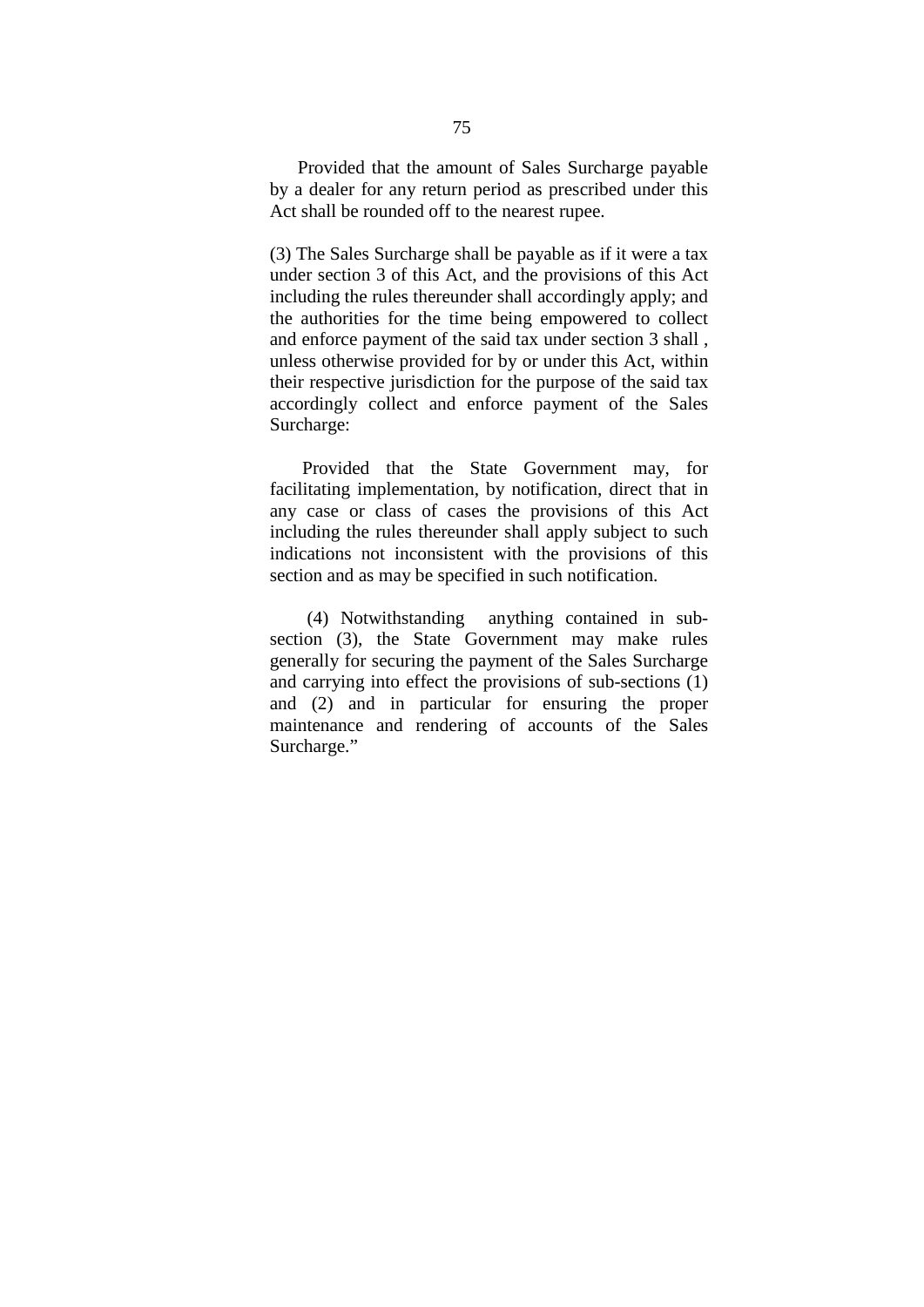#### **MEGHALAYA ACT 23 OF 1973**

#### **THE MEGHALAYA APPROPRIATION (NO.III) ACT, 1973**

#### **(As passed by the Assembly)**

# **(Received the assent of the Governor on the 7th August, 1973)**

[Published in the *Gazette of Meghalaya*, Extraordinary, dated 11<sup>th</sup> August, 1973]

**An** 

*Act*

# *to authorise payment and appropriation of certain further sums from and out of the Consolidated Fund of Meghalaya for the services of the financial year 1973-74.*

Be it enacted by the Legislature of Meghalaya in the Twenty-fourth Year of the Republic of India as follows:-

**Short title** 1. (1) This Act may be called the Meghalaya Appropriation (No.III) Act, 1973.

**Withdrawal of Rs.53, 95,499 from and out of the Consolidated Fund of Meghalaya for the financial year 1973-74.** 2. From the out of the Consolidated Fund of M eghalaya there may be paid and applied sums not exceeding those specified in column (3) of the Schedule amounting in the aggregate t o t he s um of f ifty-three l akhs, ni nety-five thousand, f or hundr ed and ni nety-nine rupees t owards defraying the several charges which will come in course of payment during the financial year 1973-74 in respect of the services specified in column (2) of the Schedule.

**Appropriation.** 3. The sums authorised to be paid and applied from and out of t he C onsolidated F und o f M eghalaya b y t his A ct shall be a ppropriated for t he s ervices a nd purposes expressed in the Schedule in relation to the said year.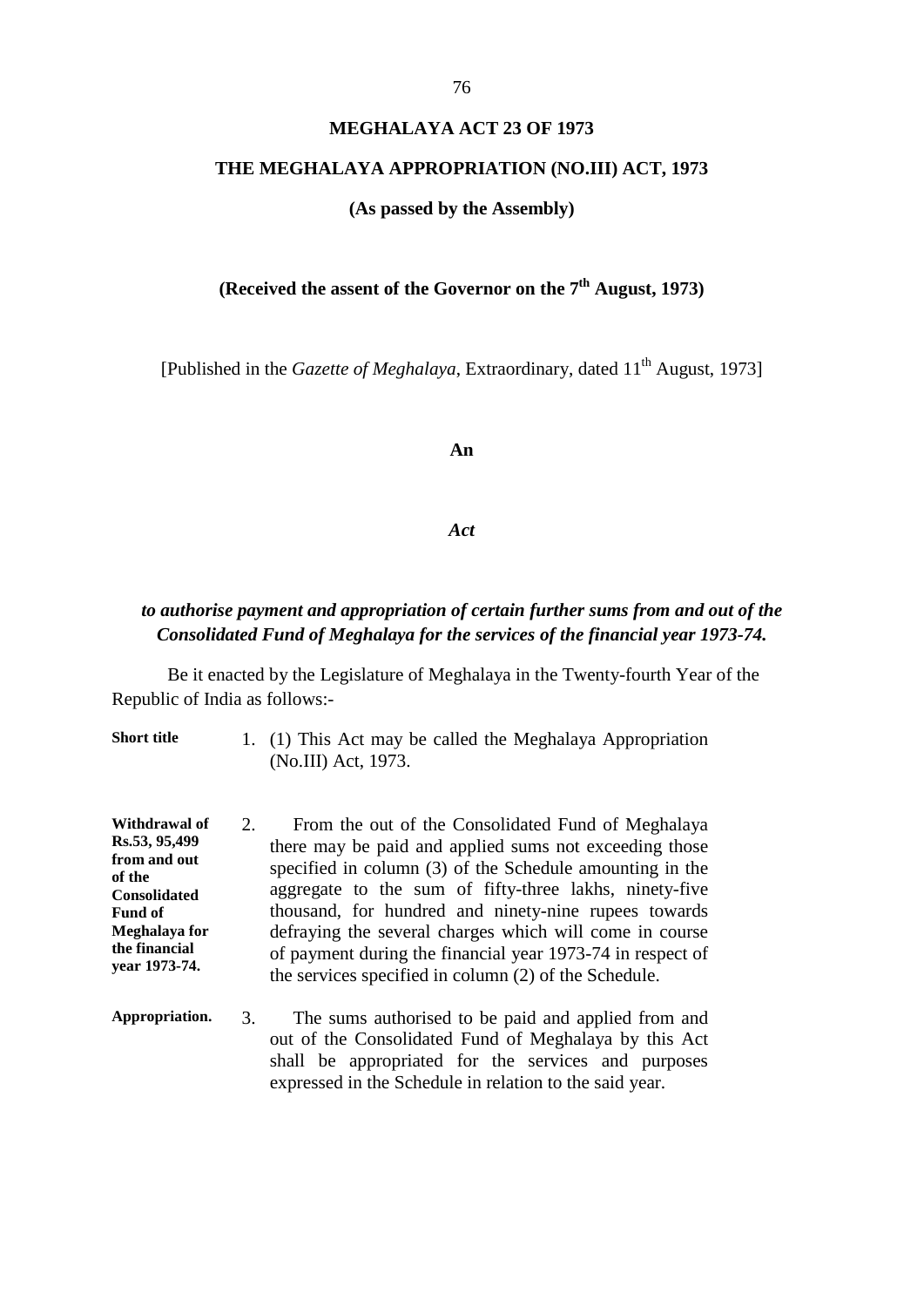# **SCHEDULE**

# (*See* Section 2 and 3)

| (1)<br>Grant | (2)<br>Services and purposes                                                           | (3)<br>Sums not, exceeding  |                                           |           |
|--------------|----------------------------------------------------------------------------------------|-----------------------------|-------------------------------------------|-----------|
| No.          | (Major heads)                                                                          | Voted by<br>the<br>Assembly | Chaired on<br>the<br>Consolidated<br>Fund | Total     |
|              |                                                                                        | Rs.                         | Rs.                                       | Rs.       |
| 10           | General Administration - I - Heads if<br><b>States and Ministers</b>                   | 1,29,240                    |                                           | 1,29,240  |
| 16           | Jails                                                                                  | 1,53,356                    |                                           | 1,53,356  |
| 17           | Police                                                                                 | 1,03,000                    |                                           | 1,03,000  |
| 18           | Education (General)<br>$\cdots$<br>$\ddotsc$<br><br>$\cdots$                           | 21,46,153                   |                                           | 21,46,153 |
|              | Miscellaneous , Social and Developmental<br>Organisation -                             |                             |                                           |           |
| 48           | -Do- Other Miscellaneous Organisation -<br>VI – Directorate of Social Welfare.         | 1,10,000                    |                                           | 1,10,000  |
| 50           | -Do- VIII - Town and Country Planning<br>Organisation.-                                | 2,50,500                    |                                           | 2,50,000  |
| 58           | <b>Famine Relief</b>                                                                   | 10,69,500                   |                                           | 10,69,500 |
| 63           | Miscellaneous $-I$ – Expenditure on<br>Account of State Prisoners and Detenus,<br>etc. | 5,253                       |                                           | 5,253     |
| 72           | Extraordinary Charges                                                                  | 3,000                       |                                           | 3,000     |
|              | Capital Outlay on Industrial and Economic<br>Department :-                             |                             |                                           |           |
| 75           | -Do- I- Investment in other Commercial<br>and Industrial Undertakings.                 | 10,01,000                   |                                           | 10,01,000 |
| 78           | Capital Outlay on Public Works outside the<br>Revenue Account.                         | 1,50,000                    |                                           | 1,50,000  |
|              | Loans and Advance by State Government.                                                 |                             |                                           |           |
| 83           | $III - Agricultural$ Loans                                                             | 1,75,000                    |                                           | 1,75,000  |
|              | <b>Total</b><br>$\ddotsc$<br>                                                          | 53,95,499                   |                                           | 53,95,499 |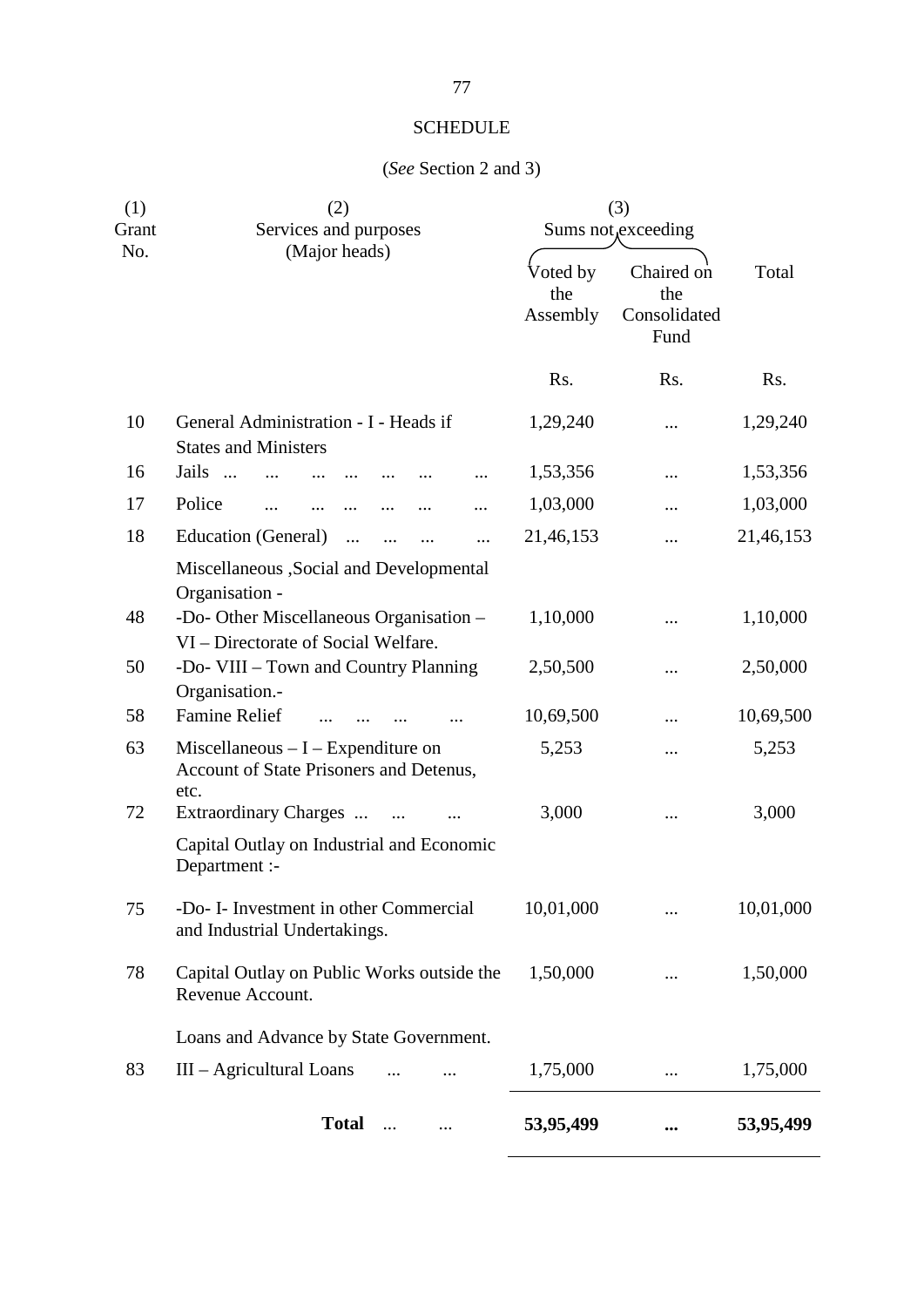# **MEGHALAYA ACT 24 OF 1973**

# **THE MEGHALAYA BOARD OF SCHOOL EDUCATION (AMENDMENT) ACT, 1973.**

(Received the assent of the Governor on the  $24<sup>th</sup>$  August, 1973)

[Published in the *Gazette of Meghalaya*, Extraordinary, dated the 29<sup>th</sup> August, 1973]

An

#### *Act*

# *to amend the Meghalaya Board of School of Education Act,1973*

Be it enacted by the Legislature of Meghalaya in the Twenty-fourth Year of the Republic of India as follows:-

| <b>Short title and</b><br>commencement                               | 1. (1) T his A ct ma y be called the Meghalaya Board of<br>School of E ducation (Amendment) Act, 1973.                                                                                                                                                                                                                                                                                                                                                                                                   |
|----------------------------------------------------------------------|----------------------------------------------------------------------------------------------------------------------------------------------------------------------------------------------------------------------------------------------------------------------------------------------------------------------------------------------------------------------------------------------------------------------------------------------------------------------------------------------------------|
|                                                                      | (2) It s hall come i nto force on such date as t he S tate<br>Government may, by no tification in the Official Gazette,<br>appoint.                                                                                                                                                                                                                                                                                                                                                                      |
| <b>Amendment of</b><br>section 15 of<br>Meghalaya Act<br>10 of 1973. | 2. In the Meghalaya Board of School Education Act, 1973,<br>section $15$ ,-<br>(i) The comma " $($ ,)" after the abbreviation "Ltd" shall be<br>omitted and between the abb reviation "Ltd" and the<br>word "as" t he w ords " or an y o f t he N ationalised<br>Banks" followed by a comma "(,)" shall be inserted;<br>(ii) The full stop " $($ ,)" at the end shall be substituted by a<br>colon " $(:)$ "; and<br>(iii)The f ollowing s hall be i nserted a s pr oviso t o t he<br>section, namely :- |
|                                                                      | "Provided that it will be not necessary for all the moneys"<br>to be kept in any one Bank or Treasury."                                                                                                                                                                                                                                                                                                                                                                                                  |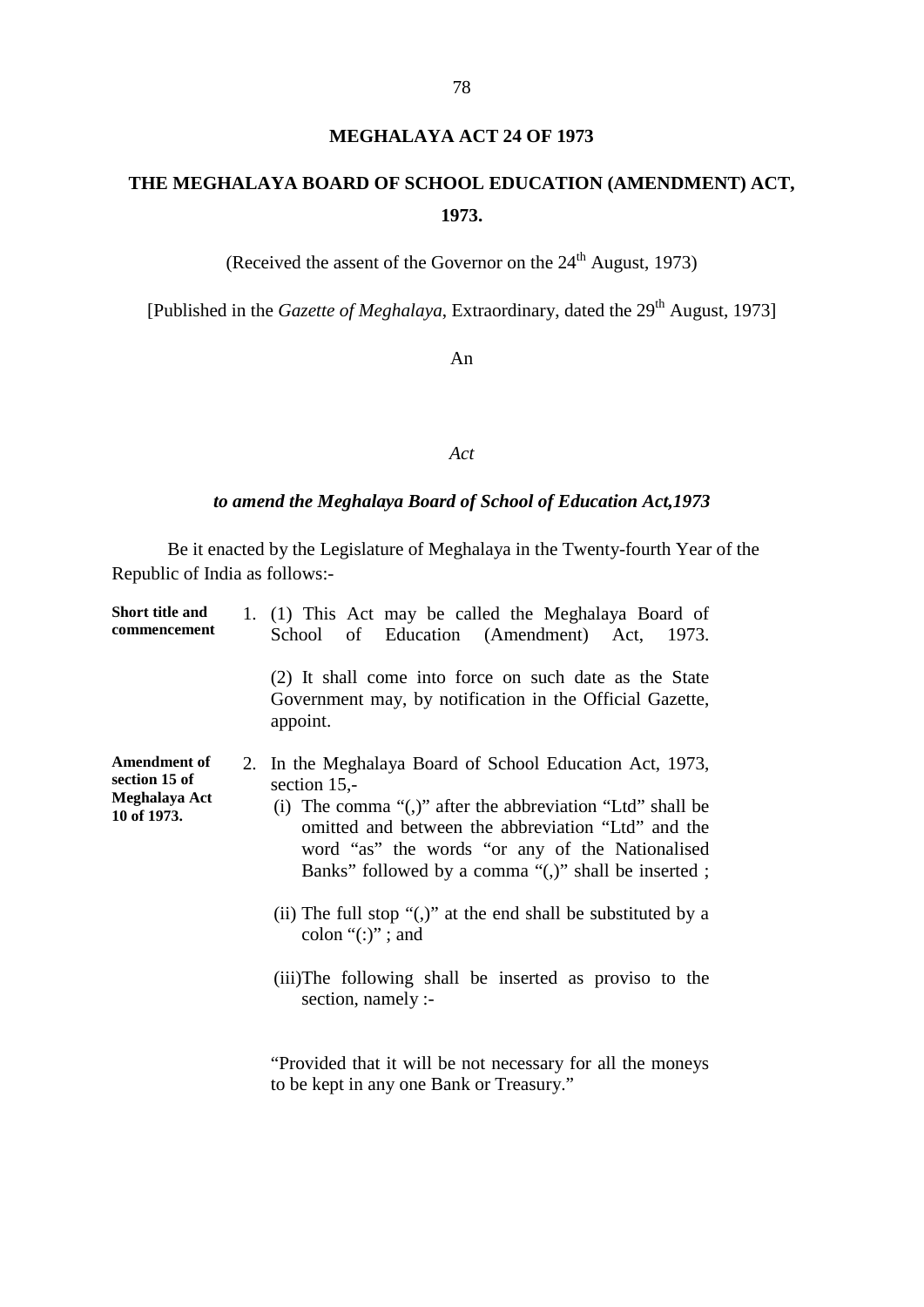# **MEGHALAYA ACT 25 OF 1973**

#### **(As passed by the Assembly)**

# (Received the assent of the Governor on the  $24<sup>th</sup>$  August, 1973)

[Published in the *Gazette of Meghalaya*, Extraordinary, dated the 29<sup>th</sup> August, 1973]

# THE MEGHALAYA APPROPRIATION (No. IV) ACT, 1973

### An

#### *Act*

# *to authorise payment and appropriation of certain further sums from and out of the Consolidated Fund of Meghalaya for the services of the financial year 1973-74.*

Be it enacted by the Legislature of Meghalaya in the Twenty-fourth Year of the Republic of India as follows:-

| <b>Short title</b>                                                                                                                                  | 1. (1) This Act may be called the Meghalaya Appropriation<br>(No. IV) Act, 1973.                                                                                                                                                                                                                                                                                                                                                                                                  |
|-----------------------------------------------------------------------------------------------------------------------------------------------------|-----------------------------------------------------------------------------------------------------------------------------------------------------------------------------------------------------------------------------------------------------------------------------------------------------------------------------------------------------------------------------------------------------------------------------------------------------------------------------------|
| Withdrawal of<br>Rs.12,40,892<br>from and out<br>of the<br><b>Consolidated</b><br><b>Fund of</b><br>Meghalaya for<br>the financial<br>year 1973-74. | 2. From a nd out of the C onsolidated F und of M eghalaya<br>there may be paid and applied sums not exceeding those<br>specified in column $(3)$ of the Schedule amounting in the<br>aggregate to the sum of twelve lakhs, forty thousand, eight<br>hundred a nd ni nety-two r upees t owards de fraying t he<br>several charges which will come in course of payment<br>during the financial year 1973-74 in respect of the services<br>specified in column (2) of the Schedule. |
| Appropriation.                                                                                                                                      | 3. The sums authorised to be paid and applied from and out<br>of the Consolidated Fund of Meghalaya by this Act shall<br>be appropriated for the services and purposes expressed in<br>the Schedule in relation to the said year.                                                                                                                                                                                                                                                 |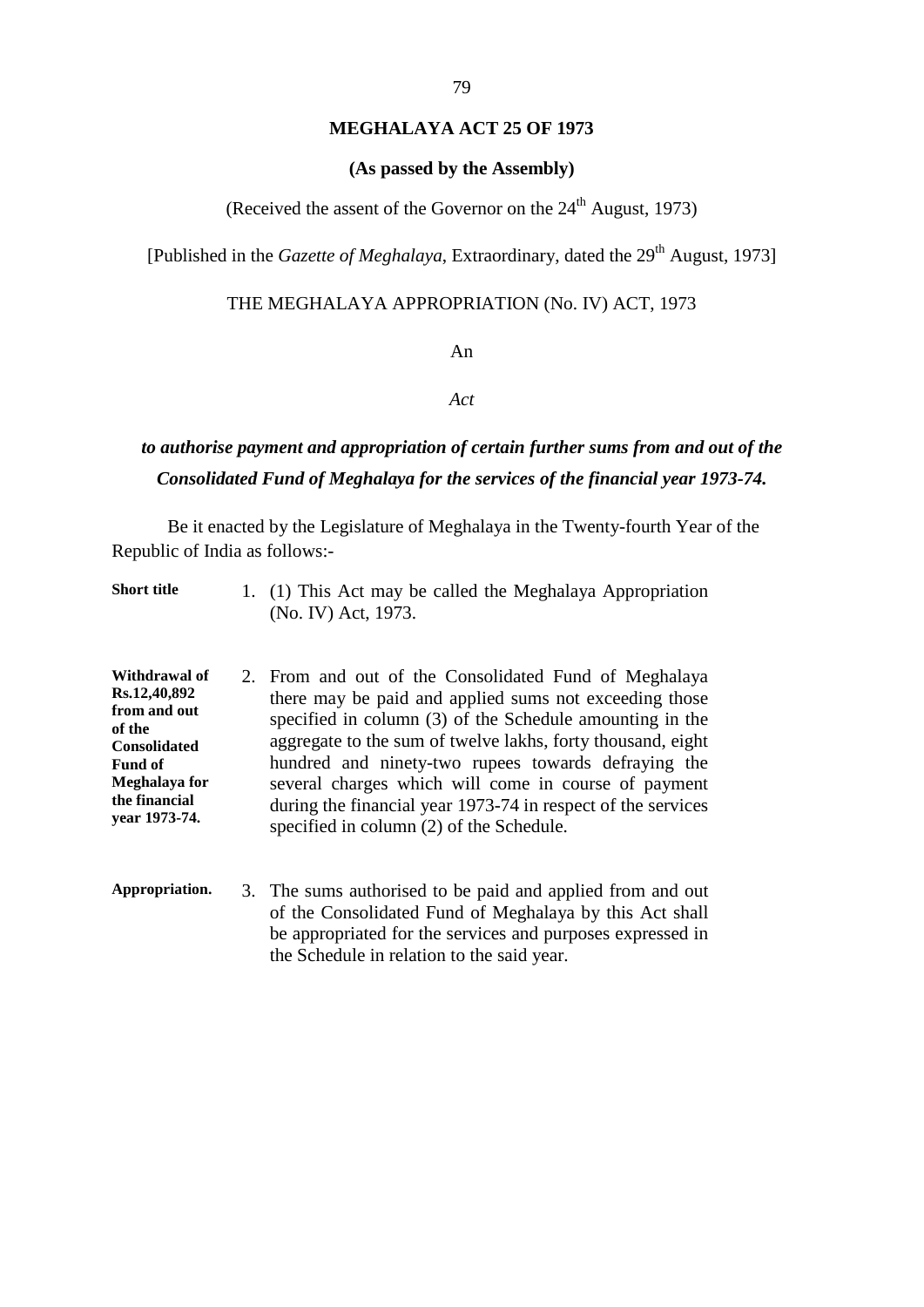# SCHEDULE

# (*See* Section 2 and 3)

| (1)<br>Grant<br>No. | (2)<br>Services and purposes<br>(Major heads)                                         | (3)<br>Sums not, exceeding  |                                           |           |
|---------------------|---------------------------------------------------------------------------------------|-----------------------------|-------------------------------------------|-----------|
|                     |                                                                                       | Voted by<br>the<br>Assembly | Chaired on<br>the<br>Consolidated<br>Fund | Total     |
|                     |                                                                                       | Rs.                         | Rs.                                       | Rs.       |
| 11                  | General Administration - II - Secretariat<br>and Attached Offices.                    | $\cdots$                    | 26,000                                    | 26,000    |
| 12                  | General Administration - III -<br><b>Commissioners and District</b><br>Administration | 74,152                      |                                           | 74,152    |
| 22                  | Miscellaneous Departments-V- Civil<br>Supplies Departments.                           | 26,355                      |                                           | 26,355    |
| 29                  | Agricultural<br>$\dddotsc$                                                            | 1,00,000                    |                                           | 1,00,000  |
| 32                  | Animal Husbandry<br>$\dddotsc$                                                        | 5,00,000                    |                                           | 5,00,000  |
| 67                  | Miscellaneous -V- Expenditure on<br>Displaced persons.                                | 4,15,385                    |                                           | 4,15,385  |
|                     | Loans and Advances by State Government-                                               |                             |                                           |           |
|                     | VII, Loans to Displaced persons                                                       | 99,000                      | $\cdots$                                  | 99,000    |
|                     | Total<br>                                                                             | 12,14,892                   | 26,000                                    | 12,40,892 |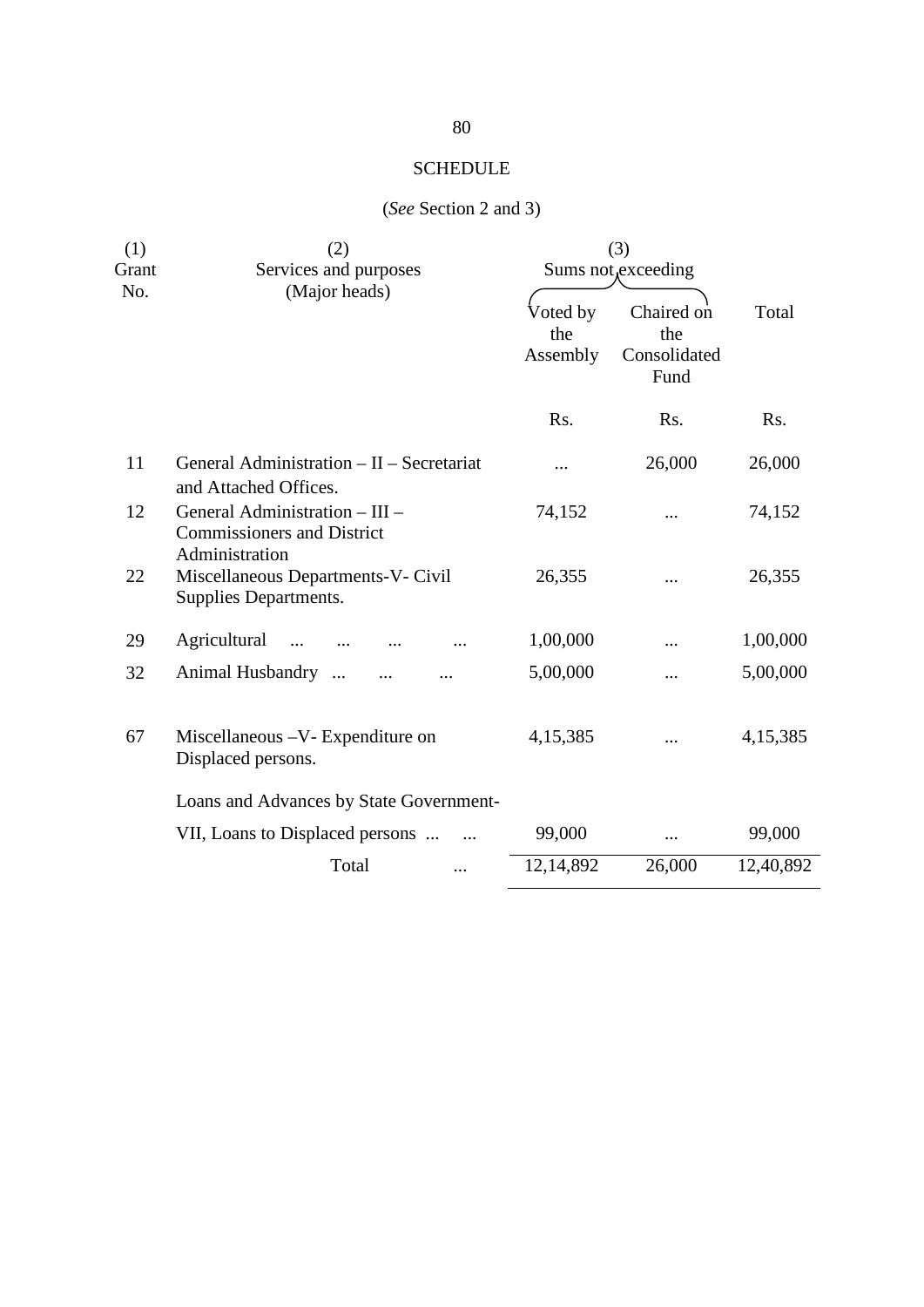# **MEGHALAYA ACT 26 OF 1973**

# **THE MEGHALAYA (MINISTERS' SALARIES AND ALLOWANCES) (AMENDMENT) ACT, 1973**

# **(As passed by the Assembly)**

(Received the assent of the Governor on the  $20<sup>th</sup>$  December, 1973)

[Published in the *Gazette of Meghalaya*, Extraordinary, dated the 27<sup>th</sup> December, 1973]

**An** 

#### *Act*

#### *to amend the Meghalaya (Ministers' Salaries and Allowances) Act,1973*

|                                                            | Be it enacted by the Legislature of Meghalaya in the Twenty-<br>fourth Year of the Republic of India as follows:-                                                                               |
|------------------------------------------------------------|-------------------------------------------------------------------------------------------------------------------------------------------------------------------------------------------------|
| <b>Short title</b>                                         | 1. (1) T his A ct ma y be c alled the Meghalaya (Ministers'<br>Salaries and Allowances) (Amendment) Act, 1973.                                                                                  |
|                                                            | (2) It s hall be deemed to have come into force on t he<br>Twenty-first day of January, 1972.                                                                                                   |
| Amendment of<br>section 4 of<br>Meghalaya Act<br>4 of 1972 | 2. In the M eghalaya (Minister's S alaries and Allowances)<br>Act, 1972,-<br>in t he f ifth 1 ine o f s ection 4 for t he w ord "two"<br>occurring between the words "rupees" and "hundred" the |
|                                                            | word "three" s hall be s ubstituted a nd s hall be de emed<br>always to have been substituted.                                                                                                  |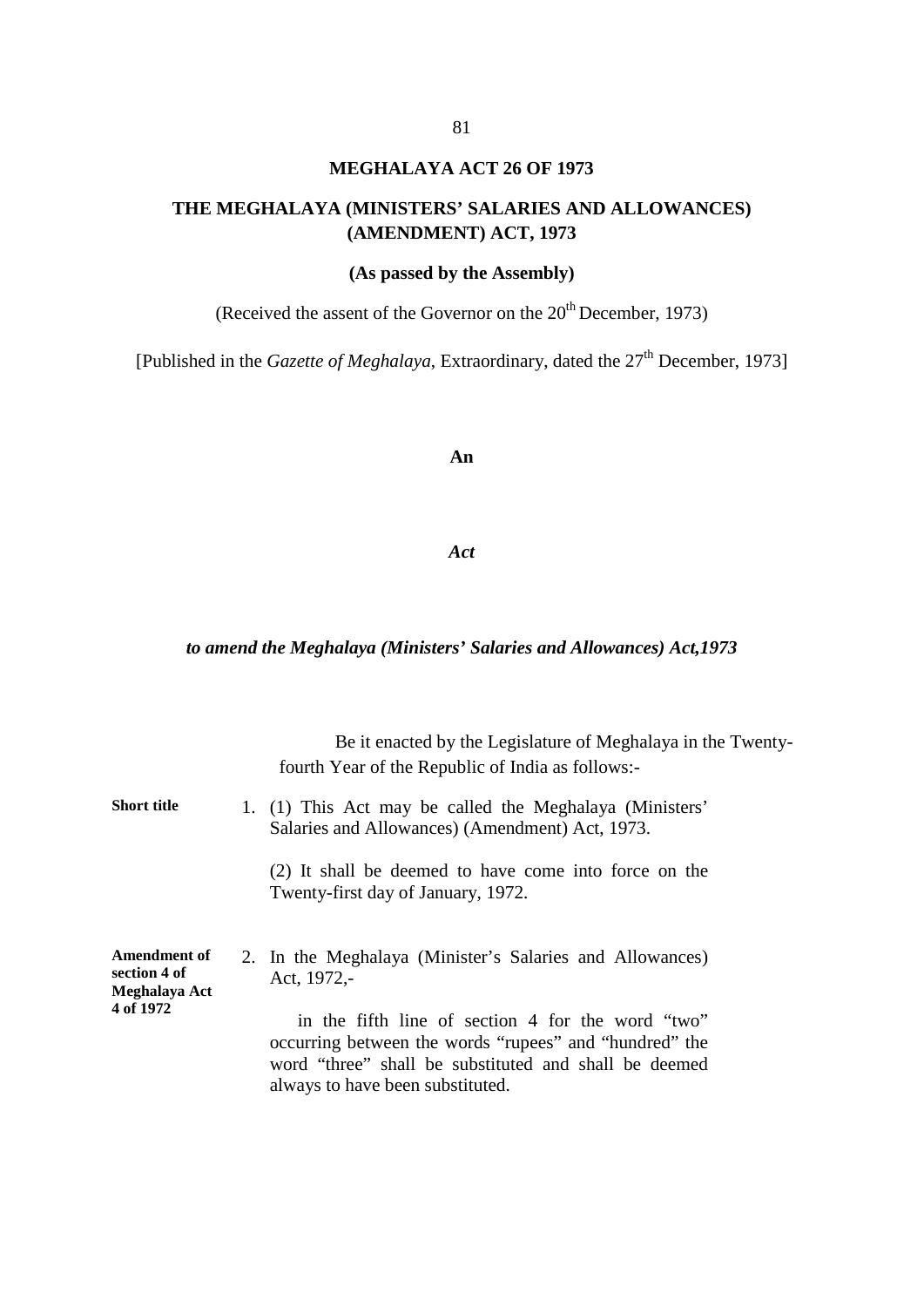# **MEGHALAYA ACT 27 OF 1973**

# **THE LEGISLATIVE ASSEMBLY OF MEGHALAYA (SPEAKERS AND DEPUTY SPEAKER SALARIES AND ALLOWANCES) (AMENDMENT) ACT, 1973**

#### **(As passed by the Assembly)**

(Received the assent of the Governor on the  $20<sup>th</sup>$  December, 1973)

[Published in the *Gazette of Meghalaya*, Extraordinary, dated the 27<sup>th</sup> December, 1973]

#### **An**

*Act*

# **to amend the legislative Assembly of Meghalaya (Speaker and Deputy Speaker Salaries and Allowances) Act,1973**

|                                                                   | Be it enacted by the Legislature of Meghalaya in the Twenty-<br>fourth Year of the Republic of India as follows:-                                                                                                                                                                                                                          |
|-------------------------------------------------------------------|--------------------------------------------------------------------------------------------------------------------------------------------------------------------------------------------------------------------------------------------------------------------------------------------------------------------------------------------|
| <b>Short title</b><br>and<br>commencement.                        | 1. (1) T his A ct ma y be called Legislative A ssembly of<br>Meghalaya (Speaker and Deputy S peaker S alaries and<br>Allowances) (Amendment) Act, 1973.                                                                                                                                                                                    |
|                                                                   | (2) It s hall be deemed to have come into force on the<br>Twenty-first day of January, 1972.                                                                                                                                                                                                                                               |
| <b>Amendment of</b><br>section 4 of<br>Meghalaya Act<br>2 of 1972 | 2. In the Legislative A ssembly of M eghalaya (Speaker and<br>Deputy Speaker Salaries and Allowances) Act, 1972,-<br>in t he f ifth l ine o f s ection 4 for t he w ord " two"<br>occurring between the words "rupees" and "hundred" the<br>word "three" s hall be s ubstituted a nd s hall be de emed<br>always to have been substituted. |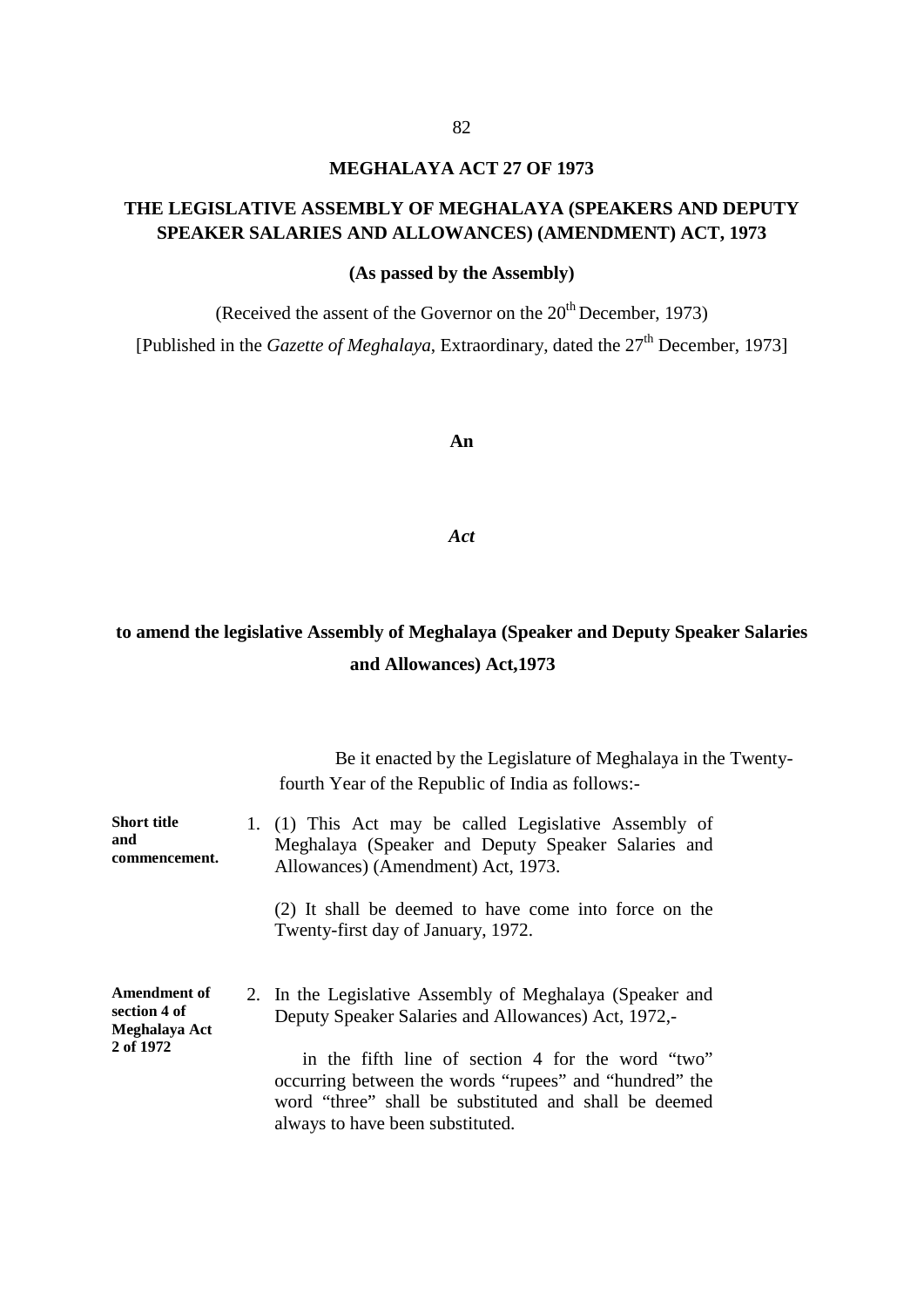#### **MEGHALAYA ADAPTATION OF LAWS ORDERS (No.1), 1973**

 In exercise of the powers conferred by section 79 of the North-Eastern Areas (Reorganisation) Act,1971 (Central act 81 of 1971), the Government of Meghalaya hereby makes the following order, namely:-

1. (1) This order may be called the Meghalaya Adaptation of Laws order (No.1), 1973.

(2) It shall be deemed to have come into force on the  $21<sup>st</sup>$  day of January, 1972.

- 2. In their application to Meghalaya or any part thereof, the following Laws, namely:
	- i) The rules for the Administration of Justice and Police in the Khasi and Jaintia Hills District, dated 19<sup>th</sup> March , 1973;
	- ii) The rules for the Administration of Justice and Police in the Garo Hills District, dated  $29^{th}$  March 1937 :
	- iii) The Khasi Syiemships (Administration) of Justice) Order, 1950, dated 25<sup>th</sup> January, 1950 ;
	- iv) The United Khasi-Jaintia Hills, Autonomous District (Administration of Justice) Rules, 1953, dated  $24^{\text{th}}$  March, 1955 :
	- v) The Garo Hills Autonomous District (Administration of Justice) Rules, 1953, dated  $24^{\text{th}}$  March, 1955 ;
	- vi) The Assam High Court (Jurisdiction over District Council Courts) Order, 1954, dated 16<sup>th</sup> January, 1954. The Assam Services Discipline and Appeal Rules, 1964;
	- vii)The Assam Services Discipline and Appeal Rules, 1964 ;
	- viii)The Assam Civil Services (Conduct) Rules, 1965 ;
	- ix) Assam Fundamental Rules and Subsidiary Rules ;
	- x) The Assam Services (Pension) Rules, 1969 ;
	- xi) The Assam Services (Revision of Pay) Rules, 1964 ;
	- xii)The Treasury Rules (Assam) ;
	- xiii) The Assam Financial Rules including the Assam Contingency and Budget Manual ; and
	- xiv) The Delegation of Financial Powers Rules, 1960 ;
	- xv) The Assam Autonomous District (Constitution of District Councils) Rules, 1969.
	- xvi) The Assam Local Audit Manual ;

shall, unless the context otherwise requires, have effect and deemed to have had effect as if references t herein t o the S tate G overnment, G overnment, Government D epartment, authorities or G azette me ntioned in the f irst c olumn of t he T able he reunder s et out w ere references t o t he S tate Government, G overnment, G overnment D epartment, a uthorities or Gazette mentioned opposite to that in the second column of the Table.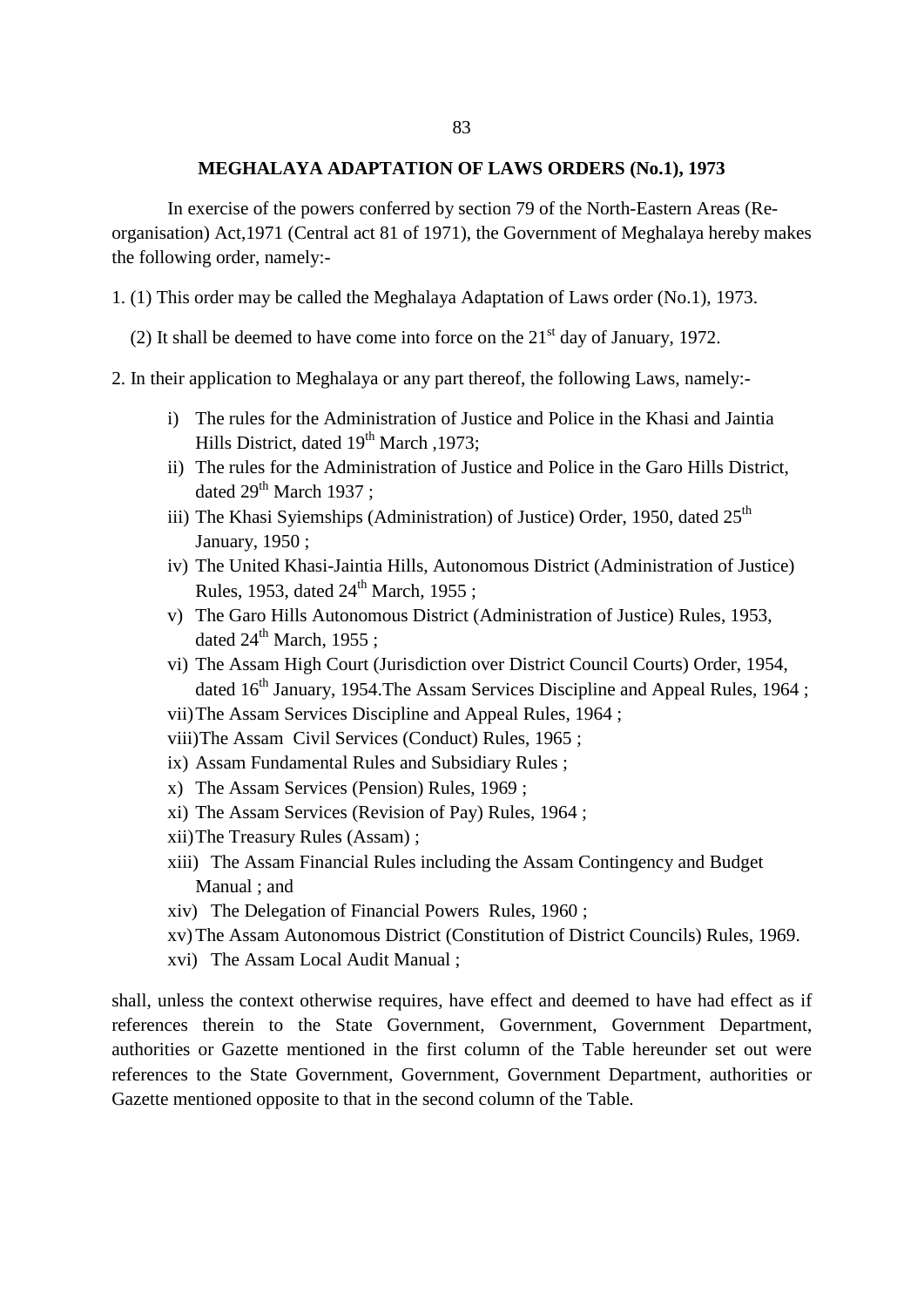#### **Table**

#### **Column 1 Column 2**

1. Governor of Assam ... ... ... 1. Governor of Meghalaya 2. Assam ... ... ... ... ... 2. Meghalaya. 3. Government of Assam, Assam Government or the State Government of Assam. 3. Government of Meghalaya. 4. State of Assam or Assam State 4. State of Meghalaya. 5. Deputy Commissioner, Additional Deputy Commissioner, Assistant to Deputy Commissioner. 5. Deputy Commissioner, Additional Deputy Commissioner, Assistant to Deputy Commissioner appointed by the Government of Meghalaya. 6. Advocate General of Assam 6. Advocate General of Meghalaya. 7. Government Advocate appointed by the Government of Assam. 7. Government Advocate appointed by the Government of Meghalaya. 8. Assam Gazzette ... ... ... 8. Gazette of Meghalaya. 9. The Appointment Department 9. The Personnel Department. 10. Assam Public Service Commission. 10. As and on from the 14<sup>th</sup> day of September, 1972-Meghalaya Public Service Commission.

3. (1) References to the "Assam High Court" in any of the law mentioned in clause 2, shall be c onstrued as r eferring t o t he "Guwahati H igh C ourt ( the High C ourt of A ssam, Nagaland, Meghalaya, Manipur and Tripura);" and

 (2) r eferences t o a ny Government D epartments or a uthorities , ot her than t hose specified in the Table in clause 2, shall be construed a s r eferring to the c orresponding Government Departments or authorities in Meghalaya or to such Government Departments or authorities exercising corresponding power or authority in Meghalaya.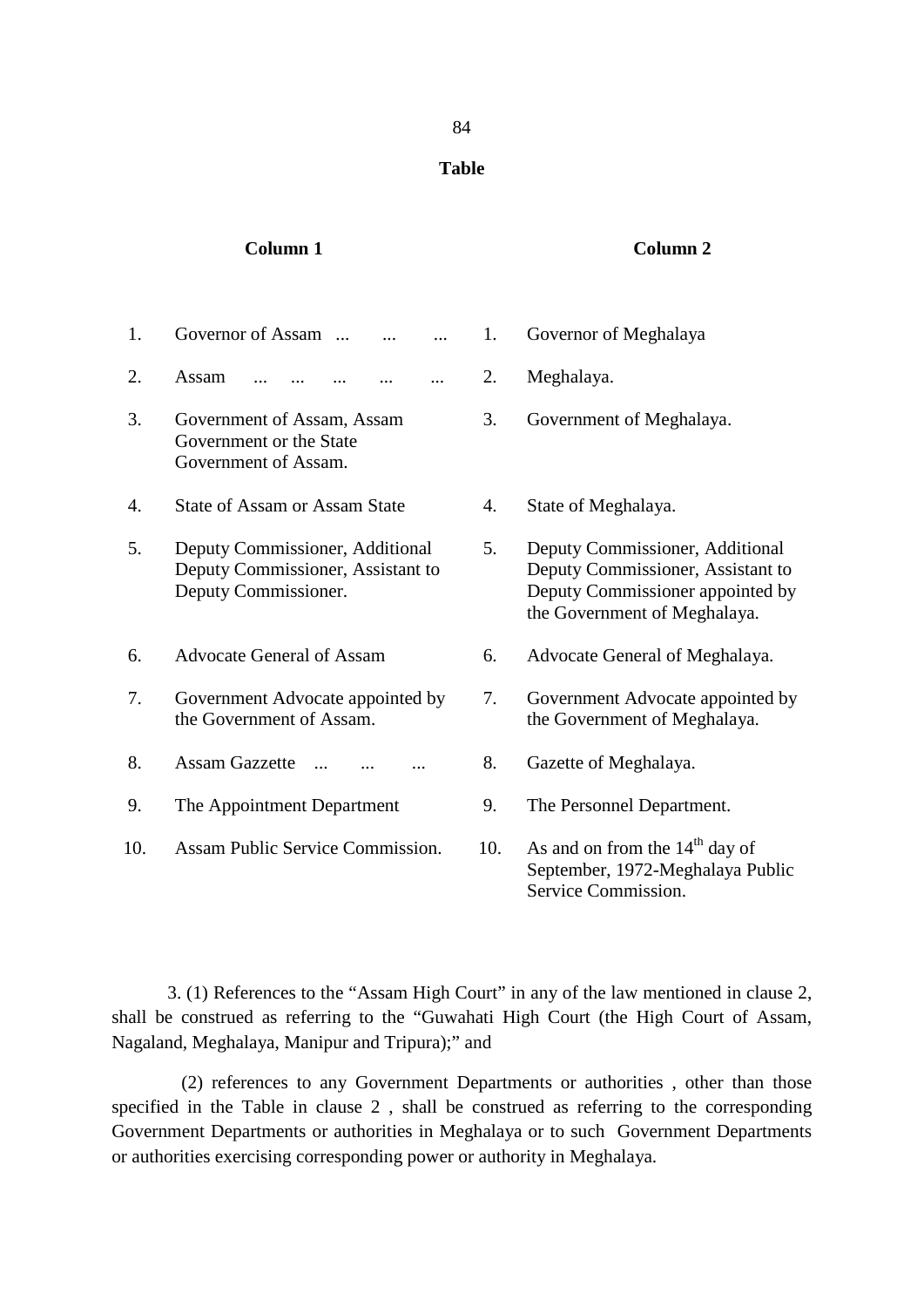#### **THE MEGHALAYA ADAPTATION OF LAWS ORDER (No.2), 1973**

 Whereas by section 79 of the North – Eastern Areas (Re-organisation) Act, 1971 (Central Act 81 of 1971), for the purposes of facilitating the application of any law in relation to the State of Meghalaya, the Government of the State of Meghalaya as the appropriate Government is empowered to make such adaptations and modifications of the law whether by way of repeal of amendment, as may be necessary or expedient;

 Now, therefore, in exercise of the power aforesaid, the Government of the State of Meghalaya hereby makes the following Order namely –

1. (1) This Order may be called the Meghalaya Adaptation or Laws Order (No.2), 1973.

(2) It shall be deemed to have come into force on the Sixth day of April, 1973.

2. As on and from the **Sixth** day of April, 1973 the Shillong Civil Courts and Laws Act, 1947 (Act 8 of 1947) with the amendments to which it has been subjected to before the  $21<sup>st</sup>$  day of January, 1972 s hall, until altered, repealed or amended by a competent Legislature or other competent a uthority ha ve e ffect s ubject t o t he f ollowing a daptations a nd m odifications, namely –

The w ords "S tate G overnment" and "Official Gazette" w herever t hey oc cur s hall stand unm odified a nd shall m ean t he G overnment of M eghalaya and t he *Gazette of Meghalaya* respectively.

- Section 1 *Omit* sub-section (2)
- Section 2 *Omit* clause (a)
- Section 5 For the words "District Judge of the Assam Valley Districts" *substitute* "District Judge of the District of Shillong".
- Section  $6 (i)$  In clause (a), for the words commencing with "date on which this Act comes into force" and ending with "or the Governor" *substitute* **Sixth** day of April, 1973 before the Court of District Judge, and Assistant District Judge, L.A.D., Guwahati".

(ii) In clause (b), for the words commencing with "Deputy or Additional" Deputy Commissioner and ending with the words "or the Governor" *substitute* "District Judge and Assistant District Judge, L.A.D. Guwahati" and for the words "date this Act comes into force" occurring at the end of this clause *substitute* said day of **Sixth** April 1973."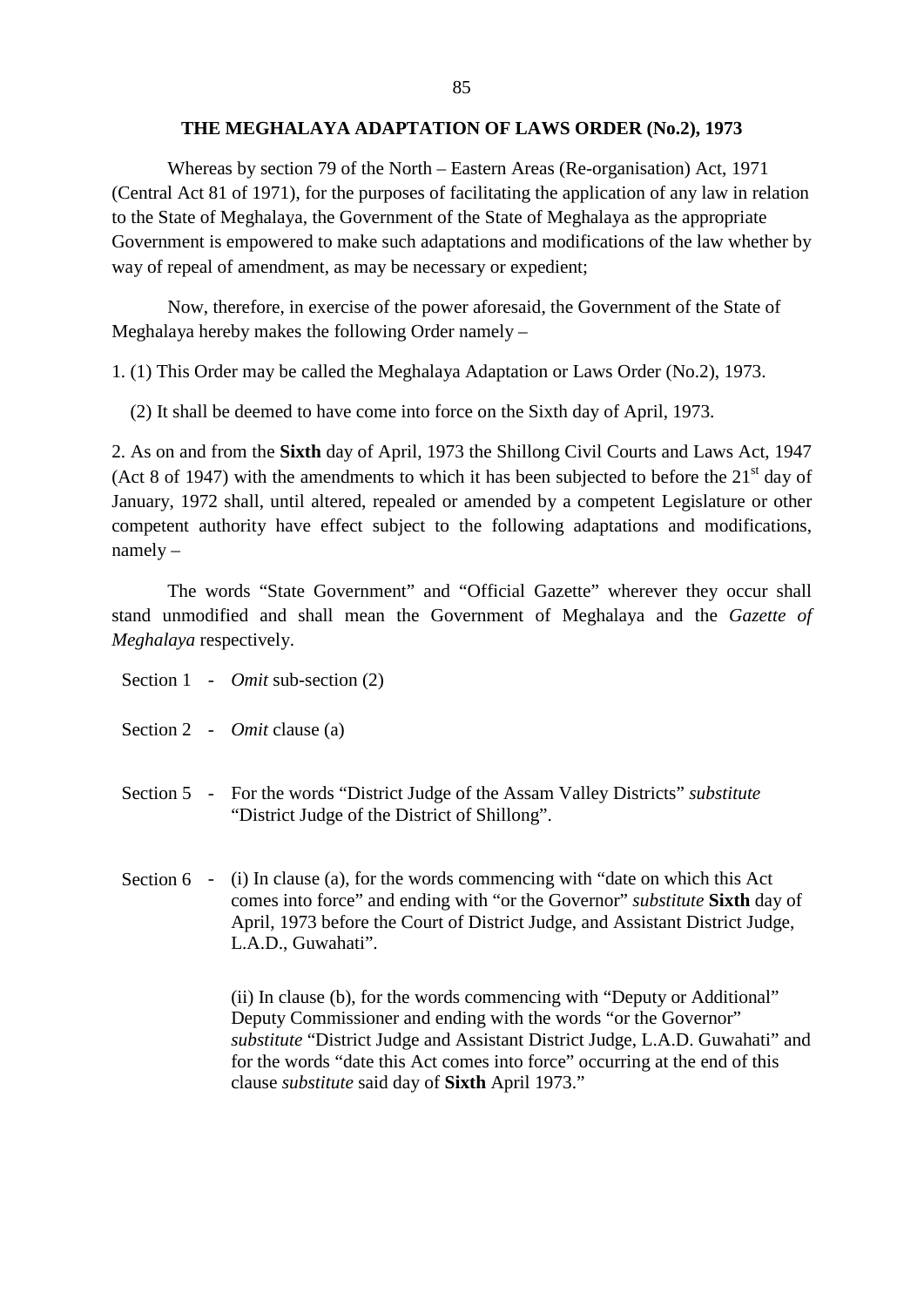#### **THE MEGHALAYA ADAPTATION OF LAWS ORDER (No.3), 1973**

WHEREAS, by Section  $79<sup>th</sup>$  of the North-Eastern Areas (Re-organisation) Act, 1971 (Central A ct N o.81 o f 1 971), for the purpose of facilitating the application of a ny law by relation to the S tate of M eghalaya, the G overnment of t he S tate of Meghalaya as t he appropriate Government is empowered by Order, to make such adaptations and modifications of the law, whether by way of repeal or amendment, as may be necessary or expenditure ;

NOW, THEREFORE, in exercise of the power aforesaid, the Government of the State of Meghalaya hereby makes the following Order namely:-

1. (1) T his O rder m ay b e cal led the S tate of M eghalaya A daptation of Laws O rder (No.3), 1973.

(2) It shall be deemed to have come into force on the  $21<sup>st</sup>$  day of January, 1972.

2. In this Order,-

- (a) "appointed day" means the  $21<sup>st</sup>$  day of January, 1972;
- (b) "existing law" means any law in force immediately, before the appointed day in t he w hole or a ny p art of t he t erritories no w c omprised i n t he S tate of Meghalaya and includes an y r ule, order, bye-law, scheme, notification or other i nstrument m ade under a ny s uch l aw but doe s not i nclude any l aw relating to a matter enumerated in the Union list ;
- (c) "Meghalaya" m eans t he S tate of M eghalaya f ormed under S ection 5 of t he North-Eastern Areas (Re-organisation) Act, 1971.

3. As from the appointed day, the existing laws m entioned in the S chedule to this Order, with the amendments to which they have been subjected before the appointed day and which are for the time being applicable to Meghalaya or any part thereof, shall, until altered, repealed or amended by a competent Legislature or other competent authority, have effect, subject to the adaptations or modifications directed by that Schedule, or, if it is so directed shall stand repealed.

4. Whenever an expression mentioned in column (1) of the Table hereunder printed occurs i n a ny existing l aw m entioned i n t he Schedule t o t his O rder, t hen unl ess t hat expression is by this O rder e xpressly di rective to be ot herwise a dapted or modified or to stand unm odified or t o be om itted, t here s hall be s ubstituted t herefore the e xpression s et opposite to it in column  $(2)$  of the T able, and there shall also be made in any sentence in which the expression oc curs s uch c onsequential a mendment a s the r ules of g rammar m ay require.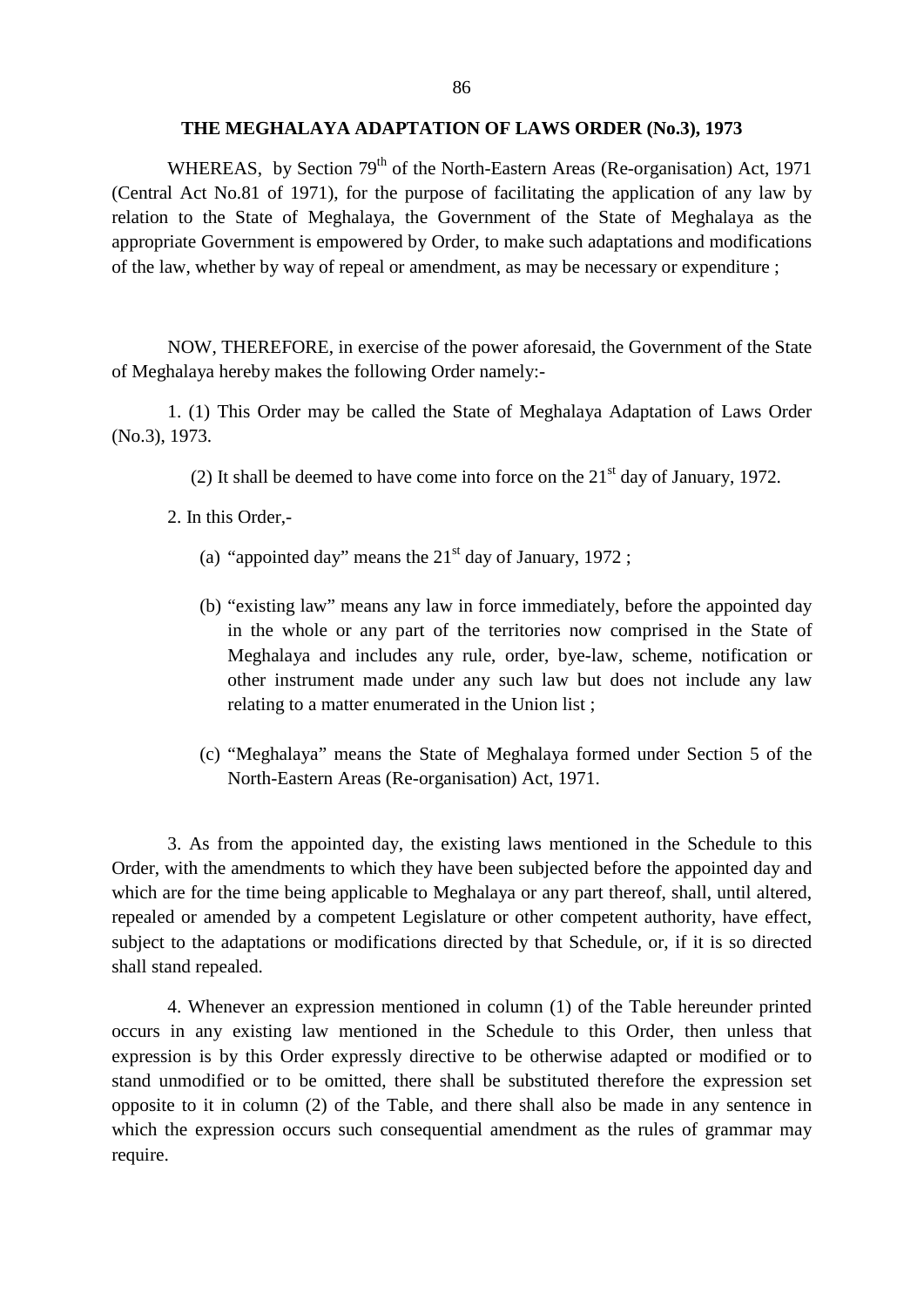# **TABLE**

|    | (1)                                                                                                                                                                     |            | (2)                                                                                                                                                                                                                                    |
|----|-------------------------------------------------------------------------------------------------------------------------------------------------------------------------|------------|----------------------------------------------------------------------------------------------------------------------------------------------------------------------------------------------------------------------------------------|
| 1. | Assam or Meghalaya                                                                                                                                                      |            | Meghalaya.                                                                                                                                                                                                                             |
| 2. | Governor, Governor of Assam or<br>Governor of Assam exercising his<br>functions as Governor in relation to<br>Meghalaya.                                                |            | Governor of Meghalaya.                                                                                                                                                                                                                 |
| 3. | <b>Official Gazette</b>                                                                                                                                                 |            | "Official Gazette", which expression shall<br>stand unmodified and shall mean the<br>Gazette of Meghalaya but wherever the<br>words "notification in the" preceded it the<br>expression "in the Official Gazette" shall<br>be omitted. |
| 4. | State, the State, the State of Assam<br>and the Assam State (except where it<br>occurs in the expressions. State<br>Government of Assam or<br>Government of Meghalaya). | .          | Meghalaya.                                                                                                                                                                                                                             |
| 5. | Government State Government, State<br>Government of Assam, Assam<br>Government, Government of Assam<br>or Government of Meghalaya.                                      | $\dddotsc$ | Government of Meghalaya.                                                                                                                                                                                                               |

5. (1) Where in the short title of any of the existing laws mentioned in the Schedule to this Order, the expression "Assam", "Bengal" or "Eastern Bengal and Assam" occurs, shall be substituted therefore the word "Meghalaya", and the year of the Act occurring at the end of the short title shall be omitted.

 (2) References by it short title to any such law as is referred to in sub-paragraph (1) in any ot her l aw s hall be cons trued as r eference t o such law as amended by t hat s ubparagraphs.

87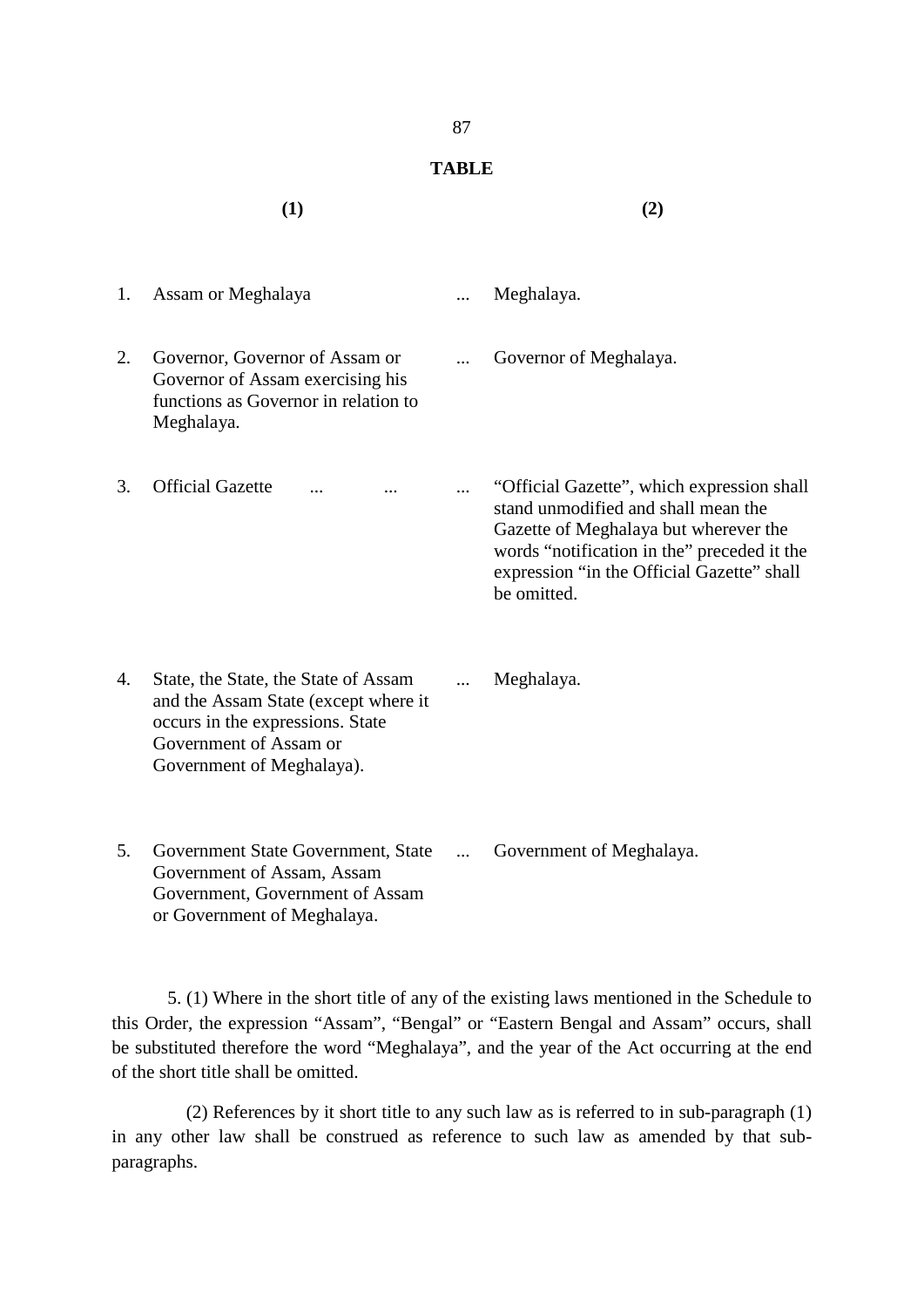6. Any reference in any existing law specified in the Schedule to this order to a law which is not force in Meghalaya or any part thereof shall be construed as a reference to the corresponding law if any, in force in Meghalaya or part thereof as the case may be.

7. The provisions of this order which have the effect of modifying any existing law so as to alter the manner in which, the authority by which, or the law under or in accordance with w hich, a ny powers a re e xercisable, s hall not r ender i nvalid a ny notification or der, commitment, attachment, bye-law, rule or regulation duly made or issued, or anything duly done be fore t he a ppointed da y a nd any s uch no tification, or der, c ommitment, a ttachment, bye-law, rule, regulation or thing may be revoked, varied, or undone in the like manner to the like extent and in the like circumstances as if it had be en made, i ssued on done after the commencement of this order by the competent authority and under and in accordance with the provisions then applicable to such a case.

8. S ave as is otherwise provided by this Order, all pow ers which under any law in force in Meghalaya or any part thereof were, immediately before the appointed day, vested in or exercisable by any person or authority shall continue to be so vested or exercisable until other pr ovision i s m ade b y Legislature or A uthority empowered t o regulate t he m atter i n question.

9. Nothing in this order shall effect the previous operation of, or anything duly done or s uffered unde r any existing l aw o r a ny right, pr ivilege, obl igation, o r l iability a lready acquired, a ccrued or incurred under any such law or any penalty, forfeiture or puni shment incurred in respect of any offence already committed against any such law.

10. A ny c ourt, t ribunal or a uthority r equired or e mpowered t o enforce any law i n force i n M eghalaya o r pa rt t hereof i mmediately before t he appointed da y s hall, notwithstanding that this order makes no provision or insufficient provision for the adaptation of t he l aw, c onstrue t he l aw w ith a ll s uch a daptations a s a re ne cessary f or t he pur pose facilitating its application.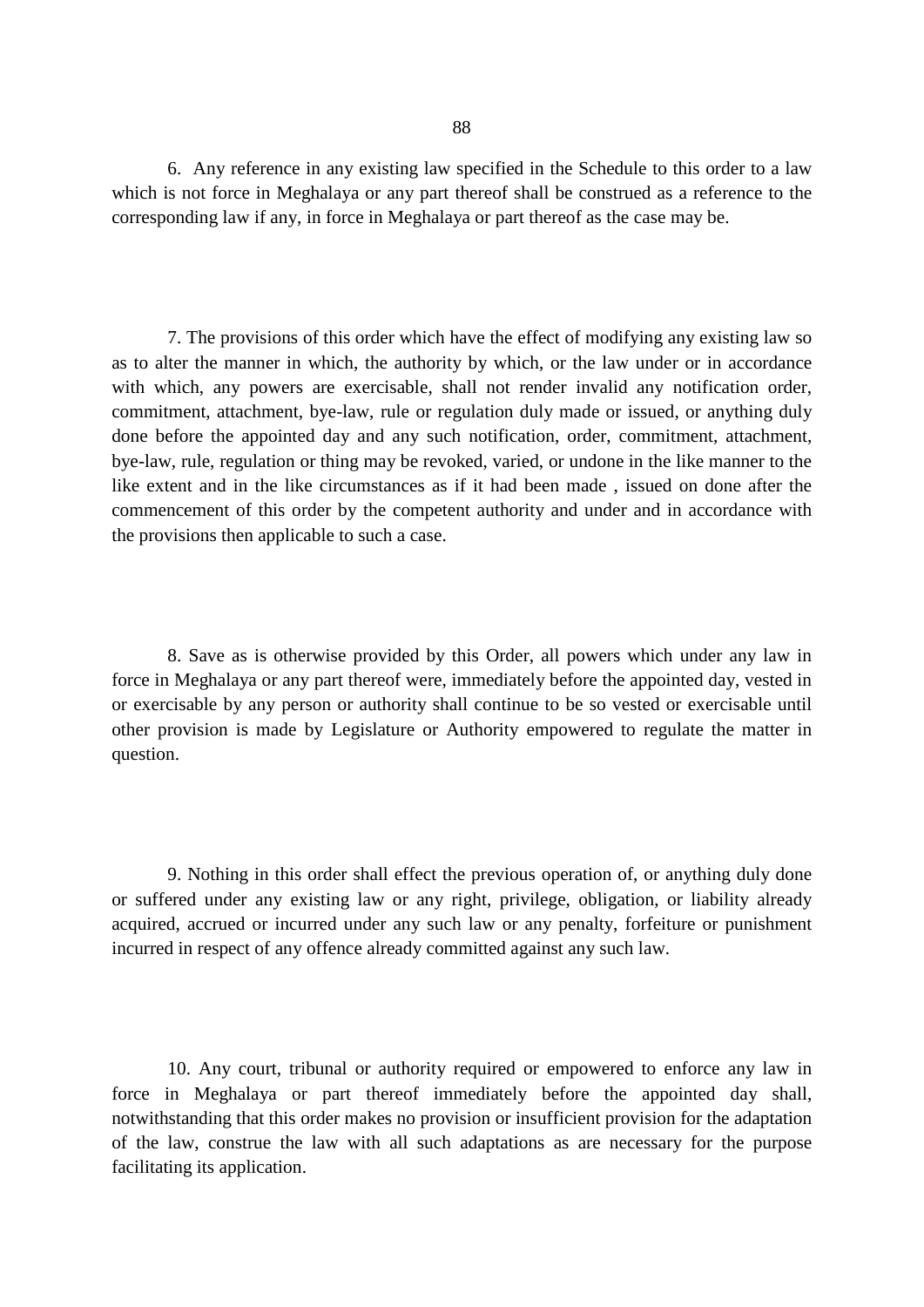#### THE SCHEDULE

#### (*See* para, 3)

# (a) CENTRAL ACTS

- 1. The Interest Act, 1839 (32 of 1839).
- 2. The Judicial Offices' Protection Act, 1850 (18 of 1850)
- 3. The Caste Disabilities Removal Act, 1850 (21 of 1850)
- 4. The Public Servants' Inquiries Act, 1850 (37 of 1850).
- 5. The Indian Toils Act, 1851 (8 of 1851).
- 6. The Hindu Widows' Re-marriage Act, 1856 (15 of 1856).
- 7. The Societies Registration Act, 1860 (21 of 1860).
- 8. The Converts' Marriage Dissolution Act, 1866 (21 of 1866).
- 9. The Indian Divorce Act, 1869 (Act 4 of 1869).

Section 2 – for "This Act extends to the whole of India except the State of Jammu and Kashmir" substitute, "This Act extends so the whole of Meghalaya".

Section 3. - In clause (c) of s ub-section (1), for "Manipur a nd T ripura" s ubstitute "Meghalaya, Manipur and Tripura".

10. The Court Fees Act, 1870 (7 0f 1870)

After section IA, *insert*-

 "1B. Power to modify Act. - It extends to Meghalaya with such exceptions or modifications as are in force :

Provided that the Government of Meghalaya may, by notification, direct that this Act shall a pply t o or i n r elation t o a ny court i n M eghalaya or any p art t hereof w ith s uch exceptions or modification as may be specified in the notification."

- 11. The Cattle Trespass Act, 1871 (1 of 1871).
- 12. The Pensions Act, 1871 (23 of 1871).
- 13. The Indian Christian Marriage Act, 1872 (Act 15 of 1872).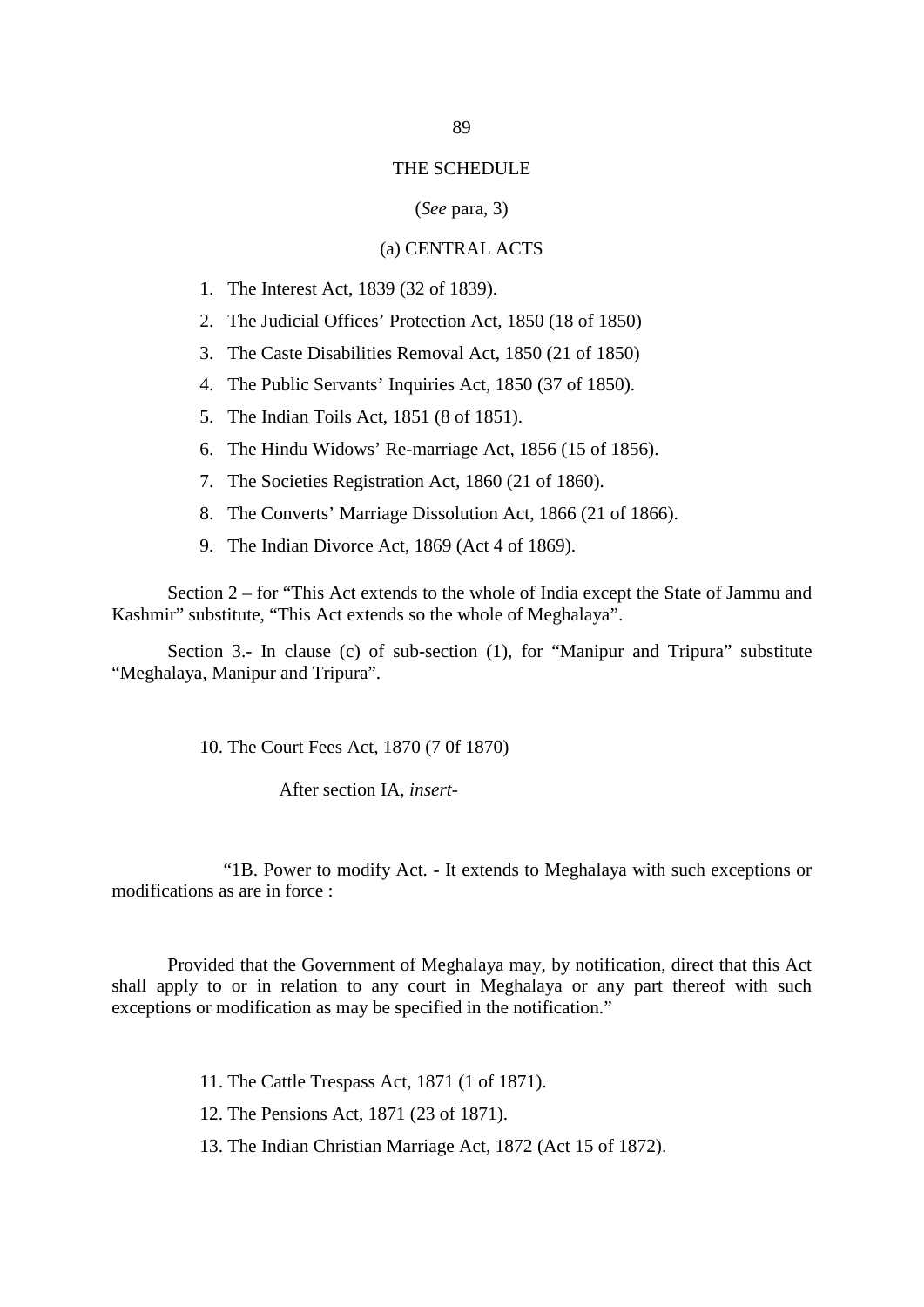*Section* 1.- For t he s econd pa ragraph, s ubstitute "It extends t o t he w hole o f Meghalaya".

14. The Married Women's Property Act, 1874 (3 of 1874).

15. The Opium Act, 1879 (Act 1 of 1878).

*Section* 1.- For the words "Whole of India Except the State of Jammu and Kashmir" substitute "Whole of Meghalaya".

16. The Indian Treasure Trove Act, 1878 (6 of 1878).

17. The Elephants' Preservation Act, 1879 (6 of 1879).

18. The Hackney Carriage Act, 1879 (14 of 1879).

19. The Religious Societies Act,1880 (Act 1 of 1880)

*Section* 1.- For t he second pa ragraph, s ubstitute "It extends t o t he w hole o f Meghalaya."

20. The Vaccination Act, 1880 (13 of 1880).

21. The Municipal Taxation Act, 1881(11 of 1881).

22. The Land Improvement Loans Act, 1883 (19 of 1883).

*Section* 1.- For sub-section ( 2), *substitute* "This A ct ext ends to t he w hole of Meghalaya."

23. The Agriculturists' Loans Act, 1884 (12 of 1884).

*Section* 2.- For section 2- *substitute* "2. This A ct e xtends t o t he w hole o f Meghalaya."

24. The Revenue Recovery Act, 1890 (1 of 1890)

25. The Partition Act, 1893 (4 of 1893).

26. The Prisons Act, 1894 (9 of 1894).

27. The Indian Fisheries Act, 1897 (4 of 1897).

28. The Lepers Act, 1898 (3 of 1898).

29. The Stamp Act, 1899 (2 of 1899).

After section 1, *insert*-

**IA. Power to modify Act**.- It extends t o Meghalaya w ith s uch exceptions or modifications as are force :

"Provided that the Government of Meghalaya may, by notification, direct that the Act shall a pply i n M eghalaya or a ny p art t hereof w ith s uch exceptions, r estrictions a nd modifications, as may be specified in the notification."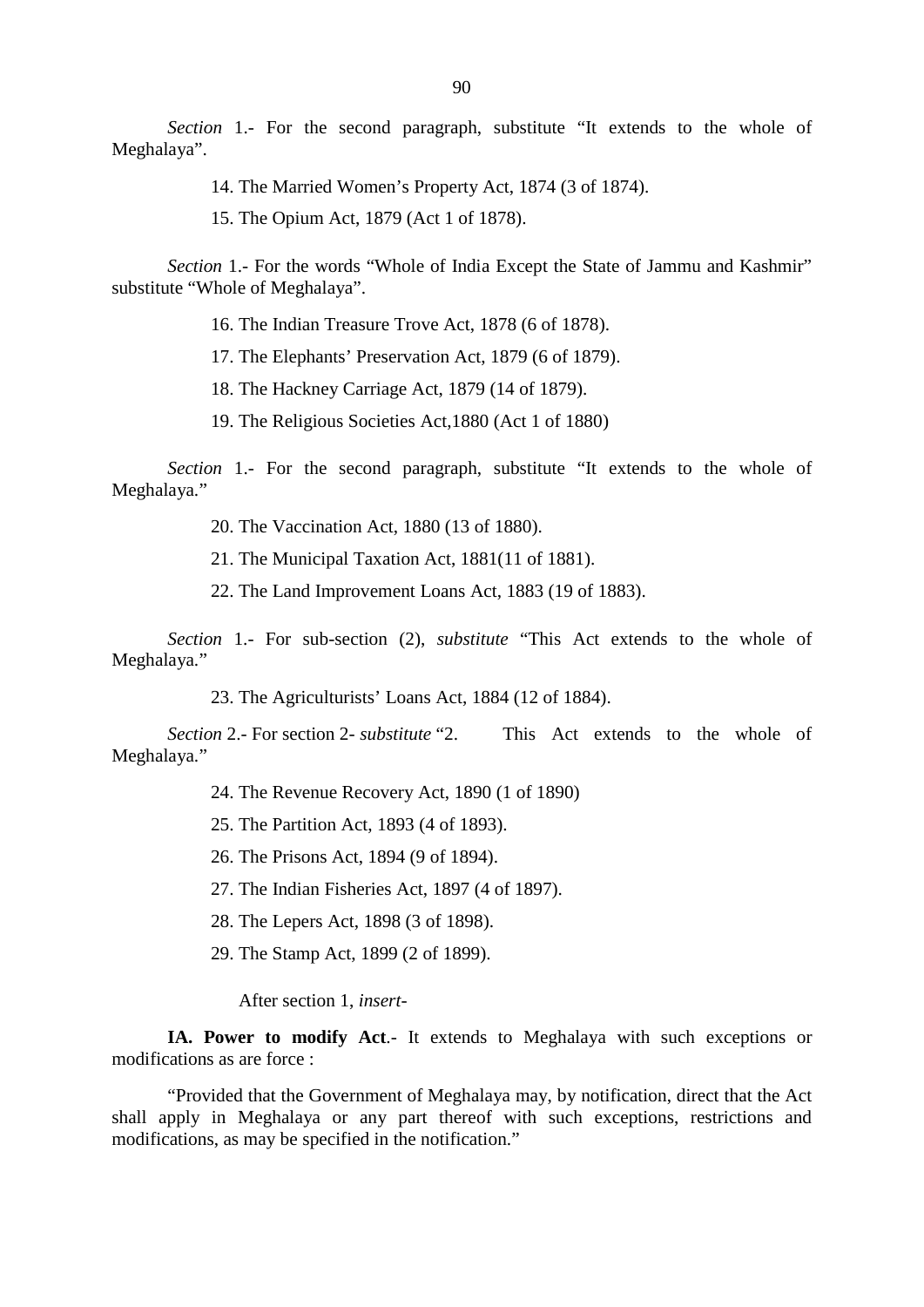- 30. The Government Buildings Act, 1899 (4 of 1899).
- 31. The Prisoners Act, 1900 (3 of 1900).
- 32. The Indian Registration Act, 1908 (16 of 1908).

After section 1, *insert*-

**IA. Power to modify Act**.- It extends t o Meghalaya w ith s uch exceptions or modifications as are in force :

"Provided that the Government of Meghalaya may, by notification, direct that this Act shall a pply i n M eghalaya or a ny p art t hereof w ith s uch exceptions, r estrictions a nd modifications, as may be specified in the notification."

- 33. The Anand Marriage Act, 1909 (7 of 1909).
- 34. The Destructive Insects and Pests Act, 1914 (2 of 1914).
- 35. The Local Authorities Loans Act, 1914 (9 of 1914).
- 36. The Hindu Disposition of Property Act, 1916 (15 of 1916).
- 37. The Destruction of Records Act, 1917 (5 of 1917).
- 38. The Local Authorities Pensions and Gratuities Act, 1919 (1 of 1919).
- 39. The Identification of Prisoners Act, 1920 (33 of 1920).
- 40. The Provident Funds Act, 1925 (19 of 1925).
- 41. The Indian Succession Act, 1925 (39 of 1925).
- 42. The Hindu Inheritance Removal of Disabilities Act, 1928 (12 of 1928).
- 43. The Child Marriage Restraint Act, 1929 (19 of 1929).
- 44. The Parsi Marriage and Divorce Act, 1936 (2 of 1936).
- 45. The Dissolution of Muslim Marriages Act, 1939 (8 of 1939).

#### (b) BENGAL REGULATIONS,ETC.

1. The Bengal Alluvion and Diluvion Regulation, 1825 (Bengal Regulation 2 of 1825).

*Section* 4.- First proviso – For "under the provisions of Regulation 2, 1819 or of any other regulation in force" *substitute* "under any law for the time being in force".

Regulations under the Government of India Acts of 1870 and 1915.

2. Assam Local Rates Regulation, 1879 (Regulation 3 of 1879).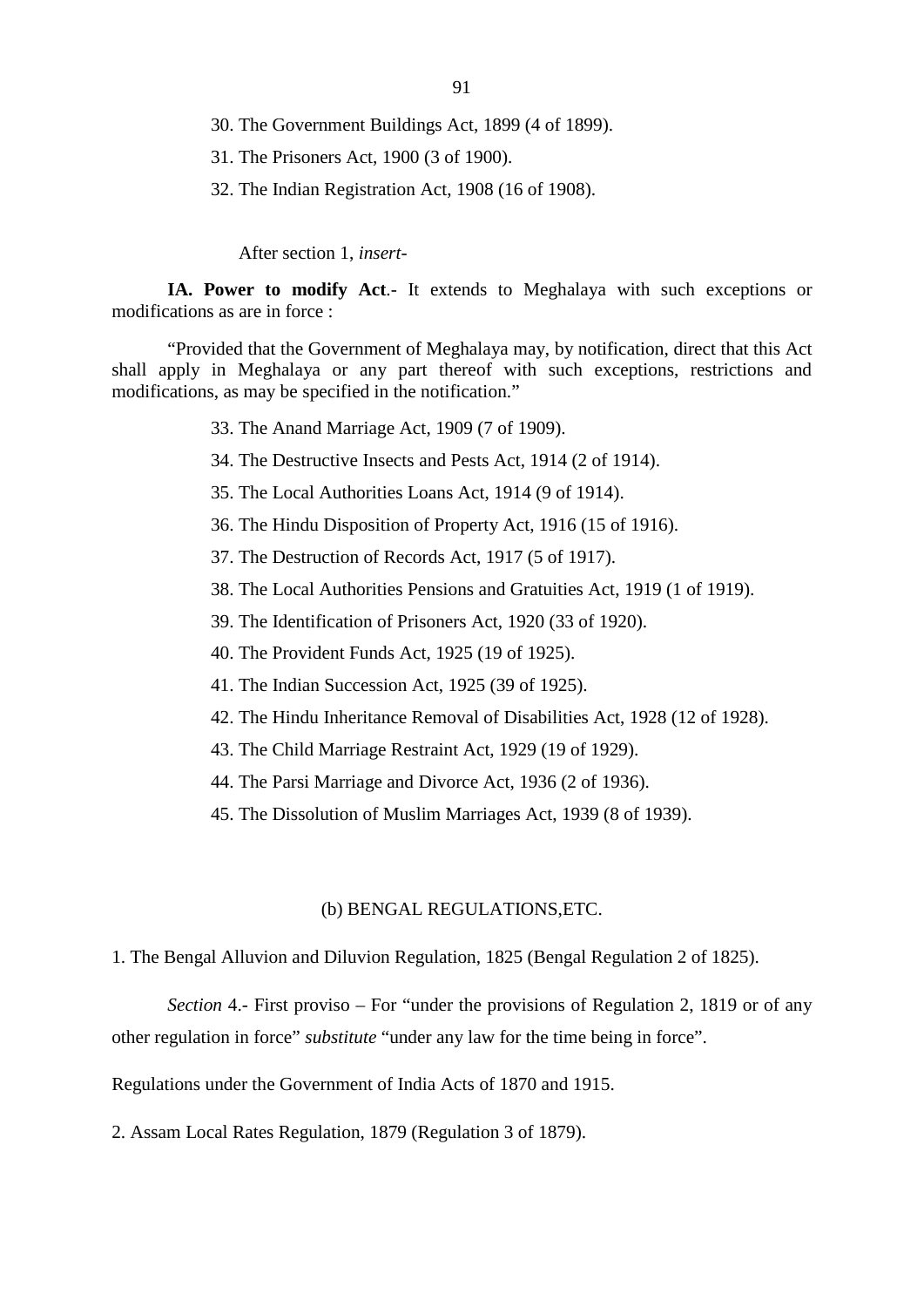*Section* 1.- For Section 1,- *substitute* –

"1 (1) This Regulation may be called the Meghalaya Local Rates Regulation.

(2) It extends to the whole of M eghalaya but shall come into force in the K hasi Hills District and Jaintia Hills District only on such date as the Government of Meghalaya may, by notification, appoint.

*Section* 2.- Omit clause (4).

In c lause (5), i n s ub-clause (b), O mit, " is s ituate i n a ny pl ace ot her t han t he permanently settled portions of Cachar and Goapara and the same". Omit sub-clause (d) and in the provision,omit or sub clause (d)".

*Section* 8.- For Section 8,*substitute –* 

'8. An appeal from the order of any officer appointed under section  $6$  t o assess or collect a rate shall lie to the Board of Revenue and the order passed on s uch appeal by the Board shall be final".

The words "any Government", wherever they occur, shall stand unmodified.

3. The Garo Hills Regulation, 1882 (Regulation 1 of 1882).Omit the preambles.

 *Section* 1. - Omit– "and s hall c ome i nto ope ration on b eing publ ished i n t he of ficial gazette".

4. The Chin Hills Regulation, 1896 ( Regulation 5 of 1896).

*Section* 1. – For "specified in the Schedule" *substitute* – "in Meghalaya".

Omit the Schedule.

#### **Acts of the Lieutenant-Governor of Bengal in Council –**

5. The Bengal Prevention of Inoculation Act, 1865 (Bengal Act, 4 of 1865).

 Long title.- Omit "in the town and suburbs of Calcutta and in towns to which Act 3 of 1864, passed by the Lieutenant-Governor of Bengal in Council, has been or shall hereafter be extended."

*Preamble*.- Omit the second paragraph.

*Section* 2. – For "enter the town of Calcutta or any other town" *substitute* "enter any town".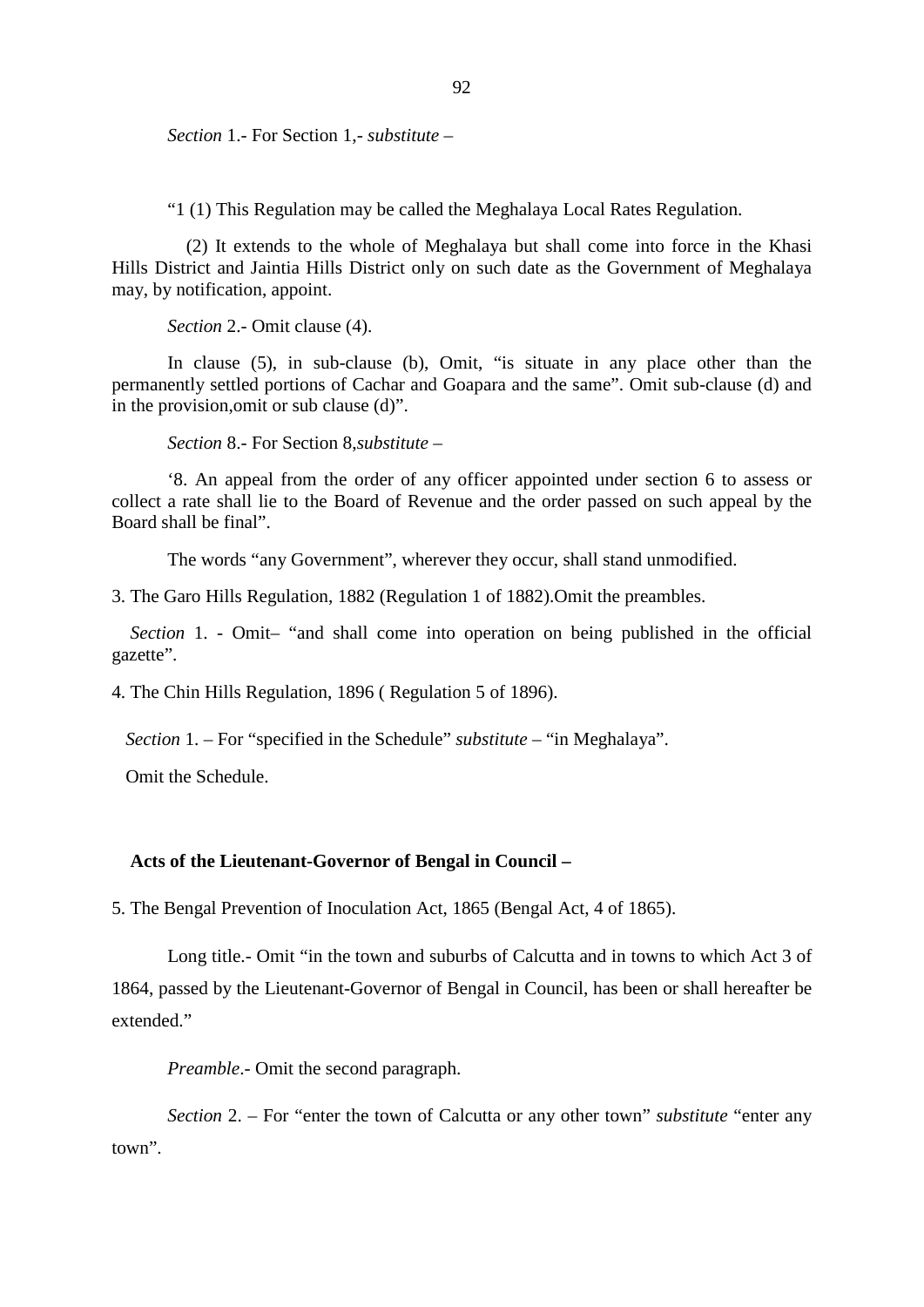*Section* 3. – For section 3, *substitute* –

"3. It shall be lawful for the Government of Meghalaya, by notification, to extend this Act t o a ny t own or pl ace i n M eghalaya i n w hich i t s hall a ppear t o t he G overnment of Meghalaya tha t a t the time of s uch not ification there e xists pr oper a nd s ufficient arrangements of t he inoculation of t he i nhabitants t hereof with t he c ow-pox".

6. The Bengal Vaccination Act 1880 (Bengal Act 5 of 1880).

*Preamble*,- Omit " in the town, por t and s uburbs of C alcutta and in ot her t wons and selected local areas in the territories administered by the Lieutenant-Governor of Bengal to which this Act may be hereafter extended".

*Section* 1. – For paragraphs (1) and (2), substitute –

"(1) This Act may be called the Meghalaya Vaccination Act".

 "(2) It shall not come into force in any town or area of its own force but the Government of Meghalaya ma y, by notification, declare its int ention to extend this Act of a ny of its provisions to any town or selected local area in Meghalaya"

 In the last paragraph, omit "This Act shall come into force from the day on which it may be published in the Official Gazette with the assent of the Governor- General; but"

*Section* 9.- For section 9, substitute –

9. " Appropriation of t he f ees.- All s uch f ees s hall be a ppropriated i n s uch m anner a s t he Government of Meghalaya may direct".

Omit section 14 to 17 and the heading above the said section.

*Section* 18.- For " under t he pr ovisions of C hapter X of t he C alcutta M unicipal Consolidation Act, 1876 or of any other law" substitute "under any law".

 *Section* 19.- Omit "or if the child was born out of the Town of Calcutta or his birth has not been registered in the said town".

 *Section* 21.- For " under the provisions of the Calcutta Municipal Consolidation Act, 1876 or of any other law", substitute "under any law".

 *Section* 25.- Omit the words commencing with "In any Municipality" and ending with the words "made to the Commissioner and ".

*Section* 32.- Omit "or the Corporation".

 *Section* 33.- In clause (b), omit "outside the town of Calcutta".

For the expression in the S chedule "Bengal V accination Act, 1880", wherever it oc curs, substitute – "Meghalaya Vaccination Act".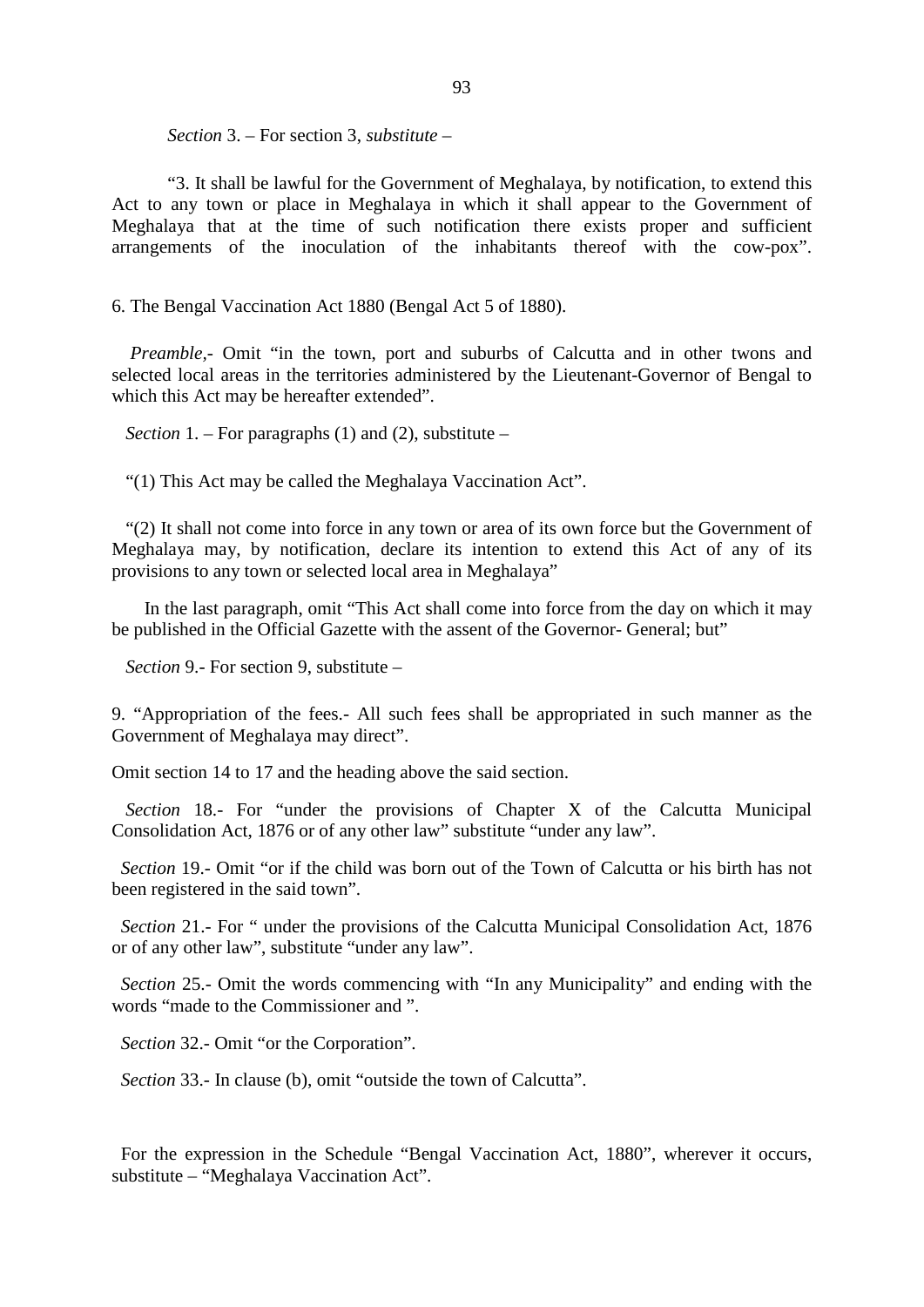7. The Private Fisheries Protection Act, 1889 (Bengal Act 2 of 1889).

#### **Act of the Lieutenant-Governor of Eastern Bengal and Assam in Council**

8. The Assam Excise Act, 1910 (Eastern Bengal Act of 1910)

*Long title and preamble.-* Omit "in Eastern Bengal and Assam*"* 

*Section 1. – Omit sub-sections (2), (3) and (4).* 

Omit section 2 and the First Schedule.

*Section* 7.- Omit "Save as is provided in section 2 and in the First Schedule".

Omit Section 24.

9. The Bengal Public Demands Recovery Act, 1913 (Bengal Act 3 of 1913).

*Long title and preamble*.- Omit "in Bengal".

*Section* 1. – For section 1, *substitute* –

"1. This Act may be called the Public Demands Recovery Act".

Omit section 2.

*Section* 20*.* Omit sub-sections (3) and (4).

*Section* 35. – Omit sub-section (3).

#### **SCHEDULE I**

In item 1, for "the Bengal Land Revenue Sales Act, 1859 or the Bengal Land Revenue Sales Act, 1868 or any other law" *substitute* "any law".

Omit items 2.

In item 4, om it "or (iii) to be recovered under the Bengal Land Revenue Sales Act, 1868".

Omit items 10, 11, 12.

#### **SCHEDULE II**

In item 46, omit sub-items  $(3)$ ,  $(4)$  and  $(5)$ .

In item 47, omit sub-item (3).

In item 48, omit the proviso.

Omit items 62, 64 and 67.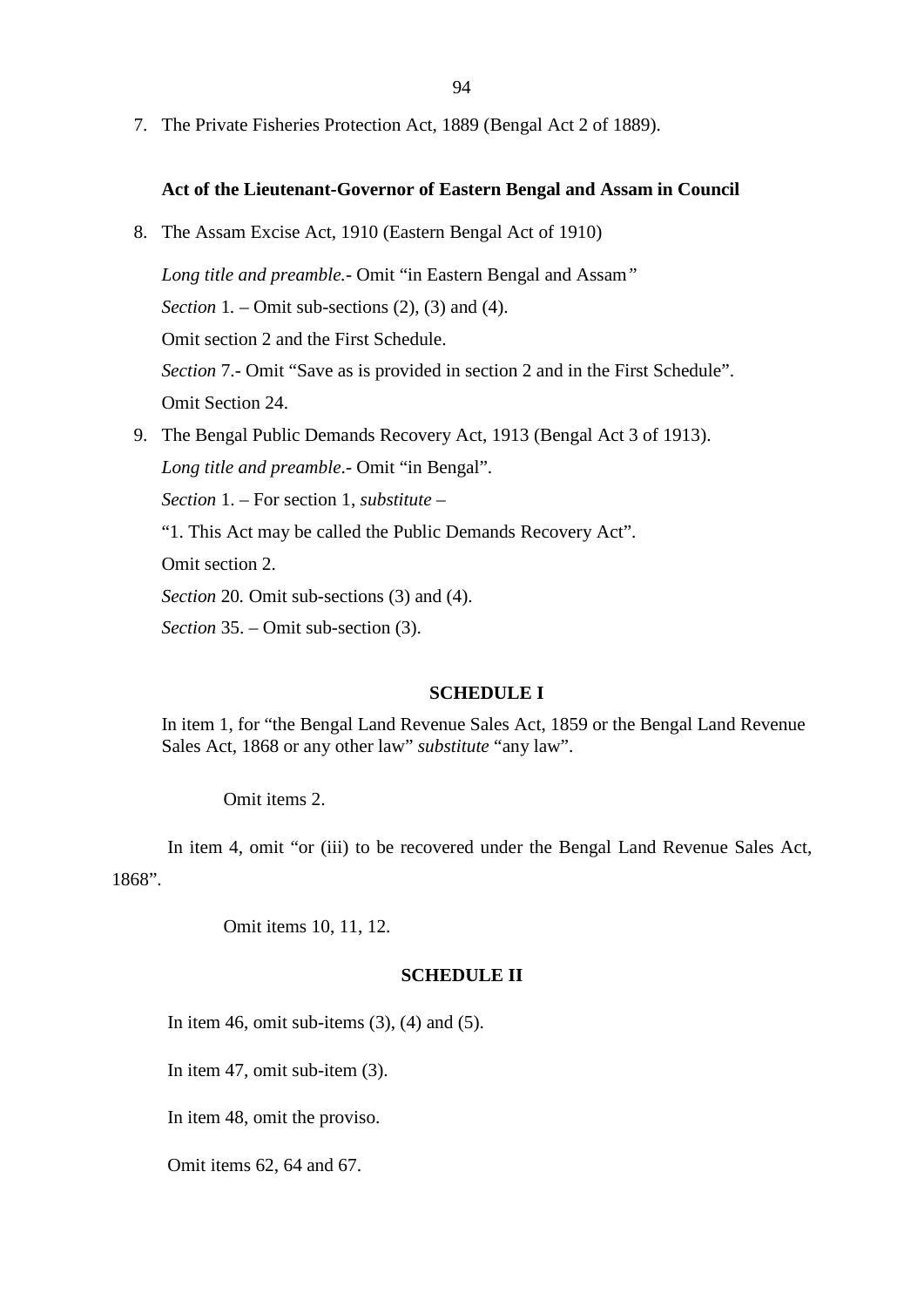#### **(c) ASSAM ACTS**

1. The Assam Students and Juvenile Smoking Act, 1923) Assam Act 2 of 1923.

*Section* 1. – For sub-sections (2) and (3) substitute –

"(2) The Government of =Meghalaya may, by notification exempt any locality form the operation of this Act".

*Section* 4. – For "Assam or a member of a Municipal or Local Board or a member of a Village Authority constituted under section 20 of the Assam Local Self-Government Act, 1950, or of a Town Committee constituted under section 329, sub-sections (1) and (2), of the Assam Municipal Act,1913" *substitute* "Meghalaya".

2. The Assam Water Hyacinth Act, 1926 (Assam, Act 3 of 1926).

*Section* 1. – Omit sub-section. (2).

Section 2.- In clause (2), omit "constituted under section 329 of the Assam Municipal

Act, 1923".

3. The Assam Temperance Act, 1926 (Assam Act 4 of 1926).

Omit section 2.

*Section* 3. – For section 3, substitute.

"3. This Act shall come into force in any locality on such date as the Government of Meghalaya may , by notification, appoint and different dates my be appointed for different localities".

4. The Assam Opium Smoking Act, 1927 (Assam Act 3 of 1927).

*Section* 1. – Omit sub-section (2).

5. The Assam Highways Act,1928 (Assam Act 2 of 1928).

*Section* 1. – Omit sub-sections (2) and (3).

6. The Goalpara Tenancy Act, 1929 (Assam Act 1 of 1929).

*Long title* . – Omit "in the district of Goalpara".

Omit the preambles.

*Section* 1.- For section 1. *Substitute* –

"1. *Short title, extent and commencement*.- (1) This Act, may be called Garo Hills

Tenancy Act.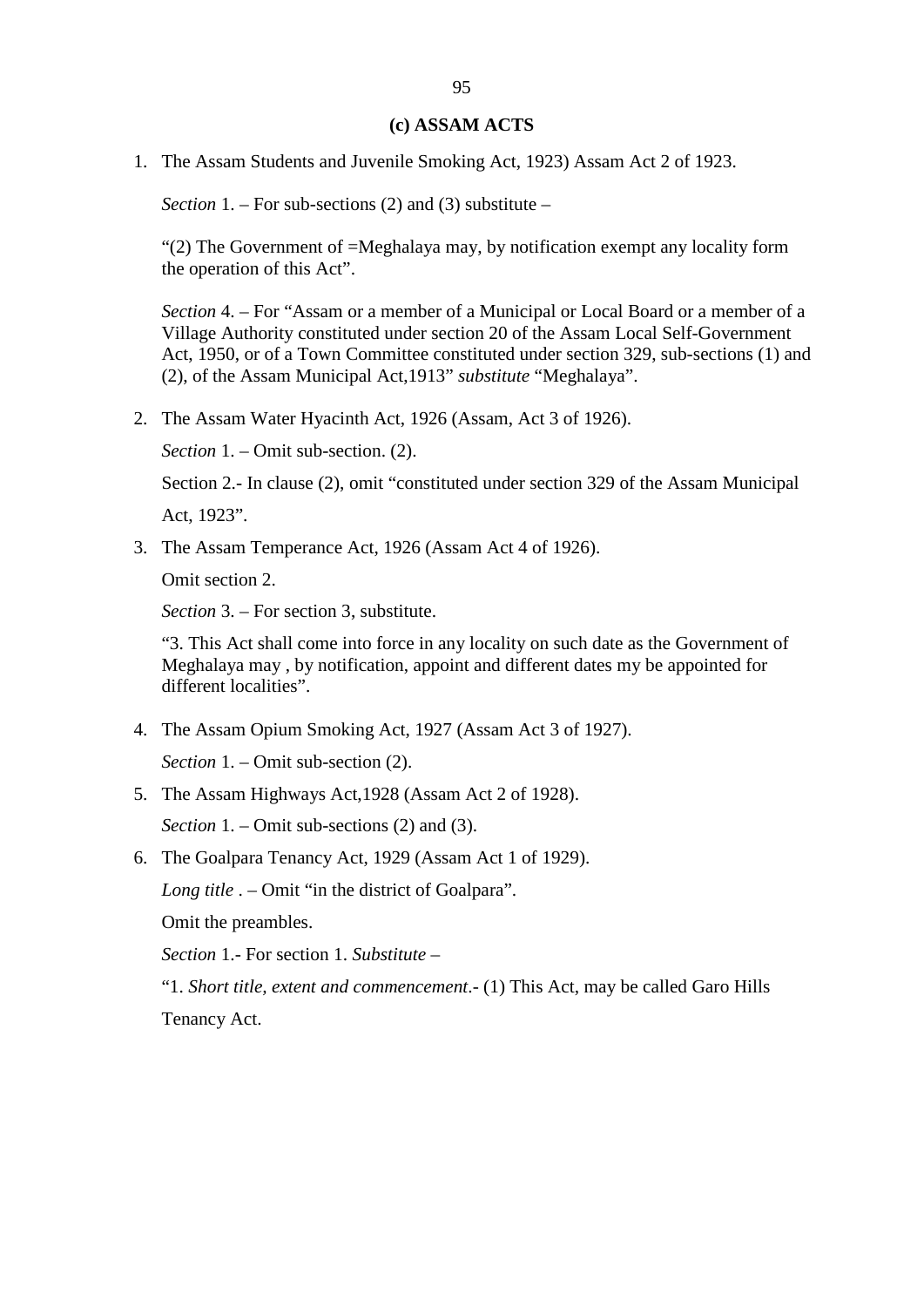96

(2) It e xtends to the pe rmanently settled areas of the Garo H ills D istrict, but the Government of Meghalaya may, by notifications extend the whole or any part of this Act to other areas in the Garo Hills or any part thereof".

Omit *sections* 2 and 3.

*Section 4.* – Omit clause (3).

In clause (4) – Omit "means the Deputy Commissioner in-charge of Goalpara District and ".

Omit Schedule I and II.

7. The Assam Money Lenders Act, 1934 (Assam Act 4 of 1934).

Section I.-For sub-sections  $(2)$  and  $(3)$  substitute –

"(2) It extends to the whole of Meghalaya".

8. The Assam Private Fisheries Protection Act, 1935 (Assam Act I of 1925).

*Section* 1. For sub-sections (2), substitute –

(2) The Indian Fisheries Act, 1897 (Central Act 4 of 1897) is to be read as supplemental to this Act".

9. The Assam Disorderly Houses Act, 1936 (Assam Act 4 of 1956).

*Section* 1. For sub-sections (2) and (3) , *substitute* –

"(2) It extends only to such areas in Meghalaya as the Government of Meghalaya may, by notification, specify in this behalf".

Omit section 2.

- 10. The Good Conduct Prisoners' Probational Release Act, 1938 (Assam act 2 of 1938). *Section* 1. – Omit sub-sections (2) and (3).
- 11. The Assam Opium Prohibition Act, 1947 (Assam Act 23 of 1947).

*Long title and preamble* . – For "in the province of Assam", *substitute* " in Meghalaya".

*Section 1. – Omit sub-sections (2) and (3).* 

*Section 2* - For clause (i) substitute "(i) State" means the State of Meghalaya".

12. The Assam Home Guards Act,1947 (Assam Act 24 of 1947).

*Section 1.* - Omit sub-sections (2) and (3).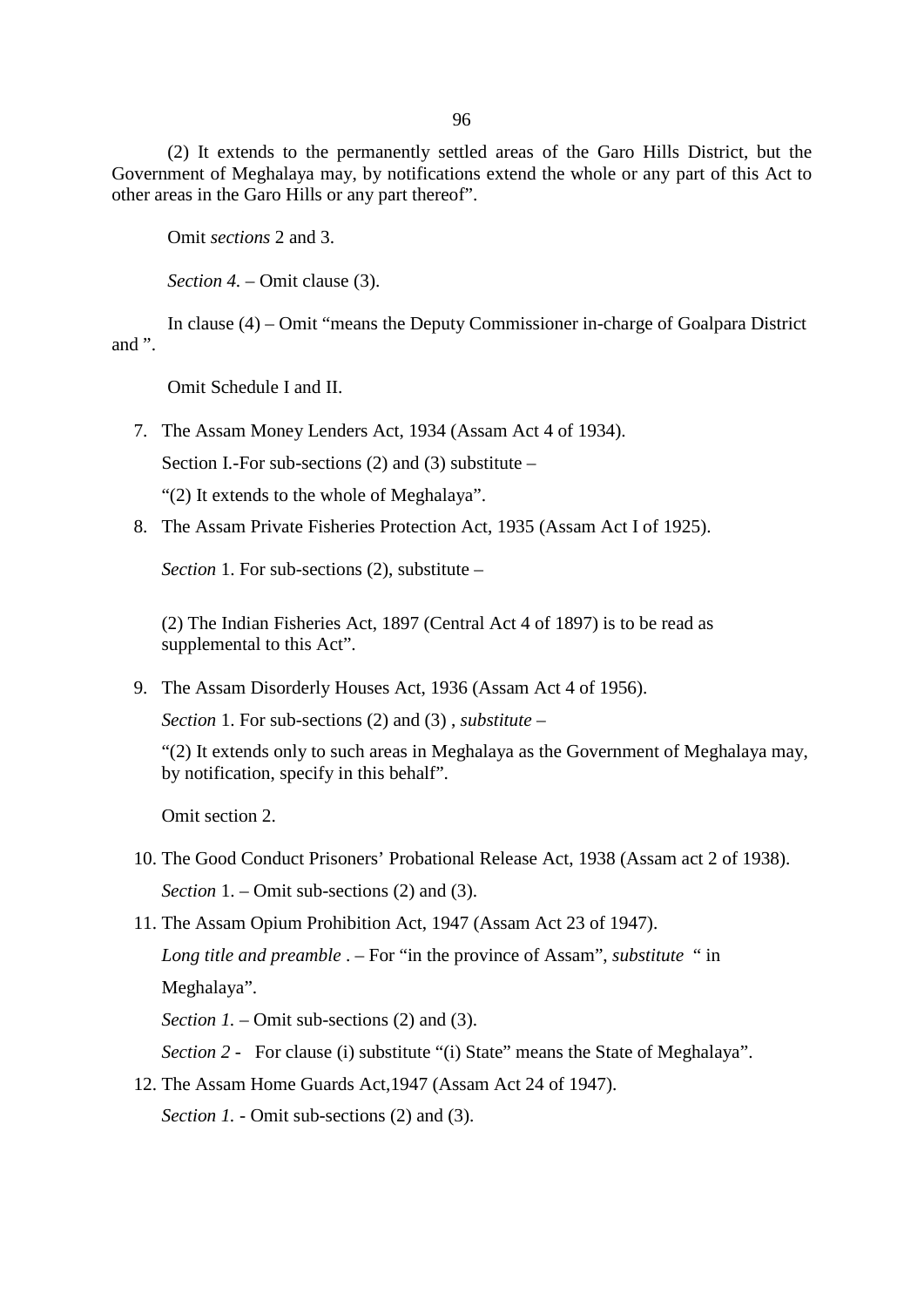13. The Assam Management of Estates Act, 1949 (Assam Act 17 of 1949).

Long title.- For "districts of Goalpara, Garo Hills, Kamrup, Nowgong, Darrang, Sibsagar, Lakhimpur and Cachar in the Province of Assam", substitute "Garo Hills District".

*Section 1.* - For sub-section (2) *substitute –* 

"(2) It extends to the permanently settled areas of the Garo Hills District".

*Section 2. –* In clause (g) "districts of Cachar, Goalpara and Garo Hills" *substitute* "Garo Hills District".

- 14. The Assam Co-operative Societies Act, 1949 (Assam Act 1 of 1950). *Section* 1. – Omit sub-sections (2) and (3).
- 15. The Assam Prohibition of Smoking in Show House Act, 1951 (Assam Act 9 of 1951). *Section* 1. – Omit sub-sections (2) and (3).

16. The Assam State Acquisition of Zamindaries Act, 1951 (Assam Act 18 of 1951).

*Long title and preamble*.- For "districts of Goalpara, Garo Hills and Cachar, *substitute* "in the Garo Hills District".

*Section* 1. – for sub-section (2), *substitute* –

"(2) It extends to the permanently settled areas of the Garo Hills District".

*Section* 2. – Omit Clause (n).

Clause (r) for "in the districts of Cachar, Garo Hills and Goalpara", *substitute* "in the Garo Hills District".

17. The Assam Embankment and Drainage Act, 1953 (Assam Act 1 of 1954).

*Section* 1.-Omit subsections (2) and (3) *Section* 2.- In clause (vi) (c) add – "or District Council" at the end. Section 8 – After "Town Committee" insert "District Council". Omit section 22.

18. The Assam Cinemas (Regulation) Act, 1953 (Assam Act 14 of 1953).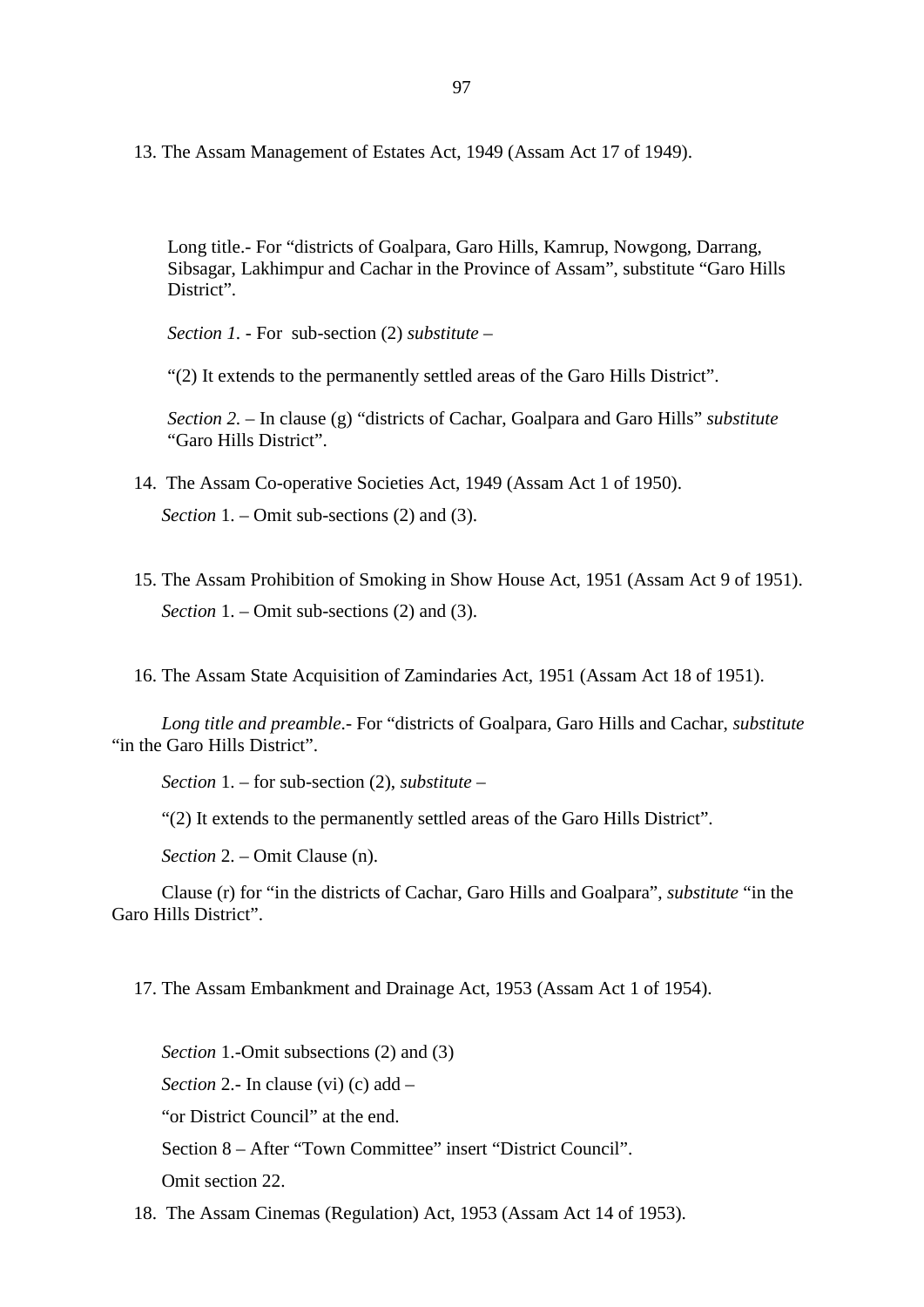*Section 1. – Omit sub-sections (2) and (3).* 

19. The Assam Prohibition of Smoking in Passengers' Vehicles Act, 1964 (Assam Act 17 of 1954).

*Section* 1. – Omit sub-sections (2) and (3).

- 20. The Assam Rhinoceros Preservation Act, 1954 (Assam Act 20 of 1954). *Section* 1. – Omit sub-section (2).
- 21. The Assam Non-Agricultural Urban Areas Tenancy Act, 1956 (Assam Act 12 of 1955).

Section 1.-Omit sub-section (3).

- 22. The Assam Khadi and Village Industries Board Act, 1955 (Assam Act of 1955). *Section*  $1 - (i)$  for sub-section (2), substitute –
	- "(2) It extends to the whole of the State of Meghalaya".

(ii) Omit sub-section (3).

*Section* 4.- For section 4, substitute –

4. **"Constitution of the Board.-** The Board shall consist of such number of members as the State Government may appoint".

*Omit* section 5.

*Section* 7. – Omit the fullstop "(.)" at the end of sub-section (1) and (2) and add the following words thereafter followed by fullstop "(.)"-

"with prior approval of the State Government".

Omit section 8A.

Omit sections 10A, 10B, 10C, 10E, 10F and 10G.

Omit section 17.

*Section* 25. – In sub-sections (3),(4) and (5) between the word "Assam" and "and" insert "Meghalaya".

23. The Assam Aid to Industries (Small and Cottage Industries) Act, 1955 (Assam Act 2 of 1956).

Section 1.-for section 1, substitute the following :-

"1. (1) This Act may be called the Meghalaya Aid to Small and Cottage Industries Act".

"(2) It extends to the whole of Meghalaya".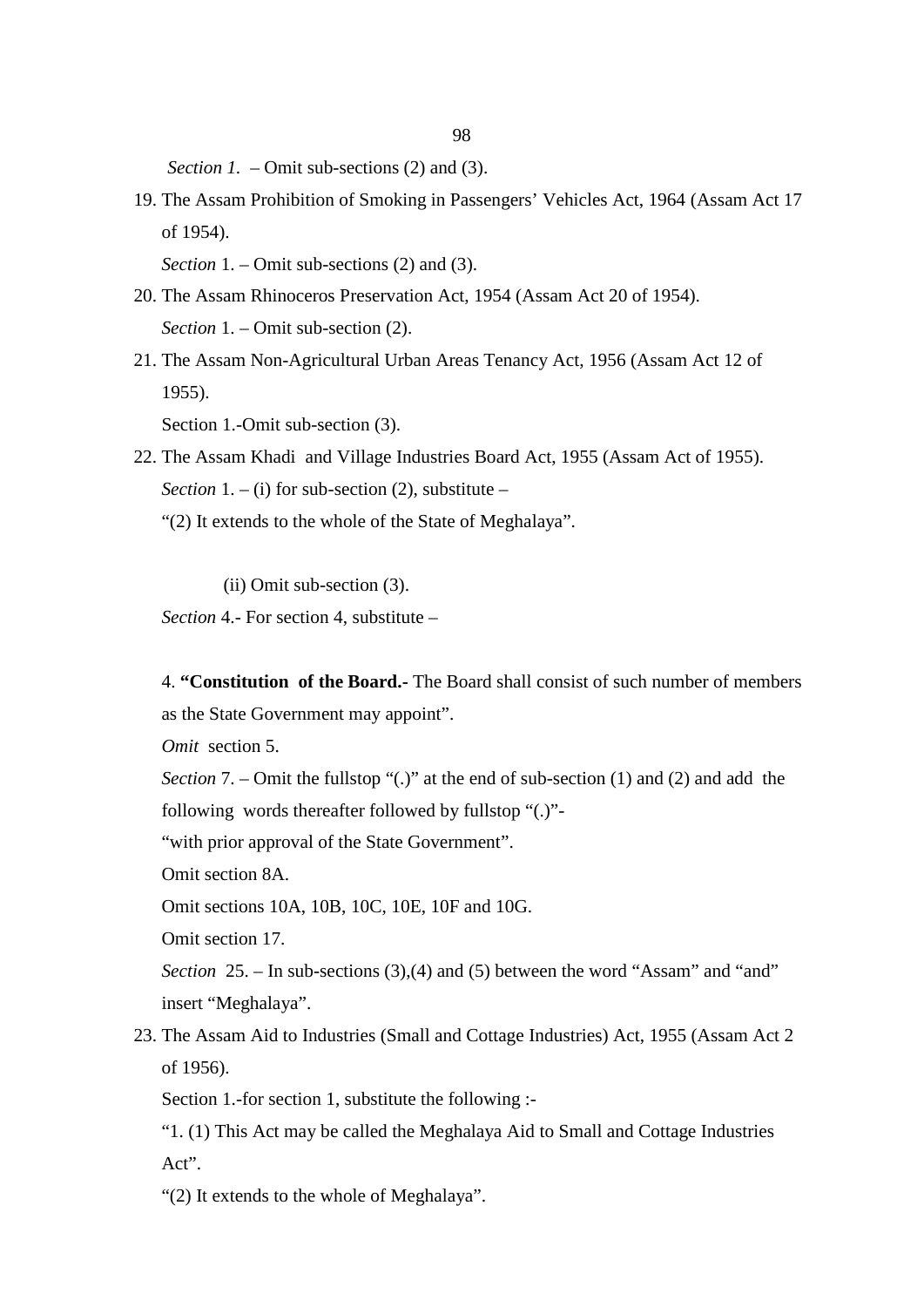- 24. The Assam Municipal Act, 1956 (Assam Act 15 of 1957). *Section* 1. – Omit sub-section (3).
- 25. The Assam Weights and Measures (Enforcements) Act, 1958 (Assam Act 19 of 1959). *Section* 1. – Omit sub-sections (2) and (3).

*Section* 23. – Omit the words "after the expiry of six months from the commencements of this section" and the words "after the commencement of the Assam Weights and Measures (Enforcement) (Amendment ) Act, 1964" and the Comma "(,)" after the words "Whoever" and "Section" occurring in Section 23.

26. The Assam Ganja and Bhang Prohibition Act, 1958 (Assam Act 21 of 1959).

*Section* 1. – Omit sub-section (2) and (3).

27. The Assam Ancient Monuments and Records Act, 1959 (Assam Act 23 of 1959).

*Section* 1. – Omit sub-sections (2) and (3).

28. The Assam Town and Country Planning Act, 1959 (Assam Act 2 of 1960).

*Section* 1. – For sub-sections (2) , substitute –

"(2) It shall not come into force in any area where it is not in force unless the Government of Meghalaya, by notification, otherwise directs, and any such notifications may specify the exceptions, restrictions and modifications subject to which this Act shall apply in any such area".

29. The Assam Autonomous Districts Administration of Justice Act, 1960 (Assam Act 14 of 1960).

*Section* 1. – Omit subsections (2) and (3).

- 30. The Assam Regulated and Licensed Warehouses Act, 1959 (Assam Act 15 of 1960). *Section* 1.-Omit sub-sections (2) and (3).
- 31. The Assam Shramik Bahini Act, 1959 (Assam Act 24 of 1960). *Section* 1.- For sub-sections (2) and (3), *substitutes* :- "(2) It extends to the whole of Meghalaya". *Section* 30. – Omit sub-section (2).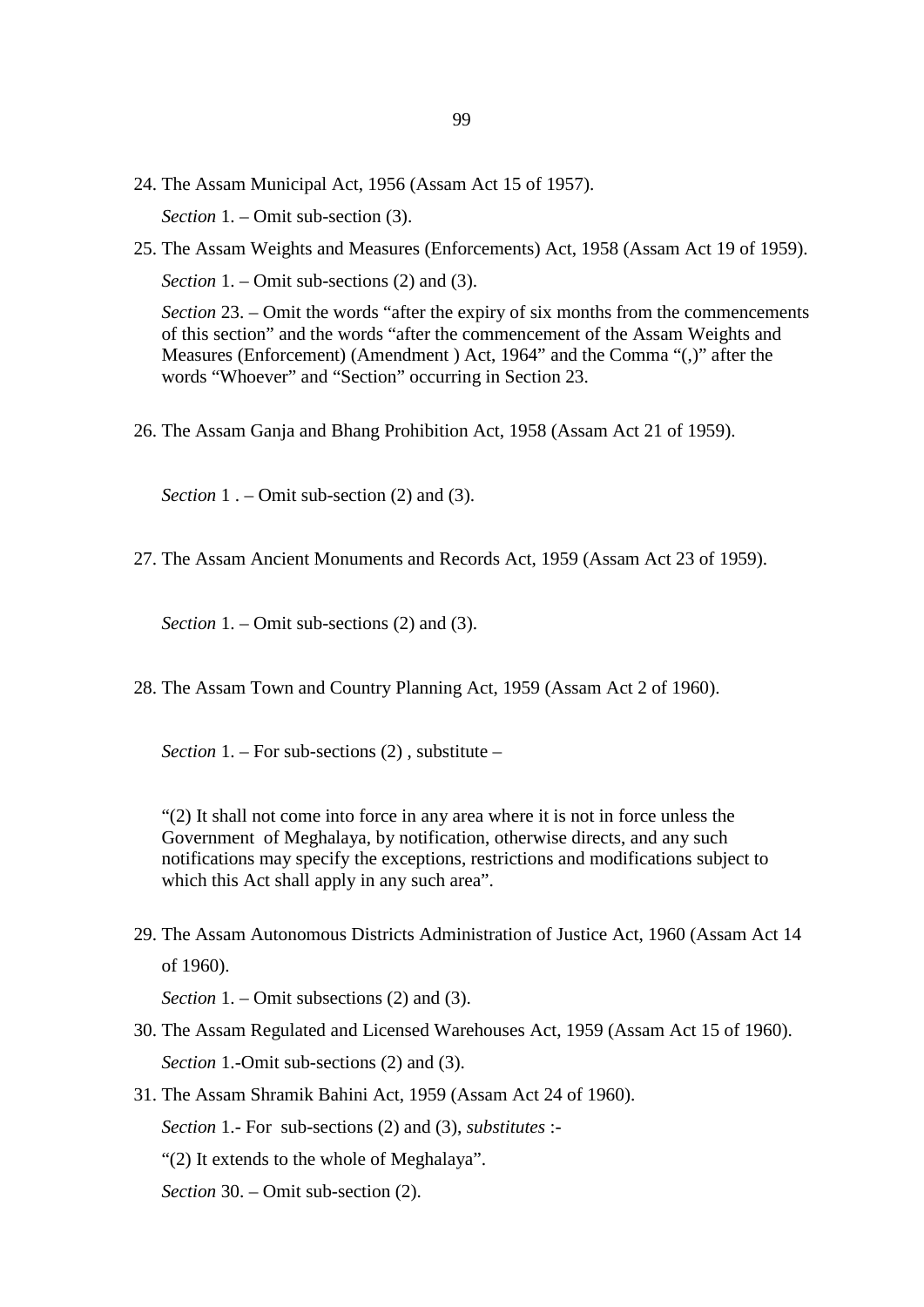- 32. The Assam Official Language act, 1960 (Assam Act 33 of 1960) This Act shall stand repealed.
- 33. The Assam Co-operative Land Mortgage Bank Act, 1960 (Assam Act 1 of 1961).

*Section* 1. – For sub-section (2) substitute – "(2) I extends to the whole of Meghalaya". *Section* 20.- Omit sub-section (2).

34. The Assam State Acquisition of Land belonging to Religious or Charitable Institution of Public Nature Act, 1959 (Assam Act 9 of 1961).

*Section* 1. – For sub-sections (2) and (3).

35. The Assam Slum Areas (Improvement and Clearance) Act, 1959(Assam Act 12 of 1961).

*Section* 1. – For sub-section (2), *substitute* –

"(2) It shall come into force in any area only on such date as the Government of Meghalaya may, by notification, specify and any such notification may specify the exceptions, restrictions or modifications subject to which the Act shall apply in such areas".

36. The Assam Board of Revenue Act, 1962 (Assam Act 21 of 1962).

*Section* 1. – For sub-section (2), *substitute* –

"(2) It extends to the whole of Meghalaya".

Omit section 11.

37. The Assam Land (Requisition and Acquisition) act, 1964 (Assam Act 15 of 1964).

*Section* 1. – Omit sub-sections (2) and (3).

*Section* 2. – For clause (b), *substitute* –

"(b) 'Court' means the principal civil court of original jurisdiction and includes any other civil court which the Government of Meghalaya may, by notification, appoint to perform all or any of the functions of a court under this Act".

Omit sections 21 and 22.

38. The Assam Prevention of Begging Act, 1964 (Assam Act 18 of 1964). *Section* 1. – Omit sub-section (2).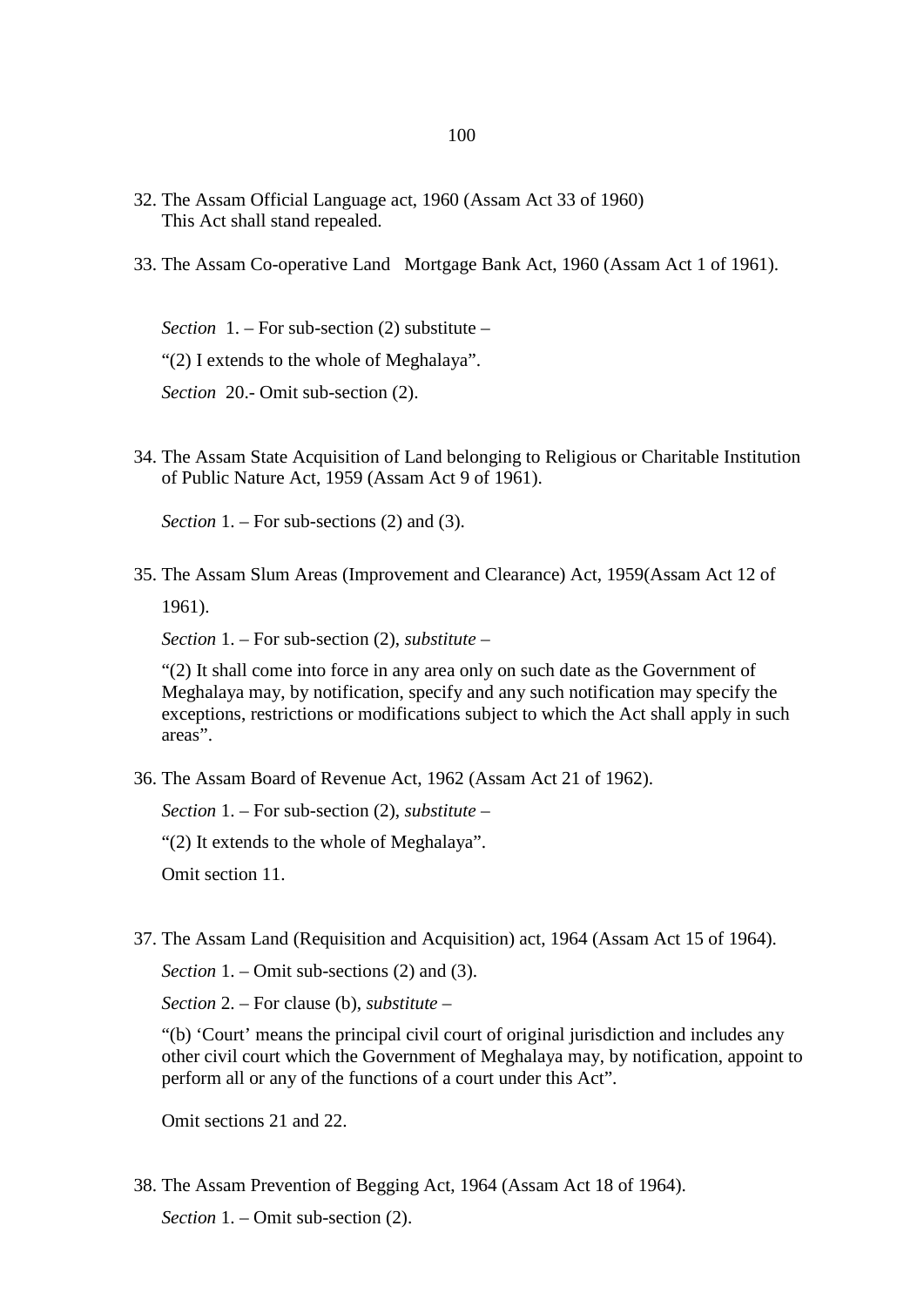- 39. The Assam Development Authorities Act, 1964 (Assam Vet 31 of 1964). *Section* 1. – Omit sub-section (2).
- 40. The Assam Village Defence Organisation Act, 1966 (Assam Act 22 of 1966). *Section* 1. – Omit sub-sections (2) and (3).
- 41. The Assam Borstal Institution Act, 1968 (Assam Act 1 of 1969). *Section* 1.- Omit sub-section (2).
- 42. The Assam Requisition and Control of Vehicles Act, 1968 (Assam Act 5 of 1969).

*Section1*.-Omit subsections (2) and (3). *Section* 2. – For clause (a), substitute –

"(a) "Court" means the principal civil court of original jurisdiction and includes any other court which the Government of Meghalaya may, by notification, appoint to perform all or any of the functions of a court under this Act".

Omit clause (d). Omit Section 18.

43. The Assam National Parks Act, 1968 (Assam Act 9 of 1969). *Section* 1. – Omit sub-sections (2) and (3).

#### **(d) MEGHALAYA ACTS AND REGULATIONS**

- 1. The Meghalaya Alluvion and Diluvion Regulation..
- 2. The Meghalaya Local Rates Regulation.
- 3. The Garo Hills Regulation, 1882 (Regulation 1 of 1882).
- 4. The Chin Hills Regulation 1896 (Regulation 5 of 1896).
- 5. The Meghalaya Prevention of Inoculation Act.
- 6. The Vaccination Act, 1880.

*Section* 1. – For sub-section (1), *substitute* –

- "(1) This Act may be called the Meghalaya Vaccination Act".
- 7. The Private Fisheries Protection Act, 1889 (Act 2 of 1889).
- 8. The Meghalaya Excise Act.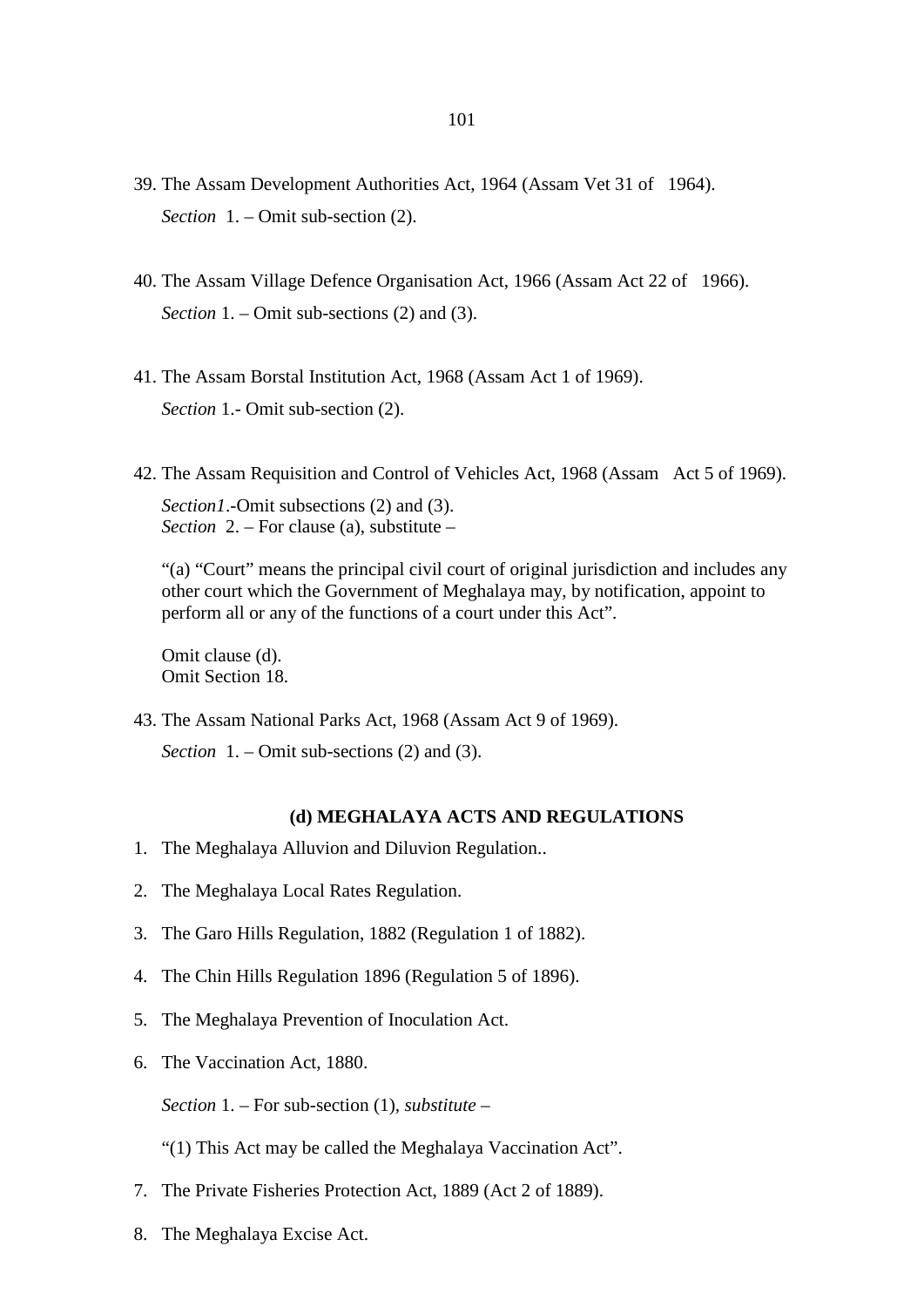- 9. The Public Demands Recovery Act.
- 10. The Meghalaya Students and Juvenile Smoking Act.
- 11. The Meghalaya Water Hyacinth Act.
- 12. The Meghalaya Temperance Act.
- 13. The Meghalaya Opium Smoking Act. Section 1.- Omit sub-section (2).
- 14. The Meghalaya Highways Act.
- 15. The Garo Hills Tenancy Act.
- 16. The Meghalaya Money Lenders Act.
- 17. The Meghalaya Private Fisheries Protection Act.
- 18. The Meghalaya Disorderly Houses Act.
- 19. The Good Conduct Prisoner's Probational Release A. *Section* 1.-Omit sub-section (2) and (3).
- 20. The Meghalaya Opium Prohibition Act. *Section* 2. – For clause (i) substitute –
	- "(i) 'State' means the State of Meghalaya".
- 21. The Meghalaya Management of Estates Act.
- 22. The Meghalaya Co-operative Societies Act.
- 23. The Meghalaya Home Guards Act.
- 24. The Meghalaya Prohibition of Smoking in Show Houses Act.
- 25. The Meghalaya Acquisition of Zamindaries Act.
- 26. The Meghalaya Embankment and Drainage Act. *Section* 1. – Omit sub-sections (2) and (3).
- 27. The Meghalaya Cinemas (Regulation) Act.
- 28. The Meghalaya Prohibition of Smoking in Passengers' Vehicles Act. *Section* 1. – Omit sub-section (3).
- 29. The Meghalaya Rhinoceros Preservation Act.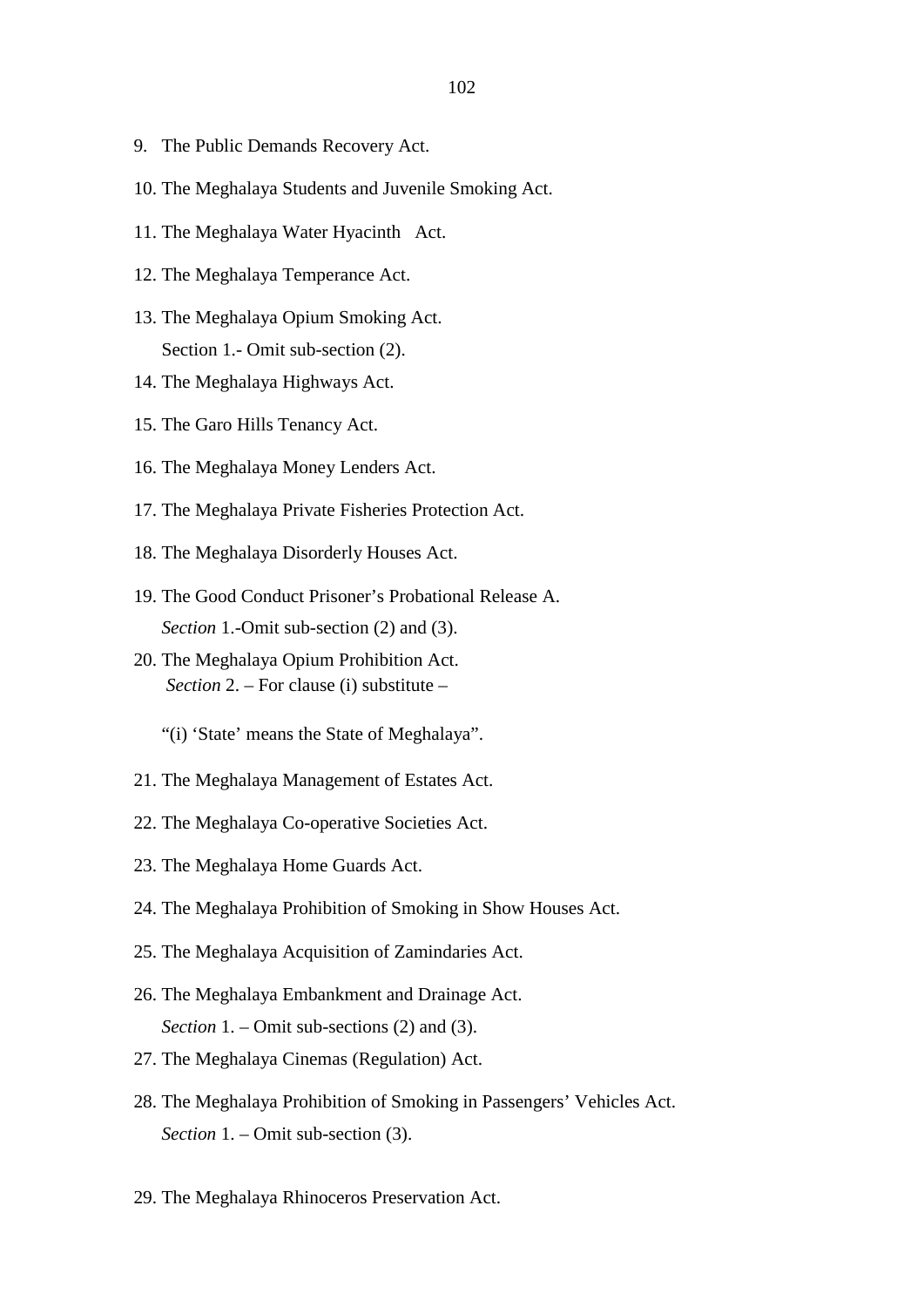- 30. The Meghalaya Non-Agricultural Urban Areas Tenancy Act. *Section* 1. – Omit sub-section (3).
- 31. The Meghalaya Khadi and Village Industries Board Act.

*Section*  $1. - (i)$  After sub-section (1), insert –

- "(2) It extends to the whole of the State of Meghalaya
- (ii) Omit sub-section (3).

4. "Constitution of the Board.- The Board shall consist of such number of members as the members as the State Government may appoint"-

Omit section (5).

*Section* 7.- "Omit the fullstop "(.)" at the end of sub-sections (1) and (2) and add the following words thereafter followed by fullstop " $(.)$ " – "with proper approval of the State Government".

*Omit* section 8A.

*Omit* sections 10A, 10B, 10C, 10E, 10F and 10G.

*Section* .25. – In sub-sections (3) ,(4) and (5) between the words "Assam" and "insert" "Meghalaya".

- 32. The Meghalaya Aid to Small Cottage Industries Act.
- 33. The Meghalaya Municipal Act.
- 34. The Meghalaya Weights and Measures (Enforcement) Act.

*Section* 1. – Omit sub-sections (2) and (3)

*Section* 23.-Omit the words "after the expiry of six months from the commencement of this s ection" and the w ords "af ter t he com mencement of t he A ssam W eights and Measures (Enforcement) (Amendment) Act, 1964" and comma" "(,)" after the words "Whoever" and "Section" occurring in Section 23.

35. The Meghalaya Ganja and Bhang Prohibition Act.

*Section* 1.-Omit sub-sections (2) and (3).

36. The Meghalaya Ancient Monuments and Records Act.

*Section* 1. – Omit sub-section (3).

37. The Meghalaya Autonomous Districts Administration of Justice Act.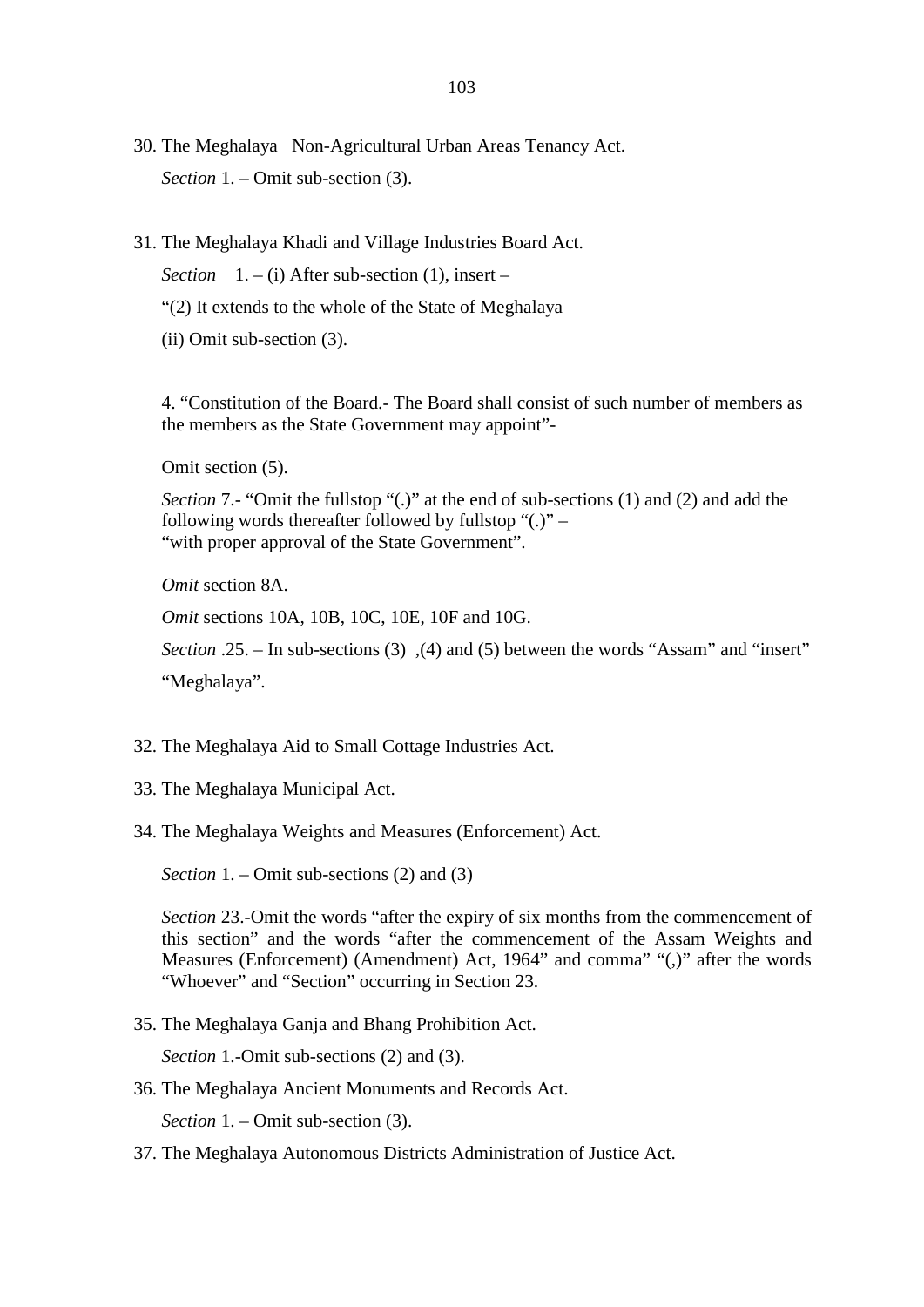- 38. The Meghalaya Regulated and Licensed Warehouses Act. *Section* 1. – Omit sub-sections (2) and (3).
- 39. The Meghalaya Shramik Bahini Act. *Section* 1. – Omit sub-section (3).
- 40. The Meghalaya Town and Country Planning Act.

*Section*1. – For sub-section (2), *substitutes* –

"(2) It s hall not c ome into f orce in a ny area where it is not in f orce unl ess the Government of Meghalaya, by notification, otherwise directs and any such notification may s pecify t he exceptions, r espections a nd m odifications s ubject to which this A ct shall apply in any such area".

41. The Meghalaya Co-operative Land Mortgage Bank Act.

*Section* 1. – For sub-section (2),*substitute* –

- "(2) It extends to the whole of Meghalaya"
- 42. The Meghalaya Acquisition of Land belonging to Religious or Charitable Institutes of Public Nature Act.

*Section* 1. – Omit sub-section (3).

.

- 43. The Meghalaya Slum Areas (Improvement and Clearance) Act.
- 44. The Meghalaya Board of Revenue Act.
- 45. The Meghalaya Land (Requisition and Acquisition) Act.

*Section* 1. – Omit sub-section (2) and (3).

- 46. The Meghalaya Prevention of Begging Act.
- 47. The Meghalaya Development Authorities Act.
- 48. The Village Defence Organisation Act.

*Section* 1. – Omit sub-section (3).

49. The Meghalaya Borstal Institutes Act.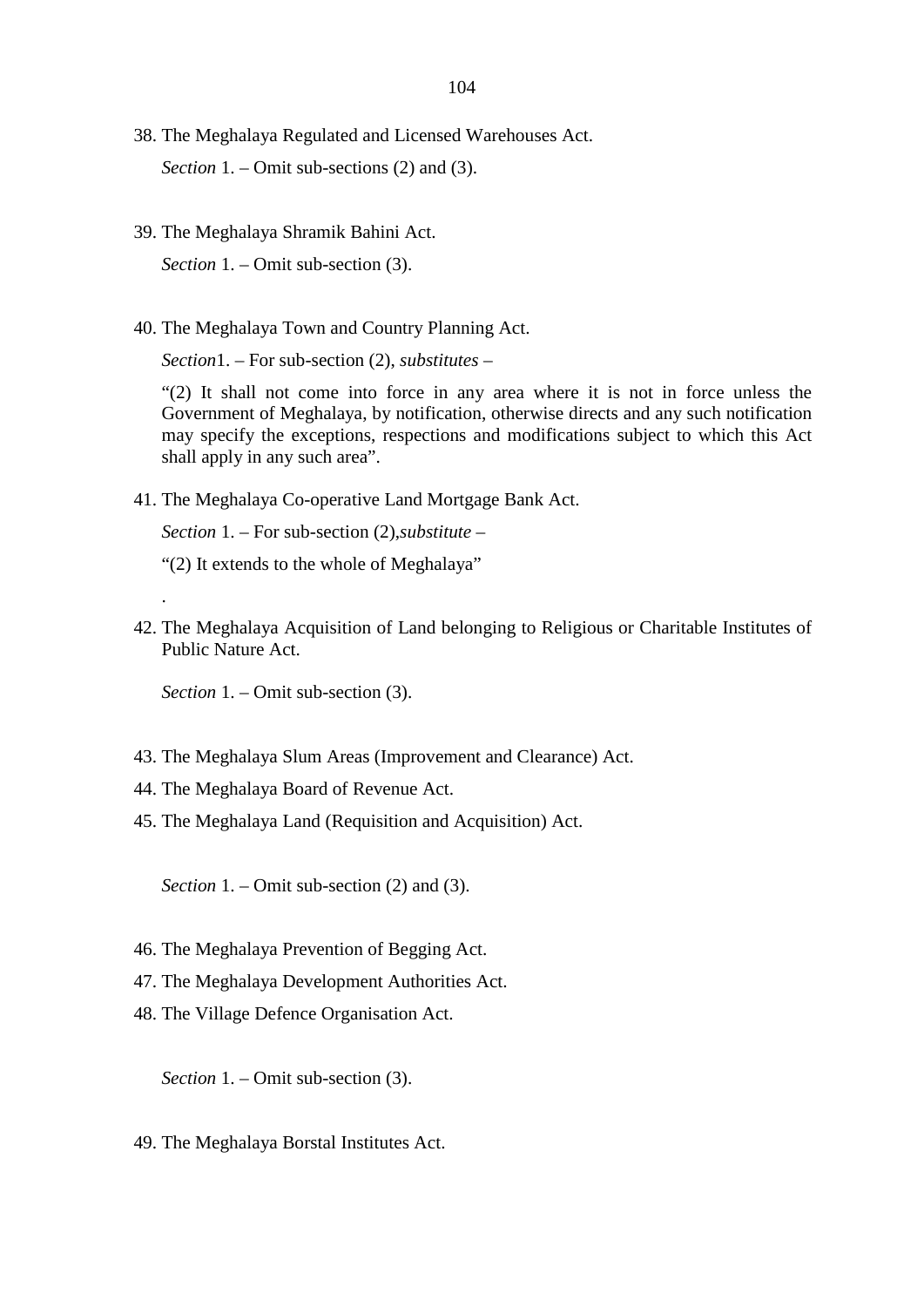- 50. The Meghalaya Requisition and Control Vehicles Act.
- 51. The Meghalaya National Parks Act.
- 52. The Meghalaya Prevention of Gambling Act, 1970 (Act 8 of 1970).
- 53. The Meghalaya Subsidiary Force Act, 1971 (Act 8 of 1971). *Section* 1. – *Omit* sub-section (2).
- 54. The Meghalaya Wild Animals and Birds Protection Act, 1971 (Act 9 of 1971).
- 55. The Meghalaya Transfer of Land (Requisition) Act, 1971 (Act 1 of 1972).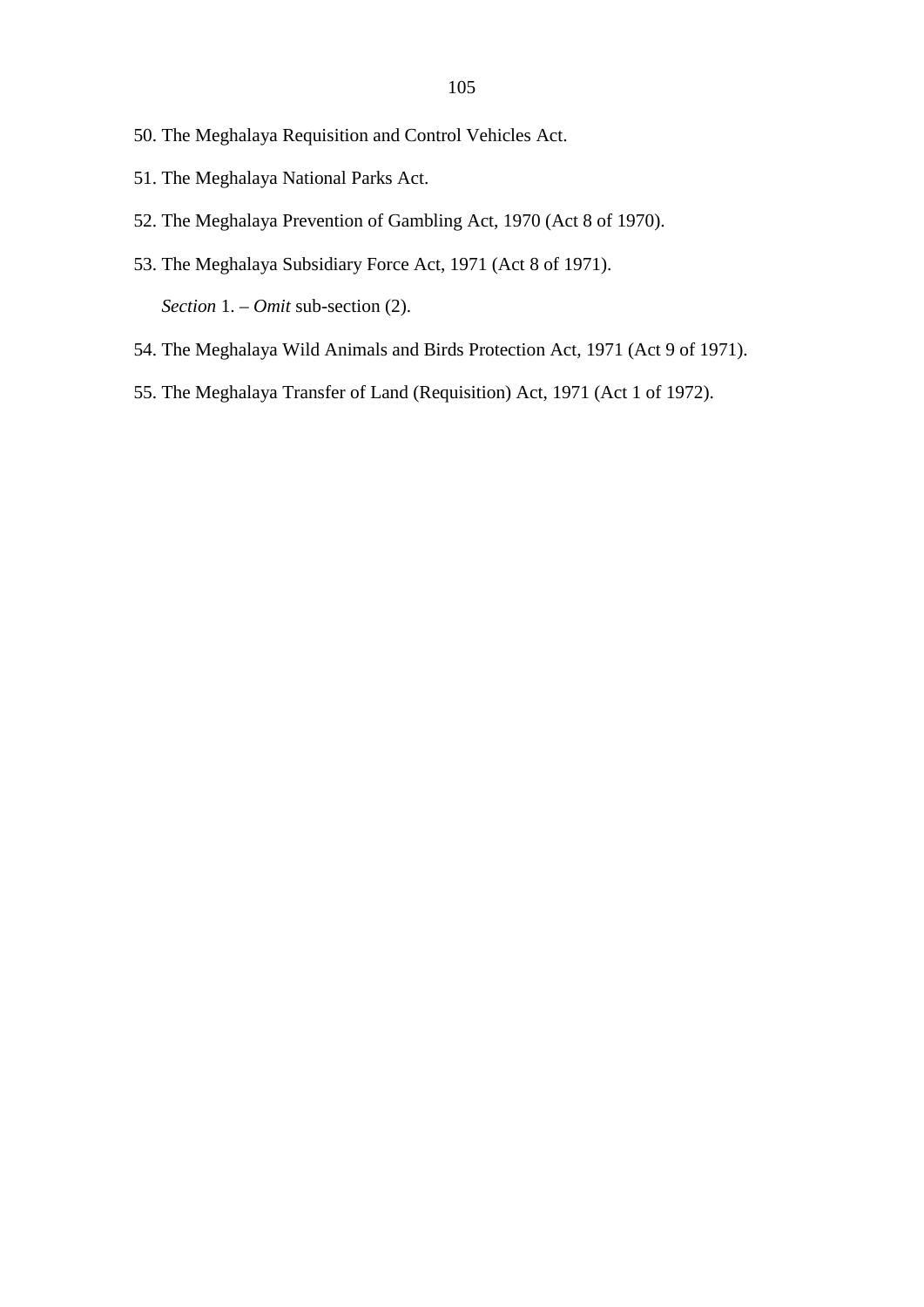## **THE MEGHALAYA ADAPTATION OF LAWS ORDER (No.4 1973)**

Whereas b y S ection 79 of t he N orth-Eastern A reas (Re-organisation) A ct, 1971 (Central Act 81 of 1971), for the purpose of facilitating the application of any law in relation to the S tate of M eghalaya, t he G overnment o f t he S tate of M eghalaya as t he appropriate Government is empowered, by order, to make such adaptations and modifications of the law, whether by way of repeal or amendments, as may be necessary or expenditure;

Now, therefore, in exercise of the pow er a foresaid, the G overnment of the State of Meghalaya hereby makes the following Order, namely:-

1. ( 1) T his O rder m ay be c alled t he M eghalaya A daptation of Laws Order ( No.4), 1973.

(2) It shall be deemed to have come into force on the  $21<sup>st</sup>$  day of January, 1972.

2.In t his O rder " Law" includes a ny e nactment, or der, r ule, not ification or ot her instrument having the force of law in the whole or any part of the territories comprised within the State of Meghalaya.

3. As from the  $21<sup>st</sup>$  day of January, 1972, the laws mentioned in the Schedule to this Order with the amendments to which they have been subjected before the  $21<sup>st</sup>$  day of January, 1972, shall, until altered, repealed or amended by a competent Legislature or other competent authority, have effect subject to the adaptations, exceptions and modifications directed by the Schedule.

4. The provisions of this order which have the effect to modifying the aforesaid laws so as to alter the manner in which, the authority by which or the law under or in accordance with which, any powers are ex ercisable, s hall not r ender invalid any notification, or der, commitment, attachment, or rule duly made or issued, or anything duly done before the said  $21<sup>st</sup>$  day of January, 1972 and any such notification, order, commitment, attachment, rule or thing m ay b e r evoked, va ried o r undone i n t he l ike m anner, t o t he e xtent a nd i n t he circumstances as if it had been made, issued or done after the commencement of this Order by the competent authority and under and in accordance with the provision then applicable to such a case.

5. Nothing in this Order shall effect the provision operation of or anything duly done or s uffered und er t he aforesaid l aws o r a ny right, pr ivilege, obl igation or l iability a lready acquired, a ccrued or i ncurred unde r s uch l aws or a ny pe nalty, f orfeiture or puni shment incurred in respect of any offence already committed against such laws.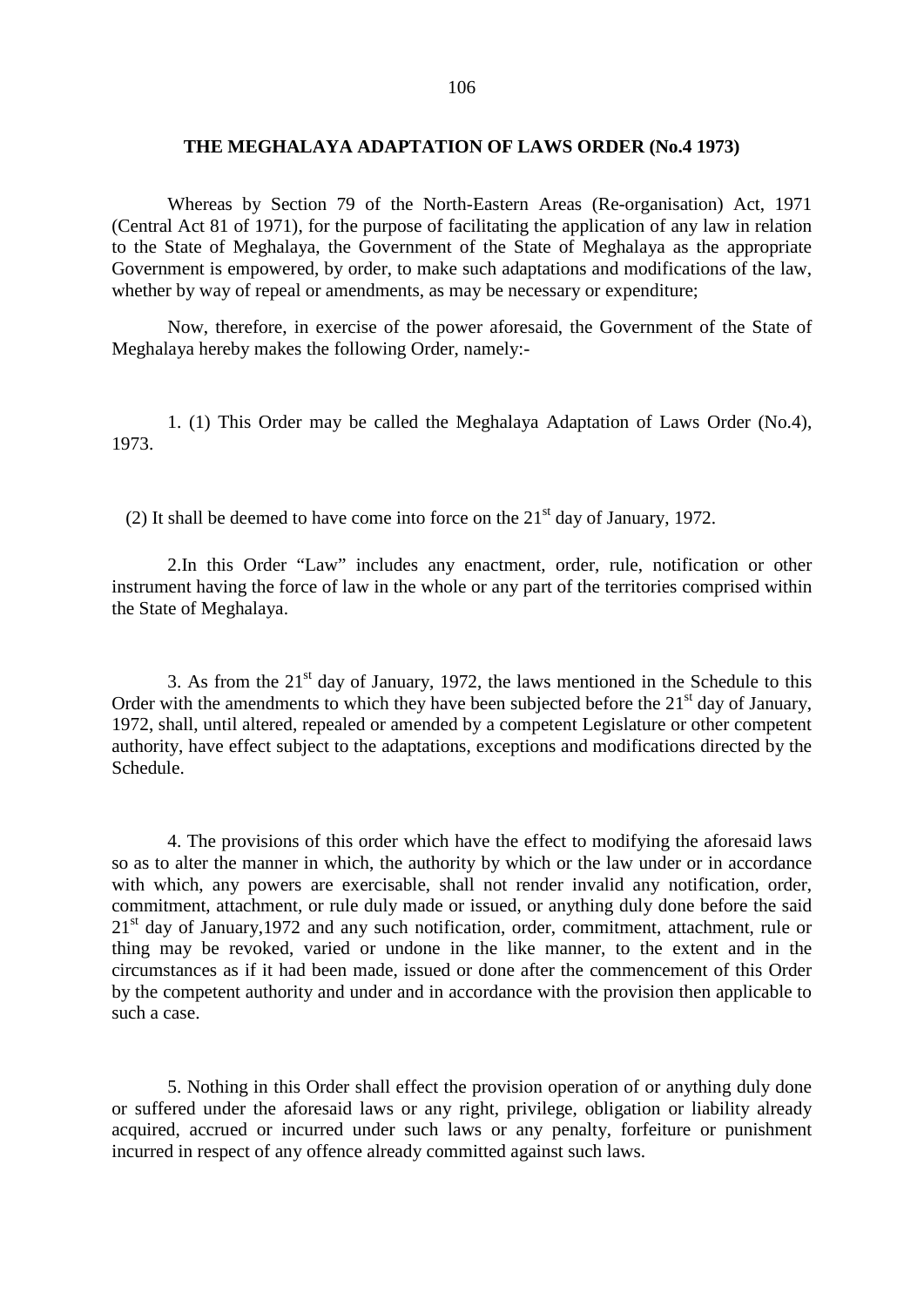## **THE SCHEDULE**

## (*See* paragraph 3)

## **(Adaptations, Modifications, etc;)**

## **A-GENERAL**

Whenever an expression mentioned in column (1) of the Table below occurs in any of the laws mentioned in this Schedule, there shall be substituted therefore the expression set opposite to it in column (2) of the Table.

## **TABLE**

|    | (1)                                                                                                                                                                              | (2)                                                                                                         |
|----|----------------------------------------------------------------------------------------------------------------------------------------------------------------------------------|-------------------------------------------------------------------------------------------------------------|
| 1. | Assam                                                                                                                                                                            | Meghalaya.                                                                                                  |
| 2. | Governor, G overnor o f A ssam or<br>Governor of A ssam e xercising hi s<br>functions a s Governor i n r elation t o<br>Meghalaya.                                               | Governor of Meghalaya.                                                                                      |
| 3. | Meghalaya                                                                                                                                                                        | "Meghalaya" w hich expression shall<br>stand unm odified a nd s hall m ean t he<br>state of Meghalaya.      |
| 4. | <b>Official Gazette</b>                                                                                                                                                          | "Official G azette" w hich expression<br>shall stand unmodified and shall mean<br>the Gazette of Meghalaya. |
| 5. | State, the State, the State of Assam<br>and the Assam State (except where it<br>occurs i n t he e xpressions S tate<br>Government or Inter-State or Inter-<br>State Government). | Meghalaya.                                                                                                  |
| 6. | Government, S tate G overnment S tate<br>Government of A ssam, A ssam<br>Government, Government of A ssam,<br>or Government of Meghalaya.                                        | Government of Meghalaya.                                                                                    |

#### 107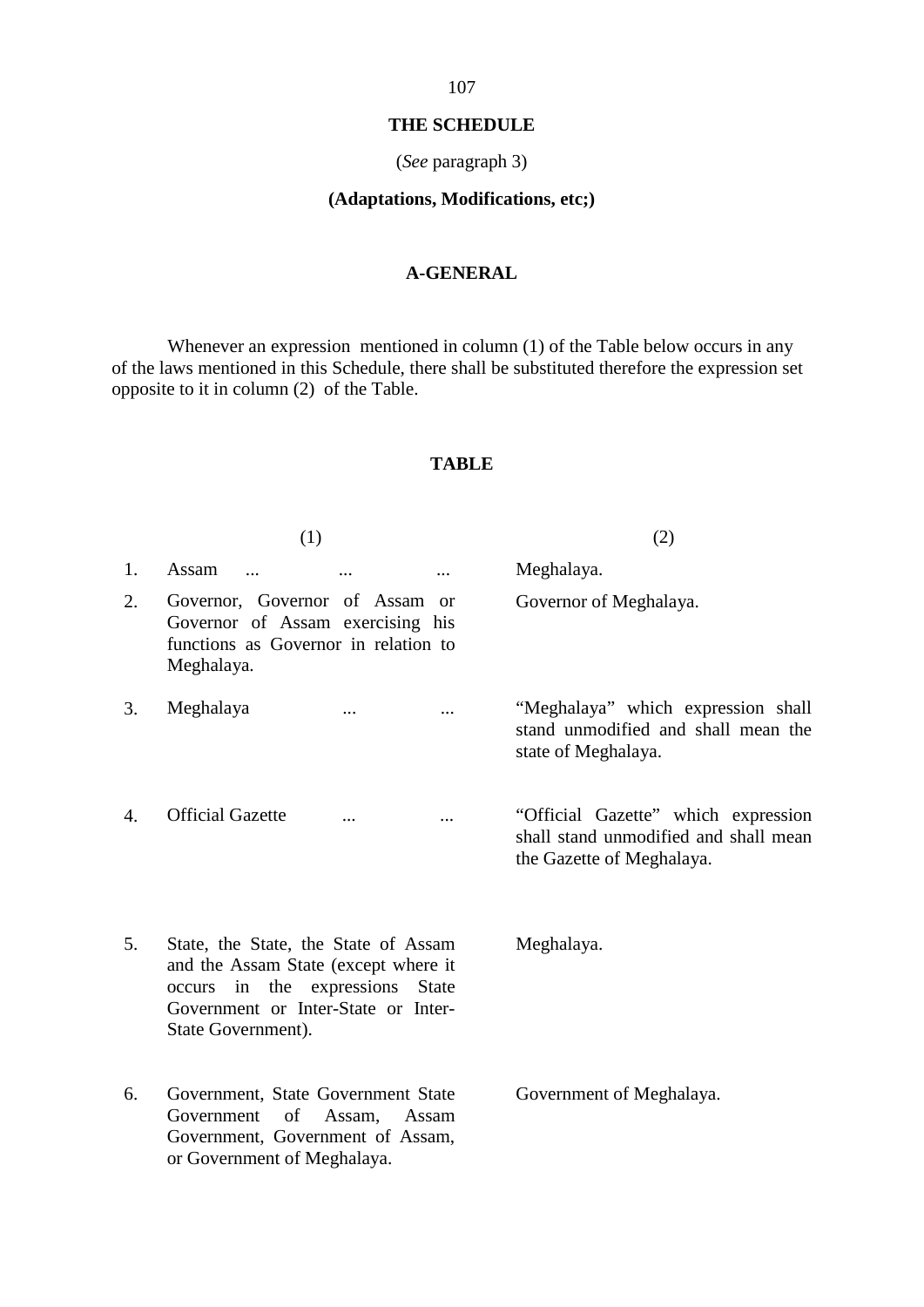#### **B. – SPECIAL**

#### **The Assam Amusements and Betting –Tax Act, 1939**

**Assam Act 6 of 1939).** Section1. – (i) for sub-section (1), *substitute-*

"(1) This Act may be called the Meghalaya Amusements and Betting Tax Act".

(ii) *Omit* sub-section (2) and (3).

Section 14. – *Omit* clauses (3A) and (7).

Section 18.- *Omit* sub-sections (3) , (4) and (5).

#### **The Meghalaya Amusements and Betting Tax Act.**

(Act of the Autonomous State of Meghalaya)

**Section 1**:- (i) for sub-section (1), *substitute* –

"(1) T his A ct m ay b e c alled the M eghalaya Amusements and Betting T ax Act<sup>"</sup>

(ii) *Omit* sub-section (2).

## **The Assam Passengers and Goods Taxation Act,1962 (Assam Act 16 of 1962)**

**Section 1**:- (i) for sub-section (1), *substitute* –

"(1) This Act m ay b e ca lled the M eghalaya P assengers and Goods Taxation Act."

# **The Meghalaya Passengers and Goods Taxation Act (Act of the Autonomous State of Meghalaya)**

**Section 1**:- *Omit* sub-section (3).